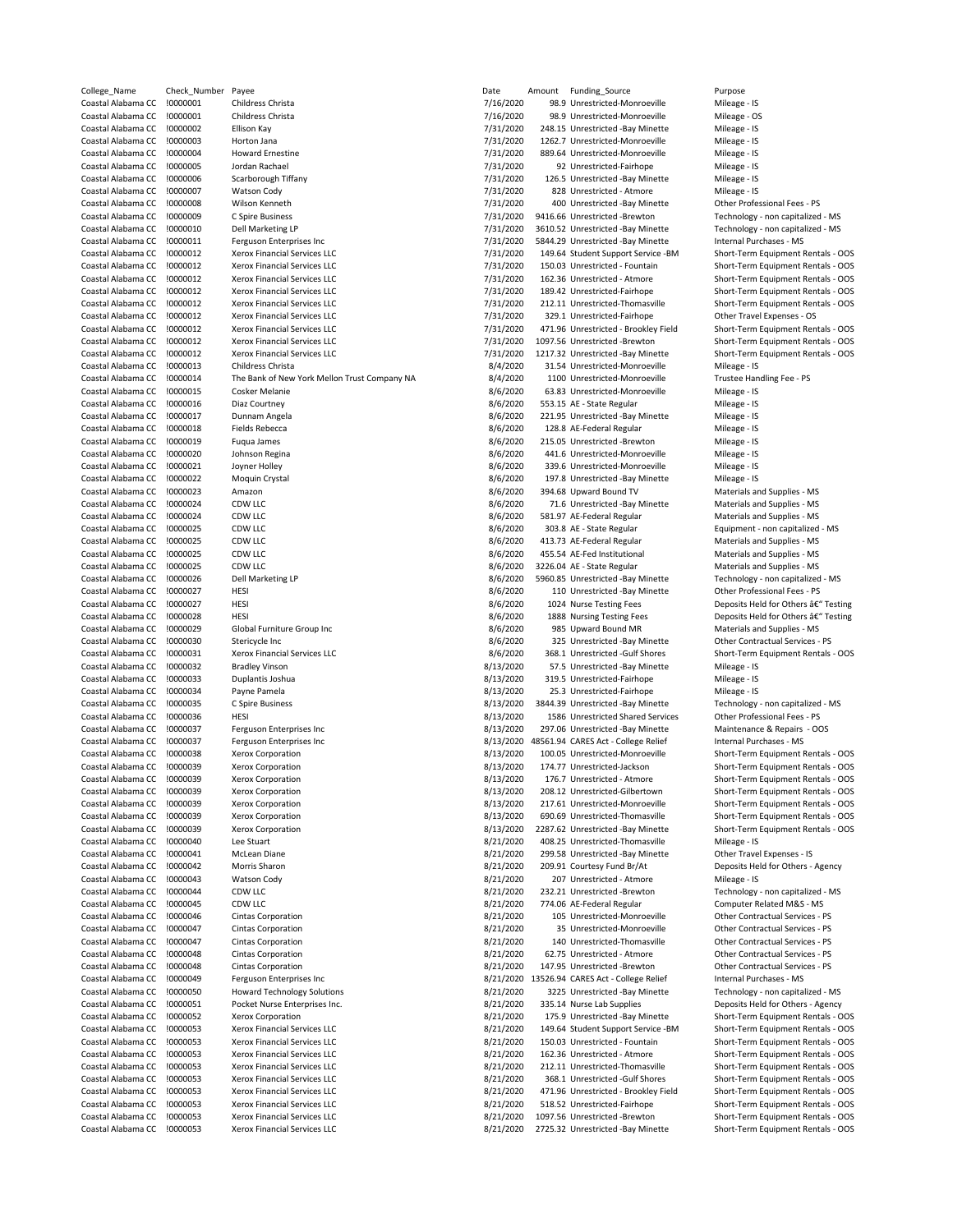| Coastal Alabama CC | !0000054 | Blubaugh Kaitlyn              | 8/25/2020 |              | 1800 Softball Booster Funds                | Deposits Held for Others - A  |
|--------------------|----------|-------------------------------|-----------|--------------|--------------------------------------------|-------------------------------|
| Coastal Alabama CC | !0000055 | Childress Christa             | 8/25/2020 |              | 31.89 Unrestricted-Monroeville             | Conus (meals) - IS            |
| Coastal Alabama CC | !0000055 | Childress Christa             | 8/25/2020 |              | 287.05 Unrestricted-Monroeville            | Mileage - IS                  |
|                    |          |                               |           |              |                                            |                               |
| Coastal Alabama CC | !0000056 | Duplantis Joshua              | 8/25/2020 |              | 370.88 Unrestricted Shared Services        | Mileage - IS                  |
| Coastal Alabama CC | !0000057 | Gilkerson Erica               | 8/25/2020 |              | 216.2 AE - State Regular                   | Mileage - IS                  |
| Coastal Alabama CC | !0000058 | Amazon                        | 8/25/2020 |              | -118.2 Upward Bound TV                     | Materials and Supplies - MS   |
| Coastal Alabama CC | !0000058 | Amazon                        | 8/25/2020 |              | -57.99 Unrestricted -Brewton               | Materials and Supplies - MS   |
|                    |          |                               |           |              |                                            |                               |
| Coastal Alabama CC | !0000058 | Amazon                        | 8/25/2020 |              | 71.18 Unrestricted -Bay Minette            | Materials and Supplies - MS   |
| Coastal Alabama CC | !0000058 | Amazon                        | 8/25/2020 |              | 291.79 Unrestricted-Fairhope               | Materials and Supplies - MS   |
| Coastal Alabama CC | !0000058 | Amazon                        | 8/25/2020 | 594.85 WIOA  |                                            | Materials and Supplies - MS   |
| Coastal Alabama CC | !0000058 | Amazon                        | 8/25/2020 |              | 883.76 Unrestricted - Brookley Field       | Materials and Supplies - MS   |
|                    |          |                               |           |              |                                            |                               |
| Coastal Alabama CC | !0000058 | Amazon                        | 8/25/2020 | 1487.94 WIOA |                                            | Computer Related M&S - MS     |
| Coastal Alabama CC | !0000058 | Amazon                        | 8/25/2020 |              | 4951.11 Local Grants And Contracts         | Materials and Supplies - MS   |
| Coastal Alabama CC | !0000058 | Amazon                        | 8/25/2020 |              | 9180.22 CARES Act - College Relief         | Internal Purchases - MS       |
|                    |          |                               |           |              |                                            |                               |
| Coastal Alabama CC | !0000059 | CDW LLC                       | 8/25/2020 |              | 1176.12 Unrestricted-Monroeville           | Technology - non capitalized  |
| Coastal Alabama CC | !0000059 | CDW LLC                       | 8/25/2020 |              | 6246.05 AE-Federal Regular                 | Computer Related M&S - MS     |
| Coastal Alabama CC | !0000059 | CDW LLC                       | 8/25/2020 |              | 9993.68 AE - State Regular                 | Computer Related M&S - MS     |
|                    |          | HESI                          |           |              |                                            | Other Professional Fees - PS  |
| Coastal Alabama CC | !0000060 |                               | 8/25/2020 |              | 1281 Unrestricted Shared Services          |                               |
| Coastal Alabama CC | !0000061 | Xerox Corporation             | 8/25/2020 |              | 175.9 Unrestricted -Fairhope Academy       | Short-Term Equipment Rent     |
| Coastal Alabama CC | !0000061 | Xerox Corporation             | 8/25/2020 |              | 175.9 Unrestricted-Fairhope                | Short-Term Equipment Renta    |
| Coastal Alabama CC | !0000062 | Bezeredi Reba                 | 8/28/2020 |              | 25.88 Unrestricted-Fairhope                | Mileage - IS                  |
|                    |          |                               |           |              |                                            |                               |
| Coastal Alabama CC | !0000063 | Bezeredi Reba                 | 8/28/2020 |              | 33.35 Unrestricted-Fairhope                | Mileage - IS                  |
| Coastal Alabama CC | !0000064 | <b>Head Daniel</b>            | 8/28/2020 |              | 1172.65 Unrestricted-Monroeville           | Mileage - IS                  |
| Coastal Alabama CC | !0000065 | Palamara Matthew              | 8/28/2020 |              | 405.8 AE-Federal Regular                   | Materials and Supplies - MS   |
|                    |          |                               |           |              |                                            |                               |
| Coastal Alabama CC | !0000066 | Amazon                        | 8/28/2020 |              | 23.7 Unrestricted-Fairhope                 | Materials and Supplies - MS   |
| Coastal Alabama CC | !0000066 | Amazon                        | 8/28/2020 |              | 39.99 Unrestricted -Gulf Shores            | Materials and Supplies - MS   |
| Coastal Alabama CC | !0000066 | Amazon                        | 8/28/2020 |              | 104.49 Unrestricted-Fairhope               | Computer Related M&S - MS     |
| Coastal Alabama CC | !0000066 | Amazon                        | 8/28/2020 |              | 338.4 Housing- Bay Minette                 | Materials and Supplies - MS   |
|                    |          |                               |           |              |                                            |                               |
| Coastal Alabama CC | !0000066 | Amazon                        | 8/28/2020 |              | 789 Housing - Brewton                      | Materials and Supplies - MS   |
| Coastal Alabama CC | !0000066 | Amazon                        | 8/28/2020 |              | 1339.3 Unrestricted-Monroeville            | Books - CE                    |
| Coastal Alabama CC | !0000066 | Amazon                        | 8/28/2020 |              | 12853.61 CARES Act - College Relief        | Internal Purchases - MS       |
|                    |          |                               |           |              |                                            |                               |
| Coastal Alabama CC | !0000067 | CDW LLC                       | 8/28/2020 |              | 1837.41 AE-Federal Regular                 | Materials and Supplies - MS   |
| Coastal Alabama CC | !0000067 | CDW LLC                       | 8/28/2020 |              | 6336.6 AE - State Regular                  | Computer Related M&S - MS     |
| Coastal Alabama CC | !0000068 | Ferguson Enterprises Inc      | 8/28/2020 |              | 4507.13 CARES Act - College Relief         | Internal Purchases - MS       |
|                    |          |                               |           |              |                                            |                               |
| Coastal Alabama CC | !0000069 | Ferguson Enterprises Inc      | 8/28/2020 |              | 13264.2 CARES Act - College Relief         | Internal Purchases - MS       |
| Coastal Alabama CC | !0000070 | Pocket Nurse Enterprises Inc. | 8/28/2020 |              | 1889.44 Unrestricted -Brewton              | Materials and Supplies - MS   |
| Coastal Alabama CC | !0000070 | Pocket Nurse Enterprises Inc. | 8/28/2020 |              | 3573.1 Nurse Lab Supplies                  | Deposits Held for Others - Ag |
|                    |          |                               |           |              |                                            |                               |
| Coastal Alabama CC | !0000071 | Xerox Corporation             | 8/28/2020 |              | 175.9 Unrestricted -Brewton                | Short-Term Equipment Rent     |
| Coastal Alabama CC | !0000071 | Xerox Corporation             | 8/28/2020 |              | 196.53 Unrestricted-Monroeville            | Short-Term Equipment Rent     |
| Coastal Alabama CC | !0000073 | <b>Bradley Vinson</b>         | 9/3/2020  |              | 115 Unrestricted -Bay Minette              | Mileage - IS                  |
|                    | !0000074 |                               | 9/3/2020  |              |                                            |                               |
| Coastal Alabama CC |          | <b>Brasell Mary</b>           |           |              | 110.4 Talent Search MR                     | Mileage - IS                  |
| Coastal Alabama CC | !0000075 | <b>Brown Collins</b>          | 9/3/2020  |              | 371.69 Unrestricted -Bay Minette           | Materials and Supplies - MS   |
| Coastal Alabama CC | !0000076 | <b>Burkett Kina</b>           | 9/3/2020  |              | 115 Student Support Service -BR            | Mileage - IS                  |
| Coastal Alabama CC | !0000077 | Calhoun Brenda                | 9/3/2020  |              | 35.19 Unrestricted -Brewton                | Mileage - IS                  |
|                    |          |                               |           |              |                                            |                               |
| Coastal Alabama CC | !0000078 | Cosker Melanie                | 9/3/2020  |              | 55.55 Unrestricted-Monroeville             | Mileage - IS                  |
| Coastal Alabama CC | !0000079 | Diaz Courtney                 | 9/3/2020  |              | 261.05 AE - State Regular                  | Mileage - IS                  |
| Coastal Alabama CC | !0000080 | Dunnam Angela                 | 9/3/2020  |              | 121.9 Unrestricted -Bay Minette            | Mileage - IS                  |
|                    |          |                               |           |              |                                            |                               |
| Coastal Alabama CC | !0000081 | Duplantis Joshua              | 9/3/2020  |              | 463.45 Unrestricted Shared Services        | Mileage - IS                  |
| Coastal Alabama CC | !0000082 | <b>Ethington Tracie</b>       | 9/3/2020  |              | 66.7 Unrestricted-Fairhope                 | Mileage - IS                  |
| Coastal Alabama CC | !0000083 | Fields Rebecca                | 9/3/2020  |              | 293.83 AE-Federal Regular                  | Mileage - IS                  |
| Coastal Alabama CC | !0000084 | Forester Cathleen             | 9/3/2020  |              | 64.4 Unrestricted -Bay Minette             | Mileage - IS                  |
|                    |          |                               |           |              |                                            |                               |
| Coastal Alabama CC | !0000085 | Fuqua James                   | 9/3/2020  |              | 241.5 Unrestricted -Brewton                | Mileage - IS                  |
| Coastal Alabama CC | !0000086 | Gibson Katie                  | 9/3/2020  |              | 34.5 Talent Search MR                      | Mileage - IS                  |
| Coastal Alabama CC | !0000087 | Gilkerson Erica               | 9/3/2020  |              | 561.2 AE - State Regular                   | Mileage - IS                  |
|                    |          |                               |           |              |                                            |                               |
| Coastal Alabama CC | !0000088 | Harrison Joy                  | 9/3/2020  |              | 357.65 Unrestricted-Monroeville            | Mileage - IS                  |
| Coastal Alabama CC | !0000089 | Jackson Yvette                | 9/3/2020  |              | 341.55 Unrestricted -Bay Minette           | Mileage - IS                  |
| Coastal Alabama CC | !0000090 | Johnson Regina                | 9/3/2020  |              | 276 Unrestricted-Monroeville               | Mileage - IS                  |
|                    |          |                               |           |              |                                            |                               |
| Coastal Alabama CC | !0000091 | Joyner Holley                 | 9/3/2020  |              | 139.04 Unrestricted-Monroeville            | Mileage - IS                  |
| Coastal Alabama CC | !0000092 | Lake Charles                  | 9/3/2020  |              | 33.35 Unrestricted -Bay Minette            | Mileage - IS                  |
| Coastal Alabama CC | !0000093 | McCullough Diana              | 9/3/2020  |              | 100 Employee Courtesy Funds                | Deposits Held for Others - Ag |
| Coastal Alabama CC | !0000094 | Moore Kiki                    | 9/3/2020  |              | 115 Unrestricted-Thomasville               | Mileage - IS                  |
|                    |          |                               |           |              |                                            |                               |
| Coastal Alabama CC | !0000095 | Robinson Barbara              | 9/3/2020  |              | 158.7 Unrestricted -Bay Minette            | Mileage - IS                  |
| Coastal Alabama CC | !0000096 | Scarborough Tiffany           | 9/3/2020  |              | 267.95 Unrestricted -Bay Minette           | Mileage - IS                  |
| Coastal Alabama CC | !0000097 | Young Marlo                   | 9/3/2020  |              | 612.95 AE-Federal Regular                  | Mileage - IS                  |
|                    |          |                               |           |              |                                            |                               |
| Coastal Alabama CC | !0000098 | Amazon                        | 9/3/2020  |              | 533.6 Talent Search MR                     | Materials and Supplies - MS   |
| Coastal Alabama CC | !0000099 | Amazon                        | 9/3/2020  |              | 167.95 Unrestricted -Bay Minette           | Maintenance & Repairs - OC    |
| Coastal Alabama CC | !0000099 | Amazon                        | 9/3/2020  |              | 337.68 Unrestricted-Monroeville            | Materials and Supplies - MS   |
| Coastal Alabama CC |          |                               |           |              |                                            | Materials and Supplies - MS   |
|                    | !0000099 | Amazon                        | 9/3/2020  |              | 405.93 Talent Search MR                    |                               |
| Coastal Alabama CC | !0000099 | Amazon                        | 9/3/2020  |              | 688.06 CARES Act - College Relief          | Internal Purchases - MS       |
| Coastal Alabama CC | !0000099 | Amazon                        | 9/3/2020  |              | 765.1 Unrestricted -Brewton                | Audiovisuals - CE             |
| Coastal Alabama CC | !0000099 | Amazon                        | 9/3/2020  |              | 793.36 Unrestricted -Brewton               | Books - CE                    |
|                    |          |                               |           |              |                                            |                               |
| Coastal Alabama CC | !0000099 | Amazon                        | 9/3/2020  |              | 988.4 Unrestricted -Gulf Shores            | Materials and Supplies - MS   |
| Coastal Alabama CC | !0000099 | Amazon                        | 9/3/2020  |              | 1180.41 Upward Bound TV                    | Materials and Supplies - MS   |
| Coastal Alabama CC | !0000099 | Amazon                        | 9/3/2020  |              | 3285.69 Unrestricted -Bay Minette          | Materials and Supplies - MS   |
|                    |          |                               |           |              |                                            |                               |
| Coastal Alabama CC | !0000099 | Amazon                        | 9/3/2020  |              | 6731.37 Unrestricted -Bay Minette          | Technology - non capitalized  |
| Coastal Alabama CC | !0000100 | CDW LLC                       | 9/3/2020  |              | 2940.3 Unrestricted -Brewton               | Technology - non capitalized  |
| Coastal Alabama CC | !0000101 | <b>Cintas Corporation</b>     | 9/3/2020  |              | 39.45 Unrestricted-Fairhope                | <b>Athletic Uniforms</b>      |
|                    |          |                               |           |              |                                            |                               |
| Coastal Alabama CC | !0000101 | Cintas Corporation            | 9/3/2020  |              | 168.3 Unrestricted -Bay Minette            | <b>Athletic Uniforms</b>      |
| Coastal Alabama CC | !0000101 | Cintas Corporation            | 9/3/2020  |              | 988.2 Unrestricted -Bay Minette            | Materials and Supplies - MS   |
| Coastal Alabama CC | !0000101 | <b>Cintas Corporation</b>     | 9/3/2020  |              | 1830 Unrestricted -Brewton                 | Materials and Supplies - MS   |
|                    |          |                               |           |              |                                            |                               |
| Coastal Alabama CC | !0000102 | Dell Marketing LP             | 9/3/2020  |              | 392.14 Unrestricted -Bay Minette           | Technology - non capitalized  |
| Coastal Alabama CC | !0000102 | Dell Marketing LP             | 9/3/2020  |              | 2001.48 Talent Search MR                   | Materials and Supplies - MS   |
| Coastal Alabama CC | !0000102 | Dell Marketing LP             | 9/3/2020  |              | 3494.32 Unrestricted -Brewton              | Technology - non capitalized  |
| Coastal Alabama CC | !0000102 | Dell Marketing LP             |           |              | 9/3/2020 23233.84 Unrestricted-Monroeville | Technology - non capitalized  |
|                    |          |                               |           |              |                                            |                               |

| al Alabama CC !0000054  |          | <b>Blubaugh Kaitlyn</b>                          | 8/25/2020 |              | 1800 Softball Booster Funds          | Deposits Held for Others - Agency  |
|-------------------------|----------|--------------------------------------------------|-----------|--------------|--------------------------------------|------------------------------------|
| al Alabama CC           | !0000055 | Childress Christa                                | 8/25/2020 |              | 31.89 Unrestricted-Monroeville       | Conus (meals) - IS                 |
| al Alabama CC           | !0000055 | Childress Christa                                | 8/25/2020 |              | 287.05 Unrestricted-Monroeville      | Mileage - IS                       |
| al Alabama CC           | !0000056 | Duplantis Joshua                                 | 8/25/2020 |              | 370.88 Unrestricted Shared Services  | Mileage - IS                       |
| al Alabama CC           | !0000057 | Gilkerson Erica                                  | 8/25/2020 |              | 216.2 AE - State Regular             | Mileage - IS                       |
| al Alabama CC           | !0000058 | Amazon                                           | 8/25/2020 |              | -118.2 Upward Bound TV               | Materials and Supplies - MS        |
| al Alabama CC           | !0000058 | Amazon                                           | 8/25/2020 |              | -57.99 Unrestricted -Brewton         | Materials and Supplies - MS        |
| al Alabama CC           | !0000058 | Amazon                                           | 8/25/2020 |              | 71.18 Unrestricted -Bay Minette      | Materials and Supplies - MS        |
| al Alabama CC           | !0000058 | Amazon                                           | 8/25/2020 |              | 291.79 Unrestricted-Fairhope         | Materials and Supplies - MS        |
| al Alabama CC           | !0000058 | Amazon                                           | 8/25/2020 | 594.85 WIOA  |                                      | Materials and Supplies - MS        |
| al Alabama CC           | !0000058 | Amazon                                           | 8/25/2020 |              | 883.76 Unrestricted - Brookley Field | Materials and Supplies - MS        |
| al Alabama CC           | !0000058 | Amazon                                           | 8/25/2020 | 1487.94 WIOA |                                      | Computer Related M&S - MS          |
| al Alabama CC           | !0000058 | Amazon                                           | 8/25/2020 |              | 4951.11 Local Grants And Contracts   | Materials and Supplies - MS        |
|                         | !0000058 | Amazon                                           |           |              | 9180.22 CARES Act - College Relief   | Internal Purchases - MS            |
| al Alabama CC           |          |                                                  | 8/25/2020 |              |                                      |                                    |
| al Alabama CC           | !0000059 | CDW LLC                                          | 8/25/2020 |              | 1176.12 Unrestricted-Monroeville     | Technology - non capitalized - MS  |
| al Alabama CC           | !0000059 | CDW LLC                                          | 8/25/2020 |              | 6246.05 AE-Federal Regular           | Computer Related M&S - MS          |
| al Alabama CC           | !0000059 | CDW LLC                                          | 8/25/2020 |              | 9993.68 AE - State Regular           | Computer Related M&S - MS          |
| al Alabama CC           | !0000060 | HESI                                             | 8/25/2020 |              | 1281 Unrestricted Shared Services    | Other Professional Fees - PS       |
| al Alabama CC           | !0000061 | Xerox Corporation                                | 8/25/2020 |              | 175.9 Unrestricted -Fairhope Academy | Short-Term Equipment Rentals - OOS |
| al Alabama CC           | !0000061 | Xerox Corporation                                | 8/25/2020 |              | 175.9 Unrestricted-Fairhope          | Short-Term Equipment Rentals - OOS |
| al Alabama CC           | !0000062 | Bezeredi Reba                                    | 8/28/2020 |              | 25.88 Unrestricted-Fairhope          | Mileage - IS                       |
| al Alabama CC           | !0000063 | Bezeredi Reba                                    | 8/28/2020 |              | 33.35 Unrestricted-Fairhope          | Mileage - IS                       |
| al Alabama CC           | !0000064 | <b>Head Daniel</b>                               | 8/28/2020 |              | 1172.65 Unrestricted-Monroeville     | Mileage - IS                       |
| al Alabama CC           | !0000065 | Palamara Matthew                                 | 8/28/2020 |              | 405.8 AE-Federal Regular             | Materials and Supplies - MS        |
| al Alabama CC           | !0000066 | Amazon                                           | 8/28/2020 |              | 23.7 Unrestricted-Fairhope           | Materials and Supplies - MS        |
| al Alabama CC           | !0000066 | Amazon                                           | 8/28/2020 |              | 39.99 Unrestricted -Gulf Shores      | Materials and Supplies - MS        |
| al Alabama CC           | !0000066 | Amazon                                           | 8/28/2020 |              | 104.49 Unrestricted-Fairhope         | Computer Related M&S - MS          |
| al Alabama CC           | !0000066 | Amazon                                           | 8/28/2020 |              | 338.4 Housing- Bay Minette           | Materials and Supplies - MS        |
| al Alabama CC           | !0000066 | Amazon                                           | 8/28/2020 |              | 789 Housing - Brewton                | Materials and Supplies - MS        |
| al Alabama CC           | !0000066 | Amazon                                           | 8/28/2020 |              | 1339.3 Unrestricted-Monroeville      | Books - CE                         |
| al Alabama CC           | !0000066 | Amazon                                           | 8/28/2020 |              | 12853.61 CARES Act - College Relief  | Internal Purchases - MS            |
|                         |          |                                                  |           |              |                                      |                                    |
| al Alabama CC           | !0000067 | CDW LLC                                          | 8/28/2020 |              | 1837.41 AE-Federal Regular           | Materials and Supplies - MS        |
| al Alabama CC           | !0000067 | CDW LLC                                          | 8/28/2020 |              | 6336.6 AE - State Regular            | Computer Related M&S - MS          |
| al Alabama CC           | !0000068 | Ferguson Enterprises Inc                         | 8/28/2020 |              | 4507.13 CARES Act - College Relief   | Internal Purchases - MS            |
| al Alabama CC           | !0000069 | Ferguson Enterprises Inc.                        | 8/28/2020 |              | 13264.2 CARES Act - College Relief   | Internal Purchases - MS            |
| al Alabama CC           | !0000070 | Pocket Nurse Enterprises Inc.                    | 8/28/2020 |              | 1889.44 Unrestricted -Brewton        | Materials and Supplies - MS        |
| al Alabama CC           | !0000070 | Pocket Nurse Enterprises Inc.                    | 8/28/2020 |              | 3573.1 Nurse Lab Supplies            | Deposits Held for Others - Agency  |
| al Alabama CC           | !0000071 | Xerox Corporation                                | 8/28/2020 |              | 175.9 Unrestricted -Brewton          | Short-Term Equipment Rentals - OOS |
| al Alabama CC           | !0000071 | Xerox Corporation                                | 8/28/2020 |              | 196.53 Unrestricted-Monroeville      | Short-Term Equipment Rentals - OOS |
| al Alabama CC           | !0000073 | <b>Bradley Vinson</b>                            | 9/3/2020  |              | 115 Unrestricted -Bay Minette        | Mileage - IS                       |
| al Alabama CC           | !0000074 | Brasell Mary                                     | 9/3/2020  |              | 110.4 Talent Search MR               | Mileage - IS                       |
| al Alabama CC           | !0000075 | <b>Brown Collins</b>                             | 9/3/2020  |              | 371.69 Unrestricted -Bay Minette     | Materials and Supplies - MS        |
| al Alabama CC           | !0000076 | <b>Burkett Kina</b>                              | 9/3/2020  |              | 115 Student Support Service -BR      | Mileage - IS                       |
| al Alabama CC           | !0000077 | Calhoun Brenda                                   | 9/3/2020  |              | 35.19 Unrestricted -Brewton          | Mileage - IS                       |
| al Alabama CC           | !0000078 | Cosker Melanie                                   | 9/3/2020  |              | 55.55 Unrestricted-Monroeville       | Mileage - IS                       |
| al Alabama CC           | !0000079 | Diaz Courtney                                    | 9/3/2020  |              | 261.05 AE - State Regular            | Mileage - IS                       |
| al Alabama CC           | !0000080 | Dunnam Angela                                    | 9/3/2020  |              | 121.9 Unrestricted -Bay Minette      | Mileage - IS                       |
| al Alabama CC           | !0000081 | Duplantis Joshua                                 | 9/3/2020  |              | 463.45 Unrestricted Shared Services  | Mileage - IS                       |
| al Alabama CC           | !0000082 |                                                  | 9/3/2020  |              | 66.7 Unrestricted-Fairhope           | Mileage - IS                       |
| al Alabama CC           |          | <b>Ethington Tracie</b><br><b>Fields Rebecca</b> |           |              | 293.83 AE-Federal Regular            |                                    |
|                         | !0000083 |                                                  | 9/3/2020  |              |                                      | Mileage - IS                       |
| al Alabama CC           | !0000084 | Forester Cathleen                                | 9/3/2020  |              | 64.4 Unrestricted -Bay Minette       | Mileage - IS                       |
| al Alabama CC           | !0000085 | Fuqua James                                      | 9/3/2020  |              | 241.5 Unrestricted -Brewton          | Mileage - IS                       |
| al Alabama CC           | !0000086 | Gibson Katie                                     | 9/3/2020  |              | 34.5 Talent Search MR                | Mileage - IS                       |
| al Alabama CC           | !0000087 | Gilkerson Erica                                  | 9/3/2020  |              | 561.2 AE - State Regular             | Mileage - IS                       |
| al Alabama CC !0000088  |          | Harrison Joy                                     | 9/3/2020  |              | 357.65 Unrestricted-Monroeville      | Mileage - IS                       |
| al Alabama CC           | !0000089 | Jackson Yvette                                   | 9/3/2020  |              | 341.55 Unrestricted -Bay Minette     | Mileage - IS                       |
| al Alabama CC  !0000090 |          | Johnson Regina                                   | 9/3/2020  |              | 276 Unrestricted-Monroeville         | Mileage - IS                       |
| al Alabama CC           | !0000091 | Joyner Holley                                    | 9/3/2020  |              | 139.04 Unrestricted-Monroeville      | Mileage - IS                       |
| al Alabama CC           | !0000092 | Lake Charles                                     | 9/3/2020  |              | 33.35 Unrestricted -Bay Minette      | Mileage - IS                       |
| al Alabama CC           | !0000093 | McCullough Diana                                 | 9/3/2020  |              | 100 Employee Courtesy Funds          | Deposits Held for Others - Agency  |
| al Alabama CC           | !0000094 | Moore Kiki                                       | 9/3/2020  |              | 115 Unrestricted-Thomasville         | Mileage - IS                       |
| al Alabama CC           | !0000095 | Robinson Barbara                                 | 9/3/2020  |              | 158.7 Unrestricted -Bay Minette      | Mileage - IS                       |
| al Alabama CC           | !0000096 | Scarborough Tiffany                              | 9/3/2020  |              | 267.95 Unrestricted -Bay Minette     | Mileage - IS                       |
| al Alabama CC           | !0000097 | Young Marlo                                      | 9/3/2020  |              | 612.95 AE-Federal Regular            | Mileage - IS                       |
| al Alabama CC           | !0000098 | Amazon                                           | 9/3/2020  |              | 533.6 Talent Search MR               | Materials and Supplies - MS        |
| al Alabama CC           | !0000099 | Amazon                                           | 9/3/2020  |              | 167.95 Unrestricted -Bay Minette     | Maintenance & Repairs - OOS        |
| al Alabama CC           | !0000099 | Amazon                                           | 9/3/2020  |              | 337.68 Unrestricted-Monroeville      | Materials and Supplies - MS        |
| al Alabama CC           | !0000099 | Amazon                                           | 9/3/2020  |              | 405.93 Talent Search MR              | Materials and Supplies - MS        |
| al Alabama CC           | !0000099 | Amazon                                           | 9/3/2020  |              | 688.06 CARES Act - College Relief    | Internal Purchases - MS            |
| al Alabama CC           | !0000099 | Amazon                                           | 9/3/2020  |              | 765.1 Unrestricted -Brewton          | Audiovisuals - CE                  |
|                         | !0000099 |                                                  | 9/3/2020  |              | 793.36 Unrestricted -Brewton         | Books - CE                         |
| al Alabama CC           |          | Amazon                                           |           |              |                                      |                                    |
| al Alabama CC           | !0000099 | Amazon                                           | 9/3/2020  |              | 988.4 Unrestricted -Gulf Shores      | Materials and Supplies - MS        |
| al Alabama CC           | !0000099 | Amazon                                           | 9/3/2020  |              | 1180.41 Upward Bound TV              | Materials and Supplies - MS        |
| al Alabama CC           | !0000099 | Amazon                                           | 9/3/2020  |              | 3285.69 Unrestricted -Bay Minette    | Materials and Supplies - MS        |
| al Alabama CC           | !0000099 | Amazon                                           | 9/3/2020  |              | 6731.37 Unrestricted -Bay Minette    | Technology - non capitalized - MS  |
| al Alabama CC           | !0000100 | CDW LLC                                          | 9/3/2020  |              | 2940.3 Unrestricted -Brewton         | Technology - non capitalized - MS  |
| al Alabama CC           | !0000101 | <b>Cintas Corporation</b>                        | 9/3/2020  |              | 39.45 Unrestricted-Fairhope          | <b>Athletic Uniforms</b>           |
| al Alabama CC           | !0000101 | <b>Cintas Corporation</b>                        | 9/3/2020  |              | 168.3 Unrestricted -Bay Minette      | <b>Athletic Uniforms</b>           |
| al Alabama CC           | !0000101 | Cintas Corporation                               | 9/3/2020  |              | 988.2 Unrestricted -Bay Minette      | Materials and Supplies - MS        |
| al Alabama CC           | !0000101 | <b>Cintas Corporation</b>                        | 9/3/2020  |              | 1830 Unrestricted -Brewton           | Materials and Supplies - MS        |
| al Alabama CC           | !0000102 | Dell Marketing LP                                | 9/3/2020  |              | 392.14 Unrestricted -Bay Minette     | Technology - non capitalized - MS  |
| al Alabama CC           | !0000102 | Dell Marketing LP                                | 9/3/2020  |              | 2001.48 Talent Search MR             | Materials and Supplies - MS        |
|                         |          |                                                  | 9/3/2020  |              | 3494.32 Unrestricted -Brewton        | Technology - non capitalized - MS  |
| al Alabama CC           | !0000102 | Dell Marketing LP                                |           |              |                                      |                                    |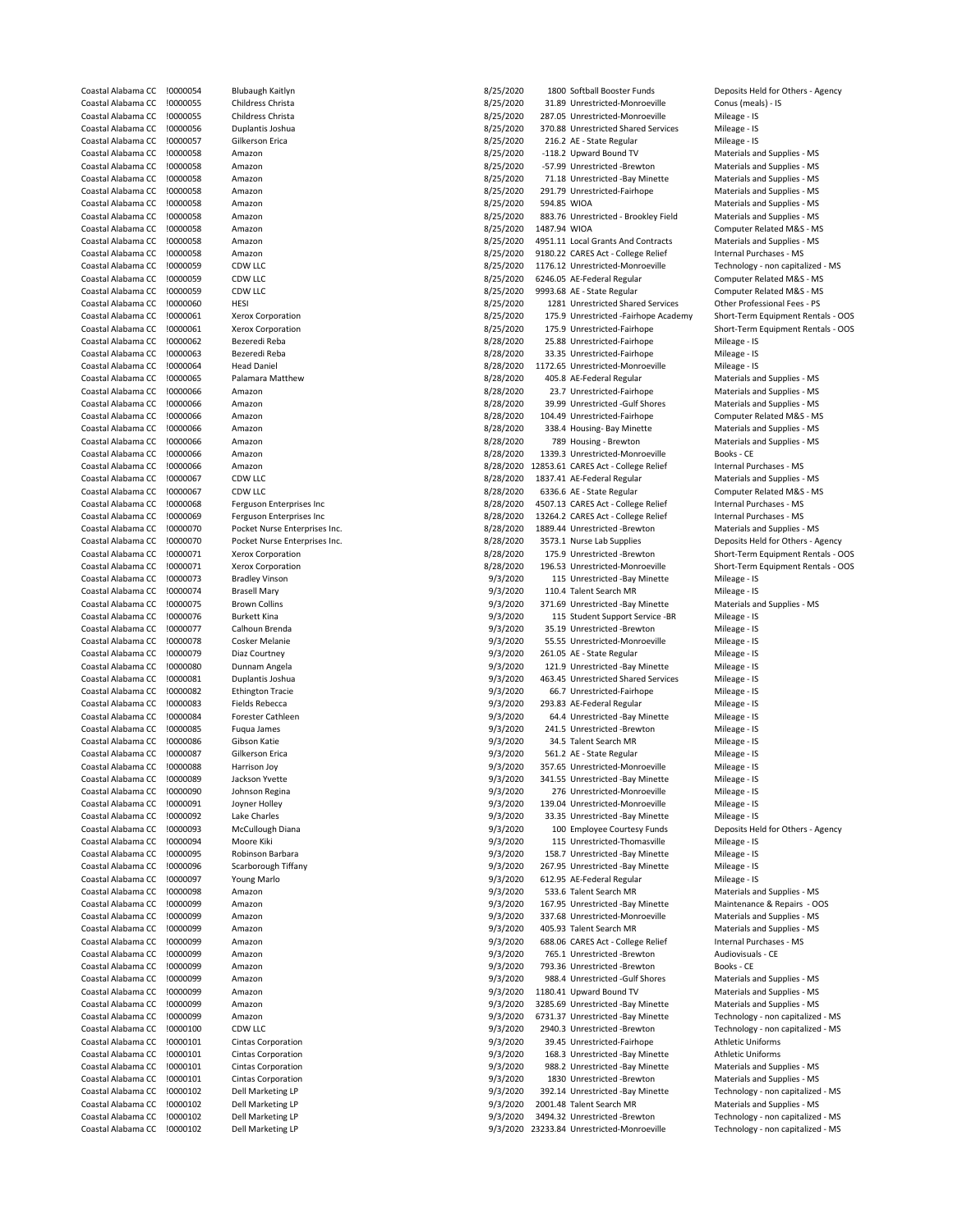| Coastal Alabama CC | 10000103 | Ferg         |
|--------------------|----------|--------------|
| Coastal Alabama CC | !0000104 | Resp         |
| Coastal Alabama CC | !0000105 | Woo          |
| Coastal Alabama CC | !0000106 | Xero         |
|                    |          |              |
| Coastal Alabama CC | !0000107 | Care         |
| Coastal Alabama CC | !0000108 | God          |
| Coastal Alabama CC | !0000109 | Hurt         |
| Coastal Alabama CC | !0000110 | Hutc         |
| Coastal Alabama CC | !0000111 | Kohe         |
| Coastal Alabama CC | 10000112 | Mac          |
| Coastal Alabama CC |          |              |
|                    | !0000113 | McN          |
| Coastal Alabama CC | !0000114 | Payn         |
| Coastal Alabama CC | !0000115 | Richa        |
| Coastal Alabama CC | !0000116 | Smit         |
| Coastal Alabama CC | !0000117 | Stok         |
| Coastal Alabama CC | !0000118 | <b>CDW</b>   |
| Coastal Alabama CC | !0000118 | <b>CDW</b>   |
| Coastal Alabama CC | !0000119 | Dell         |
| Coastal Alabama CC | !0000120 |              |
|                    |          | How          |
| Coastal Alabama CC | !0000121 | Pock         |
| Coastal Alabama CC | !0000122 | Pock         |
| Coastal Alabama CC | !0000122 | Pock         |
| Coastal Alabama CC | !0000123 | Xero         |
| Coastal Alabama CC | !0000123 | Xero         |
| Coastal Alabama CC | !0000123 | Xero         |
| Coastal Alabama CC | !0000123 | Xero         |
| Coastal Alabama CC | !0000123 | Xero         |
|                    |          |              |
| Coastal Alabama CC | !0000124 | Blub         |
| Coastal Alabama CC | !0000125 | Dorn         |
| Coastal Alabama CC | !0000126 | Hort         |
| Coastal Alabama CC | !0000127 | Lake         |
| Coastal Alabama CC | !0000128 | Lee 9        |
| Coastal Alabama CC | !0000129 | Milli:       |
| Coastal Alabama CC | !0000130 | Mon          |
| Coastal Alabama CC | !0000131 | Pear         |
|                    |          |              |
| Coastal Alabama CC | !0000132 | ACT          |
| Coastal Alabama CC | !0000133 | Ama          |
| Coastal Alabama CC | !0000134 | <b>Bibli</b> |
| Coastal Alabama CC | !0000135 | C Spi        |
| Coastal Alabama CC | !0000136 | <b>CDW</b>   |
| Coastal Alabama CC | !0000137 | <b>CDW</b>   |
| Coastal Alabama CC | !0000137 | <b>CDW</b>   |
| Coastal Alabama CC | !0000137 | CDW          |
| Coastal Alabama CC | !0000138 | Cinta        |
| Coastal Alabama CC | !0000139 | Cinta        |
| Coastal Alabama CC | !0000139 | Cinta        |
| Coastal Alabama CC | !0000140 | Cred         |
| Coastal Alabama CC | !0000141 | Dell         |
| Coastal Alabama CC | !0000141 | Dell         |
|                    |          |              |
| Coastal Alabama CC | !0000141 | Dell         |
| Coastal Alabama CC | !0000142 | <b>HESI</b>  |
| Coastal Alabama CC | !0000143 | Ferg         |
| Coastal Alabama CC | !0000144 | Glob         |
| Coastal Alabama CC | !0000145 | Offic        |
| Coastal Alabama CC | !0000146 | Offic        |
| Coastal Alabama CC | !0000147 | Philli       |
| Coastal Alabama CC | !0000148 | Philli       |
|                    | !0000149 | Pock         |
| Coastal Alabama CC |          |              |
| Coastal Alabama CC | !0000150 | Pock         |
| Coastal Alabama CC | !0000150 | Pock         |
| Coastal Alabama CC | !0000151 | ProC         |
| Coastal Alabama CC | !0000152 | Rely         |
| Coastal Alabama CC | !0000153 | Woo          |
| Coastal Alabama CC | !0000154 | Xero         |
| Coastal Alabama CC | !0000154 | Xero         |
| Coastal Alabama CC | !0000154 | Xero         |
|                    | !0000154 |              |
| Coastal Alabama CC |          | Xero         |
| Coastal Alabama CC | !0000154 | Xero         |
| Coastal Alabama CC | !0000155 | Brad         |
| Coastal Alabama CC | !0000156 | Char         |
| Coastal Alabama CC | !0000157 | Cribl        |
| Coastal Alabama CC | !0000158 | Dunr         |
| Coastal Alabama CC | !0000159 | Fairc        |
| Coastal Alabama CC | !0000160 | Patto        |
| Coastal Alabama CC | !0000161 | Robe         |
| Coastal Alabama CC | !0000162 | Scarl        |
|                    |          |              |
| Coastal Alabama CC | !0000163 | Skelt        |
| Coastal Alabama CC | !0000164 | ACT          |
| Coastal Alabama CC | !0000165 | Ama          |
| Coastal Alabama CC | !0000166 | Ama          |
| Coastal Alabama CC | !0000166 | Ama          |
| Coastal Alabama CC | !0000167 | Assu         |
| Coastal Alabama CC | !0000167 | Assu         |
| Coastal Alabama CC | !0000167 | Assu         |
|                    |          |              |

| Coastal Alabama CC          | !0000103 | Ferguson Enterprises Inc           | 9/3/2020  |             | 8665 CARES Act - College Relief                       | Internal Purchases - MS              |
|-----------------------------|----------|------------------------------------|-----------|-------------|-------------------------------------------------------|--------------------------------------|
| Coastal Alabama CC          | !0000104 | Respondus                          | 9/3/2020  |             | 24470 Unrestricted Distance Ed                        | Other Contractual Services - PS      |
| Coastal Alabama CC          | !0000105 | Woodburn Press LLC                 | 9/3/2020  |             | 634.38 Student Support Service -BR                    | Materials and Supplies - MS          |
| Coastal Alabama CC          | !0000106 | Xerox Corporation                  | 9/3/2020  |             | 269.69 Unrestricted-Thomasville                       | Short-Term Equipment Rentals - OOS   |
| Coastal Alabama CC          | !0000107 | Carey Cullen                       | 9/11/2020 | 447.35 WIOA |                                                       | Mileage - IS                         |
| Coastal Alabama CC          | !0000108 | Godfrey Carman                     | 9/11/2020 |             | 65.55 Unrestricted -Bay Minette                       | Mileage - IS                         |
| Coastal Alabama CC          | !0000109 | Hurtubise James                    | 9/11/2020 |             | 199 Unrestricted -Gulf Shores                         | <b>Registration Fees-IS</b>          |
| Coastal Alabama CC          | !0000110 | Hutcherson Lindsay                 | 9/11/2020 |             | 420.9 Unrestricted Shared Services                    | Mileage - IS                         |
|                             |          |                                    | 9/11/2020 |             |                                                       |                                      |
| Coastal Alabama CC          | !0000111 | Kohen Mattie                       |           |             | 136.85 Unrestricted-Monroeville                       | Mileage - IS                         |
| Coastal Alabama CC          | !0000112 | Mack Susan                         | 9/11/2020 |             | 198.95 Unrestricted -Brewton                          | Mileage - IS                         |
| Coastal Alabama CC          | !0000113 | McMillan Barbara                   | 9/11/2020 |             | 110.4 Unrestricted-Monroeville                        | Mileage - IS                         |
| Coastal Alabama CC          | !0000114 | Payne Pamela                       | 9/11/2020 |             | 221.95 Unrestricted -Bay Minette                      | Mileage - IS                         |
| Coastal Alabama CC          | !0000115 | Richardson Nikeya                  | 9/11/2020 |             | 78.2 Unrestricted-Monroeville                         | Mileage - IS                         |
| Coastal Alabama CC          | !0000116 | Smith Merrilyn                     | 9/11/2020 |             | 97.75 Unrestricted -Bay Minette                       | Mileage - IS                         |
| Coastal Alabama CC          | !0000117 | Stokes Jacqueline                  | 9/11/2020 |             | 73.6 Unrestricted -Bay Minette                        | Mileage - IS                         |
| Coastal Alabama CC          | !0000118 | CDW LLC                            | 9/11/2020 |             | 727.65 Unrestricted -Brewton                          | Technology - non capitalized - MS    |
| Coastal Alabama CC          | !0000118 | CDW LLC                            | 9/11/2020 |             | 1176.12 Unrestricted -Bay Minette                     | Computer Software(non capital) - MS  |
|                             | !0000119 | Dell Marketing LP                  | 9/11/2020 |             | 5413.42 Unrestricted -Brewton                         | Technology - non capitalized - MS    |
| Coastal Alabama CC          |          |                                    |           |             |                                                       |                                      |
| Coastal Alabama CC          | !0000120 | <b>Howard Technology Solutions</b> | 9/11/2020 |             | 4920 Unrestricted -Brewton                            | Technology - non capitalized - MS    |
| Coastal Alabama CC          | !0000121 | Pocket Nurse Enterprises Inc.      | 9/11/2020 |             | 936.32 Unrestricted -Gulf Shores                      | Materials and Supplies - MS          |
| Coastal Alabama CC          | !0000122 | Pocket Nurse Enterprises Inc.      | 9/11/2020 |             | 1040.8 Unrestricted -Brewton                          | Materials and Supplies - MS          |
| Coastal Alabama CC          | !0000122 | Pocket Nurse Enterprises Inc.      | 9/11/2020 |             | 4026.84 Unrestricted Shared Services                  | Materials and Supplies - MS          |
| Coastal Alabama CC          | !0000123 | <b>Xerox Corporation</b>           | 9/11/2020 |             | 174.86 Unrestricted-Jackson                           | Short-Term Equipment Rentals - OOS   |
| Coastal Alabama CC          | !0000123 | Xerox Corporation                  | 9/11/2020 |             | 190.07 Unrestricted - Atmore                          | Short-Term Equipment Rentals - OOS   |
| Coastal Alabama CC          | !0000123 | Xerox Corporation                  | 9/11/2020 |             | 228.25 Unrestricted-Thomasville                       | Short-Term Equipment Rentals - OOS   |
| Coastal Alabama CC          | !0000123 | <b>Xerox Corporation</b>           | 9/11/2020 |             | 431.45 Unrestricted-Monroeville                       | Short-Term Equipment Rentals - OOS   |
| Coastal Alabama CC          | !0000123 | Xerox Corporation                  | 9/11/2020 |             | 1555.68 Unrestricted -Bay Minette                     | Short-Term Equipment Rentals - OOS   |
|                             |          |                                    |           |             |                                                       |                                      |
| Coastal Alabama CC          | !0000124 | <b>Blubaugh Kaitlyn</b>            | 9/25/2020 |             | 1800 Softball Booster Funds                           | Deposits Held for Others - Agency    |
| Coastal Alabama CC          | !0000125 | Dorman Scarlet                     | 9/25/2020 |             | 269.1 Unrestricted -Bay Minette                       | Mileage - IS                         |
| Coastal Alabama CC          | !0000126 | Horton Jana                        | 9/25/2020 |             | 911.95 Unrestricted-Monroeville                       | Mileage - IS                         |
| Coastal Alabama CC          | !0000127 | Lake Charles                       | 9/25/2020 |             | 172.5 Unrestricted -Bay Minette                       | Bank Payroll                         |
| Coastal Alabama CC          | !0000128 | Lee Stuart                         | 9/25/2020 |             | 254.15 AE - State Regular                             | Mileage - IS                         |
| Coastal Alabama CC          | !0000129 | <b>Millis Daniel</b>               | 9/25/2020 |             | 89.13 Unrestricted -Bay Minette                       | Mileage - IS                         |
| Coastal Alabama CC          | !0000130 | Montgomery Jacqueline              | 9/25/2020 |             | 125.35 AE - State Regular                             | Mileage - IS                         |
| Coastal Alabama CC          | !0000131 | Pearson Shirley                    | 9/25/2020 |             | 121.9 AE - State Regular                              | Mileage - IS                         |
| Coastal Alabama CC          | !0000132 | <b>ACT Inc</b>                     |           |             | 150 AE - State Inst'l                                 | Other Professional Fees - PS         |
|                             |          |                                    | 9/25/2020 |             |                                                       |                                      |
| Coastal Alabama CC          | !0000133 | Amazon                             | 9/25/2020 |             | 2198 Unrestricted-Monroeville                         | Materials and Supplies - MS          |
| Coastal Alabama CC          | !0000134 | <b>Bibliotheca LLC</b>             | 9/25/2020 |             | 1645.79 Unrestricted -Brewton                         | Subscriptions - OOS                  |
| Coastal Alabama CC          | !0000135 | C Spire Business                   | 9/25/2020 |             | 3877.45 Unrestricted -Bay Minette                     | Technology - non capitalized - MS    |
| Coastal Alabama CC          | !0000136 | CDW LLC                            | 9/25/2020 |             | 398.54 Upward Bound TV                                | Materials and Supplies - MS          |
| Coastal Alabama CC          | !0000137 | CDW LLC                            | 9/25/2020 |             | 150.08 Unrestricted -Brewton                          | Materials and Supplies - MS          |
| Coastal Alabama CC          | !0000137 | CDW LLC                            | 9/25/2020 |             | 217.79 Talent Search MR                               | Materials and Supplies - MS          |
| Coastal Alabama CC          | !0000137 | CDW LLC                            | 9/25/2020 |             | 1615.3 AE-Federal Regular                             | Materials and Supplies - MS          |
| Coastal Alabama CC          | !0000138 | Cintas Corporation                 | 9/25/2020 |             | 118.36 Unrestricted -Brewton                          | Other Contractual Services - PS      |
| Coastal Alabama CC          | !0000139 | Cintas Corporation                 | 9/25/2020 |             | 175 Unrestricted-Monroeville                          | Other Contractual Services - PS      |
|                             |          |                                    |           |             |                                                       |                                      |
| Coastal Alabama CC          | !0000139 | Cintas Corporation                 | 9/25/2020 |             | 175 Unrestricted-Thomasville                          | Other Contractual Services - PS      |
| Coastal Alabama CC          | !0000140 | Credentials Inc                    | 9/25/2020 |             | 2150 Unrestricted -Bay Minette                        | Materials and Supplies - MS          |
| Coastal Alabama CC          | !0000141 | Dell Marketing LP                  | 9/25/2020 |             | 246.98 Unrestricted -Bay Minette                      | Technology - non capitalized - MS    |
| Coastal Alabama CC          | !0000141 | Dell Marketing LP                  | 9/25/2020 | 783.87 WIOA |                                                       | Computer Related M&S - MS            |
| Coastal Alabama CC          | !0000141 | Dell Marketing LP                  | 9/25/2020 |             | 952.54 Unrestricted-Fairhope                          | Technology - non capitalized - MS    |
| Coastal Alabama CC          | !0000142 | HESI                               | 9/25/2020 |             | 2714 Nurse Testing Fees                               | Deposits Held for Others â€" Testing |
| Coastal Alabama CC          | !0000143 | Ferguson Enterprises Inc           | 9/25/2020 |             | 680 CARES Act - College Relief                        | Internal Purchases - MS              |
| Coastal Alabama CC          | !0000144 | Global Furniture Group Inc         | 9/25/2020 |             | 2386.16 Unrestricted -Bay Minette                     | Materials and Supplies - MS          |
| Coastal Alabama CC          | !0000145 | Office Depot                       | 9/25/2020 |             | 21.09 Unrestricted-Fairhope                           | Materials and Supplies - MS          |
| Coastal Alabama CC          | !0000146 | Office Depot                       | 9/25/2020 |             | 40.99 Unrestricted-Fairhope                           | Materials and Supplies - MS          |
|                             |          |                                    |           |             |                                                       |                                      |
| Coastal Alabama CC !0000147 |          | <b>Phillips Corporation</b>        | 9/25/2020 |             | 33360 Industry Certification Initiatives              | Furniture and Equip > \$25K - CE     |
| Coastal Alabama CC          | !0000148 | <b>Phillips Corporation</b>        |           |             | 9/25/2020 56763.95 Industry Certification Initiatives | Furniture and Equip > \$25K - CE     |
| Coastal Alabama CC          | !0000149 | Pocket Nurse Enterprises Inc.      | 9/25/2020 |             | 47.42 Unrestricted -Brewton                           | Materials and Supplies - MS          |
| Coastal Alabama CC          | !0000150 | Pocket Nurse Enterprises Inc.      | 9/25/2020 |             | 499.95 Nurse Lab Supplies                             | Deposits Held for Others - Agency    |
| Coastal Alabama CC          | !0000150 | Pocket Nurse Enterprises Inc.      | 9/25/2020 |             | 1010.4 Unrestricted -Brewton                          | Materials and Supplies - MS          |
| Coastal Alabama CC          | !0000151 | ProQuest                           | 9/25/2020 |             | 4142.62 Unrestricted -Bay Minette                     | Books - CE                           |
| Coastal Alabama CC          | !0000152 | Relyco Sales Inc                   | 9/25/2020 |             | 469.7 Unrestricted Shared Services                    | Materials and Supplies - MS          |
| Coastal Alabama CC          | !0000153 | Woodburn Press LLC                 | 9/25/2020 |             | 1996 Talent Search MR                                 | Computer Software(non capital) - MS  |
|                             |          |                                    |           |             |                                                       |                                      |
| Coastal Alabama CC          | !0000154 | Xerox Corporation                  | 9/25/2020 |             | 175.9 Unrestricted-Fairhope                           | Short-Term Equipment Rentals - OOS   |
| Coastal Alabama CC          | !0000154 | Xerox Corporation                  | 9/25/2020 |             | 191.74 Unrestricted -Brewton                          | Short-Term Equipment Rentals - OOS   |
| Coastal Alabama CC          | !0000154 | Xerox Corporation                  | 9/25/2020 |             | 1065.36 Unrestricted -Gulf Shores                     | Short-Term Equipment Rentals - OOS   |
| Coastal Alabama CC          | !0000154 | Xerox Corporation                  | 9/25/2020 |             | 1093.53 Unrestricted-Thomasville                      | Short-Term Equipment Rentals - OOS   |
| Coastal Alabama CC          | !0000154 | Xerox Corporation                  | 9/25/2020 |             | 1332.14 Unrestricted -Bay Minette                     | Short-Term Equipment Rentals - OOS   |
| Coastal Alabama CC          | !0000155 | <b>Bradley Vinson</b>              | 9/30/2020 |             | 374.9 Unrestricted -Bay Minette                       | Mileage - IS                         |
| Coastal Alabama CC          | !0000156 | Chancery Jennifer                  | 9/30/2020 |             | 80.5 Unrestricted-Monroeville                         | Mileage - IS                         |
| Coastal Alabama CC          | !0000157 | Cribbs Nigel                       | 9/30/2020 |             | 281.18 Unrestricted-Monroeville                       | Mileage - IS                         |
| Coastal Alabama CC          | !0000158 | Dunnam Angela                      | 9/30/2020 |             | 110.4 Unrestricted -Bay Minette                       |                                      |
|                             |          |                                    |           |             |                                                       | Mileage - IS                         |
| Coastal Alabama CC          | !0000159 | Faircloth Linda                    | 9/30/2020 |             | 126.5 AE - State Regular                              | Mileage - IS                         |
| Coastal Alabama CC          | !0000160 | <b>Patterson Randall</b>           | 9/30/2020 |             | 183.71 Unrestricted-Monroeville                       | Mileage - IS                         |
| Coastal Alabama CC          | !0000161 | Robertson Celeste                  | 9/30/2020 |             | 25 Unrestricted -Bay Minette                          | <b>Registration Fees-IS</b>          |
| Coastal Alabama CC          | !0000162 | Scarborough Tiffany                | 9/30/2020 |             | 101.2 Unrestricted -Bay Minette                       | Mileage - IS                         |
| Coastal Alabama CC          | !0000163 | Skelton Sheila                     | 9/30/2020 |             | 118.45 Upward Bound GT                                | Mileage - IS                         |
| Coastal Alabama CC          | !0000164 | <b>ACT Inc</b>                     | 9/30/2020 |             | 2120 Work Keys Testing                                | Deposits Held for Others â€" Testing |
| Coastal Alabama CC          | !0000165 | Amazon                             | 9/30/2020 |             | 259.96 Unrestricted-Thomasville                       | Materials and Supplies - MS          |
| Coastal Alabama CC          | !0000166 | Amazon                             | 9/30/2020 |             | 562.95 Student Support Service -BM                    | Materials and Supplies - MS          |
|                             |          |                                    |           |             |                                                       |                                      |
| Coastal Alabama CC          | !0000166 | Amazon                             | 9/30/2020 |             | 3017.23 Upward Bound TV                               | Materials and Supplies - MS          |
| Coastal Alabama CC          | !0000167 | Assurance Service Group Inc        | 9/30/2020 |             | 321.35 R&R Bay Minette                                | Maintenance & Repairs - OOS          |
| Coastal Alabama CC          | !0000167 | Assurance Service Group Inc        | 9/30/2020 |             | 2963.88 Unexpended Plant Gilbertown                   | <b>Building Alterations - CE</b>     |
| Coastal Alabama CC          | !0000167 | Assurance Service Group Inc        | 9/30/2020 |             | 7200 Unexpended Plant Bay Minette                     | Improvements - Other - CE            |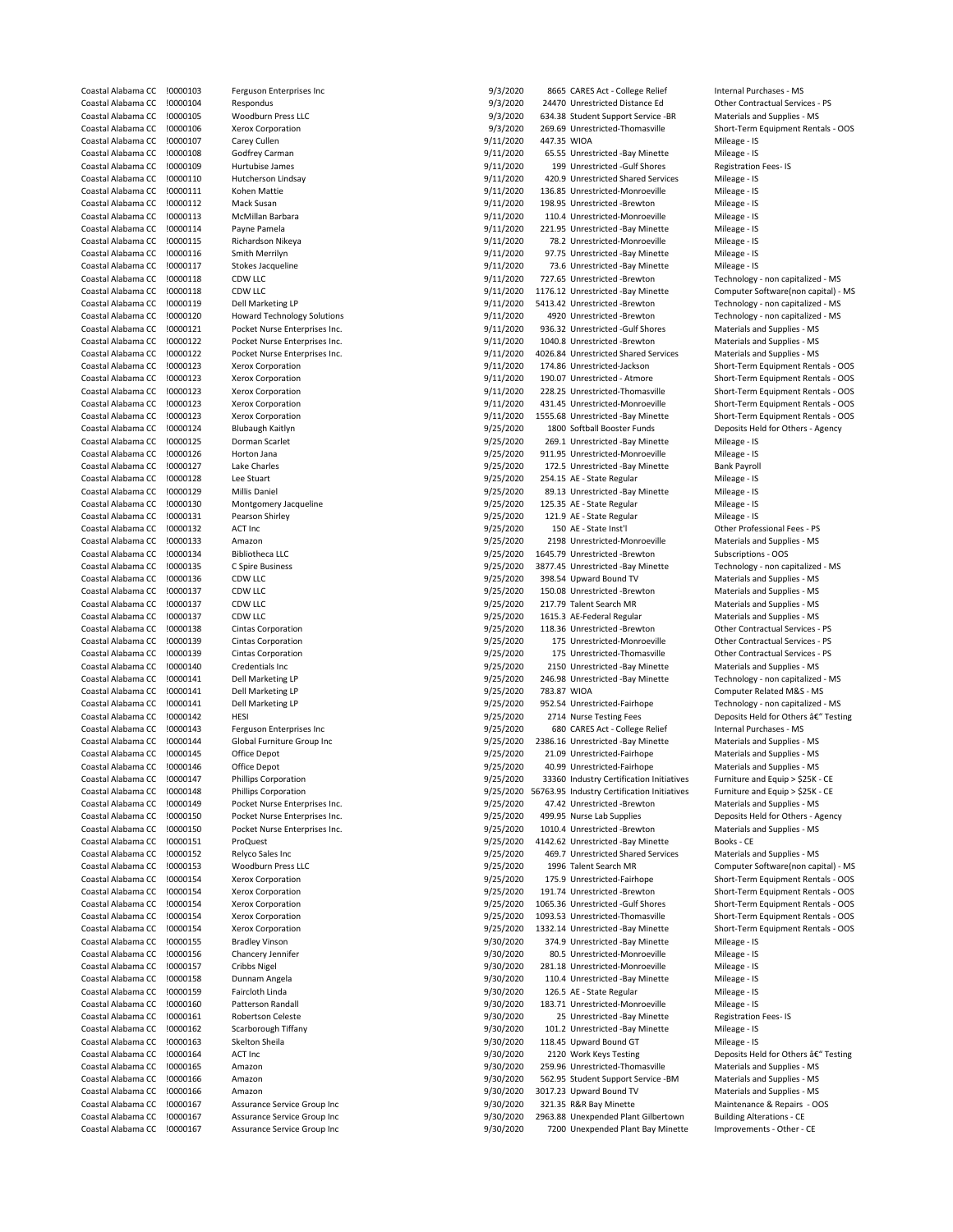| Coastal Alabama CC | !0000168 | <b>B &amp; W Auto Parts</b>                     | 9/30/2020 | 331.43 Unrestricted -Brewton             | Maintenance & Repairs - OOS          |
|--------------------|----------|-------------------------------------------------|-----------|------------------------------------------|--------------------------------------|
| Coastal Alabama CC | !0000169 | CDW LLC                                         | 9/30/2020 | 382.57 Unrestricted -Brewton             | Technology - non capitalized - MS    |
| Coastal Alabama CC | !0000170 | <b>Cintas Corporation</b>                       | 9/30/2020 | 25.1 Unrestricted - Atmore               | Other Contractual Services - PS      |
| Coastal Alabama CC | !0000171 | Dell Marketing LP                               | 9/30/2020 | 4521.8 Talent Search MR                  | Materials and Supplies - MS          |
| Coastal Alabama CC | !0000172 | Ferguson Enterprises Inc                        | 9/30/2020 | 741.6 Unrestricted -Bay Minette          | Internal Purchases - MS              |
| Coastal Alabama CC | !0000172 | Ferguson Enterprises Inc                        | 9/30/2020 | 3029.15 CARES Act - College Relief       | Internal Purchases - MS              |
| Coastal Alabama CC | !0000173 | Cengage Learning Inc./Education to Go           | 9/30/2020 | 1177.6 Unrestricted -Brewton             | Books - CE                           |
| Coastal Alabama CC | !0000174 | <b>Heartland Campus Solutions Ecsi</b>          | 9/30/2020 | 584.77 Unrestricted Shared Services      | Other Contractual Services - PS      |
| Coastal Alabama CC | !0000175 | <b>Howard Technology Solutions</b>              | 9/30/2020 | 14023 Unrestricted -Brewton              | Technology - non capitalized - MS    |
| Coastal Alabama CC | !0000176 | <b>Interior Elements LLC</b>                    | 9/30/2020 | 4828.32 Housing - Brewton                | Materials and Supplies - MS          |
| Coastal Alabama CC | !0000177 | Kelly's Turf Pro                                | 9/30/2020 | 1850 Unrestricted -Bay Minette           | Other Professional Fees - PS         |
| Coastal Alabama CC | !0000177 | Kelly's Turf Pro                                | 9/30/2020 | 1900 Softball Booster Funds              | Deposits Held for Others - Agency    |
| Coastal Alabama CC | !0000178 | Pocket Nurse Enterprises Inc.                   | 9/30/2020 | 18.1 Unrestricted -Brewton               | Materials and Supplies - MS          |
|                    |          |                                                 |           |                                          |                                      |
| Coastal Alabama CC | !0000179 | Pocket Nurse Enterprises Inc.                   | 9/30/2020 | 2617 Unrestricted Shared Services        | Materials and Supplies - MS          |
| Coastal Alabama CC | !0000180 | Quill Corporation                               | 9/30/2020 | 120.19 Unrestricted -Bay Minette         | Materials and Supplies - MS          |
| Coastal Alabama CC | !0000180 | Quill Corporation                               | 9/30/2020 | 379.98 Student Support Service -BR       | Materials and Supplies - MS          |
| Coastal Alabama CC | !0000181 | Quill Corporation                               | 9/30/2020 | 1464.18 Talent Search MR                 | Materials and Supplies - MS          |
| Coastal Alabama CC | !0000182 | Xerox Corporation                               | 9/30/2020 | 96.33 Unrestricted-Monroeville           | Short-Term Equipment Rentals - OOS   |
| Coastal Alabama CC | !0000182 | Xerox Corporation                               | 9/30/2020 | 174.75 Unrestricted-Gilbertown           | Short-Term Equipment Rentals - OOS   |
| Coastal Alabama CC | !0000182 | Xerox Corporation                               | 9/30/2020 | 175.9 Unrestricted -Fairhope Academy     | Short-Term Equipment Rentals - OOS   |
| Coastal Alabama CC | !0000183 | Xerox Financial Services LLC                    | 9/30/2020 | 754 Unrestricted -Bay Minette            | Short-Term Equipment Rentals - OOS   |
| Coastal Alabama CC |          | 1001 Aho Architects LLC                         | 7/13/2020 | 1875.58 Unexpended Plant Shared Services | Engineering & Architectural Svc -PS  |
| Coastal Alabama CC |          | 1002 Air Masters Mechanical In                  | 7/13/2020 | 110132.5 R&R Bay Minette                 | <b>Building Alterations - CE</b>     |
| Coastal Alabama CC |          | 1003 Alabama Power Company                      | 7/13/2020 | 3259.1 Unrestricted -Bay Minette         | Electricity - UC                     |
|                    |          |                                                 |           |                                          |                                      |
| Coastal Alabama CC |          | 1004 Assurance Service Group Inc                | 7/13/2020 | 95836.15 Unexpended Plant Bay Minette    | Maintenance & Repairs - OOS          |
| Coastal Alabama CC |          | 1005 Bondurant Lumber and Hardware Inc          | 7/13/2020 | 218.35 Local Grants And Contracts        | Materials and Supplies - MS          |
| Coastal Alabama CC |          | 1005 Bondurant Lumber and Hardware Inc          | 7/13/2020 | 328.32 Unrestricted -Brewton             | Maintenance & Repairs - OOS          |
| Coastal Alabama CC |          | 1005 Bondurant Lumber and Hardware Inc          | 7/13/2020 | 643.03 Unrestricted -Brewton             | Materials and Supplies - MS          |
| Coastal Alabama CC |          | 1006 Builders Hardware and Supply               | 7/13/2020 | 54.95 Unrestricted -Bay Minette          | Materials and Supplies - MS          |
| Coastal Alabama CC |          | 1007 Central Baldwin Locksmiths LLC             | 7/13/2020 | 160 Unrestricted -Bay Minette            | Other Professional Fees - PS         |
| Coastal Alabama CC |          | 1007 Central Baldwin Locksmiths LLC             | 7/13/2020 | 455 Unrestricted-Fairhope                | Other Professional Fees - PS         |
| Coastal Alabama CC |          | 1008 Chuck Stevens Chevrolet of Bay Minette Inc | 7/13/2020 | 62.54 Unrestricted -Bay Minette          | Maintenance & Repairs - OOS          |
| Coastal Alabama CC |          | 1009 City of Brewton Utility Dept               | 7/13/2020 | 188.03 Unrestricted -Brewton             | Gas & Heating Fuel - UC              |
|                    |          |                                                 |           |                                          |                                      |
| Coastal Alabama CC |          | 1009 City of Brewton Utility Dept               | 7/13/2020 | 464.94 Unrestricted -Brewton             | Water & Sewer - UC                   |
| Coastal Alabama CC |          | 1010 City of Gulf Shores                        | 7/13/2020 | 344.1 Unrestricted -Gulf Shores          | Water & Sewer - UC                   |
| Coastal Alabama CC |          | 1011 Commission on Adult Basic Education Inc.   | 7/13/2020 | 1060 AE - State Regular                  | Other Professional Fees - PS         |
| Coastal Alabama CC |          | 1012 Cosker Melanie                             | 7/13/2020 | 100.05 Unrestricted-Monroeville          | Mileage - IS                         |
| Coastal Alabama CC |          | 1013 Directv Inc                                | 7/13/2020 | 194.99 Unrestricted-Monroeville          | Cable - UC                           |
| Coastal Alabama CC |          | 1014 Dozier Hardware Co Inc                     | 7/13/2020 | 158.63 Unrestricted-Thomasville          | Maintenance & Repairs - OOS          |
| Coastal Alabama CC |          | 1014 Dozier Hardware Co Inc                     | 7/13/2020 | 416.35 Unrestricted-Thomasville          | Materials and Supplies - MS          |
|                    |          |                                                 |           |                                          |                                      |
| Coastal Alabama CC |          | 1015 Fairhope Public Utilities                  | 7/13/2020 | 11.63 Unrestricted-Fairhope              | Gas & Heating Fuel - UC              |
| Coastal Alabama CC |          | 1015 Fairhope Public Utilities                  | 7/13/2020 | 2150.16 Unrestricted-Fairhope            | Water & Sewer - UC                   |
| Coastal Alabama CC |          | 1015 Fairhope Public Utilities                  | 7/13/2020 | 18315.41 Unrestricted-Fairhope           | Electricity - UC                     |
| Coastal Alabama CC |          | 1016 Federal Express Corporation                | 7/13/2020 | 241.28 Unrestricted -Bay Minette         | Postage - OOS                        |
| Coastal Alabama CC |          | 1017 Freemanville Water System                  | 7/13/2020 | 42.28 Unrestricted - Atmore              | Water & Sewer - UC                   |
| Coastal Alabama CC |          | 1018 Glenn Shepard Seminars Inc                 | 7/13/2020 | 39.97 Unrestricted -Bay Minette          | Other Professional Fees - PS         |
| Coastal Alabama CC |          | 1019 Gulf Supply Co Inc                         | 7/13/2020 | 2896 Unrestricted -Bay Minette           | Internal Purchases - MS              |
| Coastal Alabama CC |          | 1020 Johnson Regina                             | 7/13/2020 | 496.8 Unrestricted-Monroeville           | Mileage - IS                         |
| Coastal Alabama CC |          | 1021 Lamar Advertising Company                  | 7/13/2020 | 2135 Unrestricted -Bay Minette           | Advertising & Promotions - OOS       |
|                    |          |                                                 |           |                                          |                                      |
| Coastal Alabama CC |          | 1022 Marvins                                    | 7/13/2020 | 213.87 Unrestricted-Monroeville          | Maintenance & Repairs - OOS          |
| Coastal Alabama CC |          | 1023 Medline Industries Inc                     | 7/13/2020 | 292 Unrestricted -Bay Minette            | Materials and Supplies - MS          |
| Coastal Alabama CC |          | 1024 Mobile Area Water and Sewer System         | 7/13/2020 | 378.91 Unrestricted - Brookley Field     | Water & Sewer - UC                   |
| Coastal Alabama CC |          | 1025 Monroe Scrap Materialinc                   | 7/13/2020 | 100 Unrestricted-Monroeville             | Short-Term Equipment Rentals - OOS   |
| Coastal Alabama CC |          | 1025 Monroe Scrap Materialinc                   | 7/13/2020 | 405 Unrestricted-Monroeville             | Materials and Supplies - MS          |
| Coastal Alabama CC |          | 1025 Monroe Scrap Materialinc                   | 7/13/2020 | 865.86 Unrestricted-Thomasville          | Materials and Supplies - MS          |
| Coastal Alabama CC |          | 1026 Moquin Crystal                             | 7/13/2020 | 231.73 Unrestricted -Bay Minette         | Mileage - IS                         |
| Coastal Alabama CC |          | 1027 Norm's Auto Repair                         | 7/13/2020 | 132.33 Unrestricted -Bay Minette         | Maintenance & Repairs - OOS          |
| Coastal Alabama CC |          | 1028 NPC International Inc                      | 7/13/2020 | 334.1 Upward Bound MR                    | Stipends-Meals                       |
|                    |          |                                                 |           |                                          |                                      |
| Coastal Alabama CC |          | 1029 Payne Pamela                               | 7/13/2020 | 133.4 Unrestricted-Fairhope              | Mileage - IS                         |
| Coastal Alabama CC |          | 1030 Pitts Dozer Service Llc                    | 7/13/2020 | 14142 Unrestricted - Atmore              | Other Contractual Services - PS      |
| Coastal Alabama CC |          | 1031 Republic Services Inc.                     | 7/13/2020 | 97.02 Unrestricted -Gulf Shores          | Waste Disposal - UC                  |
| Coastal Alabama CC |          | 1031 Republic Services Inc.                     | 7/13/2020 | 137.85 Unrestricted - Brookley Field     | Waste Disposal - UC                  |
| Coastal Alabama CC |          | 1031 Republic Services Inc.                     | 7/13/2020 | 387.61 Unrestricted - Fountain           | Waste Disposal - UC                  |
| Coastal Alabama CC |          | 1031 Republic Services Inc.                     | 7/13/2020 | 415.3 Unrestricted - Atmore              | Waste Disposal - UC                  |
| Coastal Alabama CC |          | 1031 Republic Services Inc.                     | 7/13/2020 | 1415.77 Unrestricted -Brewton            | Waste Disposal - UC                  |
| Coastal Alabama CC |          | 1032 Richardson Nikeya                          | 7/13/2020 | 78.2 Unrestricted-Monroeville            | Mileage - IS                         |
| Coastal Alabama CC |          | 1033 Roto Rooter                                | 7/13/2020 | 350 Unrestricted -Bay Minette            | Maintenance & Repairs - OOS          |
| Coastal Alabama CC |          | 1034 Securadyne Systems                         | 7/13/2020 | 127 Unrestricted -Bay Minette            | Technology - non capitalized - MS    |
|                    |          |                                                 |           |                                          |                                      |
| Coastal Alabama CC |          | 1035 Sloan Mark                                 | 7/13/2020 | 35.65 Unrestricted - Brookley Field      | Mileage - IS                         |
| Coastal Alabama CC |          | 1036 South Alabama Gas                          | 7/13/2020 | 188.19 Unrestricted-Monroeville          | Gas & Heating Fuel - UC              |
| Coastal Alabama CC |          | 1037 Southern Pine Electric Co                  | 7/13/2020 | 2582.67 Unrestricted -Brewton            | Electricity - UC                     |
| Coastal Alabama CC |          | 1038 Sunbelt Rentals Inc                        | 7/13/2020 | 7299.02 Unexpended Plant Bay Minette     | Short-Term Equipment Rentals - OOS   |
| Coastal Alabama CC |          | 1039 United Parcel Service Inc                  | 7/13/2020 | 3 Unrestricted -Bay Minette              | Postage - OOS                        |
| Coastal Alabama CC |          | 1040 Verizon Wireless                           | 7/13/2020 | 54.79 Unrestricted -Bay Minette          | Wireless Phones - UC                 |
| Coastal Alabama CC |          | 1041 W W Grainger Inc                           | 7/13/2020 | 64.4 Unrestricted -Bay Minette           | Internal Purchases - MS              |
| Coastal Alabama CC |          |                                                 |           |                                          |                                      |
|                    |          | 1041 W W Grainger Inc                           | 7/13/2020 | 3155.8 Unrestricted - Atmore             | Maintenance & Repairs - OOS          |
| Coastal Alabama CC |          | 1042 Waterworks and Sewer Board City of Jackson | 7/13/2020 | 37.32 Unrestricted-Jackson               | Waste Disposal - UC                  |
| Coastal Alabama CC |          | 1043 Weiser                                     | 7/13/2020 | 204.8 Unrestricted -Gulf Shores          | Other Contractual Services - PS      |
| Coastal Alabama CC |          | 1043 Weiser                                     | 7/13/2020 | 937.6 Unrestricted -Fairhope Academy     | Other Contractual Services - PS      |
| Coastal Alabama CC |          | 1043 Weiser                                     | 7/13/2020 | 1984 Unrestricted - Brookley Field       | Other Contractual Services - PS      |
| Coastal Alabama CC |          | 1044 Williford Joseph                           | 7/13/2020 | 33.35 Unrestricted -Bay Minette          | Mileage - IS                         |
| Coastal Alabama CC |          | 1045 Wrights Auto Parts Inc                     | 7/13/2020 | 393.44 Unrestricted -Bay Minette         | Maintenance & Repairs - OOS          |
| Coastal Alabama CC |          | 1046 ACT Inc                                    | 7/16/2020 | 160 AE - State Regular                   | Other Professional Fees - PS         |
|                    |          |                                                 |           |                                          |                                      |
| Coastal Alabama CC |          | 1046 ACT Inc                                    | 7/16/2020 | 608 Work Keys Testing                    | Deposits Held for Others â€" Testing |
|                    |          |                                                 |           |                                          |                                      |

| 9/30/2020              | 331.43 Unrestricted -Brewton                                              | Maintenance & Repa                           |
|------------------------|---------------------------------------------------------------------------|----------------------------------------------|
| 9/30/2020              | 382.57 Unrestricted -Brewton                                              | Technology - non cap                         |
| 9/30/2020              | 25.1 Unrestricted - Atmore                                                | Other Contractual Se                         |
| 9/30/2020              | 4521.8 Talent Search MR                                                   | Materials and Suppli                         |
| 9/30/2020              | 741.6 Unrestricted -Bay Minette                                           | Internal Purchases -                         |
| 9/30/2020<br>9/30/2020 | 3029.15 CARES Act - College Relief<br>1177.6 Unrestricted -Brewton        | Internal Purchases -<br>Books - CE           |
| 9/30/2020              | 584.77 Unrestricted Shared Services                                       | Other Contractual Se                         |
| 9/30/2020              | 14023 Unrestricted -Brewton                                               | Technology - non cap                         |
| 9/30/2020              | 4828.32 Housing - Brewton                                                 | Materials and Suppli                         |
| 9/30/2020              | 1850 Unrestricted -Bay Minette                                            | Other Professional F                         |
| 9/30/2020              | 1900 Softball Booster Funds                                               | Deposits Held for Otl                        |
| 9/30/2020              | 18.1 Unrestricted -Brewton                                                | <b>Materials and Suppli</b>                  |
| 9/30/2020              | 2617 Unrestricted Shared Services                                         | <b>Materials and Suppli</b>                  |
| 9/30/2020              | 120.19 Unrestricted -Bay Minette                                          | <b>Materials and Suppli</b>                  |
| 9/30/2020              | 379.98 Student Support Service -BR                                        | <b>Materials and Suppli</b>                  |
| 9/30/2020              | 1464.18 Talent Search MR                                                  | Materials and Suppli                         |
| 9/30/2020              | 96.33 Unrestricted-Monroeville                                            | Short-Term Equipme                           |
| 9/30/2020              | 174.75 Unrestricted-Gilbertown                                            | Short-Term Equipme                           |
| 9/30/2020              | 175.9 Unrestricted -Fairhope Academy                                      | Short-Term Equipme                           |
| 9/30/2020              | 754 Unrestricted -Bay Minette                                             | Short-Term Equipme                           |
| 7/13/2020              | 1875.58 Unexpended Plant Shared Services                                  | Engineering & Archit                         |
| 7/13/2020              | 110132.5 R&R Bay Minette                                                  | <b>Building Alterations -</b>                |
| 7/13/2020              | 3259.1 Unrestricted -Bay Minette<br>95836.15 Unexpended Plant Bay Minette | Electricity - UC                             |
| 7/13/2020<br>7/13/2020 | 218.35 Local Grants And Contracts                                         | Maintenance & Repa<br>Materials and Suppli   |
| 7/13/2020              | 328.32 Unrestricted -Brewton                                              | Maintenance & Repa                           |
| 7/13/2020              | 643.03 Unrestricted -Brewton                                              | Materials and Suppli                         |
| 7/13/2020              | 54.95 Unrestricted -Bay Minette                                           | <b>Materials and Suppli</b>                  |
| 7/13/2020              | 160 Unrestricted -Bay Minette                                             | Other Professional F                         |
| 7/13/2020              | 455 Unrestricted-Fairhope                                                 | Other Professional F                         |
| 7/13/2020              | 62.54 Unrestricted -Bay Minette                                           | Maintenance & Repa                           |
| 7/13/2020              | 188.03 Unrestricted -Brewton                                              | Gas & Heating Fuel -                         |
| 7/13/2020              | 464.94 Unrestricted -Brewton                                              | Water & Sewer - UC                           |
| 7/13/2020              | 344.1 Unrestricted -Gulf Shores                                           | Water & Sewer - UC                           |
| 7/13/2020<br>7/13/2020 | 1060 AE - State Regular                                                   | Other Professional F                         |
| 7/13/2020              | 100.05 Unrestricted-Monroeville<br>194.99 Unrestricted-Monroeville        | Mileage - IS<br>Cable - UC                   |
| 7/13/2020              | 158.63 Unrestricted-Thomasville                                           | Maintenance & Repa                           |
| 7/13/2020              | 416.35 Unrestricted-Thomasville                                           | <b>Materials and Suppli</b>                  |
| 7/13/2020              | 11.63 Unrestricted-Fairhope                                               | Gas & Heating Fuel -                         |
| 7/13/2020              | 2150.16 Unrestricted-Fairhope                                             | Water & Sewer - UC                           |
| 7/13/2020              | 18315.41 Unrestricted-Fairhope                                            | Electricity - UC                             |
| 7/13/2020              | 241.28 Unrestricted -Bay Minette                                          | Postage - OOS                                |
| 7/13/2020              | 42.28 Unrestricted - Atmore                                               | Water & Sewer - UC                           |
| 7/13/2020<br>7/13/2020 | 39.97 Unrestricted -Bay Minette<br>2896 Unrestricted -Bay Minette         | Other Professional F<br>Internal Purchases - |
| 7/13/2020              | 496.8 Unrestricted-Monroeville                                            | Mileage - IS                                 |
| 7/13/2020              | 2135 Unrestricted -Bay Minette                                            | Advertising & Promo                          |
| 7/13/2020              | 213.87 Unrestricted-Monroeville                                           | Maintenance & Repa                           |
| 7/13/2020              | 292 Unrestricted -Bay Minette                                             | Materials and Suppli                         |
| 7/13/2020              | 378.91 Unrestricted - Brookley Field                                      | Water & Sewer - UC                           |
| 7/13/2020              | 100 Unrestricted-Monroeville                                              | Short-Term Equipme                           |
| 7/13/2020              | 405 Unrestricted-Monroeville                                              | Materials and Suppli                         |
| 7/13/2020<br>7/13/2020 | 865.86 Unrestricted-Thomasville<br>231.73 Unrestricted -Bay Minette       | <b>Materials and Suppli</b>                  |
| 7/13/2020              |                                                                           | Mileage - IS                                 |
| 7/13/2020              | 132.33 Unrestricted -Bay Minette<br>334.1 Upward Bound MR                 | Maintenance & Repa<br>Stipends-Meals         |
| 7/13/2020              | 133.4 Unrestricted-Fairhope                                               | Mileage - IS                                 |
| 7/13/2020              | 14142 Unrestricted - Atmore                                               | Other Contractual Se                         |
| 7/13/2020              | 97.02 Unrestricted -Gulf Shores                                           | Waste Disposal - UC                          |
| 7/13/2020              | 137.85 Unrestricted - Brookley Field                                      | Waste Disposal - UC                          |
| 7/13/2020              | 387.61 Unrestricted - Fountain                                            | Waste Disposal - UC                          |
| 7/13/2020              | 415.3 Unrestricted - Atmore                                               | Waste Disposal - UC                          |
| 7/13/2020              | 1415.77 Unrestricted -Brewton                                             | Waste Disposal - UC                          |
| 7/13/2020              | 78.2 Unrestricted-Monroeville                                             | Mileage - IS                                 |
| 7/13/2020<br>7/13/2020 | 350 Unrestricted -Bay Minette<br>127 Unrestricted -Bay Minette            | Maintenance & Repa<br>Technology - non cap   |
| 7/13/2020              | 35.65 Unrestricted - Brookley Field                                       | Mileage - IS                                 |
| 7/13/2020              | 188.19 Unrestricted-Monroeville                                           | Gas & Heating Fuel -                         |
| 7/13/2020              | 2582.67 Unrestricted -Brewton                                             | Electricity - UC                             |
| 7/13/2020              | 7299.02 Unexpended Plant Bay Minette                                      | Short-Term Equipme                           |
| 7/13/2020              | 3 Unrestricted -Bay Minette                                               | Postage - OOS                                |
| 7/13/2020              | 54.79 Unrestricted -Bay Minette                                           | Wireless Phones - UO                         |
| 7/13/2020              | 64.4 Unrestricted -Bay Minette                                            | Internal Purchases -                         |
| 7/13/2020              | 3155.8 Unrestricted - Atmore                                              | Maintenance & Repa                           |
| 7/13/2020<br>7/13/2020 | 37.32 Unrestricted-Jackson<br>204.8 Unrestricted -Gulf Shores             | Waste Disposal - UC<br>Other Contractual Se  |
| 7/13/2020              | 937.6 Unrestricted -Fairhope Academy                                      | Other Contractual Se                         |
| 7/13/2020              | 1984 Unrestricted - Brookley Field                                        | Other Contractual Se                         |
| 7/13/2020              | 33.35 Unrestricted -Bay Minette                                           | Mileage - IS                                 |
| 7/13/2020              | 393.44 Unrestricted -Bay Minette                                          | Maintenance & Repa                           |
| 7/16/2020              | 160 AE - State Regular                                                    | Other Professional F                         |
| 7/16/2020              | 608 Work Keys Testing                                                     | Deposits Held for Otl                        |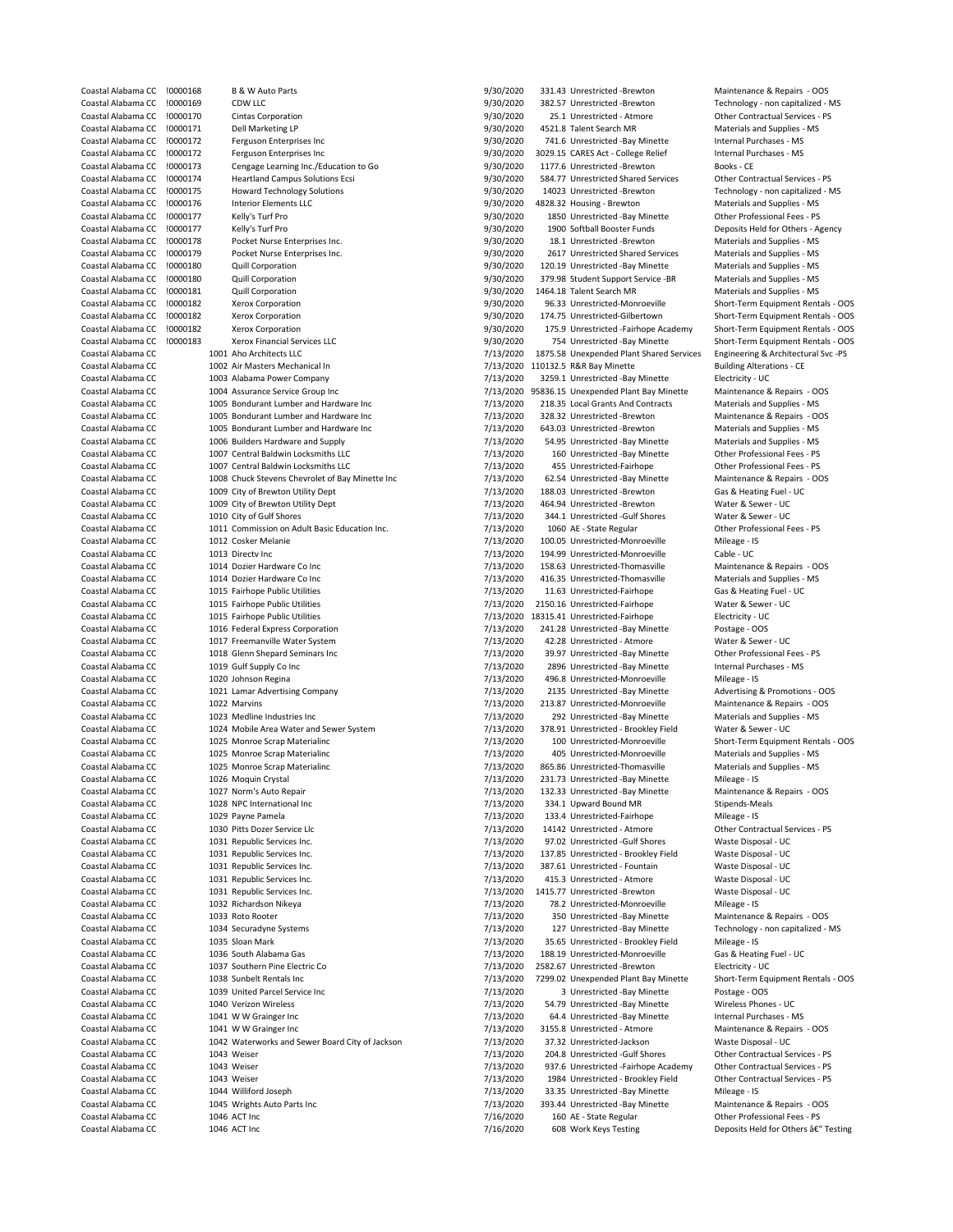Coastal Alabama CC 1057 Cintas Corporation 1997 Coastal Alabama CC 1057 Cintas Corporation 1997 Coastal Alabama CC<br>Coastal Alabama CC 1057 Cintas Corporation 1998 Coastal 2009 11836 Unrestricted -Brewton 1059 City of Brewton Utility Dept Coastal Alabama CC 1079 United Parcel Service Inc<br>
Coastal Alabama CC 1080 Williford Matthew Coastal Alabama CC 1175 Alabama Power Company 198/2020 27133.35 Housing- Bay Minette Coastal Alabama CC 1175 Alabama Power Company 198/2020 36231.31 Unrestricted-Monroev

Coastal Alabama CC 1047 Aho Architects LLC 7/16/2020 1921.42 Unexpended Plant Shared Services Engineering & Architectural Svc -PS Coastal Alabama CC 1048 Air Specialty Inc 1005 Coastal Alabama CC 1048 Air Specialty Inc 1048 Air Specialty Inc<br>Coastal Alabama CC 1049 Aireas Gulf States 1996 Coastal Alabama CO 17.37 Unrestricted-Fairhope Short-Term Equi Coastal Alabama CC 1049 Airgas Gulf States 1988 1000 11/16/2020 17.37 Unrestricted-Fairhope Short-Term Equipment Rentals - OOS<br>Coastal Alabama CC 1049 Airgas Gulf States 1988 1000 116/2020 20.67 Unrestricted - Brookley Fie Coastal Alabama CC 1049 Airgas Gulf States 7000 1049 Airgas Coastal Alabama CC 1049 Airgas Gulf States - MS 200<br>Coastal Alabama CC 1049 Airgas Gulf States - MS 2000 7/16/2020 20.67 Unrestricted - Bay Minette Coastal Alabama CC 1049 Airgas Gulf States 1089 101 120 1205 1206/2020 20.67 Unrestricted -Bay Minette Short-Term Equipment Rentals - OOS 1008 1049 Airgas Gulf States 1049 Airgas Gulf States 1005 12010 12010 12010 12010 12 Coastal Alabama CC 1049 Airgas Gulf States 1988 1000 110.1 2020 170.1 Unrestricted - Atmore Short-Term Equipment Rentals - OOS<br>20119 1009 Airgas Gulf States 1005 1119 20119 100119 100119 100119 100119 100110 100110 100110 Coastal Alabama CC 1049 Airgas Gulf States 1986 101 100 101 101 1012020 201.19 Unrestricted - Fountain Short-Term Equipment Rentals - OOS<br>7/16/2020 563.51 Unrestricted Monroeville Short-Term Equipment Rentals - OOS 7/16/20 Coastal Alabama CC 1049 Airgas Gulf States 1998 And Coastal Alabama CC 2020 1999.38 Unrestricted-Thomasville Materials and Supplies - MS<br>Coastal Alabama CC 1050 AT&T Mobility National Accounts LLC 7/16/2020 164.96 AF-Feder Coastal Alabama CC 1050 AT&T Mobility National Accounts LLC 7/16/2020 164.96 AE-Federal Regular Internet - UC<br>Coastal Alabama CC 1051 Atmore Truckers Assoc Coastal Alabama CC 1051 Atmore Truckers Assoc 7/16/2020 125.5 Unrestricted - Atmore Maintenance & Repairs - OOS Coastal Alabama CC 1052 BSN 1052 BSN 1052 BSN 7/16/2020 1419.5 Volleyball Booster Funds Deposits Held for Others - Agency<br>Coastal Alabama CC 1052 BSN 1052 BSN 7/16/2020 1455 Unrestricted - Brewton Materials and Supplies - Coastal Alabama CC 1052 BSN 1052 BSN 1052 BSN 7/16/2020 1455 Unrestricted -Brewton Materials and Supplies - MS<br>Coastal Alabama CC 1052 BSN 1052 BSN 1067 116/2020 2750.1 Scholars Bowl Mv/Tv Coastal Alabama CC 1052 BSN 1052 BSN 1052 BSN 1052 BSN 107/16/2020 2750.1 Scholars Bowl Mv/Tv Deposits Held for Others - Agency<br>Coastal Alabama CC 1052 BSN 1052 BSN 1052 BSN 1052 BSN 107/16/2020 6923 Unrestricted - Bay Min The Company of the COAST 1052 BSN 7/16/2020 6923 Unrestricted -Bay Minette - 1052 BSN 1052 BSN 1052 BSN 1052 BSN 1052 BSN 1052 BSN 1052 BSN 1052 BSN 1052 BSN 1052 BSN 1052 BSN 1052 BSN 1052 BSN 1052 BSN 1052 BSN 1052 BSN 1 Coastal Alabama CC 1052 BSN 1052 BSN 1052 BSN 10520 25263.74 Unrestricted -Bay Minette Athletic Clothing-OOS<br>Coastal Alabama CC 1053 C & C Plumbing & Servc Co 1050 1/16/2020 1850 Unrestricted-Fairhope Maintenance & Repairs Coastal Alabama CC 1053 C & C Plumbing & Servc Co 7/16/2020 1850 Unrestricted-Fairhope Maintenance & Repairs - OOS<br>Coastal Alabama CC 1054 C Spire Business Co 7/16/2020 3854.45 Unrestricted - Bay Minette Technology - non c Coastal Alabama CC 1054 C Spire Business 7/16/2020 3854.45 Unrestricted -Bay Minette Technology - non capitalized - MS Coastal Alabama CC 1055 CDW LLC 1055 CDW LLC 1056 Coastal Alabama CC 1055 CDW LLC 1056 Coastal Alabama CC 1056 Centaur Building Services Southeast Inc. 17/16/2020 2079.31 Unrestricted-Gilbertown 10ther Contractual Services Coastal Alabama CC 1056 Centaur Building Services Southeast Inc. 7/16/2020 2079.31 Unrestricted-Gilbertown Other Contractual Services - PS<br>Coastal Alabama CC 1056 Centaur Building Services Southeast Inc 7/16/2020 2065 73 U Coastal Alabama CC 1056 Centaur Building Services Southeast Inc. 1997 116/2020 2265.73 Unrestricted -Gulf Shores Other Contractual Services - PS<br>Coastal Alabama CC 1056 Centaur Building Services Southeast Inc. 1/16/2020 27 Coastal Alabama CC 1056 Centaur Building Services Southeast Inc. 1997 1992 1748.03 Unrestricted - Brookley Field Other Contractual Services - PS Coastal Alabama CC 1056 Centaur Building Services Southeast Inc. 1998 1993.2 Coastal Alabama CC 1056 Centaur Building Services Southeast Inc. 1997 116/2020 3393.2 Unrestricted - Atmore 10ther Contractual Services - PS<br>Coastal Alabama CC 1056 Centaur Building Services Southeast Inc. 1/16/2020 5827.5 Coastal Alabama CC 1056 Centaur Building Services Southeast Inc. 1997 116/2020 5827.5 Unrestricted-Fairhope Other Contractual Services - PS Coastal Alabama CC 1056 Centaur Building Services Southeast Inc. 7/16/2020 24701.5 Coastal Alabama CC 1056 Centaur Building Services Southeast Inc. <br>
Coastal Alabama CC 1057 Cintas Corporation<br>
7/16/2020 25.1 Unrestricted - Atmore Coastal Alabama CC 1057 Cintas Corporation 1997 1997 1998 25.1 Unrestricted - Atmore Other Contractual Services - PS<br>Coastal Alabama CC 1057 Cintas Corporation 1997 116/2020 31.56 Unrestricted Fairhope Athletic Uniforms Coastal Alabama CC 1057 Cintas Corporation 7/16/2020 118.36 Unrestricted -Brewton Other Contractual Services - PS Coastal Alabama CC 1057 Cintas Corporation 7/16/2020 134.64 Unrestricted -Bay Minette Athletic Uniforms Coastal Alabama CC 1057 Cintas Corporation 7/16/2020 790.56 Unrestricted -Bay Minette Materials and Supplies - MS Coastal Alabama CC 1058 Cintas Corporation 100 1058 Cintas Corporation 115 Coastal Alabama CC 1058 Cintas Corporation 1059 Cintas Corporation 1059 City of Brewton 1111 United Thomasville 100 115 Unrestricted-Thomasville At Coastal Alabama CC 1059 City of Brewton Utility Dept 7/16/2020 8.34 Unrestricted -Brewton Gas & Heating Fuel - UC<br>Coastal Alabama CC 1059 City of Brewton Utility Dept 7/16/2020 14.81 Housing - Brewton Gas & Heating Fuel - Coastal Alabama CC 1059 City of Brewton Utility Dept 7/16/2020 142.14 Unrestricted -Brewton Water & Sewer - UC<br>Coastal Alabama CC 1059 City of Brewton Utility Dept 7/16/2020 166.14 Housing - Brewton Water & Sewer - UC Coastal Alabama CC 1059 City of Brewton Utility Dept 7/16/2020 166.14 Housing - Brewton Water & Sewer - UC<br>Coastal Alabama CC 1060 Clarke-mobile Counties Ga 7/16/2020 56.11 Unrestricted-Thomasville Gas & Heating Fuel Coastal Alabama CC 1060 Clarke-mobile Counties Ga 1988 Coastal Alabama CC 1060 Clarke-mobile Counties Gas & Heating Fuel - UC<br>Coastal Alabama CC 1061 Cma Technology Solutions 1999 Coastal Alabama Counties Contractual Servi Coastal Alabama Coma Technology Solutions 7.530 AE - State Regular Contractual Services - PS<br>Contractual Services - PS Other Professional Fees - PS Coastal Alabama CC 1062 Commission on Adult Basic Education Inc. 1990 7/16/2020 530 AE - State Regular COMETRI<br>Coastal Alabama CC 1063 Condensed Curriculum International Inc 7/16/2020 9654.4 Unrestricted-Fairhope Other Con Coastal Alabama CC 1063 Condensed Curriculum International Inc 7/16/2020 9654.4 Unrestricted-Fairhope Other Contractual Services - PS<br>Coastal Alabama CC 1064 Dell Marketing LP 15 (2020 7/16/2020 9607.5 Unrestricted - Bay M Coastal Alabama CC 1064 Dell Marketing LP 7/16/2020 5007.5 Unrestricted -Bay Minette Technology - non capitalized - MS Coastal Alabama CC 1064 Dell Marketing LP 1999 1200 16987.15 Unrestricted -Brewton Technology - non capitalized - MS<br>Coastal Alabama CC 1065 Dunnam Angela 1999 1200 133.4 Unrestricted - Bay Minette Mileage - IS Coastal Alabama CC 1065 Dunnam Angela 1065 Dunnam Angela 100 Euclideae 107/16/2020 133.4 Unrestricted -Bay Minette Mileage - IS<br>Coastal Alabama CC 1066 Emergency Lighting By Haynes LLC 100 100 116/2020 130 Unrestricted -Ba Coastal Alabama CC 1066 Emergency Lighting By Haynes LLC 7/16/2020 130 Unrestricted -Bay Minette Maintenance & Repairs - Oostal Alabama CC 1067 Ferguson Enterprises Inc<br>Coastal Alabama CC 1067 Ferguson Enterprises Inc Coastal Alabama CC 1067 Ferguson Enterprises Inc 100 Coastal Alabama CC 1068 Inspired Bus Furniture 1068 Inspired Bus Furniture 1068 Inspired Bus Furniture 1068 Inspired Bus Furniture 1068 Inspired Bus Furniture 1068 Inspi Coastal Alabama CC 1068 Inspired Bus Furniture 1988 120 1 100 1 1/16/2020 1400 Upward Bound TV Materials and Supplies 15 1068 Inspired Bus Furniture 1988 12/16/2020 1400 Upward Bound TV Mileage - IS Coastal Alabama CC 1069 Jackson Yvette 7/16/2020 341.55 Unrestricted -Bay Minette Mileage - IS Coastal Alabama CC 1070 Knox Pest Control 1000 Coastal Alabama CC 1070 Knox Pest Control 1000 Coastal Alabama CC<br>
Coastal Alabama CC 1070 Knox Pest Control 1000 Contractual Services - PS 7/16/2020 153.75 Unrestricted-Fairh Coastal Alabama CC 1070 Knox Pest Control 100 Coastal Alabama CC 1070 Knox Pest Control 1071 KONF Inc<br>Coastal Alabama CC 1071 KONF Inc Coastal Alabama CC 1071 KONE Inc. 7/16/2020 426.76 Unrestricted-Fairhope Service Contracts on Equipment -OOS Coastal Alabama CC 1071 KONE Inc. 7/16/2020 746.02 Unrestricted -Bay Minette Service Contracts on Equipment -OOS 350 Unrestricted -Bay Minette Coastal Alabama CC 1073 NCS Pearson Inc 1073 Coastal Alabama CC 200 200 5250 AE - GED Materials and Supplies - MS Coastal Alabama CC 1074 Nurse Tim Inc 7/16/2020 2045 Unrestricted -Brewton Mileage - IS Coastal Alabama CC 1075 Republic Services Inc. 7/16/2020 2237.93 Unrestricted -Bay Minette Waste Disposal - UC Coastal Alabama CC 1076 Sherwin Williams Company 1992 108 1200 1201-16/2020 202.34 Housing- Bay Minette Materials and Supplies - MS<br>Coastal Alabama CC 1077 Sodexo Inc 1077 Sodexo inc Coastal Alabama CC 1077 Sodexo Inc 1077 Sodexo Inc 1078 Coastal Alabama CC 2007 Sodexo Inc 7/16/2020 19781.35 Unrestricted -Bay Minette Other Contractual Services 1078 Standard Roofing of Montgomery Inc 7/16/2020 20000 Une Coastal Alabama CC 1078 Standard Roofing of Montgomery Inc 7/16/2020 20000 Unexpended Plant Shared Services Building Alterations - CE<br>2016/2020 56872 Unexpended Plant Bay Minette Building Alterations - CE 7/16/2020 56872 U Coastal Alabama CC 1078 Standard Roofing of Montgomery Inc 7/16/2020 56872 Unexpended Plant Bay Minette Building Alterations - CE<br>Coastal Alabama CC 1078 Standard Roofing of Montgomery Inc 7/16/2020 61805.64 R&R Bay Minett Coastal Alabama CC 1078 Standard Roofing of Montgomery Inc 1988 1803 7/16/2020 61805.64 R&R Bay Minette 1988 Minette Building Alterations - Coastal Alabama CC 1079 United Parcel Service Inc 1988 10716/2020 3 Unrestricted -7/16/2020 42.55 Unrestricted -Bay Minette Mileage - IS Coastal Alabama CC 1081 Xerox Corporation 1988 1989 1999 1999 17/16/2020 174.96 Unrestricted-Jackson Short-Term Equipment Rentals - OOS<br>2016/2020 181.58 Unrestricted - Atmore Short-Term Equipment Rentals - OOS Coastal Alabama CC 1081 Xerox Corporation 7/16/2020 181.58 Unrestricted - Atmore Short-Term Equipment Rentals - OOS Coastal Alabama CC 1081 Xerox Corporation 1988 1989 1081 265.02 Unrestricted-Thomasville Short-Term Equipment Rentals - OOS<br>2016/2020 265.02 Unrestricted-Monroeville Short-Term Equipment Rentals - OOS 7/16/2020 131.19 Unre Coastal Alabama CC 1081 Xerox Corporation 7/16/2020 431.19 Unrestricted-Monroeville Short-Term Equipment Rentals - OOS Coastal Alabama CC 1081 Xerox Corporation 7/16/2020 2318.37 Unrestricted -Bay Minette Short-Term Equipment Rentals - OOS Coastal Alabama CC 1173 Aho Architects LLC 1999 1528/2020 1520.39 R&R Bay Minette 1997 1/28/2020 1520.39 R&R Bay Minette 11991 1173 Aho Architects LLC 1173 Aho Architects LLC 1173 Aho Architects LLC 1173 Aho Architects LLC 5618.78 Unexpended Plant Thomasville Coastal Alabama CC 1174 Air Specialty Inc 7/28/2020 306.68 Unrestricted - Brookley Field Maintenance & Repairs - OOS Coastal Alabama CC 1174 Air Specialty Inc 1988 1998 128/2020 939.9 Unrestricted -Gulf Shores Maintenance 2017<br>Coastal Alabama CC 1174 Air Specialty Inc 1998 120 128/2020 7/28/2020 1371.27 Unrestricted-Fairhope Coastal Alabama CC 1174 Air Specialty Inc 7/28/2020 3171.27 Unrestricted-Fairhope Maintenance & Repairs - OOS Coastal Alabama CC 1175 Alabama Power Company 7/28/2020 1669.03 Unrestricted-Gilbertown Electricity - UC Coastal Alabama CC 1175 Alabama Power Company 7/28/2020 1942.78 Prison Electricity - UC Coastal Alabama CC 1175 Alabama Power Company 1999 1999 1999 7/28/2020 3313.57 Food Services- Bay Minette Electricity - UC Coastal Alabama CC 1175 Alabama Power Company 7/28/2020 4754.15 Unrestricted - Brookley Field Electricity - UC Coastal Alabama CC 1175 Alabama Power Company 1987 128/2020 7209.34 Unrestricted - Atmore Electricity - UC<br>Coastal Alabama CC 1175 Alabama Power Company 1988 1988 128/2020 9333.31 Unrestricted Thomasville Electricity 7/28/2020 9333.31 Unrestricted-Thomasville Coastal Alabama CC 1175 Alabama Power Company 1987 128/2020 18440.27 Unrestricted -Brewton Electricity - UC<br>Coastal Alabama CC 1175 Alabama Power Company 1987 128/2020 27133.35 Housing - Bay Minette Flectricity - UC Coastal Alabama CC 1175 Alabama Power Company 1988 1998 1998/2020 36231.31 Unrestricted-Monroeville Electricity - UC<br>Coastal Alabama CC 1175 Alabama Power Company 1998/2001 17/28/2020 50484.31 Unrestricted -Bay Minette Ele Coastal Alabama CC 1175 Alabama Power Company 1988 1999 1988/2020 50484.31 Unrestricted -Bay Minette Electricity - UC<br>Coastal Alabama CC 1176 Allied Electronics Inc. 1999 1999 1999/2020 2312.27 Unrestricted - Brookley Fiel 7/28/2020 2312.27 Unrestricted - Brookley Field

Short-Term Equipment Rentals - OOS Other Contractual Services - PS Deposits Held for Others â€" Testing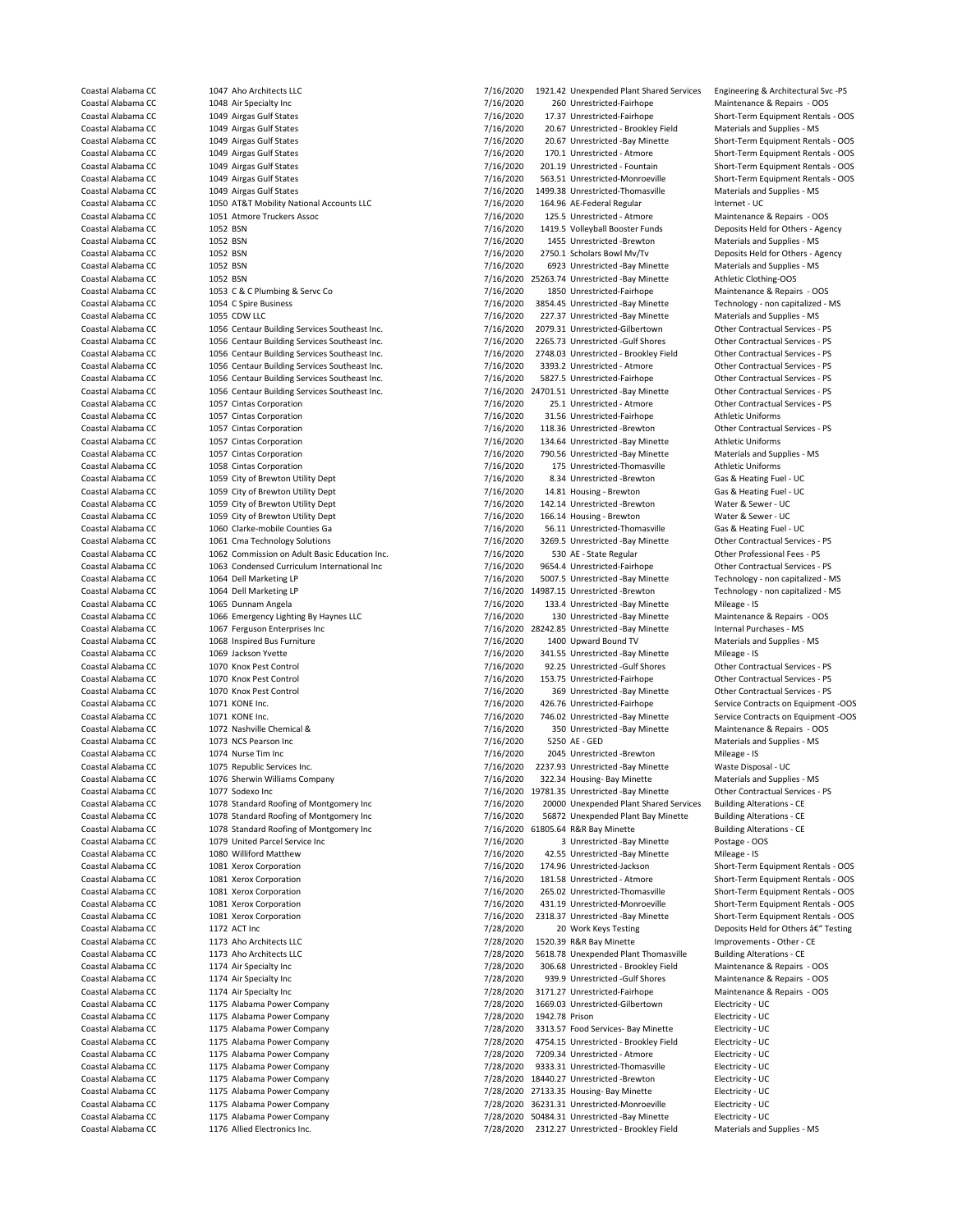Coastal Alabama CC 1177 American Testing and Inspection Services LLC 7/28/2020 300 Unrestricted-Fairhope Other Contractual Services - PS<br>Coastal Alabama CC 1177 American Testing and Inspection Services LLC 7/28/2020 400 Un Coastal Alabama CC 1180 AT&T Mobility National Accounts LLC 7/28/2020 2450.79 Unrestricted -Bay Minette - UCO<br>Coastal Alabama CC 1181 Baldwin EMC 1182 Baldwin Rural Area Transportation Coastal Alabama CC 1189 C Spire Business 7/28/2020 22645.88 Unrestricted -Brewton 7/28/2020 22645.88 Unrestricted -Brewton Coastal Alabama CC 1190 C Spire Business 70 and 200 200 200 200 200 5191.21 Unrestricted - Bay Mine Coastal Alabama CC 1196 Cintas Corporation 1986 Coastal Alabama CC 1196 Coastal Alabama CC 1197 Cintas Corporation 1997 Contractual Services - PS 0.2 Unrestricted - Atmore 1207 Goodwyn Mills & Cawood Inc 1215 Platinum Educational Group LLC Coastal Alabama CC 1225 State of Alabama 1999 128/2020 34 Unrestricted -Bay Minette 1226 State of Alabama 1999<br>Coastal Alabama CC 1226 State of Alabama 1999 128/2020 21708 Unrestricted -Bay Minette Coastal Alabama CC 1228 Strickland Paper Company Inc<br>
Coastal Alabama CC 1229 Stuart C. Irby Co. 1236 Wasden Heating & Cooling

Coastal Alabama CC 1177 American Testing and Inspection Services LLC 7/28/2020 400 Unrestricted -Bay Minette Other Contractual Services - Other Contractual Services - PS 2020 400 Unrestricted -Bay Minette 1991 1184 Alabama Coastal Alabama CC 1178 AT&T 1178 AT&T 1178 AT&T 1184 Coastal Alabama CC 1184.41 Unrestricted -Brewton Landline Phones - UC<br>Coastal Alabama CC 1179 AT&T 1179 AT&T 1179 AT&T 1179 AT&T 1179 AT&T 1179 AT&T 1179 AT&T 1179 AT&T Coastal Alabama CC 1179 AT&T 1179 AT&T 1179 AT&T 1179 AT&T 1179 AT&T 1179 AT&T 1179 AT&T 1180 AT&T Mobility National Accounts LLC 1180 AT&T 1180 AT&T Mobility National Accounts LLC 1180 AT&T 1180 AT&T 1180 AT&T 1180 AT&T M Coastal Alabama CC 1180 AT&T Mobility National Accounts LLC 7/28/2020 199.04 Unrestricted -Brewton Wireless Phones - UC<br>Coastal Alabama CC 1180 AT&T Mobility National Accounts LLC 7/28/2020 195/2020 195.079 LInrestricted -Coastal Alabama CC 1181 Baldwin EMC<br>Coastal Alabama CC 1182 Baldwin Bural Area Transportation 1990 1187 2000. Transport in the Contractual Services PS Coastal Alabama CC 1183 Berney Office Solutions 1988 100 128/2020 3.73 Student Support Service -BM Short-Term Equipment Rentals - OOS<br>Coastal Alabama CC 1184 Blubaugh Kaitlyn 1998 1999 128/2020 1800 Softhall Booster Funds Coastal Alabama CC 1184 Blubaugh Kaitlyn 7/28/2020 1800 Softball Booster Funds Deposits Held for Others - Agency Coastal Alabama CC 1185 Bolton Newspapers Inc 1987 128/2020 795 Unrestricted -Bay Minette Advertising & Promotions - OOS<br>Coastal Alabama CC 1186 Brundidge Kaneisha 1998 1999 1999 7/28/2020 70.15 Unrestricted -Bay Minette 1 Coastal Alabama CC 1186 Brundidge Kaneisha 1988 1998 1998 1998 1998 128/2020 70.15 Unrestricted -Bay Minette Mileage - IS<br>Coastal Alabama CC 1187 BSN 1187 BSN 1187 1998 1999 128/2020 1238.2 Unrestricted -Bay Minette Athlet Coastal Alabama CC 1187 BSN 1878 1187 BSN 1187 BSN 1988 1988.2 Unrestricted -Bay Minette Athletic Clothing-Coastal Alabama CC 1187 BSN 1988.5 Unrestricted -Bay Minette Athletic Uniforms Coastal Alabama CC 1187 BSN 1187 BSN 1187 BSN 1187 BSN 128/2020 13938.5 Unrestricted -Bay Minette Athletic Uniforms<br>Coastal Alabama CC 1187 BSN 1187 BSN 1187 BSN 1287 BSN 1288/2020 1109.99 Unrestricted -Bay Minette Materia 4109.99 Unrestricted -Bay Minette Coastal Alabama CC 1188 C & C Plumbing & Servc Co 7/28/2020 7/28/2020 725 Unrestricted -Bay Minette Maintenance & Repairs - OOS<br>Coastal Alabama CC 1189 C Soire Business 7.000 7/28/2020 75897.6 Unrestricted -Bay Minette Tec Coastal Alabama CC 1189 C Spire Business 1988 1189 Coastal Alabama CC 1189 Coastal Alabama CC 1189 C Spire Business 1989.6 1189 C Spire Business 1189 C Spire Business 1989.6 1288/2020 22645.88 Unrestricted - Brewton Techno Coastal Alabama CC 1190 C Spire Business 1990 1191 Coastal Alabama CC 1190 Coastal Alabama CC 1191 Cae Health Care<br>Coastal Alabama CC 1191 Cae Health Care 1192 Coastal Alabama CC 1191 Coastal Alabama CC 1191 Cae Health Car Coastal Alabama CC 1191 Cae Health Care 71 Cae Health Care 7/28/2020 9774.52 Unrestricted -Bay Minette Service Contracts on Equipment -OOS<br>Coastal Alabama CC 1192 Central Baldwin Locksmiths LLC 7/28/2020 7/28/2020 205 LInr Coastal Alabama CC 1192 Central Baldwin Locksmiths LLC 7/28/2020 205 Unrestricted -Bay Minette Maintenance & Repa<br>Coastal Alabama CC 1193 Centurvtel Inc. 100 100 17/28/2020 2776.35 Unrestricted -Bay Minette Landline Phones Coastal Alabama CC 1193 Centurytel Inc. 
1193 Centurytel Inc. 
1193 Centurytel Inc. 
2000 2776.35 Unrestricted Fairhope Materials and Supplies - MS Coastal Alabama CC 1194 Childress Brenda (Coastal Alabama CC 1194 Childres Coastal Alabama CC 1194 Childress Brenda 1194 Childress Brenda 1194 Charabas Coastal Alabama CC 1195 Chuck Stevens Chevrolet of Bay Minette 10c 1/28/2020 284.43 Unrestricted-Fairhope Materials and Supplies - MS<br>Coastal Ala Coastal Alabama CC 1195 Chuck Stevens Chevrolet of Bay Minette Inc 7/28/2020 62.54 Unrestricted -Bay Minette Maintenance & Repairs - OOS<br>Coastal Alabama CC 1196 Cintas Corporation 1978/2010 7/28/2020 175 Unrestricted Monro Coastal Alabama CC 1197 Cintas Corporation 1997 Coastal Alabama CC 1197 Cintas Corporation 1997 Coastal Alabama CC<br>Coastal Alabama CC 1198 City Electric Supply Co 1998 Coastal Alabama CC 1198 City Electric Supply Coastal A Coastal Alabama CC 1198 City Electric Supply Co 7/28/2020 2828.58 Unrestricted -Bay Minette Materials and Supplies - MS<br>Coastal Alabama CC 1199 Dell Marketing I P 7/28/2020 2803 54 Unrestricted -Bay Minette Technology - no Coastal Alabama CC 1199 Dell Marketing LP 100 1199 Coastal 2003.54 Unrestricted -Bay Minette Technology - non capitalized - MS<br>Coastal Alabama CC 1200 EBSCO Industries Inc 100 1100 Coastal Alabama CO 2700 Unrestricted -Bay Coastal Alabama CC 1200 EBSCO Industries Inc 1888 10 1200 1888 10 1200 2700 12700 2700 Unrestricted -Bay Minette Books - CE<br>Coastal Alabama CC 1201 HESI 1201 HESI 1201 HESI 1201 1202 128/2020 128/2020 12881 Nurse Testing F Coastal Alabama CC 1201 HESI 1201 HESI 7/28/2020 3481 Nurse Testing Fees Deposits Held for Others †"Testing Coastal Alabama CC 1202 Ferguson Enterprises Inc 1988 100 128/2020 3233.7 Unrestricted -Bay Minette Internal Purchases - MS<br>Coastal Alabama CC 1203 Fisher Scientific Coastal Alabama CC 1203 Fisher Scientific 1972 7/28/2020 3331.76 Unrestricted-Fairhope Materials and Supplies - MS Coastal Alabama CC 1204 Fisher Scientific 1205 7/28/2020 510.62 Unrestricted-Fairhope Materials and Supplies - MS Coastal Alabama CC 1205 Frasier-Ousley Construction & Engineering Inc 1/28/2020 106925 Unexpended Plant Thomasville Building Alterations - CE Coastal Alabama CC 1206 Frontier Communications CE 7/28/2020 169.68 Unrestricted Coastal Alabama CC 1206 Frontier Communications 1999 128/2020 169.68 Unrestricted-Monroeville Wireless Phones - UC<br>Coastal Alabama CC 1206 Frontier Communications 1999 128/2020 1436.06 Unrestricted - Atmore 120 Landline Ph Coastal Alabama CC 1206 Frontier Communications 1999 1208 Coastal Alabama CC 1436.06 Unrestricted - Atmore Landline Phones - UC<br>Coastal Alabama CC 1207 Goodwyn Mills & Cawood Inc 1999 128/2020 128/2020 14300 Unrestricted -Coastal Alabama CC 1208 Jubilee Landscape Mgmtin 1980 1208/2020 1208/2020 1207.05 Unrestricted - Atmore 1980 Other Contractual Services - PS<br>Coastal Alabama CC 1208 Jubilee Landscape Mgmtin 1980 1208/2020 128/2020 12818.88 Coastal Alabama CC 1208 Jubilee Landscape Mgmtin 1988 1988 1988 12020 8818.88 Unrestricted -Bay Minette 1989 Other Contractual Services - PS<br>Coastal Alabama CC 1208 Jubilee Landscape Mgmtin 1998 1999 1999 1999 1999 1999 19 Coastal Alabama CC 1208 Jubilee Landscape Mgmtin 1988 1998 1208/2020 74130.16 Unrestricted -Bay Minette Buildings & Fixed Equipment - Professional Fees - PS<br>Coastal Alabama CC 1209 LL & Lo Inc. 1209 LL & Lo Inc. 1209 L. Ro Coastal Alabama CC 1209 Ll & Jp Inc. 1209 Ll & Jp Inc. 1209 Ll Bull of Coastal Alabama CC 1210 Mike's Automotive & Diesel 1200 1204 1210 Mike's Automotive & Diesel 1200 1204 1210 Mike's Automotive & Diesel 1200 1210 Mike's Coastal Alabama CC 1210 Mike's Automotive & Diesel 1200 1234.48 Unrestricted -Bay Minette Maintenance & Repairs - OOS<br>2020 249.7 Unrestricted - Brookley Field Maintenance & Repairs - OOS 2005 249.7 Unrestricted - Brookley Coastal Alabama CC 1211 Mobile Glass Llc 100 1201 12020 249.7 Unrestricted - Brookley Field Maintenance & Repairs - OOS<br>Coastal Alabama CC 1211 Mobile Glass Llc 100 12020 27/28/2020 616.47 Unrestricted -Bay Minette Mainten Coastal Alabama CC 1211 Mobile Glass Llc 700 1200 1200 1212 World Coastal Alabama CC 1212 Monroeville Water Works 1212 Monroeville Water Works 1212 Monroeville Water Works 1212 Monroeville Water Works 1212 Monroeville Wate Coastal Alabama CC 1212 Monroeville Water Works 1997 128/2020 1521.85 Unrestricted-Monroeville Water & Sewer - UC<br>Coastal Alabama CC 1213 Norm's Auto Repair 1998 1200 158/2020 603.19 Unrestricted - Bay Minette Maintenance Coastal Alabama CC 1213 Norm's Auto Repair 1997 128/2020 7/28/2020 603.19 Unrestricted -Bay Minette Maintenance & Repairs - OOS<br>Coastal Alabama CC 1214 Opc News Llc 1200 2008 1200 7/28/2020 453.6 Unrestricted -Bay Minette Coastal Alabama CC 1214 Opc News Llc 1214 Opc News Llc 1200 1200 453.6 Unrestricted -Bay Minette Advertising & Promotions - Coastal Alabama CC 1215 Platinum Educational Group LLC 1200 1208/2020 500 Unrestricted -Gulf Shore Coastal Alabama CC 1216 Pouncey Warren 7/28/2020 343.23 Unrestricted -Bay Minette Mileage - IS Coastal Alabama CC 1217 Quill Corporation 1997 1200 130.78 Unrestricted -Bay Minette Materials and Supplies - MS<br>Coastal Alabama CC 1218 Riviera Utilities 1998 1200 128/2000 128/2020 128/2020 149.53 Unrestricted -Gulf Shor Coastal Alabama CC 1218 Riviera Utilities 1998 1200 1208/2020 449.53 Unrestricted -Gulf Shores Gas & Heating Fuel - UC<br>Coastal Alabama CC 1219 Scantron Corporation 1999 128/2020 7/28/2020 887 Unrestricted -Bay Minette Serv Coantron Corporation 1219 Scantron Corporation 1219 Scantron Corporation 1219 Service Contracts on Equipment -OOS<br>COMPTIZED 1228/2020 160.04 Housing- Bay Minette 1219 Materials and Supplies - MS Coastal Alabama CC 1220 Sherwin Williams Company 1200 000 160.020 160.04 Housing- Bay Minette Materials and Supplies - MS Coastal Alabama CC 1221 Siemens Industry Inc. 1200 1221 Coastal Alabama CC 221 Siemens Industry Inc. 1221 Siemens Industry Inc. Coastal Alabama CC 1222 South Alabama Gas 1988 12020 19.76 Unrestricted-Monroeville Gas & Heating Fuel - UCC Coastal Alabama CC 1223 Spire 1223 Spire 1223 Spire 1223 Spire 1223 Spire 1224 Staples Contract & Commercial Inc<br>Coastal Alabama CC 1224 Staples Contract & Commercial Inc 1228 7/28/2020 11872.39 Unrestricted -Bay Minette 4 Coastal Alabama CC 1224 Staples Contract & Commercial Inc 7/28/2020 11872.39 Unrestricted -Bay Minette Advertising & Promotions -<br>Coastal Alabama CC 1225 State of Alabama CPC 1225 State of Alabama CPS 1207 128/2020 34 Unre Coastal Alabama CC 1226 State of Alabama 1286 State of Alabama 1227 State of Alabama 1227 State and The Sarata<br>Coastal Alabama CC 1227 Storage Sense Saraland 1227 Storage Sense Saratand 1228/2020 1834 Unexpended Plant Bay Coastal Alabama CC 1227 Storage Sense Saraland 1998 (128/2020 1834 Unexpended Plant Bay Minette Other Professional Fees - PS<br>2006 7/28/2020 1834 Unrestricted - Bay Minette Materials and Supplies - MS (128/2020 1998) 1998 7 1229 Stuart C. Irby Co. 2020 Stuart Communication Communication Communication Communication Communication Comm<br>1230 Tdfaithlic Materials and Supplies - Official Alabama Communication Communication Communication Communicat<br> Coastal Alabama CC 1230 Tdfaithllc 1230 Thaithle 1988 Coastal Alabama CC 1231 Tennsco LLC 1231 Tennsco LLC 123<br>Coastal Alabama CC 1231 Tennsco LLC 1231 Tennsco LLC 129 Coastal Alabama COST 128/2020 1261.26 Unrestricted -Ba Coastal Alabama CC 1231 Tennsco LLC 1231 Tennsco LLC 1231 Tennsco LLC 1231 Tennsco LLC 1231 Tennsco LLC 1231 Tennsco LLC 1232 Tennsco LLC 1232 Tennsco LLC 1232 Tennsco LLC 1232 Tennsco LLC 1232 Tennsco LLC 1232 Tennsco LLC Coastal Alabama CC 1231 Tennsco LLC 1231 Tennsco LLC 128/2010 1754.24 Unrestricted -Bay Minette Internal Purchases - MS<br>Coastal Alabama CC 1232 Terminix International Company LP 1/28/2020 129 Unrestricted -Brewton Other Co Coastal Alabama CC 1232 Terminix International Company LP 7/28/2020 329 Unrestricted -Brewton Other Contractual Service<br>Coastal Alabama CC 1233 The Bank of New York Mellon Trust Company NA 7/28/2020 1100 Unrestricted -Bay Coastal Alabama CC 1233 The Bank of New York Mellon Trust Company NA 7/28/2020 1100 Unrestricted -Bay Minette Trustee Handling Fee - P<br>Coastal Alabama CC 1234 The Worden Company 1989 1999 7/28/2020 1245.76 Unrestricted -Ba 3245.76 Unrestricted -Bay Minette Coastal Alabama CC 1235 United Parcel Service Inc 1000 Coastal Alabama CC 1256 Unrestricted -Bay Minette 1236 Wasden Heating & Cooling 1005<br>Coastal Alabama CC 1236 Wasden Heating & Cooling 1005 128/2020 1535 Unrestricted M Coastal Alabama CC 1237 Weiser 1237 Weiser 7/28/2020 204.8 Unrestricted -Gulf Shores Other Contractual Services - PS<br>Coastal Alabama CC 1237 Weiser 7/28/2020 2768 Unrestricted -Fairhone Academy Other Contractual Services -Coastal Alabama CC 1237 Weiser 1287 Weiser 7/28/2020 476.8 Unrestricted -Fairhope Academy Other Contractual Services - PS<br>Coastal Alabama CC 1237 Weiser 1287 Weiser 7/28/2020 1670.4 Unrestricted - Brookley Field Other Cont 1670.4 Unrestricted - Brookley Field **Contractual Services - PS** Coastal Alabama CC 1238 Xerox Corporation 7/28/2020 96.33 Unrestricted-Monroeville Short-Term Equipment Rentals - OOS Coastal Alabama CC 1238 Xerox Corporation 7/28/2020 174.75 Unrestricted-Gilbertown Short-Term Equipment Rentals - OOS Coastal Alabama CC 1238 Xerox Corporation 7/28/2020 175.9 Unrestricted -Brewton Short-Term Equipment Rentals - OOS Coastal Alabama CC 1238 Xerox Corporation 7/28/2020 175.9 Unrestricted -Fairhope Academy Short-Term Equipment Rentals - OOS Coastal Alabama CC 1238 Xerox Corporation 1200 1728/2020 175.9 Unrestricted-Fairhope Short-Term Equipment Rentals - OOS<br>2006 1238 Xerox Corporation 1238 Xerox Corporation 1208/2010 1238 Xerox Corporation 1238 Xerox Corpora Coastal Alabama CC 1238 Xerox Corporation 1988 1200 1208/2020 595.58 Unrestricted-Thomasville Short-Term Equipment Rentals - OOS<br>Coastal Alabama CC 1239 Adams Ka'l ereona 1998 1209 1209/2020 1209/2020 1209/2020 1209/2020 1 Coastal Alabama CC **1239 Adams Ka'Lereona** 1239 Adams Ka'Lereona 70 **7/29/2020** 35 Upward Bound GT Stipends-Attendance Coastal Alabama CC 1240 Allen Kelsey 1240 Allen Kelsey 129 1729/2020 15 Upward Bound GT Stipends-Attendance<br>Coastal Alabama CC 1241 Banks Shantae 1980 1200 100 1299/2020 100 Upward Bound GT Stipends-Attendance Coastal Alabama CC and 1241 Banks Shantae 1200 1200 2000 10 Upward Bound GT Stipends-Attendance Coastal Alabama CC 1242 Bolden Eugene 7/29/2020 90 Upward Bound GT Stipends-Attendance

Short-Term Equipment Rentals - OOS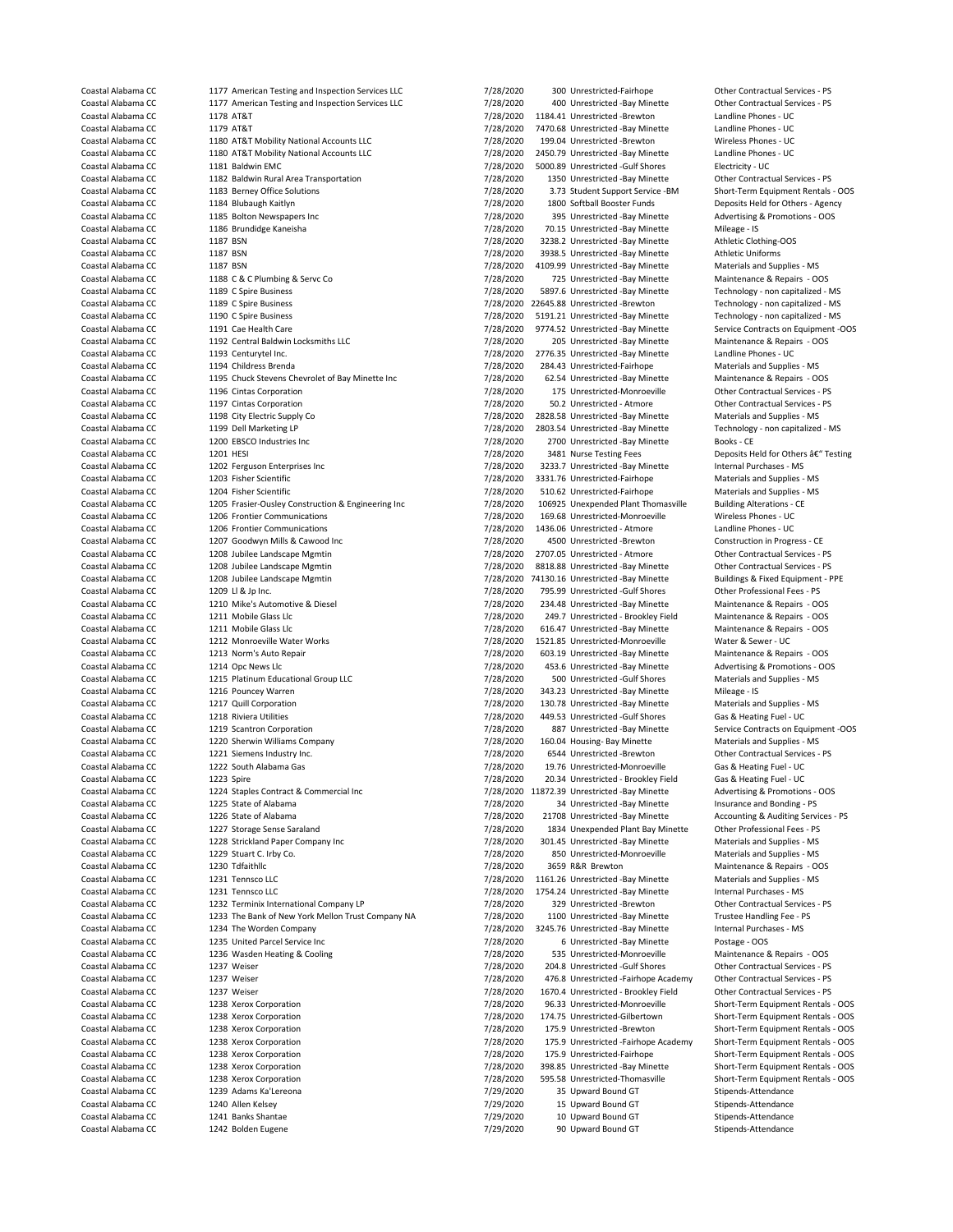| Coastal Alabama CC |                         | 7/29/2020 | 90 Upward Bound GT  | Stipends-Attendance        |
|--------------------|-------------------------|-----------|---------------------|----------------------------|
|                    | 1243 Causey Amani       |           |                     |                            |
| Coastal Alabama CC | 1244 Chess Chalecia     | 7/29/2020 | 15 Upward Bound GT  | Stipends-Attendance        |
| Coastal Alabama CC | 1245 Dozier Jordaia     | 7/29/2020 | 15 Upward Bound GT  | Stipends-Attendance        |
| Coastal Alabama CC | 1246 Edwards Keyonte    | 7/29/2020 | 10 Upward Bound GT  | Stipends-Attendance        |
|                    |                         |           |                     |                            |
| Coastal Alabama CC | 1247 Evans Matasha      | 7/29/2020 | 25 Upward Bound GT  | Stipends-Attendance        |
| Coastal Alabama CC | 1248 Ford Zaria         | 7/29/2020 | 90 Upward Bound GT  | Stipends-Attendance        |
| Coastal Alabama CC | 1249 Gibson Ashanti     | 7/29/2020 | 90 Upward Bound GT  | Stipends-Attendance        |
| Coastal Alabama CC | 1250 Gibson Toni        | 7/29/2020 | 10 Upward Bound GT  | Stipends-Attendance        |
|                    |                         |           |                     |                            |
| Coastal Alabama CC | 1251 Goodwin Chalisha   | 7/29/2020 | 30 Upward Bound GT  | Stipends-Attendance        |
| Coastal Alabama CC | 1252 Hill Laurynn       | 7/29/2020 | 15 Upward Bound GT  | Stipends-Attendance        |
| Coastal Alabama CC | 1253 Horne Willow       | 7/29/2020 | 10 Upward Bound GT  | Stipends-Attendance        |
|                    |                         |           |                     |                            |
| Coastal Alabama CC | 1254 Johnson Ramsey     | 7/29/2020 | 15 Upward Bound GT  | Stipends-Attendance        |
| Coastal Alabama CC | 1255 Jones Ta'Dreunnna  | 7/29/2020 | 90 Upward Bound GT  | Stipends-Attendance        |
| Coastal Alabama CC | 1256 Lawrence Breonna   | 7/29/2020 | 15 Upward Bound GT  | Stipends-Attendance        |
| Coastal Alabama CC | 1257 Lawrence Makayla   | 7/29/2020 | 20 Upward Bound GT  | Stipends-Attendance        |
|                    |                         |           |                     |                            |
| Coastal Alabama CC | 1258 Lee Lakeisha       | 7/29/2020 | 90 Upward Bound GT  | Stipends-Attendance        |
| Coastal Alabama CC | 1259 Lewis Shamyia      | 7/29/2020 | 10 Upward Bound GT  | Stipends-Attendance        |
| Coastal Alabama CC | 1260 McGrew Kiara       | 7/29/2020 | 35 Upward Bound GT  | Stipends-Attendance        |
| Coastal Alabama CC |                         |           |                     |                            |
|                    | 1261 Napier Kailin      | 7/29/2020 | 20 Upward Bound GT  | Stipends-Attendance        |
| Coastal Alabama CC | 1262 Osborne Xavier     | 7/29/2020 | 90 Upward Bound GT  | Stipends-Attendance        |
| Coastal Alabama CC | 1263 Parker J'Nyia      | 7/29/2020 | 10 Upward Bound GT  | Stipends-Attendance        |
| Coastal Alabama CC | 1264 Ridgeway Maliyah   | 7/29/2020 | 25 Upward Bound GT  | Stipends-Attendance        |
|                    |                         |           |                     |                            |
| Coastal Alabama CC | 1265 Ruffin Jasmine     | 7/29/2020 | 90 Upward Bound GT  | Stipends-Attendance        |
| Coastal Alabama CC | 1266 Russell Kelli      | 7/29/2020 | 90 Upward Bound GT  | Stipends-Attendance        |
| Coastal Alabama CC | 1267 Slay Kendra        | 7/29/2020 | 90 Upward Bound GT  | Stipends-Attendance        |
| Coastal Alabama CC | 1268 Smith Tymia        | 7/29/2020 | 10 Upward Bound GT  | Stipends-Attendance        |
|                    |                         |           |                     |                            |
| Coastal Alabama CC | 1269 Spears India       | 7/29/2020 | 90 Upward Bound GT  | Stipends-Attendance        |
| Coastal Alabama CC | 1270 Sturdivant Damayia | 7/29/2020 | 10 Upward Bound GT  | Stipends-Attendance        |
| Coastal Alabama CC | 1271 Tanks Chatiya      | 7/29/2020 | 15 Upward Bound GT  | Stipends-Attendance        |
|                    |                         |           |                     |                            |
| Coastal Alabama CC | 1272 Tanks Lacedric     | 7/29/2020 | 10 Upward Bound GT  | Stipends-Attendance        |
| Coastal Alabama CC | 1273 Webster Crimson    | 7/29/2020 | 25 Upward Bound GT  | Stipends-Attendance        |
| Coastal Alabama CC | 1274 Banks Serenity     | 7/29/2020 | 90 Upward Bound MR  | Printing and Binding - OOS |
| Coastal Alabama CC | 1275 Barnett Sikoya     |           | 61 Upward Bound MR  |                            |
|                    |                         | 7/29/2020 |                     | Printing and Binding - OOS |
| Coastal Alabama CC | 1276 Bayles Kiley       | 7/29/2020 | 41 Upward Bound MR  | Printing and Binding - OOS |
| Coastal Alabama CC | 1277 Beasley Labrina    | 7/29/2020 | 78 Upward Bound MR  | Printing and Binding - OOS |
| Coastal Alabama CC | 1278 Blackmon Abrianna  | 7/29/2020 | 90 Upward Bound MR  | Printing and Binding - OOS |
|                    |                         |           |                     |                            |
| Coastal Alabama CC | 1279 Bonner JaKendria   | 7/29/2020 | 64 Upward Bound MR  | Printing and Binding - OOS |
| Coastal Alabama CC | 1280 Booker MacKeyshia  | 7/29/2020 | 88 Upward Bound MR  | Printing and Binding - OOS |
| Coastal Alabama CC | 1281 Bradley Laterrica  | 7/29/2020 | 63 Upward Bound MR  | Printing and Binding - OOS |
| Coastal Alabama CC | 1282 Briggs Brian       | 7/29/2020 | 60 Upward Bound MR  |                            |
|                    |                         |           |                     | Printing and Binding - OOS |
| Coastal Alabama CC | 1283 Chambers India     | 7/29/2020 | 58 Upward Bound MR  | Printing and Binding - OOS |
| Coastal Alabama CC | 1284 Chambers Nykeria   | 7/29/2020 | 56 Upward Bound MR  | Printing and Binding - OOS |
| Coastal Alabama CC | 1285 Clausell Jadon     | 7/29/2020 | 67 Upward Bound MR  | Printing and Binding - OOS |
|                    |                         |           |                     |                            |
| Coastal Alabama CC | 1286 Cooper Malik       | 7/29/2020 | 71 Upward Bound MR  | Printing and Binding - OOS |
| Coastal Alabama CC | 1287 Dale D'Zharria     | 7/29/2020 | 57 Upward Bound MR  | Printing and Binding - OOS |
| Coastal Alabama CC | 1288 Evans Makeda       | 7/29/2020 | 90 Upward Bound MR  | Printing and Binding - OOS |
| Coastal Alabama CC | 1289 Hands Yasmine      | 7/29/2020 | 49 Upward Bound MR  | Printing and Binding - OOS |
|                    |                         |           |                     |                            |
| Coastal Alabama CC | 1290 Harrison Presteria | 7/29/2020 | 63 Upward Bound MR  | Printing and Binding - OOS |
| Coastal Alabama CC | 1291 Hill Shaquerrian   | 7/29/2020 | 57 Upward Bound MR  | Printing and Binding - OOS |
| Coastal Alabama CC | 1292 Hollinger Tyler    | 7/29/2020 | 57 Upward Bound MR  | Printing and Binding - OOS |
|                    |                         |           |                     |                            |
| Coastal Alabama CC | 1293 Huff Gerald        | 7/29/2020 | 55 Upward Bound MR  | Printing and Binding - OOS |
| Coastal Alabama CC | 1294 Johnson Alex       | 7/29/2020 | 63 Upward Bound MR  | Printing and Binding - OOS |
| Coastal Alabama CC | 1295 Johnson Navare     | 7/29/2020 | 74 Upward Bound MR  | Printing and Binding - OOS |
| Coastal Alabama CC | 1296 Johnson Terriaunna | 7/29/2020 | 90 Upward Bound MR  | Printing and Binding - OOS |
|                    |                         |           |                     |                            |
| Coastal Alabama CC | 1297 Kyles KeNijah      | 7/29/2020 | 51 Upward Bound MR  | Printing and Binding - OOS |
| Coastal Alabama CC | 1298 Lee Aeireyonna     | 7/29/2020 | 58 Upward Bound MR  | Printing and Binding - OOS |
| Coastal Alabama CC | 1299 Lett Shekinah      | 7/29/2020 | 82 Upward Bound MR  | Printing and Binding - OOS |
|                    |                         |           |                     |                            |
| Coastal Alabama CC | 1300 Lowery Kelsey      | 7/29/2020 | 153 Upward Bound MR | Printing and Binding - OOS |
| Coastal Alabama CC | 1301 Manual Paige       | 7/29/2020 | 59 Upward Bound MR  | Printing and Binding - OOS |
| Coastal Alabama CC | 1302 Martin Zalen       | 7/29/2020 | 71 Upward Bound MR  | Printing and Binding - OOS |
| Coastal Alabama CC | 1303 Mccants Tabitha    | 7/29/2020 | 58 Upward Bound MR  | Printing and Binding - OOS |
|                    |                         |           |                     |                            |
| Coastal Alabama CC | 1304 McCaskill Lameria  | 7/29/2020 | 60 Upward Bound MR  | Printing and Binding - OOS |
| Coastal Alabama CC | 1305 McIntosh Angel     | 7/29/2020 | 84 Upward Bound MR  | Printing and Binding - OOS |
| Coastal Alabama CC | 1306 Millender Dazzlin  | 7/29/2020 | 90 Upward Bound MR  | Printing and Binding - OOS |
| Coastal Alabama CC | 1307 Miller Keona       | 7/29/2020 | 72 Upward Bound MR  | Printing and Binding - OOS |
|                    |                         |           |                     |                            |
| Coastal Alabama CC | 1308 Montgomery Amardia | 7/29/2020 | 56 Upward Bound MR  | Printing and Binding - OOS |
| Coastal Alabama CC | 1309 Nettles Aaliyah    | 7/29/2020 | 90 Upward Bound MR  | Printing and Binding - OOS |
| Coastal Alabama CC | 1310 Nettles Angel      | 7/29/2020 | 80 Upward Bound MR  | Printing and Binding - OOS |
| Coastal Alabama CC | 1311 Nettles Anthony    | 7/29/2020 | 90 Upward Bound MR  | Printing and Binding - OOS |
|                    |                         |           |                     |                            |
| Coastal Alabama CC | 1312 Nettles Asia       | 7/29/2020 | 90 Upward Bound MR  | Printing and Binding - OOS |
| Coastal Alabama CC | 1313 Nettles Makayla    | 7/29/2020 | 55 Upward Bound MR  | Printing and Binding - OOS |
| Coastal Alabama CC | 1314 North Alaina       | 7/29/2020 | 79 Upward Bound MR  | Printing and Binding - OOS |
|                    |                         |           |                     |                            |
| Coastal Alabama CC | 1315 Odom Rayera        | 7/29/2020 | 54 Upward Bound MR  | Printing and Binding - OOS |
| Coastal Alabama CC | 1316 Parker Celby       | 7/29/2020 | 86 Upward Bound MR  | Printing and Binding - OOS |
| Coastal Alabama CC | 1317 Parker Christian   | 7/29/2020 | 47 Upward Bound MR  | Printing and Binding - OOS |
| Coastal Alabama CC | 1318 Patrick Jada       | 7/29/2020 | 90 Upward Bound MR  | Printing and Binding - OOS |
|                    |                         |           |                     |                            |
| Coastal Alabama CC | 1319 Powell Morgan      | 7/29/2020 | 82 Upward Bound MR  | Printing and Binding - OOS |
| Coastal Alabama CC | 1320 Rankins Devonte    | 7/29/2020 | 46 Upward Bound MR  | Printing and Binding - OOS |
| Coastal Alabama CC | 1321 Riley Kahlyria     | 7/29/2020 | 90 Upward Bound MR  | Printing and Binding - OOS |
|                    |                         |           |                     |                            |
| Coastal Alabama CC | 1322 Roberts Kaylee     | 7/29/2020 | 51 Upward Bound MR  | Printing and Binding - OOS |
| Coastal Alabama CC | 1323 Robinson Zaniyah   | 7/29/2020 | 70 Upward Bound MR  | Printing and Binding - OOS |
| Coastal Alabama CC | 1324 Salter Veronica    | 7/29/2020 | 68 Upward Bound MR  | Printing and Binding - OOS |
| Coastal Alabama CC | 1325 Scott Dontavia     | 7/29/2020 | 86 Upward Bound MR  | Printing and Binding - OOS |
|                    |                         |           |                     |                            |
| Coastal Alabama CC | 1326 Stallworth Jkwan   | 7/29/2020 | 51 Upward Bound MR  | Printing and Binding - OOS |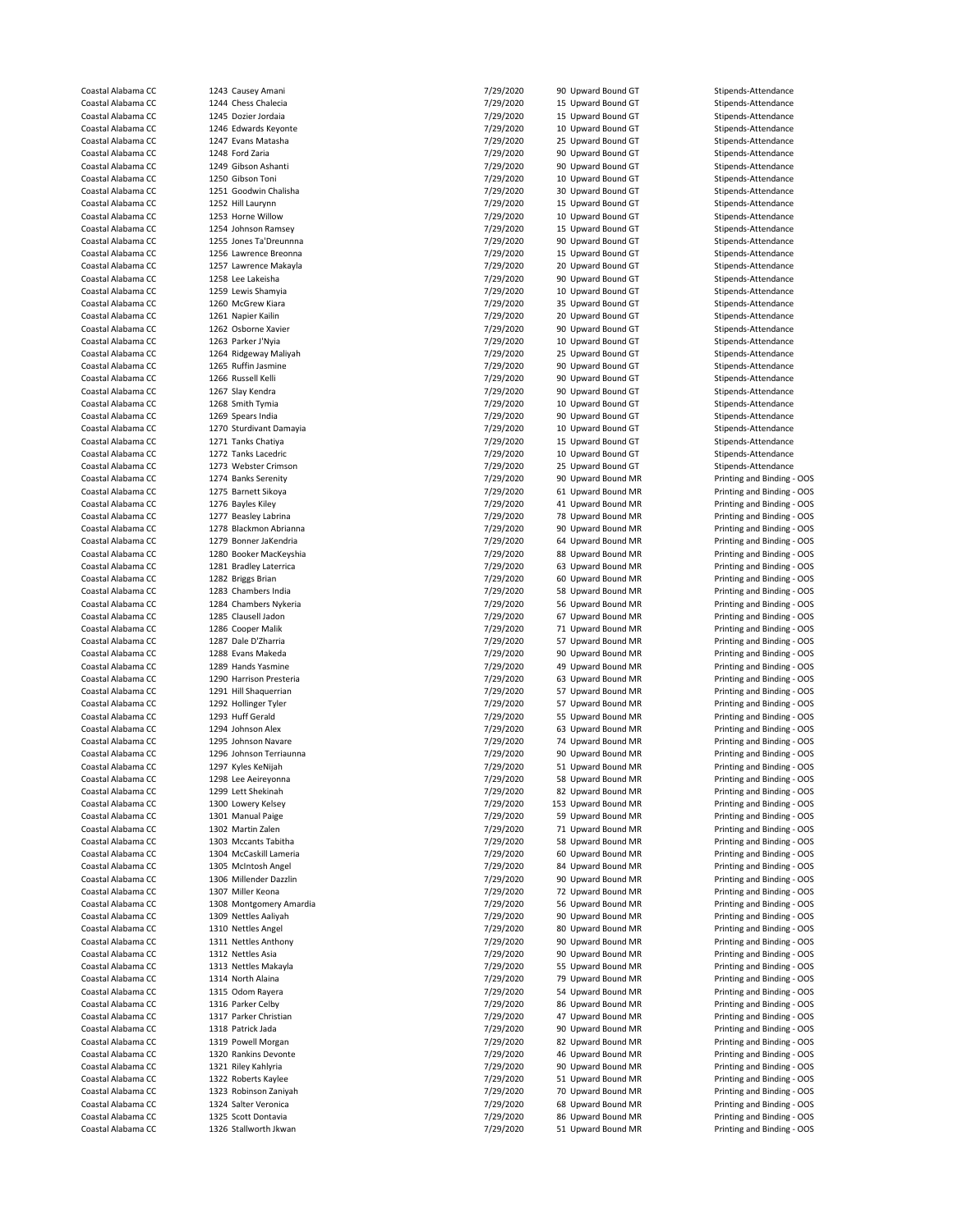| Coastal Alabama CC | 1327 Stallworth Kaylee           | 7/29/2020 | 71 Upward Bound MR                 | Printing and Binding - OOS  |
|--------------------|----------------------------------|-----------|------------------------------------|-----------------------------|
| Coastal Alabama CC | 1328 Stallworth Kyree            | 7/29/2020 | 86 Upward Bound MR                 | Printing and Binding - OOS  |
| Coastal Alabama CC | 1329 Stallworth Mahari           | 7/29/2020 | 90 Upward Bound MR                 | Printing and Binding - OOS  |
| Coastal Alabama CC | 1330 Stallworth Makaela          | 7/29/2020 | 87 Upward Bound MR                 | Printing and Binding - OOS  |
| Coastal Alabama CC | 1331 Stallworth Treasure         | 7/29/2020 |                                    |                             |
|                    |                                  |           | 84 Upward Bound MR                 | Printing and Binding - OOS  |
| Coastal Alabama CC | 1332 Stallworth Yasmin           | 7/29/2020 | 43 Upward Bound MR                 | Printing and Binding - OOS  |
| Coastal Alabama CC | 1333 Stallworth Zaveion          | 7/29/2020 | 74 Upward Bound MR                 | Printing and Binding - OOS  |
| Coastal Alabama CC | 1334 Stovall Catalina            | 7/29/2020 | 90 Upward Bound MR                 | Printing and Binding - OOS  |
| Coastal Alabama CC | 1335 Thames Charity              | 7/29/2020 | 74 Upward Bound MR                 | Printing and Binding - OOS  |
| Coastal Alabama CC | 1336 Walker Kei'ron              | 7/29/2020 | 90 Upward Bound MR                 | Printing and Binding - OOS  |
| Coastal Alabama CC | 1337 Watkins Sadiyah             | 7/29/2020 | 49 Upward Bound MR                 | Printing and Binding - OOS  |
| Coastal Alabama CC | 1338 Wiggins Jr Tamarius         | 7/29/2020 | 57 Upward Bound MR                 | Printing and Binding - OOS  |
| Coastal Alabama CC | 1339 Williams Kalese             | 7/29/2020 | 60 Upward Bound MR                 | Printing and Binding - OOS  |
| Coastal Alabama CC | 1340 Wright Kayvis               | 7/29/2020 | 54 Upward Bound MR                 | Printing and Binding - OOS  |
| Coastal Alabama CC |                                  |           |                                    | Stipends-Attendance         |
|                    | 1341 Adams Ta'Kya                | 7/30/2020 | 75 Upward Bound TV                 |                             |
| Coastal Alabama CC | 1342 Arnold Ashauntys            | 7/30/2020 | 90 Upward Bound TV                 | Stipends-Attendance         |
| Coastal Alabama CC | 1343 Augburn Mikale              | 7/30/2020 | 60 Upward Bound TV                 | Stipends-Attendance         |
| Coastal Alabama CC | 1344 Augburn Tyrese              | 7/30/2020 | 80 Upward Bound TV                 | Stipends-Attendance         |
| Coastal Alabama CC | 1345 Autery Nicholas             | 7/30/2020 | 90 Upward Bound TV                 | Stipends-Attendance         |
| Coastal Alabama CC | 1346 Banks Teah                  | 7/30/2020 | 90 Upward Bound TV                 | Stipends-Attendance         |
| Coastal Alabama CC | 1347 Bass Sequeshia              | 7/30/2020 | 90 Upward Bound TV                 | Stipends-Attendance         |
| Coastal Alabama CC | 1348 Blackmon Morgan             | 7/30/2020 | 90 Upward Bound TV                 | Stipends-Attendance         |
| Coastal Alabama CC | 1349 Bonner Jakayla              | 7/30/2020 | 90 Upward Bound TV                 | Stipends-Attendance         |
| Coastal Alabama CC | 1350 Boykin Janiya               | 7/30/2020 | 90 Upward Bound TV                 |                             |
|                    |                                  |           |                                    | Stipends-Attendance         |
| Coastal Alabama CC | 1351 Bruno Quanesha              | 7/30/2020 | 90 Upward Bound TV                 | Stipends-Attendance         |
| Coastal Alabama CC | 1352 Calhoun Malayshia           | 7/30/2020 | 60 Upward Bound TV                 | Stipends-Attendance         |
| Coastal Alabama CC | 1353 Callen Asia                 | 7/30/2020 | 75 Upward Bound TV                 | Stipends-Attendance         |
| Coastal Alabama CC | 1354 Campbell Ariell             | 7/30/2020 | 75 Upward Bound TV                 | Stipends-Attendance         |
| Coastal Alabama CC | 1355 Carswell Amaya              | 7/30/2020 | 90 Upward Bound TV                 | Stipends-Attendance         |
| Coastal Alabama CC | 1356 Carter Jaylen               | 7/30/2020 | 90 Upward Bound TV                 | Stipends-Attendance         |
|                    |                                  |           |                                    |                             |
| Coastal Alabama CC | 1357 Champion Ashanti            | 7/30/2020 | 90 Upward Bound TV                 | Stipends-Attendance         |
| Coastal Alabama CC | 1358 Cheeseboro Markel           | 7/30/2020 | 60 Upward Bound TV                 | Stipends-Attendance         |
| Coastal Alabama CC | 1359 Cowan Zaria                 | 7/30/2020 | 90 Upward Bound TV                 | Stipends-Attendance         |
| Coastal Alabama CC | 1360 Davis D'Asia                | 7/30/2020 | 90 Upward Bound TV                 | Stipends-Attendance         |
| Coastal Alabama CC | 1361 Davis Tyshawn               | 7/30/2020 | 90 Upward Bound TV                 | Stipends-Attendance         |
| Coastal Alabama CC | 1362 Dozier Christane            | 7/30/2020 | 90 Upward Bound TV                 | Stipends-Attendance         |
| Coastal Alabama CC | 1363 Ervin Kevia                 |           | 75 Upward Bound TV                 | Stipends-Attendance         |
|                    |                                  | 7/30/2020 |                                    |                             |
| Coastal Alabama CC | 1364 Evans Durand                | 7/30/2020 | 90 Upward Bound TV                 | Stipends-Attendance         |
| Coastal Alabama CC | 1365 Fail Shania                 | 7/30/2020 | 90 Upward Bound TV                 | Stipends-Attendance         |
| Coastal Alabama CC | 1366 Garner Ta'Nija              | 7/30/2020 | 90 Upward Bound TV                 | Stipends-Attendance         |
| Coastal Alabama CC | 1367 Harris Domingiue            | 7/30/2020 | 90 Upward Bound TV                 | Stipends-Attendance         |
| Coastal Alabama CC | 1368 Harris Scottianna           | 7/30/2020 | 75 Upward Bound TV                 | Stipends-Attendance         |
| Coastal Alabama CC | 1369 Hill Tyanena                | 7/30/2020 | 90 Upward Bound TV                 | Stipends-Attendance         |
| Coastal Alabama CC | 1370 Jackson Laquarius           | 7/30/2020 | 80 Upward Bound TV                 | Stipends-Attendance         |
| Coastal Alabama CC |                                  |           |                                    |                             |
|                    | 1371 January Shuntae             | 7/30/2020 | 75 Upward Bound TV                 | Stipends-Attendance         |
| Coastal Alabama CC | 1372 Johnson TaMiria             | 7/30/2020 | 90 Upward Bound TV                 | Stipends-Attendance         |
| Coastal Alabama CC | 1373 Jones Chrishundra           | 7/30/2020 | 90 Upward Bound TV                 | Stipends-Attendance         |
| Coastal Alabama CC | 1374 Kennedy Jada                | 7/30/2020 | 60 Upward Bound TV                 | Stipends-Attendance         |
| Coastal Alabama CC | 1375 Kimbrough Tierra            | 7/30/2020 | 90 Upward Bound TV                 | Stipends-Attendance         |
| Coastal Alabama CC | 1376 King Mikaya                 | 7/30/2020 | 60 Upward Bound TV                 | Stipends-Attendance         |
| Coastal Alabama CC | 1377 Lee Telyn                   | 7/30/2020 | 80 Upward Bound TV                 | Stipends-Attendance         |
|                    |                                  | 7/30/2020 |                                    | Stipends-Attendance         |
| Coastal Alabama CC | 1378 Lytton Bryceton             |           | 60 Upward Bound TV                 |                             |
| Coastal Alabama CC | 1379 Martin Evonte               | 7/30/2020 | 60 Upward Bound TV                 | Stipends-Attendance         |
| Coastal Alabama CC | 1380 McCall Toneka               | 7/30/2020 | 90 Upward Bound TV                 | Stipends-Attendance         |
| Coastal Alabama CC | 1381 McCoy Jalen                 | 7/30/2020 | 75 Upward Bound TV                 | Stipends-Attendance         |
| Coastal Alabama CC | 1382 McCreary Justin             | 7/30/2020 | 90 Upward Bound TV                 | Stipends-Attendance         |
| Coastal Alabama CC | 1383 Mccreary Ryan               | 7/30/2020 | 90 Upward Bound TV                 | Stipends-Attendance         |
| Coastal Alabama CC | 1384 McMillian Za'Riyah          | 7/30/2020 | 80 Upward Bound TV                 | Stipends-Attendance         |
| Coastal Alabama CC | 1385 Myrthil Ruth                | 7/30/2020 | 90 Upward Bound TV                 | Stipends-Attendance         |
|                    |                                  |           |                                    |                             |
| Coastal Alabama CC | 1386 Norwood Gerald              | 7/30/2020 | 60 Upward Bound TV                 | Stipends-Attendance         |
| Coastal Alabama CC | 1387 Pace Amari                  | 7/30/2020 | 90 Upward Bound TV                 | Stipends-Attendance         |
| Coastal Alabama CC | 1388 Pernell Faith               | 7/30/2020 | 90 Upward Bound TV                 | Stipends-Attendance         |
| Coastal Alabama CC | 1389 Pickett Dandre              | 7/30/2020 | 90 Upward Bound TV                 | Stipends-Attendance         |
| Coastal Alabama CC | 1390 Pope Hailey                 | 7/30/2020 | 90 Upward Bound TV                 | Stipends-Attendance         |
| Coastal Alabama CC | 1391 Pritchett Shadiamond        | 7/30/2020 | 90 Upward Bound TV                 | Stipends-Attendance         |
| Coastal Alabama CC | 1392 Pugh JaMichael              | 7/30/2020 | 75 Upward Bound TV                 | Stipends-Attendance         |
| Coastal Alabama CC | 1393 Richardson Jalisa           |           |                                    | Stipends-Attendance         |
|                    |                                  | 7/30/2020 | 90 Upward Bound TV                 |                             |
| Coastal Alabama CC | 1394 Sanders Olivia              | 7/30/2020 | 90 Upward Bound TV                 | Stipends-Attendance         |
| Coastal Alabama CC | 1395 Scott David                 | 7/30/2020 | 80 Upward Bound TV                 | Stipends-Attendance         |
| Coastal Alabama CC | 1396 Sigler Kiarra               | 7/30/2020 | 75 Upward Bound TV                 | Stipends-Attendance         |
| Coastal Alabama CC | 1397 Steward Jahmeria            | 7/30/2020 | 80 Upward Bound TV                 | Stipends-Attendance         |
| Coastal Alabama CC | 1398 Thomas Shaslin              | 7/30/2020 | 60 Upward Bound TV                 | Stipends-Attendance         |
| Coastal Alabama CC | 1399 Tripp Angel                 | 7/30/2020 | 60 Upward Bound TV                 | Stipends-Attendance         |
|                    |                                  |           |                                    |                             |
| Coastal Alabama CC | 1400 Walker Kel'Juan             | 7/30/2020 | 45 Upward Bound TV                 | Stipends-Attendance         |
| Coastal Alabama CC | 1401 Waters Tiauna               | 7/30/2020 | 60 Upward Bound TV                 | Stipends-Attendance         |
| Coastal Alabama CC | 1402 Watkins Yoshida             | 7/30/2020 | 90 Upward Bound TV                 | Stipends-Attendance         |
| Coastal Alabama CC | 1403 Welch Tanavia               | 7/30/2020 | 30 Upward Bound TV                 | Stipends-Attendance         |
| Coastal Alabama CC | 1404 Wilson Dre'Von              | 7/30/2020 | 45 Upward Bound TV                 | Stipends-Attendance         |
| Coastal Alabama CC | 1405 Witherspoon Alayna          | 7/30/2020 | 60 Upward Bound TV                 | Stipends-Attendance         |
| Coastal Alabama CC | 1406 Woods Madison               | 7/30/2020 | 90 Upward Bound TV                 | Stipends-Attendance         |
|                    |                                  |           |                                    |                             |
| Coastal Alabama CC | 1407 Wright Kameron              | 7/30/2020 | 90 Upward Bound TV                 | Stipends-Attendance         |
| Coastal Alabama CC | 1408 Air Specialty Inc           | 7/31/2020 | 917.28 Unrestricted-Fairhope       | Maintenance & Repairs - OOS |
| Coastal Alabama CC | 1408 Air Specialty Inc           | 7/31/2020 | 3286.88 Unrestricted -Bay Minette  | Maintenance & Repairs - OOS |
| Coastal Alabama CC | 1409 Assurance Service Group Inc |           | 7/31/2020 12532.65 R&R Bay Minette | Maintenance & Repairs - OOS |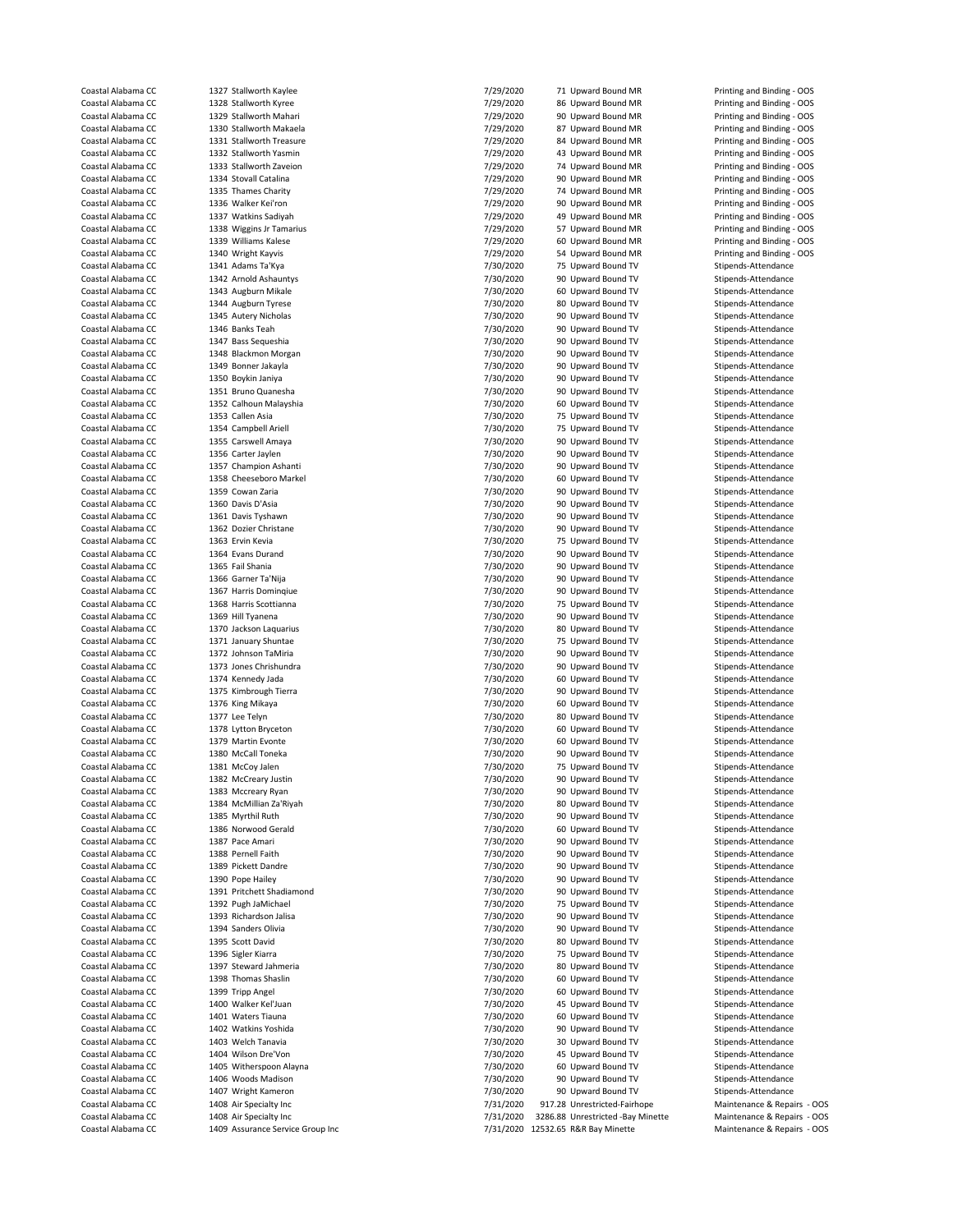Coastal Alabama CC 1411 Berney Office Solutions 1999 11 18 Student Support Service -BM Short-Term Equipment Rentals - OOS<br>2014 The Short-Term Equipment Rentals - OOS 1411 Berney Office Solutions 1999 11 12/31/2020 1.18 Sho Coastal Alabama CC 1411 Berney Office Solutions 1999 1200 9.74 Unrestricted -Brewton Short-Term Equipment Rentals - OOS<br>7/31/2020 30.5 Unrestricted Thomasville Short-Term Equipment Rentals - OOS Coastal Alabama CC 1411 Berney Office Solutions 7/31/2020 30.5 Unrestricted-Thomasville Short-Term Equipment Rentals - OOS Coastal Alabama CC 1411 Berney Office Solutions 7/31/2020 44.36 Unrestricted-Fairhope Short-Term Equipment Rentals - OOS Coastal Alabama CC 1411 Berney Office Solutions 1999 12/31/2020 80.15 Unrestricted - Fountain Short-Term Equipment Rentals - OOS<br>Coastal Alabama CC 1411 Berney Office Solutions 1999 12/31/2020 92.73 Unrestricted - Brookley Coastal Alabama CC 1411 Berney Office Solutions 1999 12/31/2020 92.73 Unrestricted - Brookley Field Short-Term Equipment Rentals - OOS<br>7/31/2020 103.36 Unrestricted -Bay Minette Short-Term Equipment Rentals - OOS 7/31/2020 Coastal Alabama CC 1411 Berney Office Solutions 1988 1990 10902.1 Unrestricted Shared Services Cher Contractual Services - PS<br>Coastal Alabama CC 1412 Bywater Solutions 1 Let 10 1002.1 Unrestricted Aav Minette Other Contrac Coastal Alabama CC 1412 Bywater Solutions Llc 7/31/2020 2750 Unrestricted -Bay Minette Other Contractual Services - PS Coastal Alabama CC 1412 Bywater Solutions Llc 7/31/2020 2750 Unrestricted -Brewton Other Contractual Services - PS Coastal Alabama CC 1412 Bywater Solutions Llc 1973 Coastal Alabama CC 1413 Centaur Building Services Southeast Inc.<br>Coastal Alabama CC 1413 Centaur Building Services Southeast Inc. 1/31/2020 2009.31 Unrestricted-Gilbertown Coastal Alabama CC 1413 Centaur Building Services Southeast Inc. <br>Coastal Alabama CC 1413 Centaur Building Services Southeast Inc. 7/31/2020 2265.73 Unrestricted -Gulf Shores Other Contractual Services - PS Coastal Alabama CC 1413 Centaur Building Services Southeast Inc. <br>Coastal Alabama CC 1413 Centaur Building Services Southeast Inc. 7/31/2020 2748.03 Unrestricted - Brookley Field 0ther Contractual Services - PS 1413 Centaur Building Services Southeast Inc. Coastal Alabama CC 1413 Centaur Building Services Southeast Inc. <br>Coastal Alabama CC 1413 Centaur Building Services Southeast Inc. 7/31/2020 5827.5 Unrestricted-Fairhope Other Contractual Services - PS Coastal Alabama CC 1413 Centaur Building Services Southeast Inc. <br>Coastal Alabama CC 1413 Centaur Building Services Southeast Inc. 7/31/2020 24701.51 Unrestricted - Bay Minette Other Contractual Services - PS Coastal Alabama CC 1413 Centaur Building Services Southeast Inc. <br>Coastal Alabama CC 1414 CrossBay Digital Marketing 1990 1890 1891/2020 1500 AE-State Regular Advertising & Promotions - OOS Coastal Alabama CC 1414 CrossBay Digital Marketing 1988 1988 1988 7/31/2020 4500 AE - State Regular Advertising & Promotions - OOS<br>Coastal Alabama CC 1415 EBSCO Industries Inc 1988 1989 1989 7/31/2020 335.93 Unrestricted -Coastal Alabama CC 1415 EBSCO Industries Inc 1986 10 1415 EBSCO Industries Inc 1415 EBSCO Industries Inc 1415<br>Coastal Alabama CC 1415 EBSCO Industries Inc 1415 1996 10 1416 1417 1417020 586.03 Unrestricted - Brooklev Field Coastal Alabama CC 1415 EBSCO Industries Inc 7/31/2020 586.03 Unrestricted - Brookley Field Subscriptions - OOS Coastal Alabama CC 1416 Instructure Inc. Coastal Alabama CC 164357.1 Unrestricted Distance Ed Comercial Services - PS<br>Coastal Alabama CC 1417 Magnolia Clipping & Broadcast Monitoring Service 7/31/2020 69 Unrestricted -Bay Coastal Alabama CC 1417 Magnolia Clipping & Broadcast Monitoring Service 7/31/2020 69 Unrestricted -Bay Minette Advertising & Promotions - Coastal Alabama CC 1418 McElhennev Construction Company LLC 7/31/2020 89653.43 R&R - Coastal Alabama CC 1418 McElhenney Construction Company LLC 7/31/2020 89653.43 R&R Bay Minette Improvements - Other - C<br>Coastal Alabama CC 1419 Mott MacDonald Alabama LLC 7/31/2020 26240 Unexpended Plant Bay Minette Buil Coastal Alabama CC 1419 Mott MacDonald Alabama LLC 7/31/2020 26240 Unexpended Plant Bay Minette Coastal Alabama CC<br>Coastal Alabama CC 1420 Opc News Llc 1200 CORERATION 7/31/2020 575 Unrestricted -Bay Minette The Coast Alabama COAST 1220 of the Coast of Advertising & Promotions - OOST 1420 Opc News Llc 7/31/2020 575 Unrestricted -Bay Minette Advertising & Promotions - OOS<br>The Coast 1421 Outkast Advertising & Promotions - OOST 1 Coastal Alabama CC 1421 Outkast 7/31/2020 500 Unrestricted -Bay Minette Advertising & Promotions - OOS Coastal Alabama CC 1422 PEEHIP 122 PEEHIP 122 PEEHIP 122 PEEHIP 122 PEEHIP 122 PEEHIP 122 PEEHIP 122 PEEHIP 122 PEEHIP 122 PEEHIP 122 PEEHIP 122 PEEHIP 122 PEEHIP 122 PEEHIP 122 PEEHIP 122 PEEHIP 122 PEEHIP 122 PEEHIP 123 Coastal Alabama CC 2002 PEEHIP 1422 PEEHIP 1990 1422 PEEHIP 1990 1122 PEEHIP 1990 1122 PEEHIP 1990 122 PEEHIP 1 Coastal Alabama CC 1422 PEEHIP 7/31/2020 2240 Unrestricted Shared Services Group Health Insurance - FB Coastal Alabama CC 1423 United Parcel Service Inc 7/31/2020 3 Unrestricted -Bay Minette Postage - OOS Coastal Alabama CC 1424 United Rentals (North America) Inc. 6 1120 1201 1212020 484.19 Unrestricted -Bay Minette Maintenance Coastal Alabama CC 1425 Usa Adventures LLc Coastal Alabama CC 1426 Weiser 1426 Weiser 1426 Weiser 1426 Weiser 1426 Weiser 1426 Weiser 1426 Weiser 1426 Weiser 1426 Weiser 1426 Weiser 1426 Weiser 1426 Weiser 1426 Weiser 1426 Weiser 1426 Weiser 1426 Weiser 1426 Weiser Coastal Alabama CC 1426 Weiser 1426 Weiser 7/31/2020 528 Unrestricted -Fairhope Academy Cher Contractual Services - PS<br>Coastal Alabama CC 1426 Weiser 1426 Weiser 7/31/2020 985.6 Unrestricted - Brookley Field Other Contract Coastal Alabama CC 1426 Weiser 1426 Weiser 7/31/2020 985.6 Unrestricted - Brookley Field Other Contractual Services - PS<br>Coastal Alabama CC 1427 Alert Protection Systems Inc 1997 1997 12020 43 Unrestricted - Atmore 1997 14 1427 Alert Protection Systems Inc Coastal Alabama CC 1428 Alston Electric Supply Co Inc and Control Coastal Alabama CC 1429 Association by Staten<br>Coastal Alabama CC 1429 Association for Student Conduct Administration 18/4/2020 437.5 Unrestricted -Bay Minet Coastal Alabama CC 1429 Association for Student Conduct Administration and the SAN 2020 437.5 Unrestricted -Bay Minette Other Professional Fees - PS<br>Coastal Alabama CC 1431 C & C Plumbing & Servc Co Consumers and the SAN 2 Coastal Alabama CC 1431 C & C Plumbing & Servc Co 8/4/2020 6800 Unrestricted -Bay Minette Maintenance & Rep<br>Coastal Alabama CC 1433 EBSCO Industries Inc 100 1380 97 8/4/2020 1380 98 Unrestricted -Bay Minette Subscriptions Coastal Alabama CC 1433 EBSCO Industries Inc 1992 1380.98 Unrestricted -Bay Minette Subscriptions - OOS 1580.98<br>Coastal Alabama CC 1434 Fairhope Public Utilities 1996 1997 11.63 Unrestricted -Fairhope 6as & Heating Fuel - Coastal Alabama CC 1434 Fairhope Public Utilities 1998 1999 11.63 Unrestricted-Fairhope Gas & Heating Fuel - UC<br>Coastal Alabama CC 1434 Fairhope Public Utilities 1999 1999 12020 158.2 Unrestricted-Fairhope Water & Sewer - Coastal Alabama CC 1434 Fairhope Public Utilities 1988 1988 1988 14/2020 458.2 Unrestricted-Fairhope 1988 14/20<br>Coastal Alabama CC 1434 Fairhope Public Utilities 1988 1989 1566.72 Unrestricted-Fairhope 1988 14/2020 17565.7 Coastal Alabama CC 1434 Fairhope Public Utilities example and the state of the S/4/2020 17565.72 Unrestricted-Fairhope Electricity - UC<br>
S/4/2020 2391.03 Unrestricted - Bay Minette Technology - non capitalized - MS Coastal Alabama CC 1437 Help/Systems Inc 8/4 1437 Help/Systems Inc 8/4/2020 2391.03 Unrestricted -Bay Minette<br>Coastal Alabama CC 1442 Mobile Airport Authority - non capitalized - Brooklev Field Coastal Alabama CC 1442 Mobile Airport Authority 1995 120 16 1.33 Unrestricted - Brookley Field Short-Term Building Rentals - OOS<br>Coastal Alabama CC 1443 Mobile Area Water and Sewer System 1997 1897 1897 1998.91 Unrestrict Coastal Alabama CC 1443 Mobile Area Water and Sewer System 8/4/2020 378.91 Unrestricted - Brookley Field Machama CC<br>Coastal Alabama CC 1444 Monroeville Main Street 1897 1998 8/4/2020 500 Unrestricted - Bay Minette Coastal Alabama CC 1446 North Baldwin Utilities 1990 132.96 Food Services- Bay Minette Gas & Heating Fuel - UC<br>Coastal Alabama CC 1446 North Baldwin Utilities 1990 1990 1990 1990 1991 39 Housing- Bay Minette Gas & Heating Coastal Alabama CC 1446 North Baldwin Utilities 1988 Coastal Alabama CC 3/4/2020 921.39 Housing- Bay Minette Gas & Heating Fuel - UC<br>Coastal Alabama CC 1446 North Baldwin Utilities 1988 Coastal Alabama Bay Minette 10 Mater Coastal Alabama CC 1446 North Baldwin Utilities 1998 18/4/2020 1555.51 Housing- Bay Minette Water & Sewer - UC<br>Coastal Alabama CC 1446 North Baldwin Utilities 1998 1999 1999 1999 1999 2841.89 Unrestricted -Bay Minette 6as Coastal Alabama CC 1446 North Baldwin Utilities 1974 1446 North Baldwin Utilities 1974 1446 North Baldwin Utilities 1974.24 Unrestricted -Bay Minette Water & Sewer - UC Coastal Alabama CC 2448 Republic Services Inc. 2008 1998 102 01/4/2020 97.02 Unrestricted -Gulf Shores Waste Disposal - UC Coastal Alabama CC 1448 Republic Services Inc. 8/4/2020 138.18 Unrestricted - Brookley Field Waste Disposal - UC Coastal Alabama CC 1450 Staples Contract & Commercial Inc 1992 Coastal Alabama CO 1451 Staples Contract & Commercial Inc 1992 Coastal Alabama CC 1451 Staples Contract & Commercial Inc 1992 Coastal Alabama CC 1451 Staples C Coastal Alabama CC 1451 Staples Contract & Commercial Inc 1990 105.79 Unrestricted -Bay Minette Materials and Supplies - MS<br>26/2020 105 Unrestricted - Brookley Field Maintenance & Repairs - OOS Coastal Alabama CC 1470 Air Specialty Inc 1989 105 Coastal Alabama CC 1470 Air Specialty Inc 8/6/2020 105 Unrestricted - Brookley Field Maintenance & Repairs - OC 1470 Air Specialty Inc 1989 100 100 100 100 100 100 100 100 Coastal Alabama CC 1470 Air Specialty Inc 8/6/2020 613.2 Unrestricted -Bay Minette Coastal Alabama CC 1471 Alabama Power Company 68/6/2020 7756.05 Unrestricted -Bay Minette Coastal Alabama CC 1471 Alabama Power Company 1999 Services 1999 8/6/2020 3756.05 Unrestricted -Bay Minette Electricity - UC<br>Coastal Alabama CC 1473 Allied Universal Technology Services 1999 Services 16/6/2020 127 Unrestri Coastal Alabama CC 1473 Allied Universal Technology Services<br>
Coastal Alabama CC 1474 Apogee Telecom Inc 1474 Apogee Telecom Inc **1474 Apogee Telecom Inc 8** and 8/6/2020 970.25 Unrestricted -Bay Minette Technology - non capitalized - MS Coastal Alabama CC 1474 Apogee Telecom Inc 8/6/2020 2604.76 Housing - Brewton Other Contractual Services - PS Coastal Alabama CC 1474 Apogee Telecom Inc 1999 18000.69 Housing-Bay Minette 1999 1601 Coastal Alabama CC 1475 AT&T Mobility National Accounts LLC 1899 164.96 AE-Federal Regular 1999 Internet - UC Coastal Alabama CC 1475 AT&T Mobility National Accounts LLC 61 1680 164.96 AE-Federal Regular 1155.98 Other Auxiliary- Bay Minette 1156.98 Other Auxiliary- Bay Minette 1164.96 AE-Federal Regular 100 155.98 Other Auxiliary-Coastal Alabama CC 1476 Bay Minette Building Supply 8/6/2020 155.98 Other Auxiliary- Bay Minette Coastal Alabama CC 1479 Central Painters Supply 6. The Material Supplies - MS 8/6/2020 995.25 Prison Coastal Alabama CC 1479 Central Painters Supply 1995 Coastal Alabama CC 1479 Central Painters Supply 15 Coastal Alabama CC 1480 City of Brewton Utility Dept 15 Coastal Alabama CC 1480 City of Brewton Utility Dept 15 Cass ( 1480 City of Brewton Utility Dept Coastal Alabama CC 1480 City of Brewton Utility Dept 8/6/2020 480.24 Unrestricted -Brewton Water & Sewer - UC<br>Coastal Alabama CC 1481 Complete Safety Work Inc 8/6/2020 486/2020 144 Unrestricted -Brewton Materials and Suppl Coastal Alabama CC 1482 CrossBay Digital Marketing entity and the State of American Coastal Alabama CC 1482 CrossBay Digital Marketing 110 State 2020 2250 AE-Federal Regular Advertising & Promotions - OOS<br>Coastal Alabama C Coastal Alabama CC 1483 Davis Fireman Pest Contro 1990 100 1100 Unrestricted-Thomasville Comer Professional Fees - PS<br>1485 Deas Building Supply Inc 1990 18/6/2020 1285.57 Unrestricted-Monroeville Maintenance & Renairs - OC Coastal Alabama CC 1487 Design Frenzy Inc 8/6/2020 650 Unrestricted -Bay Minette Other Professional Fees - PS Coastal Alabama CC 1488 Directy Inc Computer Constructional Fees - PS (6/2020 138.99 Unrestricted-Gilbertown Other Professional Fees - PS Coastal Alabama CC 1488 Directv Inc 8/6/2020 194.99 Unrestricted-Monroeville Other Professional Fees - PS Coastal Alabama CC 1492 Geiger 8/6/2020 3879.39 Upward Bound MR Materials and Supplies - MS Coastal Alabama CC 1494 Grad Pro Recognition Prod 1990 Coastal Alabama CC 1494 Grad Pro Recognition Prod 1990<br>Coastal Alabama CC 1496 Gulf State Distributors 1990 Coastal Alabama CC 1496 Grad 1497 Grad 1497 Alabama CC 1496 Coastal Alabama CC 1497 Heartland Campus Solutions Ecsi 18/6/2020 5761.53 Unrestricted Shared Services Bank Card Fees - PS<br>Coastal Alabama CC 1500 Keith's Coatings 1998 16 16 16/6/2020 3000 Unrestricted -Gulf Shores Mainte Coastal Alabama CC 1500 Keith's Coatings 1986 Coastal Alabama CC 1500 Keithis Coatings 8/6/2020 3000 Unrestricted -Gulf Shores Maintenance & Repairs - OOS<br>
8/6/2020 6502.5 Industry Certification Initiatives Other Professio Coastal Alabama CC 1501 Laerdal 1502 Laerdal 18/6/2020 6502.5 Industry Certification Initiatives Content Professional Fees - PS<br>Coastal Alabama CC 1501 Laerdal 19/6 1502 1602 1608 1608 17290 1000 17290 Industry Certificati

Coastal Alabama CC 1410 AT&T 110 AT&T 1410 AT&T 1410 AT&T 7/31/2020 2244.73 Unrestricted -Bay Minette Landline Phones - UC<br>Coastal Alabama CC 1411 Berney Office Solutions 1410 Attitude 1410 1410 2011 118 Student Support Se 2841.89 Unrestricted -Bay Minette 144 Unrestricted -Brewton Coastal Alabama CC 1485 Deas Building Supply Inc 8/6/2020 585.57 Unrestricted-Monroeville Maintenance & Repairs - OOS 846 Unrestricted -Bay Minette Coastal Alabama CC 1501 Laerdal 8/6/2020 7290 Industry Certification Initiatives<br>
Coastal Alabama CC 1502 Lamar Advertising Company 1999 18/6/2020 3791 Unrestricted -Bay Minette Coastal Alabama CC 1502 Lamar Advertising Company 8/6/2020 3791 Unrestricted -Bay Minette Advertising & Promotions - OOS

Short-Term Equipment Rentals - OOS Advertising & Promotions - OOS Advertising & Promotions - OOS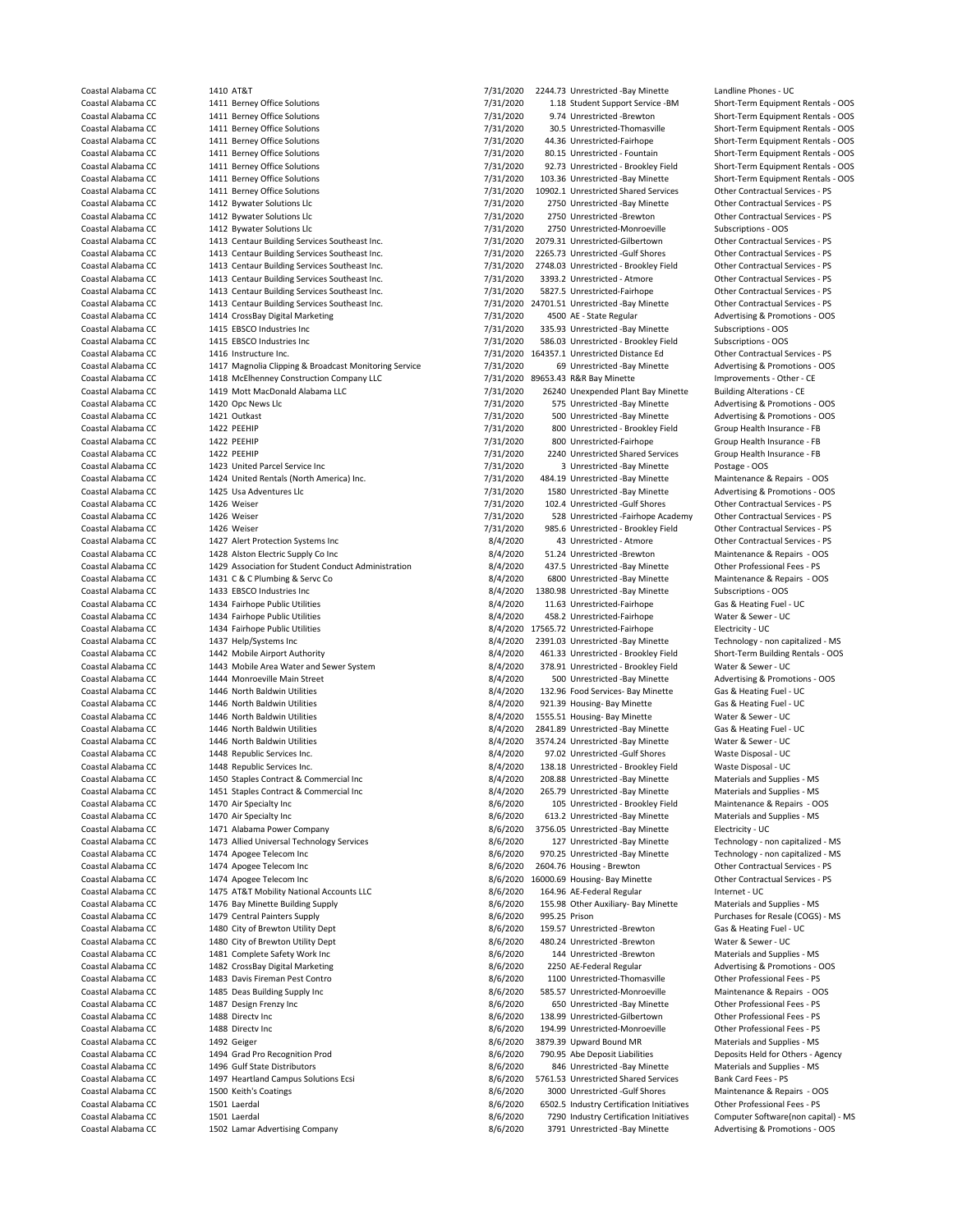Coastal Alabama CC 1506 Mercer Health & Benefits Administration LLC 3/6/2020<br>Coastal Alabama CC 1508 Mobile Area Chamber of Commerce 38/6/2020 1520 Staples Contract & Commercial Inc<br>1521 State of Alabama 1535 Assurance Service Group Inc Coastal Alabama CC 1536 Atalian US Midwest LL 8/13/2020 3393.2 Unrestricted - Atmore Coastal Alabama CC 1536 Atalian US Midwest LL 6 and Services - PS 8/13/2020 5827.5 Unrestricted-Fairhope 1540 Bondurant Lumber & Hardwa Coastal Alabama CC 1546 City of Brewton Utility Dept <br>
8/1347 City of Gulf Shores 1553 Dental Assistant National Board 1563 Heiberg Consulting Inc.

Coastal Alabama CC 1504 Mediacom Southeast 18/6/2020 1250 Unrestricted -Brewton Internet - UC<br>Coastal Alabama CC 1505 Mediacom Southeast 18/6/2020 160 Food Services- Bay Minette 19/6 Orther Professional Fees - PS Coastal Alabama CC 1505 Mediacom Southeast 8/6/2020 60 Food Services- Bay Minette Other Professional Fees - PS Coastal Alabama CC 1505 Mediacom Southeast 8/6/2020 4320.1 Housing- Bay Minette Other Professional Fees - PS<br>Coastal Alabama CC 1506 Mercer Health & Benefits Administration LLC 8/6/2020 5855 Unrestricted - Bay Minette Insu Coastal Alabama CC 1508 Mobile Area Chamber of Commerce 1990 8/6/2020 500 Unrestricted -Bay Minette Advertising & Promotions - OOS<br>Coastal Alabama CC 1509 Mobile Glass Llc Coastal Alabama CC 1509 Mobile Glass Llc 80 1509 100 1000 1000 332 CARES Act - College Relief Internal Purchases - MS<br>Coastal Alabama CC 1512 Ocs Electrical Services 1986 1000 1512 Unrestricted-Thomasyille Maintenance & Re Coastal Alabama CC 1512 Ocs Electrical Services 8/6/2020 1512 Unrestricted-Thomasville Maintenance & Repairs - OOS Coastal Alabama CC 1513 Quadient Leasing USA Inc 8/6/2020 195.39 Unrestricted - Brookley Field Short-Term Equipment Rentals - OOS Coastal Alabama CC 1514 Quill Corporation 18/6/2020 121.15 Student Support Service -BR Materials and Supplies - MS<br>Coastal Alabama CC 1516 Ro Groun Uccass 2000 120 8/6/2020 121.15 Student Services Bay Minette Other Profess Coastal Alabama CC 1516 Rp Group Llc 8/6/2020 81 Food Services- Bay Minette Other Professional Fees - PS Coastal Alabama CC 1517 RSI Mechanical Inc 1997 1000 Services- Bay Minette Maintenance & Repairs - OOS<br>Coastal Alabama CC 1518 Stanley Convergent Security Solutions Inc 1997 1998 8/6/2020 239.06 Housing-Bay Minette Coastal Alabama CC 1518 Stanley Convergent Security Solutions Inc 1990 8/6/2020 239.06 Housing- Bay Minette Service Contracts on Equipm<br>Coastal Alabama CC 1519 Staples Contract & Commercial Inc 1990 8/6/2020 89.97 Unrestri Coastal Alabama CC 1519 Staples Contract & Commercial Inc 1998 8/6/2020 89.97 Unrestricted-Fairhope Materials and Supplies - MS<br>Coastal Alabama CC 1519 Staples Contract & Commercial Inc 1998 8/6/2020 145.38 Unrestricted -B Coastal Alabama CC 1519 Staples Contract & Commercial Inc 1990 115.38 Unrestricted -Bay Minette Materials and Supplies - MS<br>Coastal Alabama CC 1520 Staples Contract & Commercial Inc 1990 18/6/2020 140.77 Unrestricted -Bay Coastal Alabama CC 1521 State of Alabama 1989 12020 18646.89 Unrestricted-Monroeville Landline Phones - UC<br>Coastal Alabama CC 1522 State of Alabama 1989 12020 12020 12030 12030 Unrestricted -Bay Minette 1989 Phones Po Coastal Alabama CC 1522 State of Alabama 8/6/2020 390 Unrestricted -Bay Minette - Pay Minette Other Professional Fees - Professional Fees - Professional Fees - Professional Fees - Professional Fees - Professional Fees - PS Coastal Alabama CC 1523 Sunbelt Rentals Inc 1986 100 100 8/6/2020 9333.92 R&R Bay Minette Short-Term Equipment Rentals - OOS<br>Coastal Alabama CC 1524 Supreme Paper Supplies LLC 1996 100 8/6/2020 814.39 Unrestricted -Gulf Sh Coastal Alabama CC 1524 Supreme Paper Supplies LLC 1990 810 8/6/2020 814.39 Unrestricted -Gulf Shores Materials and Supplies - MS<br>Coastal Alabama CC 1525 Tdfaithlic 1525 MS 1626 1629 1638 8/6/2020 3133.5 Unrestricted -Bay Coastal Alabama CC 1525 Tdfaithlic 1525 Tdfaithlic 1525 To the English Coastal Alabama CC 1525 Tdfaithlic 15 Coastal Alabama CC 1525 Tdfaithlic 15 Coastal Alabama CC 1525 Tdfaithlic 15 Coastal Alabama CC 1526 The Forum On Coastal Alabama CC 1526 The Forum On 8/6/2020 400 Unrestricted -Gulf Shores Memberships - PS Coastal Alabama CC 1527 Verizon Wireless 1986 1997 12 12 13 13 14 1527 Verizon Wireless Phones - UC<br>Coastal Alabama CC 1528 Waste Management 1997 12 13 14 1528 Wireless 1528 Waste Disposal - UC Coastal Alabama CC 1528 Waste Management 1988 1999 1999 1999 105/6/2020 1999 1056.98 Unrestricted -Gulf Shores Waste Disposal - UC<br>1529 Waste Management 1999 1999 1999 10.7 Unrestricted -Gilbertown Waste Disposal - UC Coas Coastal Alabama CC 1529 Waste Management 1620 1529 Waste Management 1529 Waste Management 1531 A & A Refrigeration 1531 A & A Refrigeration 1531 A & A Refrigeration 1531 A & A Refrigeration 1531 A & A Refrigeration 1531 A Coastal Alabama CC 1531 A & A Refrigeration 1992 Coastal Alabama CC 1531 A & A Refrigeration 1531 A & A Refrigeration 1992 Coastal Alabama CC 1531 A & A Refrigeration 1531 A & A Refrigeration 1531 A & A Refrigeration 1531 319.24 Unrestricted -Gulf Shores Coastal Alabama CC 1532 Ace Home Center of Fairhope 1988 13/2020 247.53 Unrestricted-Fairhope Materials and Supplies - MS Coastal Alabama CC 1533 Air Specialty Inc 1988 Coastal Alabama CC 1533 Air Specialty Inc 1989 Coastal Alabama CC<br>Coastal Alabama CC 1534 Airgas Gulf States 1989 Coastal Alabama CC 1534 Airgas Gulf States 1589 Coastal Alaba Coastal Alabama CC 1534 Airgas Gulf States 1988 11 12 13/2020 17.48 Unrestricted-Fairhope Short-Term Equipment Rentals - OOS<br>Coastal Alabama CC 1534 Airgas Gulf States 1988 11 1200 1200 20.89 Unrestricted - Brookley Field Coastal Alabama CC 1534 Airgas Gulf States 8/13/2020 20.89 Unrestricted - Brookley Field Materials and Supplies - MS Coastal Alabama CC 1534 Airgas Gulf States 1988 1999 1999 8/13/2020 20.89 Unrestricted -Bay Minette Short-Term Equipment Rentals - OOS<br>2013/2020 175.49 Unrestricted - Atmore Short-Term Equipment Rentals - OOS 175.49 Unrest Coastal Alabama CC 1534 Airgas Gulf States 1988 113/2020 175.49 Unrestricted - Atmore Short-Term Equipment Rentals - OOS<br>2013/2020 206.44 Unrestricted - Fountain Short-Term Equipment Rentals - OOS Coastal Alabama CC 1534 Airgas Gulf States 6005 1634 Airgas Coastal Alabama CC 1535 Assurance Service Group Inc<br>Coastal Alabama CC 1535 Assurance Service Group Inc 1641 1641/2020 1612.2 Unrestricted - Atmore 1641 2005 1642 Coastal Alabama CC 1535 Assurance Service Group Inc 1997 18/13/2020 6612.2 Unrestricted - Atmore Maintenance & Repairs - Ocastal Alabama CC 1535 Assurance Service Group Inc 1997 18/13/2020 8745 R&R Atmore 19/13/2020 8745 R Coastal Alabama CC 1535 Assurance Service Group Inc and the State of the State of Alabama CC 1535 Assurance Service Group Inc and the State and State and State Alebana CC 1535 Assurance Service Group Inc and the State and Coastal Alabama CC 1535 Assurance Service Group Inc 1992 Coastal Alabama COS Maintenance & Repairs - OOS Coastal Alabama CC 1536 Atalian US Midwest LL 1992 Coastal Alabama CC 1536 Atalian US Midwest LL 1992 Coastal Alabama Coastal Alabama CC 1536 Atalian US Midwest LL 1992 100 1200 12079.31 Unrestricted-Gilbertown Other Contractual Services - PS<br>Coastal Alabama CC 1536 Atalian US Midwest LL 1992 1200 1200 1201 12020 2265.73 Unrestricted -Gul Coastal Alabama CC 1536 Atalian US Midwest LL 1990 12000 2265.73 Unrestricted -Gulf Shores Other Contractual Services - PS<br>Coastal Alabama CC 1536 Atalian US Midwest LL 1990 12000 2748.03 Unrestricted - Brookley Field Othe Coastal Alabama CC 1536 Atalian US Midwest LL 1992 1992 1992 1992 1992 1994 1993 12 Unrestricted - Brookley Field 1516 Contractual Services - PS Coastal Alabama CC 1536 Atalian US Midwest LL 1546 1517 1992 1546 1517 1518 1 Coastal Alabama CC 1536 Atalian US Midwest LL 1992 12/13/2020 5827.5 Unrestricted-Fairhope Coastal Alabama CC<br>29-Coastal Alabama CC 1536 Atalian US Midwest LL 1992 12/13/2020 24701.51 Unrestricted -Bay Minette Other Contra Coastal Alabama CC 1536 Atalian US Midwest LL 16 1200 1200 24701.51 Unrestricted -Bay Minette - Coastal Alabama CC<br>Coastal Alabama CC 1537 Atmore Newspapers Inc. 16 13/2020 175 Unrestricted -Bay Minette Coastal Alabama CC 1537 Atmore Newspapers Inc. 1998 1999 13/2020 375 Unrestricted -Bay Minette Advertising & Promotions - OOS<br>29- Coastal Alabama CC 1538 Baldwin Rural Area Transportation 1999 13/13/2020 1350 Unrestricted Coastal Alabama CC 1538 Baldwin Rural Area Transportation 1980 18/13/2020 1350 Unrestricted -Bay Minette 1980 Other Contractual Services - PS<br>Coastal Alabama CC 1539 Bibliotheca LLC 1993 Unrestricted -Bay Minette 1999 Unre Coastal Alabama CC 1539 Bibliotheca LLC 1539 Bibliotheca LC 1539 Bibliotheca LCC 1549 Bibliotheca LCC 1540 Bondurant Lumber & Hardwa 1540 Bondurant Lumber & Hardwa 1540 Bondurant Lumber & Hardwa 1540 Bondurant Lumber & Har Coastal Alabama CC 1540 Bondurant Lumber & Hardwa 8/13/2020 740 Housing - Brewton Maintenance & Repairs - OOS Coastal Alabama CC 1540 Bondurant Lumber & Hardwa 8/13/2020 3243.98 Local Grants And Contracts Materials and Supplies - MS<br>Coastal Alabama CC 1541 Bondurant Lumber & Hardwa 8/13/200 8/13/2020 637.8 Housing - Brewton Materi Coastal Alabama CC 1541 Bondurant Lumber & Hardwa 1998 (13/2020 637.8 Housing - Brewton Materials and Supplies - MS<br>Coastal Alabama CC 1542 Byrd's Faele Printinellc 1998 (13/2020 119.9 Student Support Service - BM Material Coastal Alabama CC 1542 Byrd's Eagle Printingllc 8/13/2020 119.9 Student Support Service -BM Materials and Supplies - MS Coastal Alabama CC 1543 Carolina Biological Supply Co 8/13/2020 399.39 Unrestricted-Fairhope Materials and Supplies - MS Coastal Alabama CC 1543 Carolina Biological Supply Co 8/13/2020 905.73 Unrestricted -Bay Minette Materials and Supplies - MS Coastal Alabama CC 1545 City Electric Supply Co 8/13/2020 69.69 Unrestricted-Fairhope Materials and Supplies - MS Coastal Alabama CC 1545 City Electric Supply Co 8/13/2020 209.07 Unrestricted - Atmore Materials and Supplies - MS<br>Coastal Alabama CC 1545 City Electric Supply Co 8/13/2020 1514.88 Unrestricted -Bay Minette Materials and S Coastal Alabama CC 1545 City Electric Supply Co 8/13/2020 1514.88 Unrestricted -Bay Minette Materials and Supplies - MS Coastal Alabama CC 1545 City Electric Supply Co 8/13/2020 10576.02 R&R Bay Minette Maintenance & Repairs - Ocastal Alabama CC 1546 City of Brewton Utility Dept 8/13/2020 1057/2020 10576.02 R&R Bay Minette Gerwton Gas & Hea Coastal Alabama Coastal Alabama Coastal Alabama Coastal Alabama Coastal Alabama Coastal Alabama Coastal Alabam<br>1546 City of Brewton Utility Dept 1546 City of Brewton Basic Basic Basic Alabama Coastal Alabama Coastal Alaba Coastal Alabama CC 1546 City of Brewton Utility Dept 1998 18/13/2020 169.26 Housing - Brewton Water & Sewer - UC<br>1546 Coastal Alabama CC 1546 City of Brewton Utility Dept 1998 18/13/2020 170.74 Unrestricted - Brewton Water 1547 City of Gulf Shores **8/13/2020** 344.1 Unrestricted -Gulf Shores Water & Sewer - UC Coastal Alabama CC 1548 City Of Jackson 1999 120 13/13/2020 37.32 Unrestricted-Thomasville Waste Disposal - UC<br>1549 City of Thomasville 1549 City of Thomasville 1999 12/13/2020 1087.53 Unrestricted-Thomasville Water & Sewe Coastal Alabama CC 1549 City of Thomasville 1998 Coastal Alabama CC 1549 Coastal Alabama CC 1550 Cma Technology Solutions 1998 Coastal Alabama CC 1550 Cma Technology Solutions 1998 Coastal Alabama CC 1550 Cma Technology So Coastal Alabama CC 1550 Cma Technology Solutions 1998 Coastal Alabama CC 1550 Coastal Alabama CC 1551 Dade Paper & Bag Co<br>
Coastal Alabama CC 1551 Dade Paper & Bag Co 1540 Coastal Alabama COC 15403.92 CARES Act - College R Coastal Alabama CC 1551 Dade Paper & Bag Co 8/13/2020 15403.92 CARES Act - College Relief Internal Purchases - MS<br>Coastal Alabama CC 1552 Democrat Reporter 1997 160 Unrestricted - Bay Minette Advertising & Promotions - OOS Coastal Alabama CC 1552 Democrat Reporter 1997 160 Unrestricted -Bay Minette Advertising & Promotions - OOS<br>Coastal Alabama CC 1553 Dental Assistant National Board 1997 160 United Assist Fees 160 Unrestricted -Bay Minette Coastal Alabama CC 1554 Dozier Tire & Service 1998 (13/2020 69.99 Unrestricted-Thomasville Maintenance & Repairs - OOS<br>2/13/2020 833.33 Unrestricted-Bay Minette Other Contractual Services - PS 833.33 Unrestricted -Bay Minette **Coastioning Bay Other Contractual Services - PS** Coastal Alabama CC 1556 Fast Forward LLC 8/13/2020 1800 Unrestricted -Bay Minette Advertising & Promotions - OOS<br>Coastal Alabama CC 1557 Federal Express Corporation 1990 1800 Unrestricted -Bay Minette Postage - OOS Coastal Alabama CC 1557 Federal Express Corporation 1992 18/13/2020 21.55 Unrestricted -Bay Minette Postage - OOS<br>Coastal Alabama CC 1558 Freemanville Water System 1998 8/13/2020 36.46 Unrestricted - Atmore 1998 Water & Se Coastal Alabama CC 1558 Freemanville Water System 8/13/2020 36.46 Unrestricted - Atmore Water & Sewer - UC Coastal Alabama CC 1559 Glenn Shepard Seminars In 8/13/2020 39.97 Unrestricted -Bay Minette Other Professional Fees - PS Coastal Alabama CC 1560 Goodrow Inc. 8/13/2020 130 Unrestricted - Brookley Field Other Professional Fees - PS Coastal Alabama CC 1561 Goodwyn Mills & Cawood Inc 8/13/2020 1500 Unrestricted -Bay Minette Engineering & Architectural Svc -PS Coastal Alabama CC 1561 Goodwyn Mills & Cawood Inc 8/13/2020 13612 Unrestricted -Brewton Construction in Progress - CE Coastal Alabama CC 1562 Grace Publishing Llc 800 1300 225 Unrestricted -Bay Minette Advertising & Promotions - OOS<br>Coastal Alabama CC 1563 Heiberg Consulting Inc. 1892 13/2020 1599 Upward Bound MR Materials and Supplies - Coastal Alabama CC 1564 Herrington's The Florist Inc 1986 13/2020 112.5 Courtesy Fund Br/At Deposits Held for Others - Agency<br>Coastal Alabama CC 1565 Kilgore International Inc 1986 13/2020 1585.69 Unrestricted - Bay Minett Coastal Alabama CC 1565 Kilgore International Inc 1988 113/2020 1585.69 Unrestricted -Bay Minette Materials and Supplies - MS<br>2013/2020 2000 Unrestricted Monroeville Other Professional Fees - PS (13/2020 1587) 2000 Unrestr Coastal Alabama CC 1567 Kocurek Michael 1988 1999 1999 1999 1999 1999 122.11 Unrestricted-Monroeville 1999 Other Professional Fees - PS<br>Coastal Alabama CC 1568 KONE Inc. 1568 1568 KONE Inc. 1568 1999 122.11 Unrestricted - COME Inc. Come Come Coastal Alabama CC 1568 KONE Inc. 8/13/2020 122.11 Unrestricted -Bay Minette Other Contractual Services - PS 8/13/2020 122.11 Unrestricted -Bay Minette - PS 8/13/2020 125.76 Unrestricted -Fairhope Coastal Alabama CC 1568 KONE Inc. 8/13/2020 426.76 Unrestricted-Fairhope Other Contractual Services - PS

Short-Term Equipment Rentals - OOS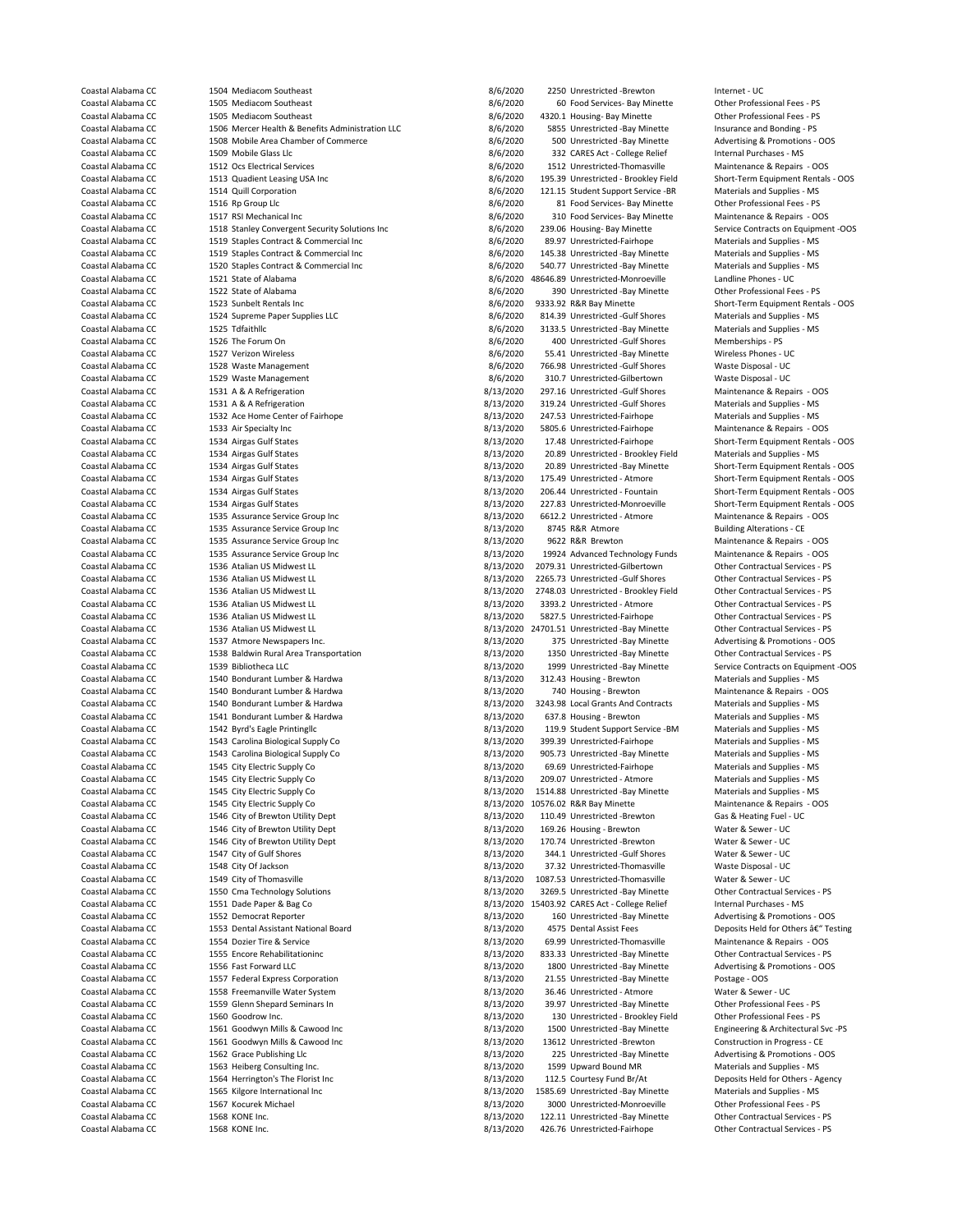1604 Strickland Paper Company Inc Coastal Alabama CC 1611 Vsc Fire & Securityinc. 8/13/2020 52411 Unrestricted-Monroeville Other Professional Fe<br>
Coastal Alabama CC 1612 W W Grainger Inc 18/13/2020 52413/2020 Coastal Alabama CC 1615 Wasden Heating & Cooling 1976 1976 8/13/2020 120 Unrestricted-Monroeville Maintenance B<br>
2/13/2020 1616 Weiser 1976 1980 1200 1200 13/13/2020 1616 Weiser

Coastal Alabama CC 1568 KONE Inc. 8/13/2020 623.91 Housing- Bay Minette Other Contractual Services - PS Coastal Alabama CC 1569 Lagniappe 1569 Lagniappe 1987 13/2020 3690 Unrestricted -Bay Minette Advertising & Promotions - OOS<br>Coastal Alabama CC 1570 Lewis Pest Control Inc. 1688 13/2020 100 Unrestricted -Bay Minette Mainten Coastal Alabama CC 1570 Lewis Pest Control Inc. 6 168 13/2020 100 Unrestricted -Bay Minette Maintenance & Repairs - OC<br>Coastal Alabama CC 1571 Lowe's Home Centers Inc. 8/13/2020 1034 46 Unrestricted -Bay Minette Materials Coastal Alabama CC 1571 Lowe's Home Centers Inc 1000 1034.46 Unrestricted -Bay Minette Materials and Supplies - MS<br>2013/2020 16.58 Unrestricted -Monroeville Maintenance & Repairs - OOS Coastal Alabama CC 1572 Marvins 1572 Coastal Alabama CC 1572 Marvins 1573 Unrestricted-Monroeville Maintenance A<br>Coastal Alabama CC 1572 Marvins 1573 Marvins - OOS 2012 00 16.58 Unrestricted-Monroeville Coastal Alabama CC and 1572 Marvins 1572 Marvins 8/13/2020 16.59 Unrestricted-Monroeville Materials and Supplies - MS Coastal Alabama CC 1573 Mobile Glass Llc 8/13/2020 3550 CARES Act - College Relief Internal Purchases - MS<br>Coastal Alabama CC 1574 Monroe Broadcasting 1978 113/2020 8/13/2020 60 Unrestricted -Bay Minette Advertising & Prom Coastal Alabama CC 1575 Mwi Animal Health 1988 1898 18/13/2020 280.5 Unrestricted -Bay Minette Materials and Supplies - MS<br>2013/2020 280.5 Unrestricted -Bay Minette Maintenance & Benairs - OOS 2014 Coastal Alabama CC 1576 Nashville Chemical & 8/13/2020 350 Unrestricted -Bay Minette Maintenance & Repairs - OOS Coastal Alabama CC 1577 Network Services Company 1990 18/13/2020 269.88 Unrestricted-Monroeville Materials and Supplies - MS<br>Coastal Alabama CC 1577 Network Services Company 1990 18/13/2020 1165.1 Unrestricted-Thomasville Coastal Alabama CC 1577 Network Services Company 1997 1167.1 Unrestricted-Thomasville Materials and Supplies - MS<br>Coastal Alabama CC 1577 Network Services Company 1998 1998 1288 Unrestricted -Brewton Materials and Supplies Coastal Alabama CC 1577 Network Services Company 1998 Coastal Alabama CC 1577 Network Services Company 1578 University Coastal Alabama CC 1578 North Baldwin Printing LLC 1598 University 1598 University 1578 North Baldwin P Coastal Alabama CC 1578 North Baldwin Printing LLC 8/13/2020 24 WIOA Materials and Supplies - MS ECOMPRESS 1579 PEEHIP<br>Coastal Alabama CC 1579 PEEHIP 8/13/2020 800 Unrestricted Brewton<br>1979 PEEHIP 6-0000 Health Insurance - FB 8/13/2020 800 Unrestricted Brewton Coastal Alabama CC 1579 PEEHIP 1579 PEEHIP 1579 PEEHIP 8/13/2020 800 Unrestricted -Brewton Group Health Insurance - FB<br>Coastal Alabama CC 1580 PMT Publishing 1580 PMT Publishing 1580 1580 1580 1580 1580 1580 1580 Promotion Coastal Alabama CC 1580 PMT Publishing 1980 PMT Publishing 8/13/2020 1845 Unrestricted -Bay Minette Advertising & Promotions - OOS<br>Coastal Alabama CC 1581 Power Productions Inc 1980 1991 1992 1992 1993 1994 1997 1998 1998 Coastal Alabama CC 1581 Power Productions Inc 8/13/2020 5025 Unrestricted -Bay Minette Other Professional Fees - PS Coastal Alabama CC 1582 Professional Mechanical 1892 1302 13/13/2020 373.5 Housing - Brewton Maintenance & Repairs - OC 1583 Publix Super Markets Inc 1892 1892 1892 1892 1893 1892 1893 1893 1894 1897 1898 1897 1898 1897 18 Coastal Alabama CC 1583 Publix Super Markets Inc 8/13/2020 12.27 Unrestricted -Gulf Shores Materials and Supplies - MS Coastal Alabama CC 1584 Quill Corporation 8/13/2020 156.55 Unrestricted-Monroeville Materials and Supplies - MS Coastal Alabama CC 1584 Quill Corporation 8/13/2020 365.11 Unrestricted - Brookley Field Materials and Supplies - MS Coastal Alabama CC 1584 Quill Corporation 1584 Coastal Alabama CC 353.37 Upward Bound MR Materials and Supplies - Materials and Supplies - Materials and Supplies - Materials and Supplies - Materials and Supplies - MS Suppl Coastal Alabama CC 1586 Republic Services Inc. 1998 1999 12/13/2020 330 Unrestricted -Brewton Waste Disposal - U<br>Coastal Alabama CC 1586 Republic Services Inc. 1999 12/13/2020 387.61 Unrestricted - Fountain Waste Disposal Coastal Alabama CC 1586 Republic Services Inc. 1898 113/2020 387.61 Unrestricted - Fountain Waste Disposal - UC<br>Coastal Alabama CC 1586 Republic Services Inc. 1898 113/2020 8/13/2020 415.3 Unrestricted - Atmore Waste Dispo 415.3 Unrestricted - Atmore Coastal Alabama CC 1586 Republic Services Inc. 1586 Republic Services Inc. 1686 1200 1085.77 Housing - Brewton Waste Disposal - UC Coastal Alabama CC 1588 Rolin Construction Inc 1999 1998 2000 24963.26 Unexpended Plant Bay Minette Improvements - Other - CE<br>Coastal Alabama CC 1589 Rowell Tiffani 1999 1589 Rowell Tiffani 1000 100 Softhall Booster Funds Coastal Alabama CC 1589 Rowell Tiffani 1589 Rowell Tiffani 800 Soft Alabama Coastal Alabama CC 1599 Softball Booster Funds Deposits Held for Others - Agency<br>Coastal Alabama CC 1590 Scantron Corporation 1590 Soft Alabama Ba Coastal Alabama CC 1590 Scantron Corporation 8/13/2020 450 Unrestricted-Monroeville Materials and Supplies - MS Coastal Alabama CC 1591 Sherwin Williams Company 1982 1000 1200 1200 1200 158.92 Housing - Brewton Materials and Supplies - MS Coastal Alabama CC 1591 Sherwin Williams Company 1982 1000 1582 110 1582 110 1583 110 1585 110 Coastal Alabama CC 1591 Sherwin Williams Company 1992 113/2020 153.2 Unrestricted -Brewton Materials and Supplies - MS<br>Coastal Alabama CC 1592 Sherwin Williams Company 1993 137.62 137.65 Housing - Bay Minette Materials and 137.65 Housing- Bay Minette Coastal Alabama CC 1593 Sign-A-Rama 1593 Sign-A-Rama 8/13/2020 2075 CARES Act - College Relief Internal Purchases - MS<br>Coastal Alabama CC 1594 South Alabama Gas 1976 1989 1989 1989 2020 2075 CARES Act - College Relief Gas Coastal Alabama CC 1594 South Alabama Gas 8/13/2020 68.79 Unrestricted-Monroeville Gas & Heating Fuel - UC Coastal Alabama CC 1595 Southern Light Llc 8/13/2020 3109.88 Unrestricted-Monroeville Landline Phones - UC 4911.08 Unrestricted-Gilbertown Coastal Alabama CC 1596 Southern Linc Wireless 8/13/2020 3224.24 Unrestricted -Bay Minette Wireless Phones - UC<br>Coastal Alabama CC 1597 Southern Pine Electric Co 1999 19/13/2020 3039.19 Unrestricted -Brewton Electricity - Coastal Alabama CC 1597 Southern Pine Electric Co 1598 Coastal Alabama CC 1598 Staples Contract & Commercial Inc<br>
Coastal Alabama CC 1598 Staples Contract & Commercial Inc 1698 13/2020 110.01 Unrestricted -Bay Minette Mate Coastal Alabama CC 1598 Staples Contract & Commercial Inc 1998 Staples Coastal Alabama CC 1598 Staples Contract & Commercial Inc 1998 Staples Coastal Alabama CC 1598 Staples Contract & Commercial Inc 1998 Staples Contract Coastal Alabama CC 1598 Staples Contract & Commercial Inc 1998 Coastal Alabama Commercial Inc Coastal Alabama Commercial Inc Coastal Alabama CC 1599 Staples Contract & Commercial Inc 1998 Coastal Alabama CC 1599 Staples Co Coastal Alabama CC 1599 Staples Contract & Commercial Inc 1998 13/2020 125.7 Unrestricted -Bay Mine<br>
Coastal Alabama CC 1600 State of Alabama 1999 13/2020 75 Unrestricted -Brewton Coastal Alabama CC 1600 State of Alabama 1600 State of Alabama 1600 State of Alabama 1600 State of Alabama 160<br>Coastal Alabama CC 1601 State of Alabama 1600 State of Alabama 1600 State of Alabama 1600 State of Alabama 160 Coastal Alabama CC 1601 State of Alabama 1989 1989 1989 2412 Unrestricted -Bay Minette Accounting & Auditing Services - PS<br>Coastal Alabama CC 1602 State of Alabama 1989 1999 1999 2000 8/13/2020 151606 Unrestricted Shared S Coastal Alabama CC 1602 State of Alabama 8/13/2020 51606 Unrestricted Shared Services Bond Surety Fee Payable - AP<br>Coastal Alabama CC 1603 Stewart's Electrical Contractors 1903 Commented Branchers and Surety Coastal Alabam Coastal Alabama CC 1603 Stewart's Electrical Contractors 1990 Coastal Alabama CC 1603 Stewart's Electrical Contractors 8/13/2020 1990 Unrestricted-Fairhope Maintenance & Repairs - OOS Coastal Alabama CC 1603 Stewart's Elec Coastal Alabama CC 1603 Stewart's Electrical Contractors 6. 1603 Stewart's Electrical Contractors 6. 1604 Strickland Paper Company Inc 1604 Strickland Paper Company Inc 8/13/2020 52.8 Upward Bound TV Materials and Supplies Coastal Alabama CC 1605 Stuart C. Irby Co. 1605 Stuart C. Irby Co. 1605 Stuart C. Irby Co. 1605 Stuart C. Irby Co<br>Coastal Alabama CC 1606 The Chronicle of Higher Education Inc 1606 8/13/2020 8559 Unrestricted - Bay Minette Coastal Alabama CC 1606 The Chronicle of Higher Education Inc 18/13/2020 3559 Unrestricted -Bay Minette Subscriptions - OOS<br>Coastal Alabama CC 1607 Thomas Roofine Co. Inc 1006 Coastal Alabama 2013/2020 1335 Unrestricted-Fa Coastal Alabama CC 1607 Thomas Roofing Co. Inc 1999 13/2020 1335 Unrestricted-Fairhope Coastal Alabama CC 1607 Thomas Roofing Co. Inc 1999 13/2020 1335 Unrestricted-Brookle 2455 Unrestricted - Brookley Field Maintenance & Repairs - OOS Coastal Alabama CC 1607 Thomas Roofing Co. Inc 1607 Thomas Roofing Co. Inc 8/13/2020 3830 Unrestricted -Gulf Shores Maintenance & Repairs - OOS Coastal Alabama CC 1608 Twin States Plumbing 8/13/2020 227 Unrestricted-Thomasville Maintenance & Repairs - OOS Coastal Alabama CC 1609 Unifirst Corporation 1980 CARES Act - College Relief Internal Purchases - MS Coastal Alabama CC 1610 United Parcel Service Inc 100 100 100 1000 1000 3 Unrestricted -Bay Minette Postage - OOS<br>Coastal Alabama CC 1611 Vsc Fire & Securityinc. 1990 1000 1000 113/2020 1400 Unrestricted -Bay Minette 16the Coastal Alabama CC 1611 Vsc Fire & Securityinc. 1892 1892 18/13/2020 440 Unrestricted -Bay Minette 16ther Contractual Services - PS 15/2020 4459 Unrestricted -Brewton 19/13/2020 4159 Unrestricted -Brewton 16ther Profession Coastal Alabama CC 1611 Vsc Fire & Securityinc. 18/13/2020 4159 Unrestricted -Brewton Coher Professional Fees - PS<br>Coastal Alabama CC 1611 Vsc Fire & Securityinc. 18/13/200 4/13/2020 5240.31 Unrestricted Monroeville Other Coastal Alabama CC 1612 W W Grainger Inc 160 1612 Coastal Alabama CC 1613/2020 53.24 Unrestricted -Brewton 1612 Materials and Supplies - MS Coastal Alabama CC 1612 W W Grainger Inc 1613 Coastal Alabama CC 1612 W W Grainger Coastal Alabama CC 1612 W W Grainger Inc 160 1612 Coastal Alabama CC 1613/2020 430.76 Housing - Brewton Materials and Supplies - MS Coastal Alabama CC 1613 W W Grainger Inc 1613 Coastal Alabama CC 1613 W W Grainger Inc 161 Coastal Alabama CC 1613 W W Grainger Inc 8/13/2020 1536 Unrestricted-Thomasville Materials and Supplies - MS Coastal Alabama CC 1614 Wal-Mart Community 1614 Unity 1620 1641/2020 156.78 Upward Bound MR Materials and Supplies - MS<br>Coastal Alabama CC 1615 Wasden Heating & Cooling 1698 1699 1698 17/2020 16420 Unrestricted-Monroeville Coastal Alabama CC 1616 Weiser 1616 Weiser 1616 Weiser 1617 1618 1617 1620 204.8 Unrestricted -Gulf Shores 16ther Contractual Services - PS<br>1616 Weiser 1616 Weiser 1616 Weiser 1616 Weiser 1616 Weiser 162.000 1617.2 Unrestr Coastal Alabama CC 1616 Weiser 1616 Weiser 8/13/2020 1075.2 Unrestricted -Fairhope Academy Coastal Alabama CC<br>Coastal Alabama CC 1616 Weiser 1616 Weiser 1616 Weiser - PS 2009.6 Unrestricted - Brookley Field Coastal Alabama CC 1616 Weiser 1616 Weiser 1616 Weiser 8/13/2020 2009.6 Unrestricted - Brookley Field 16ther Contractual Services - PS<br>Coastal Alabama CC 1617 Woodburn Press LLC 1618 1620 1681 1682 1692 1692 1693.3 Student 3237.3 Student Support Service -BM Coastal Alabama CC 1656 ABM Industry Groups LLC 1990 1990 10.94 Unrestricted -Gulf Shores Other Contractual Services - PS<br>Coastal Alabama CC 1656 ABM Industry Groups LLC 1990 1990 1990 10.95 Unrestricted - Brookley Field 0 625 Unrestricted - Brookley Field Coastal Alabama CC 1656 ABM Industry Groups LLC 1990 68/21/2020 632.81 Unrestricted-Gilbertown Other Contractual Services - PS<br>Coastal Alabama CC 1656 ABM Industry Groups LLC 1990 68/21/2020 1156 Unrestricted-Jackson Other Coastal Alabama CC 1656 ABM Industry Groups LLC 1999 (18/21/2020 1156 Unrestricted-Jackson Other Contractual Services - PS<br>Coastal Alabama CC 1656 ABM Industry Groups LLC 1999 (18/21/2020 18/21/2020 1476.55 Unrestricted -F Coastal Alabama CC 1656 ABM Industry Groups LLC 8/21/2020 1476.55 Unrestricted -Fairhope Academy Other Contractual Services - PS Coastal Alabama CC 1656 ABM Industry Groups LLC 8/21/2020 1792.96 Unrestricted-Fairhope Other Contractual Services - PS Coastal Alabama CC 1656 ABM Industry Groups LLC 8/21/2020 2109.35 Unrestricted-Thomasville Other Contractual Services - PS Coastal Alabama CC 1656 ABM Industry Groups LLC 8/21/2020 8660.63 Unrestricted -Brewton Other Contractual Services - PS Coastal Alabama CC 1656 ABM Industry Groups LLC 8/21/2020 9549.12 Unrestricted-Monroeville Other Contractual Services - PS Coastal Alabama CC 1657 Accurate Control Equipment 1992 18/21/2020 1389 Unrestricted-Monroeville Service Contracts on Equipment -OOS<br>Coastal Alabama CC 1658 Aircraft Tool Supply Co. 1892 1892 1324.36 Unrestricted - Brookle 1324.36 Unrestricted - Brookley Field Coastal Alabama CC 1659 Airwind Inc 8/21/2020 5749 Unrestricted -Bay Minette Other Professional Fees - PS Coastal Alabama CC 1660 Akd Inc. 1660 Akd Inc. 1660 Akd Inc. 16 Coastal Alabama CC 1661 Alco Glass 168/21/2020 1715.16 CARES Act - College Relief Coastal Alabama CC 1661 Alco Glass 168/21/2020 168/21/2020 169 Coastal Alabama CC 1661 Alco Glass 8/21/2020 50 Unrestricted -Brewton Maintenance & Repairs - OOS<br>Coastal Alabama CC 1663 Apple Computer Inc. 1888 1999 1899 1899 1899 1897 Unrestricted -Bay Minette Technology Computer Inc. The Computer Inc. Computer Inc. 8/21/2020 3057 Unrestricted -Bay Minette Technology - non capitalized - MS<br>1664 Assoc Of Veterinary Computer States and Computer States of States and Computer States of States Coastal Alabama CC 1664 Assoc Of Veterinary 1664 Assoc Of Veterinary 1664 Assoc Of Veterinary 1664 Assoc Of Veterinary 1664 Assoc Of Veterinary 1664 Assoc Of Veterinary 1666 Assoc Of Veterinary 1666 Assoc Of Veterinary 166

Advertising & Promotions - OOS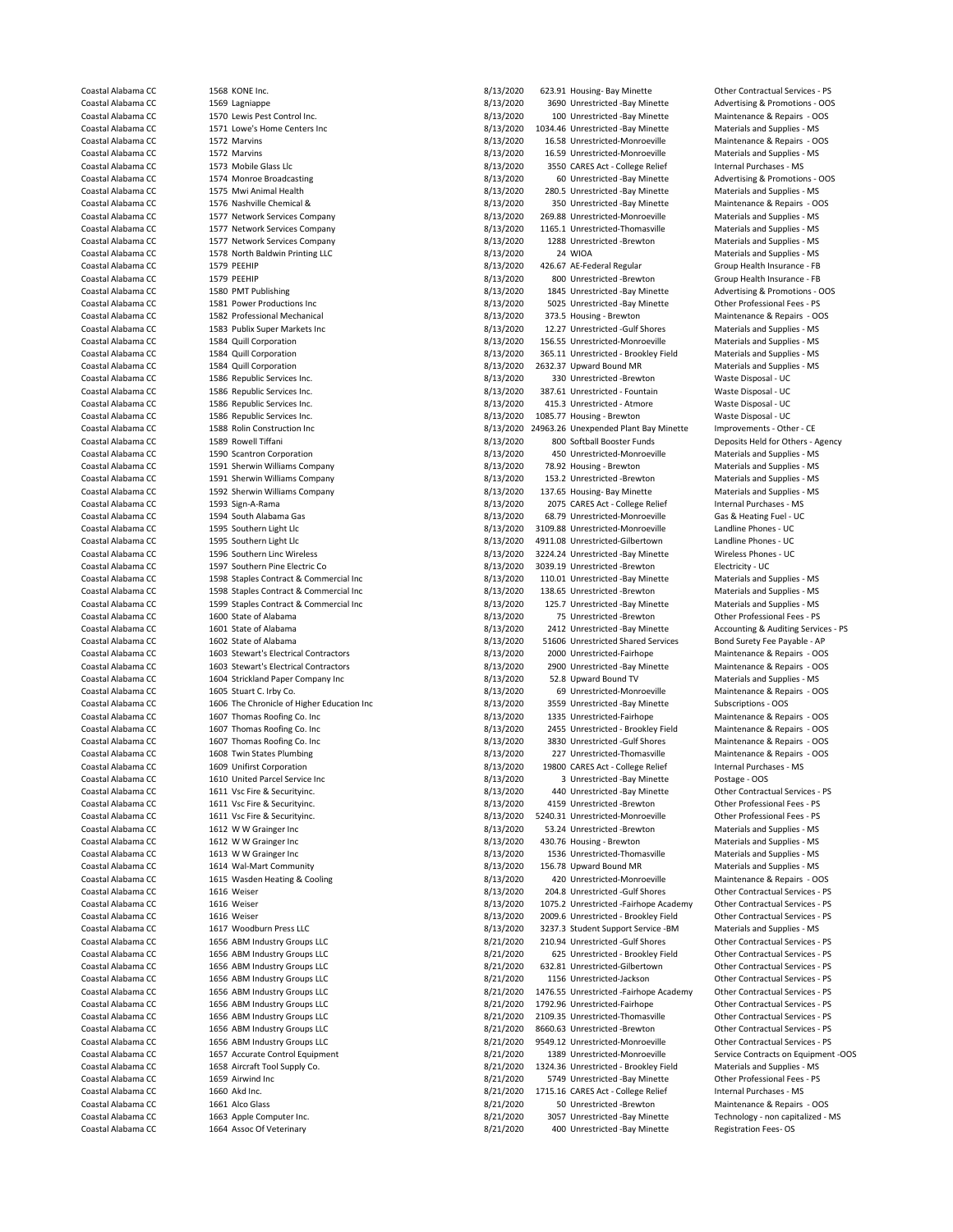1675 Davis Fireman Pest Contro 1701 Sherwin Williams Company Coastal Alabama CC 1715 Carolina Biological Supply Co 8/25/2020<br>
Coastal Alabama CC 1716 Centurytel Inc.

Coastal Alabama CC 1665 Assurance Service Group Inc 1982 11/2020 2500 Unrestricted -Bay Minette Maintenance & Repairs - OOS<br>Coastal Alabama CC 1665 Assurance Service Group Inc 1982 17812.020 17312.65 Housine- Bay Minette 1 Coastal Alabama CC 1665 Assurance Service Group Inc 1988 1999 1997/2020 17312.65 Housing- Bay Minette 1988 10ther Professional Fees - PS<br>2012020 1665 Assurance Service Group Inc 1997/2020 16/21/2020 16271 R&R Bay Minette 1 Coastal Alabama CC 1665 Assurance Service Group Inc 8/21/2020 56271 R&R Bay Minette Maintenance Maintenance & Repairs - Oostal Alabama CC 1666 AT&T Mobility National Accounts LLC 8/21/2020 56271 R&R Bay Minette Maintenance Coastal Alabama CC 1666 AT&T Mobility National Accounts LLC 1990 164.96 AE-Federal Regular 10 Materials and Supplies - MS<br>Coastal Alabama CC 1667 Atmore Heating & Ac Supplies - 1667 Atmore 1990 168/21/2020 168/21/2020 17.9 Coastal Alabama CC 1667 Atmore Heating & Ac Suppl 8/21/2020 37.9 Unrestricted - Atmore Heating & Ac Supplies - Materials and Supplies - Materials and Supplies - Materials and Supplies - Materials and Supplies - Materials a Coastal Alabama CC 1667 Atmore Heating & Ac Suppl 1992 167.200 267.35 Unrestricted - Atmore Maintenance & Repairs - OOS<br>Coastal Alabama CC 1668 Belles Lettres Service Or 1998 1999 168.21/2020 275 Unrestricted - Bay Minette Coastal Alabama CC 1668 Belles Lettres Service Or 1990 1990 1990 225 Unrestricted -Bay Minette Advertising & Promotions - OOS<br>Coastal Alabama CC 1669 Berney Office Solutions 1990 1990 1990 104.85 Unrestricted - Brookley Fi Example Alabama Coastal Alabama Coastal Alabama Coastal Alabama Coastal Alabama Coastal Alabama Coastal Alabam<br>1670 Bill Salter Advertising Solutions - Coastal Alabama Coastal Alabama Coastal Advertising & Promotions - C Coastal Alabama CC 1670 Bill Salter Advertising 1980 1980 1980 2000 2400 Unrestricted -Bay Minette Advertising & Promotions - OOS<br>Coastal Alabama CC 1671 Burbank Sport Nets 1980 1990 1990 2000 2818 Unrestricted -Bay Minett Coastal Alabama CC 1671 Burbank Sport Nets 8/21/2020 2818 Unrestricted -Bay Minette Materials and Supplies - MS Coastal Alabama CC 1672 Clarke-mobile Counties Ga 6/21/2020 88.56 Unrestricted-Thomasville Gas & Heating Fuel - UC<br>Coastal Alabama CC 1673 Coley Air Conditioning Inc 6/21/2020 8/21/2020 250 Unrestricted-Monroeville Mainten Coastal Alabama CC 1673 Coley Air Conditioning Inc 1980 18/21/2020 250 Unrestricted-Monroeville Maintenance & Repairs - OOS<br>2017/2020 3500 Unrestricted -Brewton Maintenance & Repairs - OOS 2017 2020 3500 Unrestricted -Brew Coastal Alabama CC 1673 Coley Air Conditioning Inc 8/21/2020 3500 Unrestricted -Brewton Maintenance & Repairs - OOS Coastal Alabama CC 1674 CrossBay Digital Marketing 1980 1990 1000 1000 1000 WIOA 1000 WIOA Advertising & Promotions - Coastal Alabama CC 1675 Davis Fireman Pest Contro 1990 1000 1000 11350 Unrestricted-Monroeville 10ther P Coastal Alabama CC 1676 Design Frenzy Inc 1976 Design Frenzy Inc 8/21/2020 837 Unrestricted -Bay Minette Printing and Binding - OOS<br>Coastal Alabama CC 1677 Eastern Shore Chamber of Commerce 1977 1988 8/21/2020 250 Unrestri Coastal Alabama CC 1677 Eastern Shore Chamber of Commerce 1987 1/2020 250 Unrestricted -Bay Minette 1697 Memberships - PS<br>Coastal Alabama CC 1678 EBSCO Industries Inc<br>
2005 1907.8 Unrestricted Monroeville 1698 Subscription Coastal Alabama CC 1678 EBSCO Industries Inc 1678 EBSCO Industries Inc 8/21/2020 1907.8 Unrestricted-Monroeville Subscriptions - OOS<br>Coastal Alabama CC 1679 Encore Rehabilitationing 1907 1907 1907 1908 833.33 Unrestricted Coastal Alabama CC 1679 Encore Rehabilitationinc 1890 1821/2020 833.33 Unrestricted -Brewton Contractual Services - Poeta Contractual Services - Poeta Contractual Services - Poeta - PS/21/2020 833.33 Unrestricted -Brewton Coastal Alabama CC 1680 Frontier Communications 1980 100 178.68 Unrestricted-Monroeville Landline 1680 Frontier Communications 1980 178.68 Unrestricted-Monroeville Coastal Alabama CC 1681 Gilbertown Feed Corn 1681 1680 176 Coastal Alabama CC 1681 Gilbertown Feed Corp.<br>
Coastal Alabama CC 1682 Grace Publishing Llc<br>
Coastal Alabama CC 1682 Grace Publishing Llc Coastal Alabama CC 1682 Grace Publishing Llc 800 Coastal Alabama CC 1682 Grace Publishing Llc 8/21/2020 365 Unrestricted -Bay Minette Advertising & Promotions - OOS<br>Coastal Alabama CC 1683 Gulf Supply Co Inc 1683 Gulf Supp Coastal Alabama CC 1683 Gulf Supply Co Inc 1892 Coastal Alabama CC 1683 Gulf Supply Co Inc 8/21/2020 181 CARES Act - College Relief Internal Purchases - MS<br>Coastal Alabama CC 1684 Kelly's Turf Pro 1892 1998 1892 1892 1892 Coastal Alabama CC 1684 Kelly's Turf Pro 8/21/2020 200 Unrestricted -Bay Minette Other Professional Fees - PS Coastal Alabama CC 1684 Kelly's Turf Pro 1684 Coastal Alabama CC 1684 Kelly's Turf Pro 8/21/2020 100 Unrestricted -Brewton Dther Professional Fees - PS<br>Coastal Alabama CC 1685 Knox Pest Control 1696 Coastal Alabama CO 1697 92.25 Unrestricted -Gulf Shores Coastal Alabama CC 1685 Knox Pest Control 1680 (201/2020 153.75 Unrestricted-Fairhope Other Contractual Services - PS<br>Coastal Alabama CC 1685 Knox Pest Control 1690 (201/2020 169 Linrestricted - Bay Minette Other Contractu Coastal Alabama CC 1685 Knox Pest Control 8/21/2020 369 Unrestricted -Bay Minette Other Contractual Services - PS<br>Coastal Alabama CC 1686 Mark C Pope Associates Inc 3/21/2020 8995 Industry Certification Initiatives Furnitu Coastal Alabama CC 1686 Mark C Pope Associates Inc 1999 1995 Industry Certification Initiatives Furniture and Equip \$5K<br>Coastal Alabama CC 1687 Mobile Glass Llc 25590 CARES Act - College Relief Coastal Alabama CC 1688 Monroe Scrap Materialinc 1988 100 Unrestricted-Monroeville Cher Professional Fees - PS<br>Coastal Alabama CC 1689 Mover Golf Management 1988 100 United-Monroeville 1689 Monroeville 1689 Mover Golf Mana Coastal Alabama CC 1689 Moyer Golf Management 8/21/2020 299 Unrestricted -Bay Minette Materials and Supplies - MS Coastal Alabama CC 1690 Mullins Building Products Inc 1980 18/21/2020 207.86 Housing - Brewton Maintenance & Repairs - OOS Coastal Alabama CC 1691 National Minority Update 1982 1200 390 Unrestricted -Bay Minette Advertising & Promotions - OOS<br>Coastal Alabama CC 1692 North Baldwin Printing LLC 1888 1892 17020 24 Unrestricted -Bay Minette Materi Coastal Alabama CC 1692 North Baldwin Printing LLC 1992 1992 12:1/2020 24 Unrestricted -Bay Minette Materials and Supplies - MS<br>Coastal Alabama CC 1692 North Baldwin Printing LLC 1998 1998 12:1/2020 24 Unrestricted -Gulf S Coastal Alabama CC 1692 North Baldwin Printing LLC 1992 1998 18/21/2020 24 Unrestricted -Gulf Shores Materials and Supplies - MS<br>Coastal Alabama CC 1693 Opc News Llc 1693 Coastal Advertising & Promotions - OOS 247.5 Unrestricted -Bay Minette Coastal Alabama CC 1694 Paxen Publishing 1997 1114.66 AE - State Regular 114.66 AE - State Regular Materials and Supplies - MS<br>Coastal Alabama CC 1695 Quill Corporation 1997 112 12020 112/2020 112/2020 114.66 AE-Federal Re Coastal Alabama CC 1695 Quill Corporation 1695 Coastal Alabama CC 169.99 AE-Federal Regular Computer Related M<br>Coastal Alabama CC 1695 Quill Corporation 1695 Coastal Alabama 2021/2020 238.48 Unrestricted - Bay Minette Mate Coastal Alabama CC 1695 Quill Corporation 1997 1998 1998 1999 121/2020 238.48 Unrestricted -Bay Minette Coastal Alabama CC 1696 Quill Corporation 1999 120 AE - State Regular Coastal Alabama CC 1696 Quill Corporation 1888 Coastal Alabama CC 1696 AMS<br>Coastal Alabama CC 1697 R.S.I. 1697 R.S.I. 1697 R.S.I. 1697 R.S.I. 1697 R.S.I. 1698 Regular 1697 R.S.I. 2005 R Coastal Alabama CC 1697 R.S.I. 1697 R.S.I. 8/21/2020 672.49 Food Services- Bay Minette Maintenance & Repairs -<br>Coastal Alabama CC 1698 Republic Services Inc. 1998 1999 1898 1898.77 Unrestricted - Bay Minette Waste Disposal Coastal Alabama CC 1698 Republic Services Inc. 1698 Coastal Alabama CC 1698.77 Unrestricted -Bay Minette Waste Disposal - UC<br>Coastal Alabama CC 1699 Riviera Utilities 1998 Coastal Alabama CO 16921/2020 1697.1/2020 1695.54 Coastal Alabama CC 1699 Riviera Utilities 8/21/2020 465.54 Unrestricted -Gulf Shores Gas & Heating Fuel - UC Coastal Alabama CC 1700 Rp Group Llc 1700 Coastal Alabama CC 1700 R Group Llc 8/21/2020 45 Unrestricted -Gulf Shores Service Contracts on Equipment -OOS<br>Coastal Alabama CC 1700 Ro Group Llc 1700 Ro Group Llc 1700 R 1700 Co Coastal Alabama CC 1700 Rp Group Llc 8/21/2020 81 Food Services- Bay Minette Insurance and Bonding - PS<br>Coastal Alabama CC 1701 Sherwin Williams Company 1982 1983 8/21/2020 108.1 Unrestricted -Brewton Materials and Supplie Coastal Alabama CC 1701 Sherwin Williams Company 8/21/2020 108.1 Unrestricted -Brewton Materials and Supplies - MS Coastal Alabama CC 1702 Sports Attack Llc 8/21/2020 682.85 Unrestricted -Bay Minette Materials and Supplies - MS<br>Coastal Alabama CC 1703 Stanles Contract & Commercial Inc 8/21/2020 88.49 Food Services- Bay Minette Material Coastal Alabama CC 1703 Staples Contract & Commercial Inc 6 and 8/21/2020 88.49 Food Services- Bay Minette Materials and Supplies - MS<br>Coastal Alabama CC 1703 Staples Contract & Commercial Inc 6 8/21/2020 821.38 Unrestrict Coastal Alabama CC 1703 Staples Contract & Commercial Inc 6 8/21/2020 821.38 Unrestricted -Bay Minette Internal Purchases - MS<br>Coastal Alabama CC 1704 The Field Uc 1704 The Field Uccass 2011 1628 18/21/2020 1626 Unrestrict Coastal Alabama CC 1704 The Field Llc 8/21/2020 1626 Unrestricted-Monroeville Materials and Supplies - MS Coastal Alabama CC 1704 The Field Llc 1704 The Field Llc 8/21/2020 1950 CARES Act - College Relief Internal Purchases - MS Coastal Alabama CC 1705 Tutor.com Inc 8/21/2020 2600 CARES Act - College Relief Other Contractual Services - PS Coastal Alabama CC 1706 United Parcel Service Inc 1706 Coastal Alabama CC 2005 2 1706 United Parcel Service Inc Coastal Alabama CC 1707 US Food Service 1707 1125 University of the Sales of Short-Term Equipment Rentals - OOS<br>Coastal Alabama CC 1708 WW Grainger Inc 1708 1708 WW Grainger Inc 1708 1708 1707 1708 1707 1708 1707 1708 170 Coastal Alabama CC 1708 W W Grainger Inc Coastal Alabama CC 1708 W Grainger Inc 8/21/2020 816.28 Unrestricted-Fairhope Maintenance & Repairs - OOS<br>Coastal Alabama CC 1709 Wasden Heating & Cooling Coastal Alabama (2017) 202 Coastal Alabama CC 1709 Wasden Heating & Cooling 1990 1990 1385 Unrestricted-Monroeville Maintenance & Repairs<br>Coastal Alabama CC 1710 Weiser 18/2010 1990 102.4 Unrestricted -Gulf Shores Other Contractual Services - PS Coastal Alabama CC 1710 Weiser 1710 Weiser 8/21/2020 102.4 Unrestricted -Gulf Shores Other Contractual Services - PS<br>Coastal Alabama CC 1710 Weiser 1710 Weiser 18/21/2010 128 Unrestricted -Fairhope Academy Other Contractua Coastal Alabama CC 1710 Weiser 1710 Weiser 8/21/2020 528 Unrestricted -Fairhope Academy Cher Contractual Services - PS<br>Coastal Alabama CC 1710 Weiser 1710 Weiser 18/2000 851.2 Unrestricted - Brookley Field Other Contractua Coastal Alabama CC 1710 Weiser 1710 Weiser 8/21/2020 851.2 Unrestricted - Brookley Field Other Contractual Services - PS 6/21/2020 851.2 Unrestricted - Brookley Field Other Contractual Services - PS 6/21/2020 83/21/2020 23 1711 Wrights Auto Parts Inc **Communist Auto Parts Inc 8/21/2020** 234.73 Unrestricted -Bay Minette Coastal Alabama CC 1712 All Over Jantrl Srvcs Inc 1992 Coastal Alabama CC 1713 Assurance Service Srvices - PS<br>Coastal Alabama CC 1713 Assurance Service Group Inc 1992 Coastal Alabama COS 17837 R&R Bay Minette 1713 Assuranc Coastal Alabama CC 1713 Assurance Service Group Inc and the Same of the State of Alabama CC 1713 Assurance Se<br>Coastal Alabama CC 1714 AT&T Mobility National Accounts LLC 68/25/2020 2450.79 Unrestricted -Bay Minette Wireles Coastal Alabama CC 1714 AT&T Mobility National Accounts LLC 61 18/25/2020 2450.79 Unrestricted -Bay Minette Wireless Phones - UC<br>Coastal Alabama CC 1715 Carolina Biological Supply Co 15 15 18/25/2020 61.56 Unrestricted -Ba Coastal Alabama CC 1716 Centurytel Inc. 1892 1898 1898 1898/25/2020 2879.96 Unrestricted -Bay Minette Landline Phones - UC<br>1717 Dumas Micheal 1898 1892/2020 3000 Unrestricted -Bay Minette 1998 1997 1998 1998 1998 1998 1998 3000 Unrestricted -Bay Minette Coastal Alabama CC 1718 Hollinger Cedric 8/25/2020 480 Unrestricted-Monroeville Other Professional Fees - PS 350 Unrestricted-Monroeville Coastal Alabama CC 1720 Kelly's Turf Pro 8/25/2020 650 Unrestricted-Monroeville Other Professional Fees - PS<br>Coastal Alabama CC 1721 Kiwanis Club/Monroeville 1999 8/25/2020 8/25/2020 120 Council of the Arts Advertising & P Coastal Alabama CC 1721 Kiwanis Club/Monroeville 1005 (25/2020 120 Council of the Arts Advertising & Promotions - OOS<br>Coastal Alabama CC 1722 Konica Minolta Business Solutions USA Inc 8/25/2020 46.93 Student Support Servic Coastal Alabama CC 1722 Konica Minolta Business Solutions USA Inc 8/25/2020 46.93 Student Support Service - TV Short-Term Equipment Rentals - OOS Coastal Alabama CC 1722 Konica Minolta Business Solutions USA Inc 8/25/2020 225.58 Talent Search MR Short-Term Equipment Rentals - OOS Coastal Alabama CC 1722 Konica Minolta Business Solutions USA Inc 8/25/2020 255.75 Upward Bound TV Short-Term Equipment Rentals - OOS Coastal Alabama CC 1722 Konica Minolta Business Solutions USA Inc 8/25/2020 773.09 Upward Bound MR Short-Term Equipment Rentals - OOS Coastal Alabama CC 1723 Magnolia Clipping & Broadcast Monitoring Service 8/25/2020 69 Unrestricted -Bay Minette Other Professional Fees - PS Coastal Alabama CC 1724 Mississippi State University and the State Services of Alabama CC 1725 Paxton Patterson LLC<br>Coastal Alabama CC 1725 Paxton Patterson LLC 1999 18/25/2020 688.5 Unrestricted N. Baldwin Cntr Tech Mater 688.5 Unrestricted N. Baldwin Cntr Tech Coastal Alabama CC 1726 Quill Corporation 18/25/2020 52.42 Upward Bound TV Materials and Supplies - MS<br>Coastal Alabama CC 1727 Riviera Utilities 18/25/2020 8/25/2020 11910 Unrestricted -Gulf Shores Short-Term Building Rent Coastal Alabama CC 1727 Riviera Utilities 1988 1792 11920 11920 11920 11910 Unrestricted -Gulf Shores Short-Term Building Rentals - OOS<br>179011.9 Unexpended Plant Bay Minette Construction in Progress - CE Coastal Alabama CC 1728 Rolin Construction Inc 1729 Coastal Alabama CC 1729 Rolin Construction Inc 1729 Sodexo Inc 1729 Sodexo Inc 1729 Sodexo Inc 1729 Sodexo Inc 1729 Sodexo Inc 1729 Sodexo Inc 1729 Sodexo Inc 1729 Sodexo Coastal Alabama CC 1729 Sodexo Inc 8/25/2020 15370.63 Unrestricted -Bay Minette - Bay Minette Other Contractual Services - PS 8/25/2020 15370.63 Unrestricted -Bay Minette Contractual Services - PS 8/25/2020 1834 Unexpended 8/25/2020 1834 Unexpended Plant Bay Minette Other Professional Fees - PS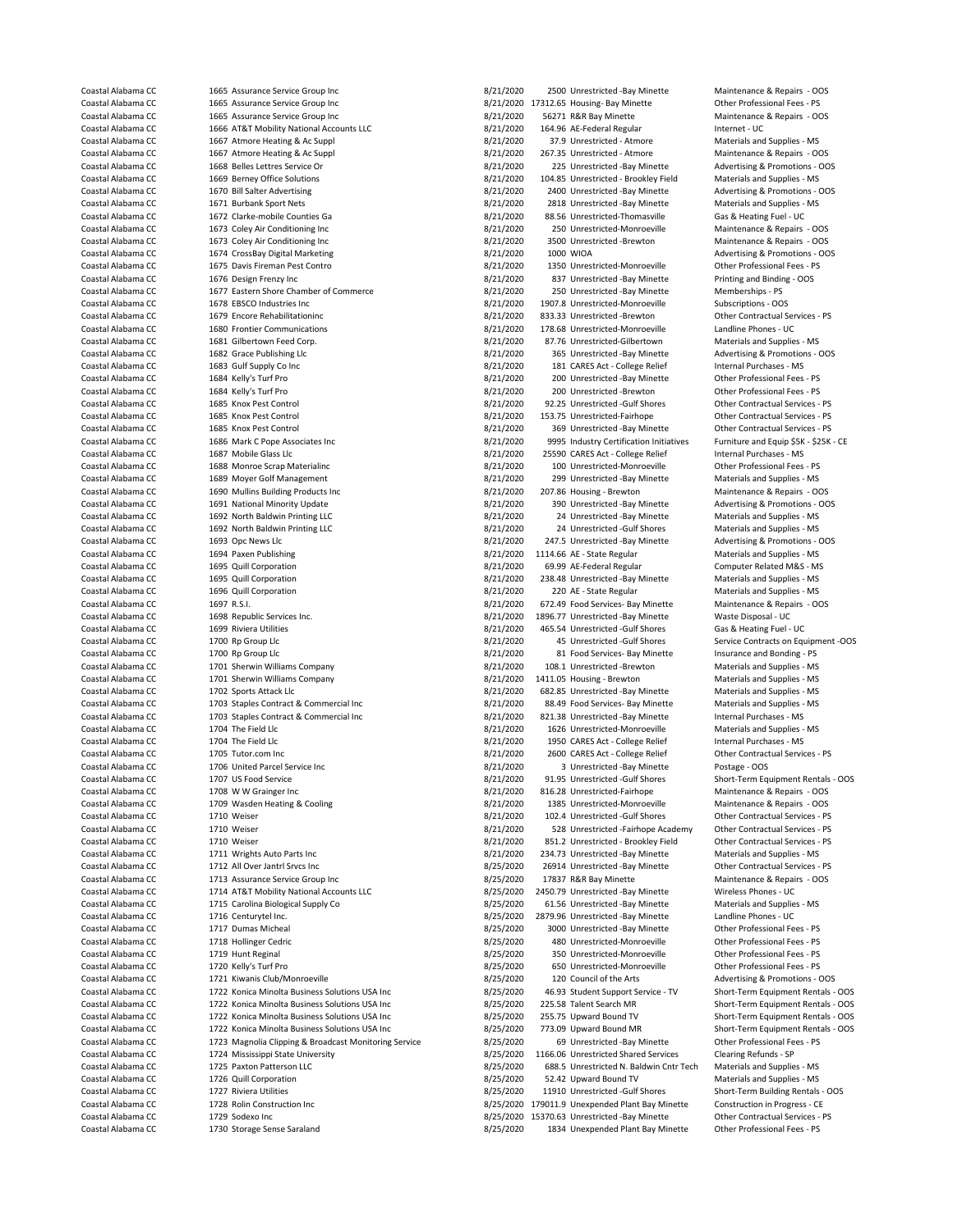Coastal Alabama CC 1731 Strickland Paper Company Inc 1990 8/25/2020 399.75 Unrestricted -Bay Minette Materials and Supplies - MS<br>Coastal Alabama CC 1732 Thompson Christopher 1990 1990 8/25/2020 399 Unrestricted -Bay Minett Coastal Alabama CC 1732 Thompson Christopher 1998 125/2020 399 Unrestricted -Bay Minette 1997 Other Profession<br>Coastal Alabama CC 1733 United Parcel Service Inc 1998 18/25/2020 3 Unrestricted -Bay Minette 1998 2005 Coastal Alabama CC 1733 United Parcel Service Inc<br>
Coastal Alabama CC 1734 Utilities Board of Gilbertown 8 1794 Utilities Board of Gilbertown 8/25/2020 8/25/2020 142.58 Unrestricted Gilbertown Water & Sewer - UC Coastal Alabama CC 1734 Utilities Board of Gilbertown 1992 11 12/25/2020 112.58 Unrestricted-Gilbertown Water & Sewer - UC<br>Coastal Alabama CC 1735 West Escambia Utilities Inc 18/25/2020 8.85 Unrestricted - Fountain Gas & H Coastal Alabama CC 1735 West Escambia Utilities Inc 61 1999 8/25/2020 8.85 Unrestricted - Fountain Coastal Alabama CC<br>Coastal Alabama CC 1736 Abbro Service Corporation 68/28/2020 8/28/2020 6901 Unrestricted-Thomasvil Coastal Alabama CC 1736 Abbco Service Corporation 8/28/2020 6901 Unrestricted-Thomasville Other Contractual Services - PS Coastal Alabama CC 1736 Abbco Service Corporation 1990 1000 10021.34 Unrestricted-Monroeville Other Contractual Services - PS<br>Coastal Alabama CC 1737 Akd Inc. 1737 Akd Inc. 1737 Akd Inc. 1737 Akd Inc. 18/28/2010 12/8/2020 Coastal Alabama CC 274.63 Unrestricted -Bay Minette Materials and Supplies - MS Alabama CC 274.63 Unrestricted -Bay Minette Materials and Supplies - MS Coastal Alabama CC 1738 Alabama Power Company 1993 1993/2020 1593.8 Unrestricted-Gilbertown Electricity - UC<br>Coastal Alahama CC 1738 Alahama Power Company 1998 1898/2020 1807 76 Prison 1807 76 Pietro Electricity - UC Coastal Alabama CC 1738 Alabama Power Company 1997 1808/28/2020 1807.76 Prison Electricity - Electricity - UC<br>Coastal Alabama CC 1738 Alabama Power Company 1998 1999 18/28/2020 1998/8/2020 2536.38 Food Services- Bay Minett Coastal Alabama CC 1738 Alabama Power Company 1988 1988 1988 1989 2020 3536.38 Food Services- Bay Minette Electricity - UC<br>Coastal Alabama CC 1738 Alabama Power Company 1988 1989 1988 1988 1988 1988 1989 1989 1989 1989 198 Coastal Alabama CC 1738 Alabama Power Company 1992 1992 18/28/2020 6714.31 Unrestricted - Brookley Field Electricity - UC<br>Coastal Alabama CC 1738 Alabama Power Company 1992 1992 18/28/2020 6936.44 Unrestricted - Atmore 199 Coastal Alabama CC 1738 Alabama Power Company 1998 1998 18/28/2020 6936.44 Unrestricted - Atmore Electricity - U<br>Coastal Alabama CC 1738 Alabama Power Company 1999 18/28/2020 11879.59 Unrestricted-Thomasville Electricity -Coastal Alabama CC 1738 Alabama Power Company 1992 1187/2020 11879.59 Unrestricted-Thomasville Electricity - UC<br>Coastal Alabama CC 1738 Alabama Power Company 1992 1993 1994 1998/2020 20568.03 Unrestricted-Monroeville Elect 8/28/2020 20568.03 Unrestricted-Monroeville Coastal Alabama CC 1738 Alabama Power Company 1998 128/2020 21236.36 Unrestricted -Brewton Electricity - UC<br>Coastal Alabama CC 1738 Alabama Power Company 1998 128/2020 242020 24208.59 Housing-Bay Minette 1998 Electricity -Coastal Alabama CC 1738 Alabama Power Company 1998 1998 18/28/2020 24208.59 Housing- Bay Minette Electricity - U<br>Coastal Alabama CC 1738 Alabama Power Company 1998 1999 18/28/2020 45524.72 Unrestricted -Bay Minette Electri Coastal Alabama CC 1738 Alabama Power Company 1988 1998 1998 128/2020 45524.72 Unrestricted -Bay Minette Electricity - UC<br>Coastal Alabama CC 1739 Alco Glass 1998 1686 1999 1667.5 Housing - Brewton Maintenance & Renairs 199 Coastal Alabama CC 1739 Alco Glass 8/28/2020 1667.5 Housing - Brewton Maintenance & Repairs - OOS<br>Coastal Alabama CC 1740 Alert Protection Systems Inc 1990 18/28/2020 13 Unrestricted - Atmore 1990 Other Contractual Service Coastal Alabama CC 1740 Alert Protection Systems Inc 8/28/2020 43 Unrestricted - Atmore Other Contractual Services - PS Coastal Alabama CC 1741 Assurance Service Group Inc 61 1992 18/28/2020 243581.3 Unexpended Plant Bay Minette Improvements - Coastal Alabama CC 1742 Baldwin EMC Coastal Alabama CC 1742 Baldwin EMC 1200 1742 Baldwin EMC 8/28/2020 4795.62 Unrestricted -Gulf Shores Coastal Alabama CC 1744 Berney Office Solutions 68/28/2020 10.76 Unrestricted -Bay Minette Coastal Alabama CC 1744 Berney Office Solutions (Coastal Alabama CC 1744 Berney Office Solutions 8/28/2020 10.76 Unrestricted -Bay Minette Short-Term Equipment Rentals - OOS<br>Coastal Alabama CC 1745 Bishop Enterprises LLC 1 Coastal Alabama CC 1745 Bishop Enterprises LLC 1999 1999 1999 128/2020 300 Unrestricted -Bay Minette 1999 Other Professional Fees - PS<br>Coastal Alabama CC 1746 Brodart Company 1999 1999 1999 128/2020 259.2 Unrestricted -Bay Coastal Alabama CC 1746 Brodart Company 1999 1999 126/2020 259.2 Unrestricted -Bay Minette Materials and Supplies - Materials and Supplies - Materials and Supplies - Materials and Supplies - Materials and Supplies - MS 200 2073.4 Unrestricted -Bay Minette Coastal Alabama CC 1747 BSN Sports LLC 8/28/2020 5305.01 Unrestricted -Bay Minette Materials and Supplies - MS Coastal Alabama CC 1749 Central Baldwin Locksmiths LLC 8/28/2020 320 Unrestricted -Bay Minette Maintenance & Repairs - OOS<br>Coastal Alabama CC 1750 Dell Marketing LP 18 (28/2000 5152.41 Unrestricted -Bay Minette Technology Coastal Alabama CC 1750 Dell Marketing LP 8/28/2020 5152.41 Unrestricted -Bay Minette Technology - non capital<br>Coastal Alabama CC 1751 Frontier Communications 1998 1898/2000 1836 On the Stricted Monroeville Landline Phones Coastal Alabama CC 1751 Frontier Communications 8/28/2020 1436.06 Unrestricted-Monroeville Landline Phones - UC Coastal Alabama CC 1752 Hunter Security Inc. <br>Coastal Alabama CC 1753 In Sports Inc. 8/28/2020 125 Unrestricted -Gulf Shores Maintenance & Repairs - OOS<br>Coastal Alabama CC 1753 In Sports Inc. Age Coastal Alabama CC 1753 In Sports Inc 1753 In Sports Inc 8/28/2020 588 Softball Booster Funds Deposits Held for Others - Agency<br>Coastal Alabama CC 1754 Instructure Inc. 1754 Coastal Booster Punkers and Supplies - MS Example 1754 Instructure Inc. Computers 1754 Instructure Inc. 8/28/2020 8935 AE-Federal Regular Materials and Supplies - MS<br>1755 IXI Learning Inc. 2008 1755 1767 8028/2020 88/28/2020 1900 AE - State Regular Materials and S Coastal Alabama CC 2755 IXL Learning Inc 2008 1000 Coastal Alabama CC 2755 IXL Learning Inc 2012<br>Coastal Alabama CC 2756 Jim Peach Motors Inc 2008 2008 1005 2020 100.5 Unrestricted -Brewton Maintenance & Repairs - OOS Coastal Alabama CC 1756 Jim Peach Motors Inc 8/28/2020 100.5 Unrestricted -Brewton Maintenance & Repairs - OOS<br>Coastal Alabama CC 1757 Jubilee Landscape Mgmtin 1990 11525.97 Unrestricted -Bay Minette Other Contractual Serv Coastal Alabama CC 1757 Jubilee Landscape Mgmtin 1997 11 1257 1128/2020 11525.97 Unrestricted -Bay Minette 199<br>Coastal Alabama CC 1757 Jubilee Landscape Mgmtin 1998 1998 1998/2020 102818.1 Unrestricted -Bay Minette 1998 Bu 8/28/2020 102818.1 Unrestricted -Bay Minette Coastal Alabama CC 1759 Mas Modern Marketing Inc 1999 18/28/2020 4353.26 Student Support Service - MR Materials and Supplies - MS<br>Coastal Alabama CC 1760 Method Test Preo Inc 1999 18/28/2020 1650 Upward Bound TV Materials Coastal Alabama CC 1760 Method Test Prep Inc 1760 Method Test Prep Inc 8/28/2020 1650 Upward Bound TV Materials and Supplies - MS<br>Coastal Alabama CC 1761 Mobile Area Chamber of Commerce 1990 18/28/2020 1750 Unrestricted - Coastal Alabama CC 1761 Mobile Area Chamber of Commerce 1998/2020 3750 Unrestricted -Bay Minette Memberships - PS<br>Coastal Alabama CC 1762 Mobile Glass Llc Coastal Alabama CC 1762 Mobile Glass Llc 8/28/2010 7460 CARES Act - College Relief 11ternal Purchases - Coastal Alabama CC 1763 Monroeville Water Works 1998/2020 7534.94 Unrestricted-Monroeville 11ternal Purchases - MS Cas Coastal Alabama CC 1763 Monroeville Water Works 1988 1999 128/2020 1534.94 Unrestricted-Monroeville Unrestricted-Monroeville Water Works 1999 128/2020 1534.94 Unrestricted-Monroeville Coastal Alabama CC 1764 Moody's Electr Coastal Alabama CC 1764 Moody's Electric Inc 1988 Coastal Alabama CC 1764 Moody's Electric Inc 8/28/2020 2426 Unrestricted-Fairhope Maintenance & Repairs - OOS<br>2/28/2020 252.91 NSF Contractual Services - PS Contractual Ser Coastal Alabama CC 1766 Muniz Angela 18/28/2010 452.91 ASS 452.91 ASS 452.91 ASS 60 Coastal Alabama CC 1767 Paxen Publishing 18/28/2020 452.92020 452.91 ASS 45-Federal Regular Materials and Supplies - MS Coastal Alabama CC 1767 Paxen Publishing 1998 1998 1998/2020 8918.35 AE-Federal Regular Materials and Supplies - MS<br>Coastal Alabama CC 1768 PI Medical Co Llc 1999 1999 1999 1998/2020 360 Unrestricted -Bay Minette 1998 Mate Coastal Alabama CC 1768 Pl Medical Co Llc 1988 Coastal Alabama CC 1768 Pl Medical Co Llc 8/28/2020 1845 Unrestricted -Bay Minette Materials and Supplies - MS<br>Coastal Alabama CC 1769 PMT Publishing 1998 1999 1999 1845 Unres Coastal Alabama CC 1769 PMT Publishing 8/28/2020 1845 Unrestricted -Bay Minette Advertising & Promotions - OOS 374.98 Student Support Service - BR Coastal Alabama CC 1771 Roto-rooter 1772 Roto-rooter 1880 1892 175 Unrestricted-Monroeville Maintenance & Repairs - OOS<br>2012/2020 1772 South Alabama Gas 1880 1772 South Alabama Gas 1982 1892/200 175 Unrestricted-Monroevill Coastal Alabama CC 1772 South Alabama Gas 1988 1898 1898/2020 2697.53 Unrestricted-Monroeville Maintenance & Repairs - OOS<br>1773 Soire 1773 Soire 1998 1898 1898 1899 1898/2020 20.34 Unrestricted - Brookley Field Gas & Heati Coastal Alabama CC 1773 Spire 1773 Spire 8/28/2020 20.34 Unrestricted - Brookley Field Coastal Alabama CC 1774 Standard Roofing of Montgomery Inc 6/28/2020 20.34 Unrestricted - Brookley Field Coastal Alabama CC 1774 Standard Roofing of Montgomery Inc **COAST ALABAM** BACK 8/28/2020 30000 Unexpended Plant Bay Minette Building Alterations - CE Coastal Alabama CC 1774 Standard Roofing of Montgomery Inc 8/28/2020 39200 Unexpended Plant Shared Services Building Alterations - CE Coastal Alabama CC 1775 Staples Contract & Commercial Inc 8/28/2020 88.1 Unrestricted-Fairhope Materials and Supplies - MS Coastal Alabama CC 1775 Staples Contract & Commercial Inc 8/28/2020 310.48 Unrestricted -Bay Minette Materials and Supplies - MS Coastal Alabama CC 1776 Staples Contract & Commercial Inc 1992 8/28/2020 55.98 Unrestricted -Bay Minette Materials and Supplies - MS<br>Coastal Alabama CC 1777 Terminix International Company LP 1998/2020 565 Unrestricted -Fai Coastal Alabama CC 1777 Terminix International Company LP 8/28/2020 565 Unrestricted-Fairhope Other Contractual Services - PS Coastal Alabama CC 1778 The Baldwin Community & 2000 Forestricted -Bay Minette Other Professiona Coastal Alabama CC 1778 The Baldwin Community & 1798 The Saldwin Community & 8/28/2020 35000 Unrestricted -Bay Minette Other Professional Fees - PS<br>Coastal Alabama CC 1779 The Library Store Inc. 1999 Coastal Alabama 2028/2 Coastal Alabama CC 1779 The Library Store Inc. 8/28/2020 550.79 Unrestricted -Brewton Coastal Alabama CC 1780 United Parcel Service Inc Coastal Alabama CC 1780 United Parcel Service Inc Coastal Alabama CC 1780 United Parce Coastal Alabama CC 1780 United Parcel Service Inc 1980 1990 1990 1991 8/28/2020 3 Unrestricted -Bay Minette Postage - OOS<br>Coastal Alabama CC 1781 W W Grainger Inc 1999 1992 1994 8 Unrestricted - Alam Particled - Example 20 Coastal Alabama CC 1781 W W Grainger Inc 1988 Coastal Alabama CC 1781 W Grainger Inc 8 Repairs - OOS<br>2015 Coastal Alabama CC 1781 W W Grainger Inc 1989 Coastal Alabama CC 1781 W W Grainger Inc 1999 Coastal Alabama CC 8/28/2020 670.64 Unrestricted -Gulf Shores Maintenance & Repairs - OOS Coastal Alabama CC 1781 W W Grainger Inc 1000 1698/2010 1691.96 Housing-Bay Minette Maintenance & Repairs - OOS<br>Coastal Alabama CC 1783 Weiser 1783 Weiser 18/2000 1692/2020 102.4 Unrestricted -Gulf Shores Other Contractual Coastal Alabama CC 1783 Weiser 1783 Weiser 8/28/2020 102.4 Unrestricted -Gulf Shores - PS 3/28/2020 102.4 Unrestricted -Gulf Shores - PS 3/28/2020 102.4 Unrestricted -Gulf Shores - PS 3/28/2020 109.28 Housing - Brewton Coastal Alabama CC 1783 Weiser 1878 Coastal Alabama CC 209.28 Housing - Brewton Coastal Alabama CC 1783 Weiser<br>Coastal Alabama CC 1783 Weiser 1783 Weiser 18/28/2010 1283 208 208/2020 128 Unrestricted - Fairhope Academy Oth Coastal Alabama CC 1783 Weiser 1783 Weiser 8/28/2020 528 Unrestricted -Fairhope Academy Contractual Services - PS<br>28/2020 582.4 Unrestricted - Brookley Field Other Contractual Services - PS Coastal Alabama CC 1783 Weiser 1783 Weiser 18/28/2010 582.4 Unrestricted - Brookley Field Other Contractual Services - PS<br>Coastal Alabama CC 1959 Abbco Service Corporation 19/3/2020 13961.17 Unrestricted-Monroeville Other 13961.17 Unrestricted-Monroeville Coastal Alabama CC 1960 Air Specialty Inc 1960 Air Specialty Inc 1960 Air Specialty Inc 1973/2020 542.48 Unrestricted-Fairhope Maintenance & Repairs - OOS<br>Coastal Alabama CC 1960 Air Specialty Inc 1973/2020 9/3/2020 689.3 689.3 Unrestricted -Gulf Shores Coastal Alabama CC 1960 Air Specialty Inc 1960 Air Specialty Inc 1960 Air Specialty Inc 1971 11 1971 11 1980 Air Specialty Inc 1971 11 1980 Air Specialty Inc 1980 Air Specialty Inc 1980 Air Specialty Inc 1980 Air Specialty Coastal Alabama CC 1960 Air Specialty Inc 1000 Coastal Alabama CC 1960 Air Specialty Inc 1976 And The Specialty Inc 1961 Aircraft Tool Sunply Co.<br>Coastal Alabama CC 1961 Aircraft Tool Sunply Co. 1977 1981 1992/020 381.13 U Coastal Alabama CC 1961 Aircraft Tool Supply Co. 9/3/2020 381.13 Unrestricted - Brookley Field Materials and Supplies - MS Coastal Alabama CC 1962 Airgas Gulf States 9/3/2020 413.78 Unrestricted - Atmore Materials and Supplies - MS Coastal Alabama CC 1963 All Over Jantrl Srvcs Inc 9/3/2020 900 Unrestricted -Brewton Other Contractual Services - PS Coastal Alabama CC 1963 All Over Jantrl Srvcs Inc 9/3/2020 13457 Unrestricted -Bay Minette Other Contractual Services - PS Coastal Alabama CC 1965 Allied Universal Technology Services 9/3/2020 127 Unrestricted -Bay Minette Technology - non capitalized - MS Coastal Alabama CC 1966 Apogee Telecom Inc 1968 Coastal Alabama CC 1966 Apogee Telecom Inc 1968 Apogee Telecom Inc 1968 Apogee Telecom Inc 1993/2020 1687.8 Unrestricted -Bay Minette 1998 Technology - non capitalized - MS C Coastal Alabama Communic Coastal Alabama Coastal Alabama Coastal Alabama Communic Communic Communic Communic Co<br>29/3/2020 16000.69 Housing Bay Minette Communic Cher Contractual Services - PS Coastal Alabama CC 1966 Apogee Telecom Inc 9/3/2020 16000.69 Housing- Bay Minette Other Contractual Services - PS Coastal Alabama CC 1967 Apple Computer Inc. 1967 Apple Computer Inc. 1967 1993/2020 1331 Unrestricted -Bay Minette Technology - non capitalized - MS<br>Coastal Alabama CC 1968 Apple Inc 1968 Apple Inc 1979 187.9 Upward Bound Coastal Alabama CC 1968 Apple Inc 9/3/2020 187.9 Upward Bound TV Materials and Supplies - MS Coastal Alabama CC 1969 AT&T 1969 AT&T 1969 AT&T 9/3/2020 95.23 Unrestricted-Jackson Internet - UCAS Unrestricted-Jackson Internet - UCAS Unrestricted-Aay Mi 9/3/2020 22477.3 Unrestricted -Bay Minette Internet - UC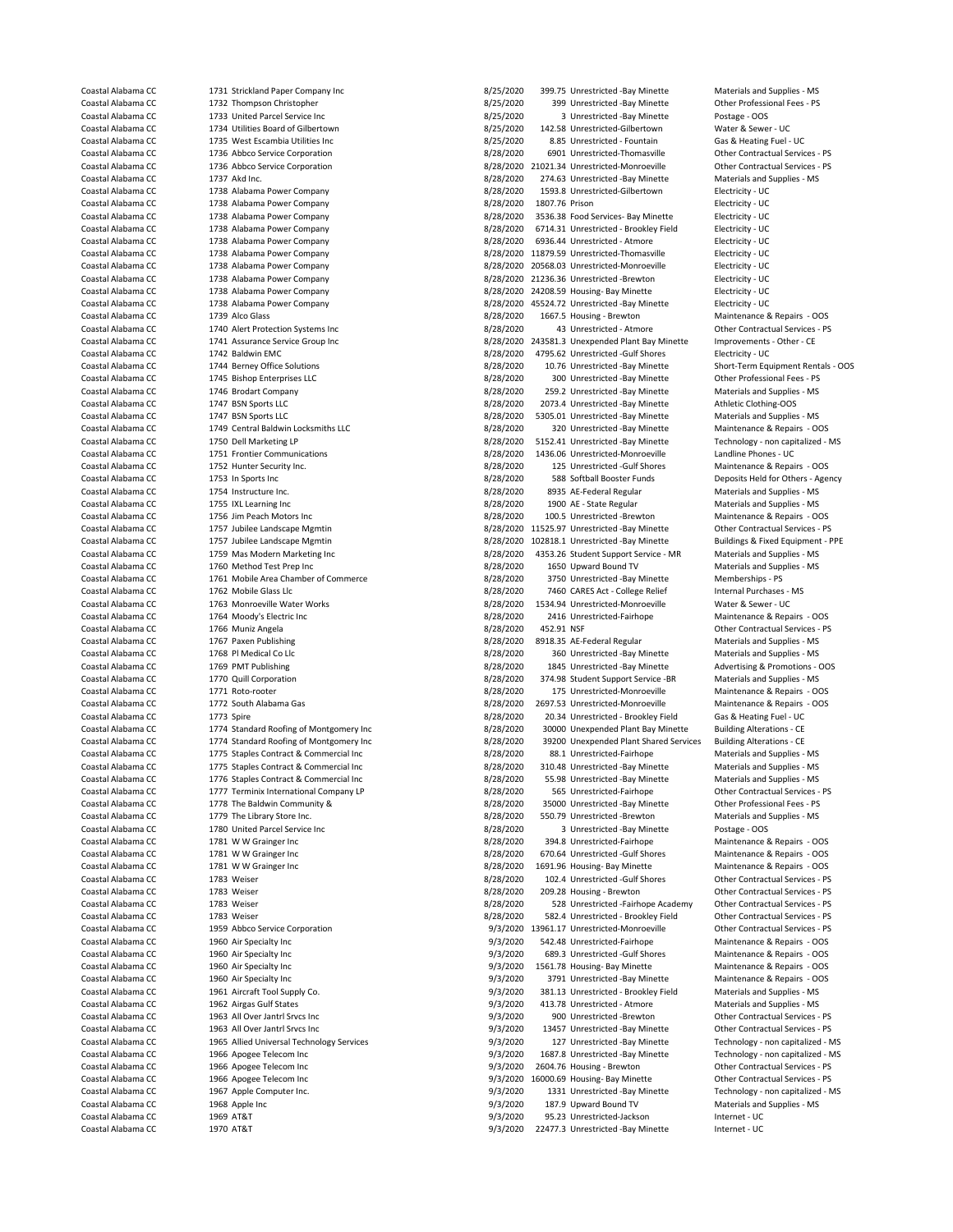Coastal Alabama CC 1973 AT&T 1973 AT&T 1973 AT&T 1973 AT&T 1973 1036.91 Unrestricted -Brewton Landline Phones - UCO 1974 AT&T 1974 AT&T 1974 AT&T 1974 AT&T 1974 AT&T 1974 AT&T 1974 AT&T 1974 AT&T 1974 AT&T 1974 AT&T 1975 1 1977 Bay Minette Building Supply<br>1979 Bill Salter Advertising Coastal Alabama CC 1983 BSN 9/3/2020 1428.46 Unrestricted -Brewton Athletic Clothing-OOS 1985 Carolina Biological Supply Co 1993 Equal Opportunity Employment Journal Inc 2000 Gwin's Stationary & Engraving Coastal Alabama CC 2005 Leadership Baldwin County 300 100 100 9/3/2020 950 Unrestricted-Fairhope - ISO 100 Unrestricted-Fairhope - ISO 100 Unrestricted-Fairhope - ISO 100 100 Unrestricted-Gilbertown Coastal Alabama CC 2023 Publix Super Markets Inc 1973 Coastal Alabama CC 2021 92.9 Unrestricted -Gulf Shores Coastal Alabama CC 2024 Qualtrics LLC 100 100 100 100 9/3/2020 98.9 Unrestricted Shared Servi 2030 Republic Services Inc. 2030 Republic Services Inc. 9/3/2020 203.49 Housing - Brewton Coastal Alabama CC 2036 South Alabama Gas 9/3/2020 21.66 Unrestricted-Monroeville Coastal Alabama CC 2037 Southern Linc Wireless 9/3/2020 201604.68 Unrestricted - Bay Minette 2038 Southern Pine Electric Co

Coastal Alabama CC 1971 AT&T 1971 AT&T 1993 Coastal Alabama CC 1971 AT&T 1972 Coastal Alabama CC 1971 AT&T 100<br>1971 AT&T 1971 AT&T 1971 AT&T 1972 On BAS.7 Unrestricted -Bay Minette 1999 Coastal Alabama CC 1971 AT&T 1999 A Coastal Alabama CC 1971 AT&T 1972 AT&T 1999 19/3/2020 6465.7 Unrestricted -Bay Minette Landline Phones - UCCOS<br>Coastal Alabama CC 1972 AT&T 1992 AT&T 1999 19/3/2020 90.95 Unrestricted Jackson 11 Internet - UCCOST Coastal Alabama CC 1972 AT&T 1972 AT&T 1972 1973 100 1035 Unrestricted-Jackson 1136.91 Unternet - UC<br>Coastal Alabama CC 1973 AT&T 1973 AT&T 1073 AT&T 1076 1036.91 Unrestricted-Brewton 1136.91 Unrestricted-Brewton Coastal Alabama CC 1974 AT&T 1974 AT&T 1974 AT&T 1974 AT&T 1975 AT&T 1975 AT&T Mobility National Accounts LLC<br>Coastal Alabama CC 1975 AT&T Mobility National Accounts LLC 1976 1977 1989 At Luggestricted -Brewton 1999 ATAC Coastal Alabama CC 1975 AT&T Mobility National Accounts LLC 9/3/2020 199.04 Unrestricted -Brewton Wireless Phones - UC<br>Coastal Alabama CC 1976 Baldwin Gulf Coast Pest Control Inc. 9/3/2020 134 Unrestricted - Atmore Other C Coastal Alabama CC 1976 Baldwin Gulf Coast Pest Control Inc. 6 0/3/2020 134 Unrestricted - Atmore Other Contractual Services - PS<br>Coastal Alabama CC 1977 Bay Minette Building Supply 1988 1988 1989 11 01 1278 99 Unrestricte Coastal Alabama CC 1979 Bill Salter Advertising entity of the Coastal Alabama CC 1979 Bill Salter Advertising Co<br>Coastal Alabama CC 1980 Bishon Enterprises LLC 1970 1970 1980 1980 Unrestricted -Bay Minette 1980 Other Profe Coastal Alabama CC 1980 Bishop Enterprises LLC 9/3/2020 650 Unrestricted -Bay Minette Other Professional Fees - PS Coastal Alabama CC 1981 Bolton Newspapers Inc 1983 (2000 42 Unrestricted-Monroeville Subscriptions - OOS 1984<br>Coastal Alabama CC 1982 Borden Dairy Company 1976 (2000 9/3/2020 42 Unrestricted-Monroeville Purchases for Resal Coastal Alabama CC 1982 Borden Dairy Company 1982 Coastal Alabama CC 1982 Borden Dairy Company 1982 Coastal Alabama CC 1983 BSN 1982 OSS 1988 Coastal Alabama CC 1983 BSN 1983 BSN 1989 Coastal Alabama CC 1983 BSN 1989 OSS 1 Coastal Alabama CC 1984 Cannon's Carpets 9/3/2020 460 Housing - Brewton Maintenance & Repairs - OOS<br>Coastal Alabama CC 1985 Carolina Biological Supply Co 1993/2020 49/3/2020 228.42 Unrestricted-Fairhope Materials and Suppl Coastal Alabama CC 1986 City of Brewton Utility Dept 1997 1997 1998 1998 2020 382.28 Unrestricted -Brewton Gas & Heating Fuel - UC<br>
Coastal Alabama CC 1986 City of Brewton Utility Dept 1998 1998 1998 2020 467.24 Unrestrict Coastal Alabama CC 1986 City of Brewton Utility Dept 1997 1997 1998 9/3/2020 1997/2020 467.24 Unrestricted -Brewton Water & Sewer - UC<br>Coastal Alabama CC 1987 City of Thomasville 1997 UNREST 9/3/2020 1004.65 Unrestricted -Coastal Alabama CC 1987 City of Thomasville 1987 City of Thomasville 19/3/2020 1004.65 Unrestricted-Thomasville Water & Sewer - UCOSTAL<br>Coastal Alabama CC 1988 Council For Higher Ed.Accred. 19/3/2010 9/3/2020 690 Unrestric Coastal Alabama CC 1988 Council For Higher Ed.Accred. 
1989 CrossBay Digital Marketing
Coastal Alabama CC 1989 CrossBay Digital Marketing
1989 CrossBay Digital Marketing
1989 CrossBay Digital Marketing
1989 CrossBay Digita Coastal Alabama CC 1989 CrossBay Digital Marketing 1978 Coastal Coastal Alabama CC 1989 CrossBay Digital Marketing 1970 COASTAL PROMOTIONS - OCCORDING A Promotions - OCCORDING A Promotions - OCCORDING A PROMOTIONS - OCCORD Coastal Alabama CC 1990 Dade Paper & Bag Co 1990 Coastal Alabama CC 1990 Dade Paper & Bag Co 1720.02 CARES Act - College Relief 11ternal Purchases - MS<br>Coastal Alabama CC 1990 Dade Paper & Bag Co 1990 Coastal Alabama CO 28 Coastal Alabama CC 1990 Dade Paper & Bag Co 1990 Dade Paper & Bag Co 1990 Dave Coastal Alabama CC 1990 Dade Paper & Bag Co 1991 Delta Flooring Inc 1990 Dade Paper & Bag Co 1991 Delta Flooring Inc 1990 Delta Flooring Inc 19 Coastal Alabama CC 1991 Delta Flooring Inc 1993 Coastal Alabama CC 1997 Delta Flooring Inc 1997 Other Auxiliary- Bay Minette Maintenance & Repairs - OC 1992 Directv Inc 1992 Directv Inc 1997 Other Professional Fees - PS 00 Coastal Alabama CC 1992 Directv Inc 1992 Directv Inc 1993 Coastal Alabama CC 1992 Directv Inc 1993/2020 138.99 Unrestricted-Gilbertown Other Professional Fees - PS Coastal Alabama CC 1992 Directv Inc 1993/2020 194.99 Unres Coastal Alabama CC 1992 Directv Inc 1992 Directv Inc 1992 Coastal Alabama CC 194.99 Unrestricted-Monroeville Cher Professional Fees - PS<br>Coastal Alabama CC 1993 Equal Opportunity Employment Journal Inc 19/3/2020 9/3/2020 5 Coastal Alabama CC 1994 Fairhope High School 9/3/2020 350 Unrestricted -Bay Minette Advertising & Promotions - OOS Coastal Alabama CC 1995 Fairhope Public Utilities 9/3/2020 11.63 Unrestricted-Fairhope Gas & Heating Fuel - UC Coastal Alabama CC 1995 Fairhope Public Utilities 19/3/2020 1090.86 Unrestricted-Fairhope Water & Sewer - UC<br>Coastal Alabama CC 1995 Fairhope Public Utilities 19/3/2020 19559 11 Unrestricted-Fairhope Flectricity - UC Coastal Alabama CC 1995 Fairhope Public Utilities 9/3/2020 18559.11 Unrestricted-Fairhope Electricity - UC Coastal Alabama CC 1996 Freemanville Water System 1998 1998 1998 9/3/2020 44.7 Unrestricted - Atmore Water & Sewer - UC<br>Coastal Alabama CC 1999 Gulf Sunnly College and System 1998 000 9/3/2020 2715 CARES Act - College Reli Coastal Alabama CC 1999 Gulf Supply Co Inc 1999 Gulf Supplies - MICO 1999 Coastal Alabama CC 1999 Gulf Supplies - MI<br>Coastal Alabama CC 2000 Gwin's Stationary & Engraving 1999 Coastal Alabama Coastal Alabama CC 2000 Gwin's Coastal Alabama CC 2002 Kelly's Turf Pro 9/3/2020 200 Unrestricted -Bay Minette Other Professional Fees - PS Coastal Alabama CC 2002 Kelly's Turf Pro 1988 1988 1988 1989 200 200 Unrestricted -Brewton Cher Professional Fees - PS<br>Coastal Alabama CC 2002 Kelly's Turf Pro 1988 1999 200 200 200 100 450 Unrestricted Monroeville Other P Coastal Alabama CC 2002 Kelly's Turf Pro 9/3/2020 450 Unrestricted-Monroeville Other Professional Fees - PS Coastal Alabama CC 2003 Konica Minolta Business Solutions USA Inc 9/3/2020 9.74 Talent Search MR Short-Term Equipment Rentals - OOS Coastal Alabama CC 2003 Konica Minolta Business Solutions USA Inc 9/3/2020 790.23 Upward Bound MR Short-Term Equipment Rentals - OOS<br>Coastal Alabama CC 2004 Lagniappe 19/3/200 9/3/2020 1845 Unrestricted -Bay Minette Advert Coastal Alabama CC 2004 Lagniappe 2004 Lagniappe 19/3/2020 1845 Unrestricted -Bay Minette Advertising 2005 Leadership Baldwin County 19/3/2020 950 Unrestricted -Fairhope Mileage - IS Coastal Alabama CC 2006 Lewis Pest Control Inc. 
2007 Life Inc Coastal Alabama CC 2007 Life Inc Coastal Alabama CC 2007 Life Inc Coastal Alabama CC 2007 Life Inc Coastal Alabama CC 2007 Life Inc Coastal Alabama CC 2007 Lif Coastal Alabama CC 2007 Life Inc<br>
Coastal Alabama CC 2008 Lowe's Home Centers Inc Coastal Alabama CC 2008 Lowe's Home Centers Inc Coastal Alabama CC 2008 Lowe's Home Centers Inc Coastal Alabama CC 2008 Lowe's Home Centers Coastal Alabama CC 2008 Lowe's Home Centers Inc extended the Same of the Same of Alabama CC 2008 Lowe's Home Centers Inc extended the Supplies - MS (Coastal Alabama CC 2008 Lowe's Home Centers Inc extended the Supplies - M Coastal Alabama CC 2008 Lowe's Home Centers Inc 9/3/2020 441.7 CARES Act - College Relief Internal Purchases - MS Coastal Alabama CC 2008 Lowe's Home Centers Inc examples and Supplies - MS 2002 555.75 Housing- Bay Minette Materials and Supplies - MS 2008 Lowe's Home Centers Inc examples and Supplies - MS 2020 555.75 Housing- Bay Minet Coastal Alabama CC 2008 Lowe's Home Centers Inc extended the State of Page of State of State of Alabama CC 2008 Lowe's Home Centers Inc extended Supplies - MS Coastal Alabama CC 2008 Lowe's Home Centers Inc extended Suppli Coastal Alabama CC 2008 Lowe's Home Centers Inc examples of the Sand Coastal Alabama CC 2009 Materials and Supplies - MS<br>2009 Mas Modern Marketing Inc 9/3/2020 1412.67 Student Support Service - MR Materials and Supplies - 1412.67 Student Support Service - MR Coastal Alabama CC 2010 McGriff Tire Co Inc 2000 157.94 Unrestricted -Bay Minette Maintenance & Repairs - OOS<br>Coastal Alabama CC 2011 Mediacom Southeast 1977 Coastal Alabama CC 2011 Mediacom Southeast Coastal Alabama CC 2011 Mediacom Southeast 9/3/2020 2250 Unrestricted -Brewton Landline Phones - UC Coastal Alabama CC 2012 Mediacom Southeast 19/3/2020 60 Food Services- Bay Minette 20ther Professional Fees - PS<br>Coastal Alabama CC 2012 Mediacom Southeast 19/3/2020 9/3/2020 4320.1 Housing- Bay Minette 19/19/19/19 01ther 4320.1 Housing- Bay Minette Coastal Alabama CC 2013 Mims Lydia 9/3/2020 90 Upward Bound MR Stipends-Attendance Coastal Alabama CC 2014 Mobile Airport Authority 9/3/2020 461.33 Unrestricted - Brookley Field Short-Term Building Rentals - OOS Coastal Alabama CC 2015 Mobile Area Chamber of Commerce 3/3/2020 9/3/2020 2500 Unrestricted -Bay Minette Advertising & Promotions - OOS Coastal Alabama CC 2016 Mobile Fixture & Equipment Co. Inc. 6. Coastal Alabama Communic Coastal Alabama CC 2017 Muniz Angela<br>Coastal Alabama CC 2017 Muniz Angela 2009, 2009 2017 Muniz Angela Coastal Alabama COM 2019 2018 2 Coastal Alabama CC 2017 Muniz Angela 9/3/2020 452.91 NSF Other Contractual Services - PS Coastal Alabama CC 2018 Norm's Auto Repair 19/3/2010 1186.78 Unrestricted -Bay Minette Maintenance & Repairs - O<br>Coastal Alabama CC 2020 Plasco Id Holdings Llc 19/3/2020 1186.78 Unrestricted -Bay Minette Materials and Supp COLO Plasco Id Holdings Llc 2020 Plasco Id Holdings Llc 9/3/2020 81 Unrestricted -Bay Minette - Materials and Supplies - Materials - Materials and Supplies - Materials and Supplies - Materials and Supplies - MS - MS - MS -Coastal Alabama CC 2022 Positive Promotions 2003 Coastal Alabama CC 2022 Positive Promotions 19/3/2020 535.04 Student Support Service -BR Materials and Supplies - MS<br>Coastal Alabama CC 2023 Publix Super Markets Inc 2003 Co Coastal Alabama CC 2024 Qualtrics LLC 9/3/2020 1500 Unrestricted Shared Services Other Contractual Services - PS Coastal Alabama CC 2025 Quill Corporation 2008 Coastal Alabama CC 2025 Quill Corporation 2026 Coastal Alabama CC<br>Coastal Alabama CC 2026 Quill Corporation 2008 Coastal Alabama 2020 2020 32.82 Unrestricted-Monroeville Mater Coastal Alabama CC 2026 Quill Corporation 1978 1998 1998 - 9/3/2020 - 32.82 Unrestricted-Monroeville Materials and Supplies - MS<br>Coastal Alabama CC 2026 Quill Corporation 1999 - 9/3/2020 - 13.18 Unrestricted -Bay Minette M Coastal Alabama CC 2026 Quill Corporation 19/3/2020 -13.18 Unrestricted -Bay Minette Materials and Supplies - MS<br>Coastal Alabama CC 2026 Quill Corporation 19/3/2020 159.35 Student Support Service -BR Materials and Supplies Coastal Alabama CC 2026 Quill Corporation 19/3/2020 159.35 Student Support Service -BR Materials and Supplies -<br>Coastal Alabama CC 2026 Quill Corporation 19/3/2020 648.92 Unrestricted-Thomasville Coastal Alabama CC 2026 Quill Corporation 9/3/2020 648.92 Unrestricted-Thomasville Materials and Supplies - MS 3950 Unrestricted -Gulf Shores Maintenance & Repairs - OOS Coastal Alabama CC 2029 R.S.I. 2009 R.S.I. 9/3/2020 1433 Food Services- Bay Minette Maintenance & Repairs - OOS<br>Coastal Alabama CC 2030 Republic Services Inc. 2008 Coastal Alabama CC 2.3 Unrestricted - Brewton Waste Dispos 62.3 Unrestricted -Brewton Coastal Alabama CC 2030 Republic Services Inc.<br>Coastal Alabama CC 2030 Republic Services Inc. 19/3/2020 78.91 Unrestricted - Atmore Waste Disposal - UC Coast Coastal Alabama CC 2030 Republic Services Inc. <br>Coastal Alabama CC 2030 Republic Services Inc. 2008 2014 12:30 203 49 Housing - Brewton 2014 12:49 Waste Disposal - UC Coastal Alabama CC 2031 Republic Services Inc. 9/3/2020 138.11 Unrestricted - Brookley Field Waste Disposal - UC Coastal Alabama CC 2031 Republic Services Inc. 9/3/2020 580.74 Unrestricted -Gulf Shores Waste Disposal - UC Coastal Alabama CC 2032 Rp Group Llc 2003 200 15 Unrestricted -Gulf Shores Service Contracts on Equipment -OOS Coastal Alabama CC 2033 S & C Equipment Services LLC 9/3/2020 872.33 Unrestricted -Bay Minette Maintenance & Repairs - OOS Coastal Alabama CC 2034 Select Aerospace Industries Inc and the Coastal Alabama CC 2034 Select Aerospace Industries Inc and Equip SSK - \$25K - CE Coastal Alabama CC 2034 Select Aerospace Industries Inc 3/3/2020 10460 Vocat Coastal Alabama CC 2035 Sherwin Williams Company 1997 1023.66 Housing - Brewton 1623.66 Housing - Maintenance & Repairs - OOS<br>Coastal Alabama CC 2036 South Alabama Gas 1997 1998 1998 1020 21.66 Unrestricted-Monroeville Gas Coastal Alabama CC 2037 Southern Linc Wireless 2008 1004.68 Unrestricted -Bay Minette Landline Phones - UC<br>Coastal Alabama CC 2038 Southern Pine Electric Co 2008 1604 1604.020 1604.68 Unrestricted -Brewton Electricity Coastal Alabama CC 2039 Stanley Convergent Security Solutions Inc 9/3/2020 239.06 Housing- Bay Minette Service Contracts on Equipment -OOS

Equipment - non capitalized - MS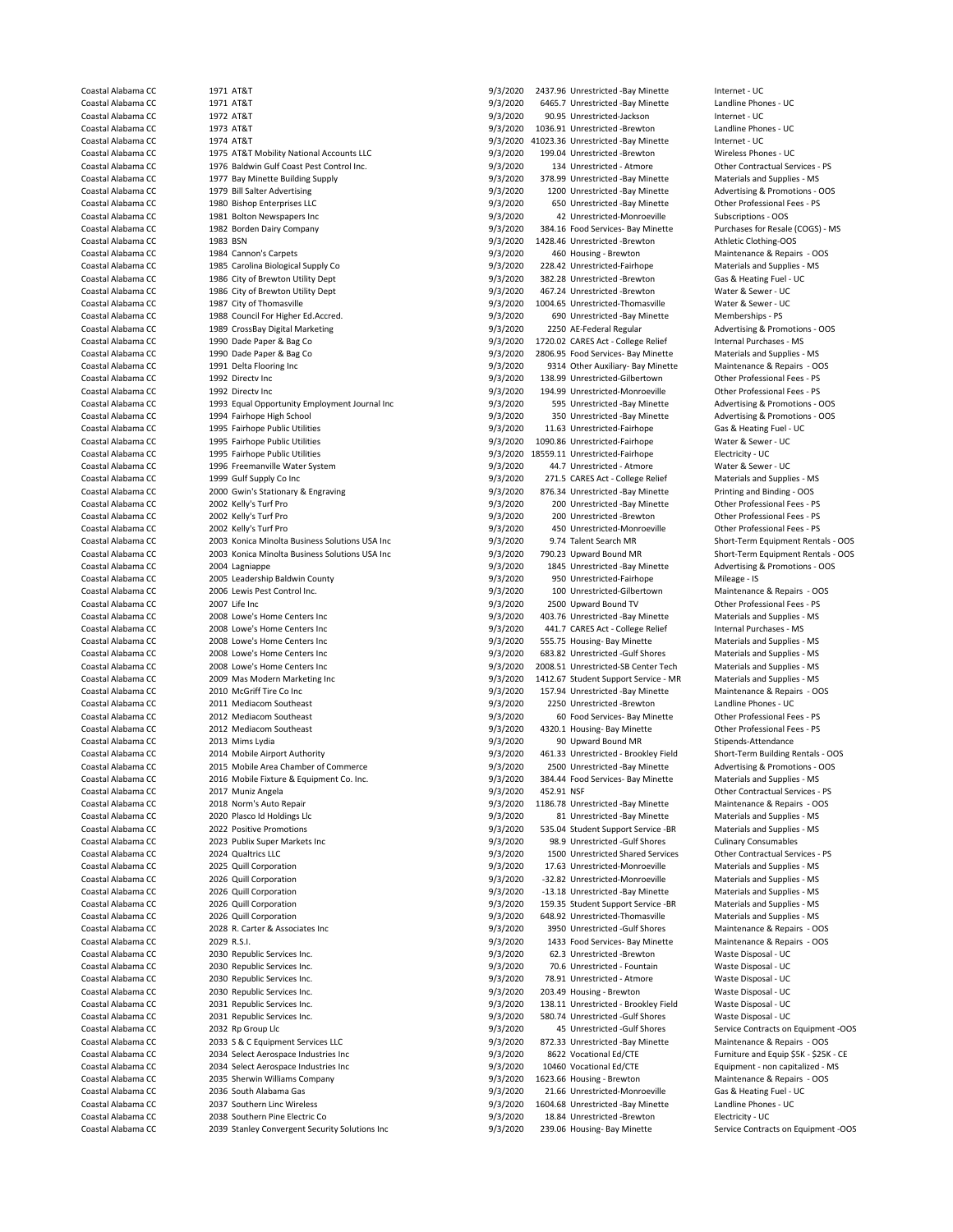Coastal Alabama CC 2041 Stericycle Inc 2004 2014 Stericycle Inc 300 2006 2014 Coastal Alabama CC 2014 Services - PS<br>Coastal Alabama CC 2042 Stewart's Electrical Contractors 2005 2014 2017 2020 950 Unrestricted -Bay Minette Coastal Alabama CC 2042 Stewart's Electrical Contractors 6 19/3/2020 950 Unrestricted -Bay Minette Maintenance & Repairs - OOS<br>Coastal Alabama CC 2042 Stewart's Electrical Contractors 9/3/2020 950 Unrestricted - Brookley F Coastal Alabama CC 2042 Stewart's Electrical Contractors and the Stepairs - Olympus Coastal Alabama CC 2043 Strickland Paper Company Inc contractors 9/3/2020 6000 Unrestricted - Brookley Field Maintenance & Repairs - Or Co Coastal Alabama CC 2043 Strickland Paper Company Inc 9/3/2020<br>Coastal Alabama CC 2044 Supplies - Materials and Supplies - MS 20020 Coastal Alabama CC 2044 Sunrise Fresh Producellc 2000 19/3/2020 580.32 Unrestricted -Gulf Shores Culinary Consumables<br>Coastal Alabama CC 2045 Tappi 2004 Sunrise Fresh Producellc 2004 19/3/2020 6249.99 NSF 2015 2016 2016 20 Coastal Alabama CC 2045 Tappi 9/3/2020 6249.99 NSF Other Contractual Services - PS Coastal Alabama CC 2046 The Field Llc **2046** The Field Llc **1950 CARES Act - College Relief Internal Purchases - MS** Coastal Alabama CC 2047 Touch Net Information Systems Inc 9/3/2020 10175 Unrestricted Shared Services Equipment - non capitalized - MS<br>Coastal Alabama CC 2008 Unifirst Corporation 2008 Unifirst Corporation 2008 Coastal Ala Coastal Alabama CC 2048 Unifirst Corporation 9/3/2020 4200 CARES Act - College Relief Internal Purchases - MS Coastal Alabama CC 2049 US Food Service entity of the Same of the Same of the Shores Materials and Supplies - MS<br>Coastal Alabama CC 2049 US Food Service entity of the Shores 19/3/2020 91.95 Unrestricted -Gulf Shores Short-Coastal Alabama CC 2049 US Food Service 2008 1978 Coastal Alabama CC 2049 US Food Service 9/3/2020 9/3/2020 91.95 Unrestricted -Gulf Shores Short-Term Equipment Rentals - OOS<br>Coastal Alabama CC 2049 US Food Service 2008 Co Coastal Alabama CC 2049 US Food Service 2008 US Food Service 9/3/2020 215.38 Unrestricted -Gulf Shores Culinary Consumables 2050 Utilities Board of Gilbertown 2008 15.38 Unrestricted -Gulf Shores Culinary Consumables Consu Coastal Alabama CC 2050 Utilities Board of Gilbertown 9/3/2020 156.84 Unrestricted-Gilbertown Water & Sewer - UC<br>Coastal Alabama CC 2051 Verizon Wireless 100 2051 1997/2020 52.61 Unrestricted -Bay Minette Wireless Phones -Coastal Alabama CC 2052 Vsc Fire & Securityinc. 
2003 Coastal Alabama CC 2053 WW Grainger Inc 2053 Coastal Alabama CC 2053 Vsc Fire & Securityinc.<br>
2053 Coastal Alabama CC 2053 WW Grainger Inc 2003 Coastal Alabama CC 2057/ Coastal Alabama CC 2053 W W Grainger Inc 2008 2008 2008 2008 2008 2012 25/3/2020 250.32.46 Unrestricted - Brookley Field Materials and Supplies - MS<br>Coastal Alabama CC 2054 Wal-Mart Community 2009 25/3/2020 250.33 250.33 H Coastal Alabama CC 2054 Wal-Mart Community 1993/2020 250.33 Housing- Bay Minette Coastal Alabama CC 2055 Wal-Mart Community 1993/2020 24.8 Unrestricted - Atmore Coastal Alabama CC 2055 Wal-Mart Community and the Supplies of the Supplies of Alabama CC 2055 Wal-Mart Community Coastal Alabama CC 2055 Wal-Mart Community and Supplies - MS 2010 2013 2013 2013 2014 2014 2015 2015 2016 20 Coastal Alabama CC 2055 Wal-Mart Community entity and the State of the State of Alabama CC 2055 Wal-Materials Community 19/3/2020 1854.72 Housing - Brewton Materials and Supplies - MS<br>Coastal Alabama CC 2056 Waste Manageme Coastal Alabama CC 2056 Waste Management 9/3/2020 310.7 Unrestricted-Gilbertown Other Contractual Services - PS Coastal Alabama CC 2057 Waste Management Coastal Alabama CC 2057 Waste Disposal - UC<br>Coastal Alabama CC 2058 Waterworks and Sewer Board City of Jackson 9/3/2020 37.32 Unrestricted-Jackson Water & Sewer - UC Coastal Alabama CC 2058 Waterworks and Sewer Board City of Jackson 9/3/2020<br>Coastal Alabama CC 2059 Weiser - UCC - 2059 Weiser - UCC - UCC - UCC - 9/3/2020 Coastal Alabama CC 2059 Weiser 2005 2006 2007 153.6 Unrestricted-SB Center Tech Other Contractual Services - PS<br>Coastal Alabama CC 2059 Weiser 2005 2006 2007 153.4 Unrestricted -Gulf Shores Other Contractual Services - PS Coastal Alabama CC 2059 Weiser 2008 2008 2008 12 2008 358.4 Unrestricted -Gulf Shores Other Contractual Services - PS<br>Coastal Alabama CC 2059 Weiser 2009 2009 2009 2009 2009 2009 201200 446.4 Unrestricted -Fairhope Academy Coastal Alabama CC 2059 Weiser 2008 2008 2008 93/2020 934.4 Unrestricted - Brookley Field Other Contractual Services - PS<br>Coastal Alabama CC 2059 Weiser 2009 2008 2009 2009 93/2020 934.4 Unrestricted - Browton 2009 Other C Coastal Alabama CC 2059 Weiser 2008 2008 2008 2008 2009 2012 2012 1183.74 Housing - Brewton Coastal Alabama CC<br>Coastal Alabama CC 2059 Weiser 2009 2012 2013 2014 2012 2013 2014 2014 2013 2014 2014 2014 2014 2014 2016 2016 Coastal Alabama CC 2059 Weiser 9/3/2020 1366.56 Housing- Bay Minette Other Contractual Services - PS Coastal Alabama CC 2060 Welcome to College LLC 9/3/2020 7500 Unrestricted -Bay Minette Other Professional Fees - PS Coastal Alabama CC 2061 Wesco Gas & Welding Supply Inc. 9/3/2020 888.58 Unrestricted-Thomasville Materials and Supplies - MS Coastal Alabama CC 2062 West Escambia Utilities Inc 1978 1978 1978 9/3/2020 8.85 Unrestricted - Fountain Coastal Alabama CC 2063 Wilcox Academy Coastal Alabama CC 2066 A & A Refrigeration 19/11/2020 1585 Unrestricted -Gulf Shores Coastal Alabama CC 2067 Acro Services - PS 2007 Acro Services Corporation 19/11/2020 1295.2 Food Services - Bay Minette Other Contractua Coastal Alabama CC 2067 Acro Service Corporation 19/11/2020 1295.2 Food Services- Bay Minette 19the Contractual Services - PS<br>Coastal Alabama CC 2068 Aho Architects LLC 19/11/2020 263.38 Unexpended Plant Shared Services En Coastal Alabama CC 2068 Aho Architects LLC 2000 263.38 Unexpended Plant Shared Services Engineering & Architects LLC<br>Coastal Alabama CC 2068 Aho Architects LLC 2000 2007.71 Housing- Bay Minette Improvements- DE Coastal Alabama CC 2068 Aho Architects LLC 1991 11/2020 1765.61 R&R Bay Minette Improvements - Other - CE<br>Coastal Alabama CC 2068 Aho Architects LLC 1991 11/2020 5303.83 Unexpended Plant Thomasville Building Alterations - Coastal Alabama CC 2068 Aho Architects LLC 2008 2008 2008 2011/2020 5303.83 Unexpended Plant Thomasville Building Alterations - CE<br>2008 Aho Architects LLC 2008 Aho Architects LLC 2008 2011/2020 9338.4 Unexpended Plant Brew Coastal Alabama CC 2068 Aho Architects LLC 9/11/2020 9338.4 Unexpended Plant Brewton Construction in Progress - CE Coastal Alabama CC 2069 Air Specialty Inc and the Superintent Coastal Alabama CC 2069 Air Specialty Inc and the Superintenance of the Superintenance of Coastal Alabama CC 2069 Air Specialty Inc and the Superintenance of th Coastal Alabama CC 2069 Air Specialty Inc 3000 1000 2808.6 Unrestricted -Bay Minette Coastal Alabama CC 2070 Airgas Gulf States 3000 2008.6 Unrestricted -Gulf Shores Coastal Alabama CC 2070 Airgas Gulf States 1988 1999 11/2020 10.44 Unrestricted -Gulf Shores Short-Term Equipment Rentals - OOS<br>2070 Airgas Gulf States 1999 11/2020 10.45 Unrestricted -Bay Minette Short-Term Equipment Rent Coastal Alabama CC 2070 Airgas Gulf States 19/11/2020 10.45 Unrestricted -Bay Minette Short-Term Equipment Rentals - OOS<br>2070 Airgas Gulf States 19/11/2020 17.48 Unrestricted -Fairhope Short-Term Equipment Rentals - OOS Coastal Alabama CC 2070 Airgas Gulf States et als extended the Short-Term Equipment Rentals - OOS<br>Coastal Alabama CC 2070 Airgas Gulf States et als extended the Short-Term Equipment Rentals - OOS 2011/2020 20.89 Unrestrict Coastal Alabama CC 2070 Airgas Gulf States 9/11/2020 20.89 Unrestricted - Brookley Field Coastal Alabama CC 2070 Airgas Gulf States - MS 2000 2000 2011/2020 20.89 Unrestricted - Atmore Coastal Alabama CC 2070 Airgas Gulf States 19/11/2020 380.61 Unrestricted - Atmore Short-Term Equipment Rentals - OOS<br>2009 9/11/2020 579.18 Unrestricted Monroeville Short-Term Equipment Rentals - OOS Coastal Alabama CC 2071 Airwind Inc 2000 100 11/2020 400 Unrestricted -Bay Minette Other Professional Fees - PS<br>Coastal Alabama CC 2072 Akd Inc 2007 Atoms 2007 12:00 11/2020 539 54 Unrestricted - Brookley Field 4thletic Un Coastal Alabama CC 2072 Akd Inc. و2072 Acd Inc. 9/11/2020 539.54 Unrestricted - Brookley Field Athletic Uniforms<br>Coastal Alabama CC 2073 Alabama Assoc of Collegiate Registrars & Admissions Officer 9/11/2020 300 Unrestricte Coastal Alabama CC 2073 Alabama Assoc of Collegiate Registrars & Admissions Officer 9/11/2020 300 Unrestricted -Bay Minette Registration Fe<br>Coastal Alabama CC 2074 Alabama Power Company 10 11/2020 9/11/2020 3650.06 Unrestr Coastal Alabama CC 2075 Alibris Inc 9/11/2020 477.8 Unrestricted -Bay Minette Books - CE Coastal Alabama CC 2076 Alsco Inc 9/11/2020 183.89 Food Services- Bay Minette Other Contractual Services - PS Coastal Alabama CC 2077 Ambrose's Lock & Key 9/11/2020 1787.6 Unrestricted -Gulf Shores Other Contractual Services - PS Coastal Alabama CC 2078 Armster Irene 2007 Armster Irene 19/11/2020 500 Private Scholarships - Bm Deposits Held for Others - Agency<br>Coastal Alabama CC 2079 Assurance Service Group Inc 19/11/2020 2910.71 R&R Bay Minette Mai Coastal Alabama CC 2079 Assurance Service Group Inc 6 19/11/2020 29910.71 R&R Bay Minette Coastal Alabama CC 2080 Atmore Auto Parts - On Parts - On Pairs - Operational - Operational - Operational - Operational - Operationa Coastal Alabama CC 2080 Atmore Auto Parts 1999 11/2020 24.44 Unrestricted - Atmore Materials and Supplies - MS<br>Coastal Alabama CC 2081 Atmore Flectrical Supply 1999 11/2020 31.24 Unrestricted - Atmore Materials and Supplie Coastal Alabama CC 2081 Atmore Electrical Supply 19/11/2020 31.24 Unrestricted - Atmore Materials and Supplies - MS<br>Coastal Alabama CC 2082 Atmore Heating & Ac Suppl 19/11/2020 51.7 Unrestricted - Atmore Materials and Supp Coastal Alabama CC 2082 Atmore Heating & Ac Suppl 9/11/2020 51.7 Unrestricted - Atmore Coastal Alabama CC 2083 Atmore Newspapers Inc. Coastal Alabama CC 2083 Atmore Newspapers Inc. Coastal Alabama CC 2083 Atmore Newspapers Coastal Alabama CC 2083 Atmore Newspapers Inc. 19/11/2020 250 Unrestricted -Bay Minette Advertising & Promotions - OOS<br>Coastal Alabama CC 2084 Berney Office Solutions 19/11/2020 3.33 Student Support Service -BM Short-Term Coastal Alabama CC 2084 Berney Office Solutions and the Solutions of the Short-Term Equipment Rentals - OOS<br>Coastal Alabama CC 2084 Berney Office Solutions and the Short-Term Equipment Rentals - OOS 21.35 Unrestricted Thom Coastal Alabama CC 2084 Berney Office Solutions and the Solutions of the Short-Term Equipment Rentals - OOS<br>2006 2084 Berney Office Solutions 19/11/2020 21.6 Unrestricted -Brewton Short-Term Equipment Rentals - OOS Coastal Alabama CC 2084 Berney Office Solutions external states and the Short-Term Equipment Rentals - OOS 2016<br>2084 Berney Office Solutions 19/11/2020 44.81 Unrestricted -Bay Minette Short-Term Equipment Rentals - OOS 3/1 Coastal Alabama CC 2084 Berney Office Solutions extending the Solutions of the Short-Term Equipment Rentals - OOS<br>2006 9/11/2020 47.91 Unrestricted-Fairhope Short-Term Equipment Rentals - OOS Coastal Alabama CC 2084 Berney Office Solutions external to the Solutions of the Solutions 9/11/2020 47.91 Unrestricted-Fairhope Short-Term Equipment Rentals - OOS<br>Coastal Alabama CC 2084 Berney Office Solutions external t Coastal Alabama CC 2084 Berney Office Solutions external states and the Short-Term Building of the Contractual Short-Term Equipment Rentals - OOS<br>9/11/2020 10902.1 Unrestricted - Bav Minette Contractual Services - PS (Coas Coastal Alabama CC 2085 Bondurant Lumber & Hardwa 9/11/2020 5.04 Unrestricted - Atmore Materials and Supplies - MS<br>Coastal Alabama CC 2006 Bondurant Lumber & Hardwa 9/11/2020 9/11/2020 15.07 Unrestricted - Atmore Materials Coastal Alabama CC 2086 Bondurant Lumber & Hardwa 19/11/2020 15.07 Unrestricted - Atmore Materials and Supplies - MS<br>Coastal Alabama CC 2087 Bondurant Lumber and Hardware Inc 9/11/2020 636.39 Unrestricted -Brewton Maintena Coastal Alabama CC 2087 Bondurant Lumber and Hardware Inc 9/11/2020 636.39 Unrestricted -Brewton Maintenance & Repairs - OOS Coastal Alabama CC 2089 Brunson William 9/11/2020 450 Unrestricted -Gulf Shores Maintenance & Repairs - OOS Coastal Alabama CC 2090 Builders Hardware and Supply 9/11/2020 265.75 Unrestricted -Bay Minette Materials and Supplies - MS Coastal Alabama CC 2091 C & C Plumbing & Servc Co 9/11/2020 355 Housing- Bay Minette Maintenance & Repairs - OOS Coastal Alabama CC 2092 Carolina Biological Supply Co 9/11/2020 129.59 Unrestricted -Bay Minette Materials and Supplies - MS Coastal Alabama CC 2093 Childress Jack 9/11/2020 1000 Softball Booster Funds Deposits Held for Others - Agency<br>Coastal Alabama CC 2094 Chuck Stevens Chevrolet 19/11/2020 62.54 Unrestricted - Bay Minette Maintenance & Repai Coastal Alabama CC 2095 City Electric Supply Co 3/11/2020 229.97 Unrestricted - Atmore Materials and Supplies - MS<br>Coastal Alabama CC 2095 City Electric Supply Co 3911/2020 394.54 Unrestricted Fairhope Materials and Suppli Coastal Alabama CC 2095 City Electric Supply Co 394.54 Unrestricted-Fairhope Materials and Supplies - MS Coastal Alabama CC 2095 City Electric Supply Co 9/11/2020 560.75 Unrestricted -Bay Minette Materials and Supplies - M Coastal Alabama CC 2095 City Electric Supply Co 9/11/2020 560.75 Unrestricted -Bay Minette Materials and Suppli<br>Coastal Alabama CC 2096 City of Gulf Shores - Materials and Supplies - MS 2011/2020 344.1 Unrestricted -Gulf S

Coastal Alabama CC 2040 Staples Contract & Commercial Inc 3000 9/3/2020 87.49 Upward Bound GT Materials and Supplies - MS 2041 Stericycle Inc 3041 Stericycle Inc 3041 Stericycle Inc 3000 9/3/2020 325 Unrestricted -Bay Mine 52.61 Unrestricted -Bay Minette 646.4 Unrestricted -Fairhope Academy 907.71 Housing- Bay Minette 3650.06 Unrestricted -Bay Minette 9/11/2020 3.33 Student Support Service -BM Short-Term Equipment Rentals - OOS 10902.1 Unrestricted -Bay Minette 62.54 Unrestricted -Bay Minette Coastal Alabama CC 2096 City of Gulf Shores 1998 Coastal Alabama CC 2096 Coastal Alabama CC 2097 City Produce Of Fwbinc.<br>
2097 City Produce Of Fwbinc. 1997 City Produce Of Fwbinc. 1997 City Produce Of Fwbinc. 2097 City Produce Of Fwbinc. 2097 City Produce Of Fwbinc. 2097.88 Food Services- Bay Minette Purchases for Resale (COGS) - MS

Advertising & Promotions - OOS Short-Term Equipment Rentals - OOS Short-Term Equipment Rentals - OOS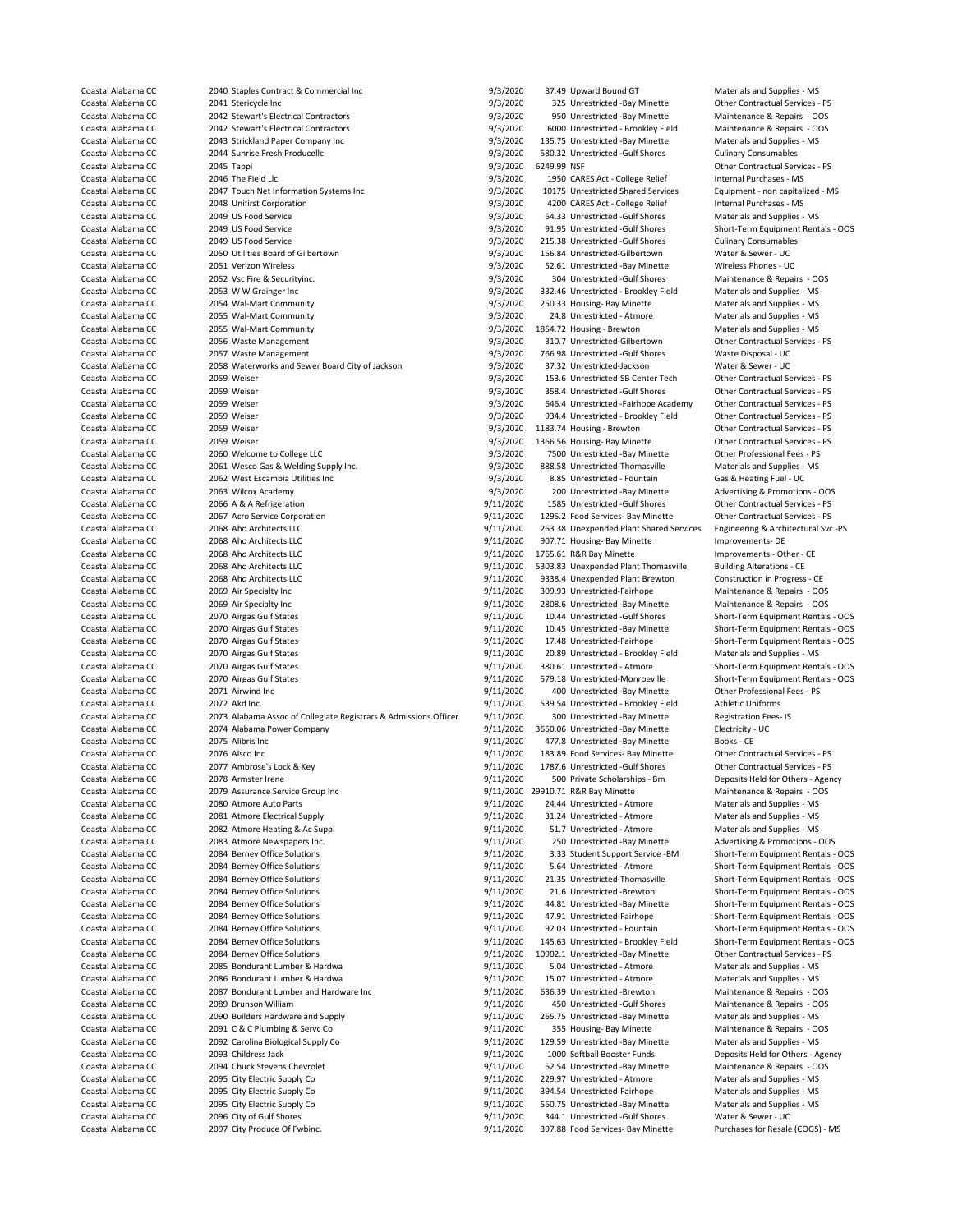Coastal Alabama CC 2098 Clarke County High School 9/11/2020 9/11/2020 200 Unrestricted -Bay Minette Advertising & Promotions - OOS<br>2011/2020 3269.5 Unrestricted -Bay Minette Other Contractual Services - PS Coastal Alabama CC 2099 Cma Technology Solutions 9/11/2020 3269.5 Unrestricted -Bay Minette Contractual Services - PS<br>2009 Coastal Alabama CC 2100 Coca-Cola Bottline Company United Inc. 9/11/2020 296.37 Food Services- Bay Coastal Alabama CC 2100 Coca-Cola Bottling Company United Inc. 9/11/2020 296.37 Food Services- Bay Minette Purchases for Resale (COGS)<br>Coastal Alabama CC 2101 Deas Building Supply Inc. 9/11/2020 5/0 Unrestricted-Monroevill Coastal Alabama CC 2101 Deas Building Supply Inc 9/11/2020 620 Unrestricted-Monroeville Materials and Supplies - MS Coastal Alabama CC 2102 Deas Building Supply Inc 19/11/2020 257.1 Unrestricted-Monroeville Maintenance & Repairs - OOS<br>Coastal Alabama CC 2103 Demco 2003 Demco 19/11/2020 412.15 Unrestricted-Monroeville Materials and Sunnl Coastal Alabama CC 2103 Demco 9/11/2020 412.15 Unrestricted-Monroeville Materials and Supplies - MS Coastal Alabama CC 2104 Dogwood Productions Inc 9/11/2020 6500 Unrestricted -Bay Minette Other Contractual Services - PS Coastal Alabama CC 2105 Dorman Anne 9/11/2020 3500 Live At 5 Donations Deposits Held for Others - Agency Coastal Alabama CC 2106 Dozier Hardware Co Inc Contract Communications of the Sylem and Supplies - MS 2006 Dozier Hardware Co Inc Contract Communications of the Properties of the Contract Contract Contract Contract Contrac Coastal Alabama CC 2106 Dozier Hardware Co Inc 1976 199 11/2020 199 Unrestricted-Thomasville Maintenance & Repairs - OOS Coastal Alabama CC 2107 Dozier Tire & Service 9/11/2020 158.29 Unrestricted-Thomasville Maintenance & Repairs - OOS Coastal Alabama CC 2108 Dumas Micheal 9/11/2020 1500 Unrestricted -Bay Minette Other Professional Fees - PS<br>Coastal Alabama CC 2109 EBSCO Industries Inc 1999 11/2020 6618.52 Unrestricted -Bay Minette Subscriptions - OOS Coastal Alabama CC 2109 EBSCO Industries Inc<br>Coastal Alabama CC 2110 Emerald Coast Academic Advising Network Inc 9/11/2020 120 Student Support Service -BR Memberships - PS Coastal Alabama CC 2110 Emerald Coast Academic Advising Network Inc 9/11/2020 120 Student Support Service -BR Memberships - PS<br>Coastal Alabama CC 2111 Encore Rehabilitationinc by the Student Support Service - PS 9/11/2020 Coastal Alabama Coastal Alabama Coastal Alabama Coastal Alabama Communicationing Communicationing Contractual Services - PS 9/11/2020 833.33 Unrestricted -Brewton Other Contractual Services - PS 9/11/2020 6746.25 AE-Federa Coastal Alabama CC 2112 Essential Education 19/11/2020 6746.25 AE-Federal Regular - Material Regular - Material Regular - Material Regular - Material Regular - Material Regular - MS 2013 Excel High School 19/11/2020 - MS 2 Coastal Alabama CC 2113 Excel High School 97 000 2011/2020 370 Unrestricted -Bay Minette Advertising & Promotions - OOS<br>Coastal Alabama CC 2114 Federal Express Corporation 1991 1991/2020 378.09 Unrestricted -Bay Minette Po Coastal Alabama CC 2114 Federal Express Corporation and the state of the Same of the Postage - 2005<br>Coastal Alabama CC 2115 Frasier-Ousley Construction & Engineering Inc 9/11/2020 62310 Unexpended Plant Monroeville Buildin Coastal Alabama CC 2115 Frasier-Ousley Construction & Engineering Inc 511/2020 62310 Unexpended Plant Monroeville Building Alterations - CE<br>Coastal Alabama CC 2116 Glenn Shepard Seminars In 1990 1990 9/11/2020 39.97 Unrest Coastal Alabama CC 2116 Glenn Shepard Seminars In enterty and the State of the Professional Fees - PS (Coastal Alabama CC 2117 Goodwyn Mills & Cawood Inc enterty and the State of the Professional Fees - PS (Coastal Alabama Coastal Alabama CC 2117 Goodwyn Mills & Cawood Inc 61 19/11/2020 36605.8 Unrestricted -Brewton Constal Alabama CC<br>Coastal Alabama CC 2118 Connection 19/11/2020 310.57 Unrestricted -Bay Minette Coastal Alabama CC 2118 Connection 2011 Connection 9/11/2020 310.57 Unrestricted -Bay Minette Materials and Supplies - MS<br>Coastal Alabama CC 2119 Herrington's The Florist Inc 9/11/2020 105 Unrestricted -Brewton Materials a Coastal Alabama CC 2119 Herrington's The Florist Inc 9/11/2020<br>
Coastal Alabama CC 2120 Hogwash Materials and Supplies - MS 2011/2020 Coastal Alabama CC 2120 Hogwash 2001 12020 35.48 Unrestricted -Brewton Other Professional Fees - PS<br>Coastal Alabama CC 2121 Kelly's Turf Pro Coastal Alabama CC 2121 Kelly's Turf Pro Coastal Alabama CC 2121 Kelly's Turf Pro 19/11/2020 450 Unrestricted -Brewton Other Contractual Services - PS<br>Coastal Alabama CC 2122 Kocurek Michael 19/11/2020 1500 Unrestricted Monroeville Other Contractual Services - P COASTAL ALABAMA COASTAL ALABAMA CONTROLLED 1500 Unrestricted-Monroeville Other Contractual Services - PSINC 011/2020 1500 Unrestricted-Monroeville Other Contractual Services - PSINC 011/2020 122.11 Housing-Bay Minette Coastal Alabama CC 2123 KONE Inc. <br>Coastal Alabama CC 2123 KONE Inc 3/11/2020 122.11 Housing- Bay Minette Other Contractual Services - PS Coastal Coastal Alabama CC 2123 KONE Inc. 9/11/2020 441.7 Unrestricted-Fairhope Other Contractual Services - PS Coastal Alabama CC 2123 KONE Inc. <br>Coastal Alabama CC 2124 Lagnianne 19/11/2020 9/11/2020 615 Unrestricted -Bay Minette Advertising & Promotions Coastal Alabama CC 2125 Lamar Advertising Company 9/11/2020 3791 Unrestricted -Bay Minette Advertising & Promotions - OOS<br>Coastal Alabama CC 2126 Library Journal 2008 Coastal Alabama CC 2126 Library Journal (2008) 2008 104.99 Unrestricted -Bay Minette Subscriptions - OOS<br>Coastal Alabama CC 2127 Long Richard (2008) 200 Unrestricted-Fairhope Maintenance & Repairs - OOS Coastal Alabama CC 2127 Long Richard 9/11/2020 900 Unrestricted-Fairhope Maintenance & Repairs - OOS Coastal Alabama CC 2128 Magnolia Clipping & Broadcast Monitoring Service 9/11/2020 113.85 Unrestricted -Bay Minette Other Professional Fees - PS<br>Coastal Alabama CC 2129 Marvins 1000 113.85 Unrestricted -Monroeville Montroe Coastal Alabama CC 2129 Marvins 2009 Marvins 9/11/2020 96.62 Unrestricted-Monroeville Materials and Supplies - MS<br>Coastal Alabama CC 2130 McElhenney Construction Company LLC 9/11/2020 106710 R&R Bay Minette Monroeville Mat Coastal Alabama CC 2130 McElhenney Construction Company LLC 9/11/2020 106710 R&R Bay Minette Improvements - Other - CE<br>Coastal Alabama CC 2131 Middleton Auto Parts Inc. 1999 11/2020 1748.34 Unrestricted-SB Center Tech Mate Coastal Alabama CC 2132 Mobile Area Chamber of Commerce 9/11/2020 15 Unrestricted -Bay Minette Advertising & Promotions - OOS<br>Coastal Alabama CC 2133 Mobile Area Water and Sewer System 9/11/2020 378.91 Unrestricted - Brook Coastal Alabama CC 2133 Mobile Area Water and Sewer System 9/11/2020 378.91 Unrestricted - Brookley Field Water & Sewer - UC<br>Coastal Alabama CC 2134 Mobile Fixture & Equipment Co. Inc. 9/11/2020 197.08 Food Services- Bay M Coastal Alabama CC 2134 Mobile Fixture & Equipment Co. Inc. 9/11/2020 197.08 Food Services- Bay Minette Materials and Supplies - MS 2011/2020 197.08 Food Services- Bay Minette Materials and Supplies - MS 2011/2020 197.08 F Coastal Alabama CC 2135 Mobile Glass Llc 9/11/2020 2041 CARES Act - College Relief Internal Purchases - MS<br>Coastal Alabama CC 2136 Monroe Academy 19/11/2020 250 Unrestricted - Bay Minette Advertising & Promotions - OOS Coastal Alabama CC 2136 Monroe Academy 9/11/2020 250 Unrestricted -Bay Minette Advertising & Promotion<br>Coastal Alabama CC 2137 Mott MacDonald Alabama LLC 9/11/2020 39360 Unexpended Plant Bay Minette Building Alterations - Coastal Alabama CC 2137 Mott MacDonald Alabama LLC 39/11/2020 39360 Unexpended Plant Bay Minette Building Alterations - CE<br>2138 Nashville Chemical & 30 Coastal Alabama LLC 9/11/2020 350 Unrestricted -Bay Minette Maintenanc Coastal Alabama CC 2138 Nashville Chemical & 9/11/2020 350 Unrestricted -Bay Minette Maintenance & Repairs - O<br>Coastal Alabama CC 2139 National Council of State Boards of Nursing 9/11/2020 5950 Unrestricted Shared Services Coastal Alabama CC 2139 National Council of State Boards of Nursing 9/11/2020 5950 Unrestricted Shared Services Other Professiona<br>Coastal Alabama CC 2140 National Junior College Athletic Association 9/11/2020 3528 Unrestri Coastal Alabama CC 2140 National Junior College Athletic Association 9/11/2020 3528 Unrestricted -Brewton Memberships - PS<br>Coastal Alabama CC 2140 National Junior College Athletic Association 9/11/2020 3633 Unrestricted -B Coastal Alabama CC 2140 National Junior College Athletic Association 9/11/2020 3633 Unrestricted -Bay Minette Memberships - PS<br>Coastal Alabama CC 2141 National Junior College Athletic Association 9/11/2020 3413 Unrestricte Coastal Alational Junior College Athletic Association 9/11/2020 3/11/2020 3413 Unrestricted-Monroeville Memberships - PS 411/2020 3413 Unrestricted-Monroeville Memberships - PS 411/2020 3413 Unrestricted-Monroeville Member Coastal Alabama CC 2142 New England Flag & Banner 9/11/2020 713 Unrestricted -Bay Minette Materials and Supplies - MS<br>Coastal Alabama CC 2143 New Generation Software 9/11/2020 9980.25 Unrestricted Monroeville Technology - Coastal Alabama CC 2143 New Generation Software 1980 19980.25 Unrestricted-Monroeville Technology - non capitalized - MS<br>Coastal Alabama CC 2144 North Baldwin Printine LLC 1998 19/11/2020 9980.25 Unrestricted-Monroeville I Coastal Alabama CC 2144 North Baldwin Printing LLC 1990 19/11/2020 40 CARES Act - College Relief Internal Purchases - MS<br>Coastal Alabama CC 2145 North Baldwin Utilities 1999 11/2020 135.67 Food Services- Bay Minette Gas & Coastal Alabama CC 2145 North Baldwin Utilities 1998 11/2020 802.27 Housing- Bay Minette Gas & Heating Fuel - UC Coastal Alabama CC 2145 North Baldwin Utilities 3000 10068.22 Housing- Bay Minette Water & Sewer - UC Coastal Alabama CC Coastal Alabama CC 2145 North Baldwin Utilities 19/11/2020 2309.14 Unrestricted -Bay Minette Gas & Heating Fuel - UC Coastal Alabama CC 2145 North Baldwin Utilities and the Sewer - UC 3626.04 Unrestricted -Bay Minette Water & Sewer - UC 2146 O'Reilly Automotive Stores Inc 3/11/2020 3.99 Unrestricted -Monroeville Maintenance & Repairs - O Coastal Alabama CC 2146 O'Reilly Automotive Stores Inc 19/11/2020 3.99 Unrestricted-Monroeville Maintenance & Repairs - OC 2146 O'Reilly Automotive Stores Inc 19/11/2020 3.99 Unrestricted-Bay Minette Materials and Supplies Coastal Alabama CC 2146 O'Reilly Automotive Stores Inc 1990 19/11/2020 19.77 Unrestricted -Bay Minette Automotive Stores Inc 1990 19/11/2020 19.77 Unrestricted -Bay Minette Automotive Stores Inc 19/11/2020 41.82 Unrestrict Coastal Alabama CC 2147 Quill Corporation 9/11/2020 41.82 Unrestricted-Monroeville Materials and Supplies - MS Coastal Alabama CC 2147 Quill Corporation 19/11/2020 324.45 Unrestricted -Bay Minette Materials and Supplies -<br>Coastal Alabama CC 2148 Republic Services Inc. 1999 11/2020 324.96 Unrestricted -Brewton Waste Disposal - UC Coastal Alabama CC 2148 Republic Services Inc. <br>2148 Republic Services Inc. 1999 11/2020 368.28 Unrestricted - Fountain Waste Disposal - UC Coastal Alabama CC Coastal Alabama CC 2148 Republic Services Inc. 2008 1201 1201/2020 411.62 Unrestricted - Atmore Waste Disposal - UC<br>2148 Republic Services Inc. 2008 2008 105 9/11/2020 1061.52 Housing - Brewton Waste Disposal - UC Coastal Alabama CC 2148 Republic Services Inc. <br>
Coastal Alabama CC 2149 Rp Group Llc<br>
2011/2020 81 Food Services- Bay Minette Materials and Supplies - MS Coastal Alabama CC 2149 Rp Group Llc 9/11/2020 81 Food Services- Bay Minette Materials and Supplies 12150 Select Aerospace Industries inc 9/11/2020 7176 Unrestricted -Bay Minette Other - AP Coastal Alabama CC 2150 Select Aerospace Industries Inc 19/11/2020 7176 Unrestricted -Bay Minette 19/ther - AP<br>Coastal Alabama CC 2151 Selma Newspapers Inc. 1999 11/2020 285.5 Unrestricted Monroeville Subscriptions - OOS Coastal Alabama CC 2151 Selma Newspapers Inc. 99/11/2020 285.5 Unrestricted-Monroeville Subscriptions - OOS<br>Coastal Alabama CC 2152 Sexton Lawn and Landscape 19/11/2020 3415.41 Unrestricted-Fairhope 19/ther Professional Fe 2152 Sexton Lawn and Landscape Coastal Alabama CC 2153 Sherwin Williams Company 19/11/2020 129.24 Unrestricted -Brewton Materials and Supplies - MS<br>Coastal Alabama CC 2154 Siemens Industry Inc. 1998 1998 11/2020 129.24 Unrestricted - Atmore 2154 Siemens Coastal Alabama CC 2154 Siemens Industry Inc. 9/11/2020 572 Unrestricted - Atmore Other Professional Fees - PS Coastal Alabama CC 2155 Southern Pine Electric Co 9/11/2020 3168.52 Unrestricted -Brewton Electricity - UC<br>Coastal Alabama CC 2156 Standard Roofing of Montgomery Inc 9/11/2020 31700 R&R Bay Minette Ruilding Alterat Coastal Alabama CC 2156 Standard Roofing of Montgomery Inc 9/11/2020 21700 R&R Bay Minette Building Alterations - CE<br>2156 Standard Roofing of Montgomery Inc 9/11/2020 42589 Unexpended Plant Shared Services Building Alterat Coastal Alabama CC 2156 Standard Roofing of Montgomery Inc 9/11/2020 42589 Unexpended Plant Shared Services Building Alterations - CE Coastal Alabama CC 2157 Staples Contract & Commercial Inc 9/11/2020 233.67 Unrestricted -Brewton Materials and Supplies - MS Coastal Alabama CC 2157 Staples Contract & Commercial Inc 9/11/2020 240 Unrestricted - Brookley Field Materials and Supplies - MS Coastal Alabama CC 2157 Staples Contract & Commercial Inc 9/11/2020 270.78 Unrestricted -Bay Minette Materials and Supplies - MS Coastal Alabama CC 2158 State of Alabama 9/11/2020 25033 Unrestricted Shared Services Internet - UC Coastal Alabama CC 2159 State of Alabama 2008 19/11/2020 387878 Unrestricted Shared Services Bond Reserve Fee Expense - OOS<br>2160 State of Alabama 2008 11/2020 2770.47 Unrestricted - Bay Minette Advertising & Promotions - O Coastal Alabama CC 2161 Strategy Inc 2161 Strategy Inc 2162 Strategy Inc 3/11/2020 12000 Unrestricted -Bay Minette Dther Professional Fees - PS<br>Coastal Alabama CC 2162 Strickland Paper Company Inc 31 9/11/2020 348.5 Unrest Coastal Alabama CC 2162 Strickland Paper Company Inc 9/11/2020<br>
Coastal Alabama CC 2163 Terminix International Company LP 9/11/2020 Coastal Alabama CC 2163 Terminix International Company LP 9/11/2020 71 Unrestricted-Fairhope Other Contractual Services - PS<br>Coastal Alabama CC 2164 The Pitney Bowes Bank Inc<br>
Coastal Alabama CC 2164 The Pitney Bowes Bank

1748.34 Unrestricted-SB Center Tech 135.67 Food Services- Bay Minette 9/11/2020 368.28 Unrestricted - Fountain 2770.47 Unrestricted -Bay Minette Coastal Alabama CC 2164 The Pitney Bowes Bank Inc 19/11/2020 463.65 Unrestricted-Thomasville Short-Term Equipment Rentals - OOS<br>Coastal Alabama CC 2165 Thomasville Times 19/11/2020 9/11/2020 267.39 Unrestricted -Gulf Shore 9/11/2020 267.39 Unrestricted -Gulf Shores Advertising & Promotions - OOS

Advertising & Promotions - OOS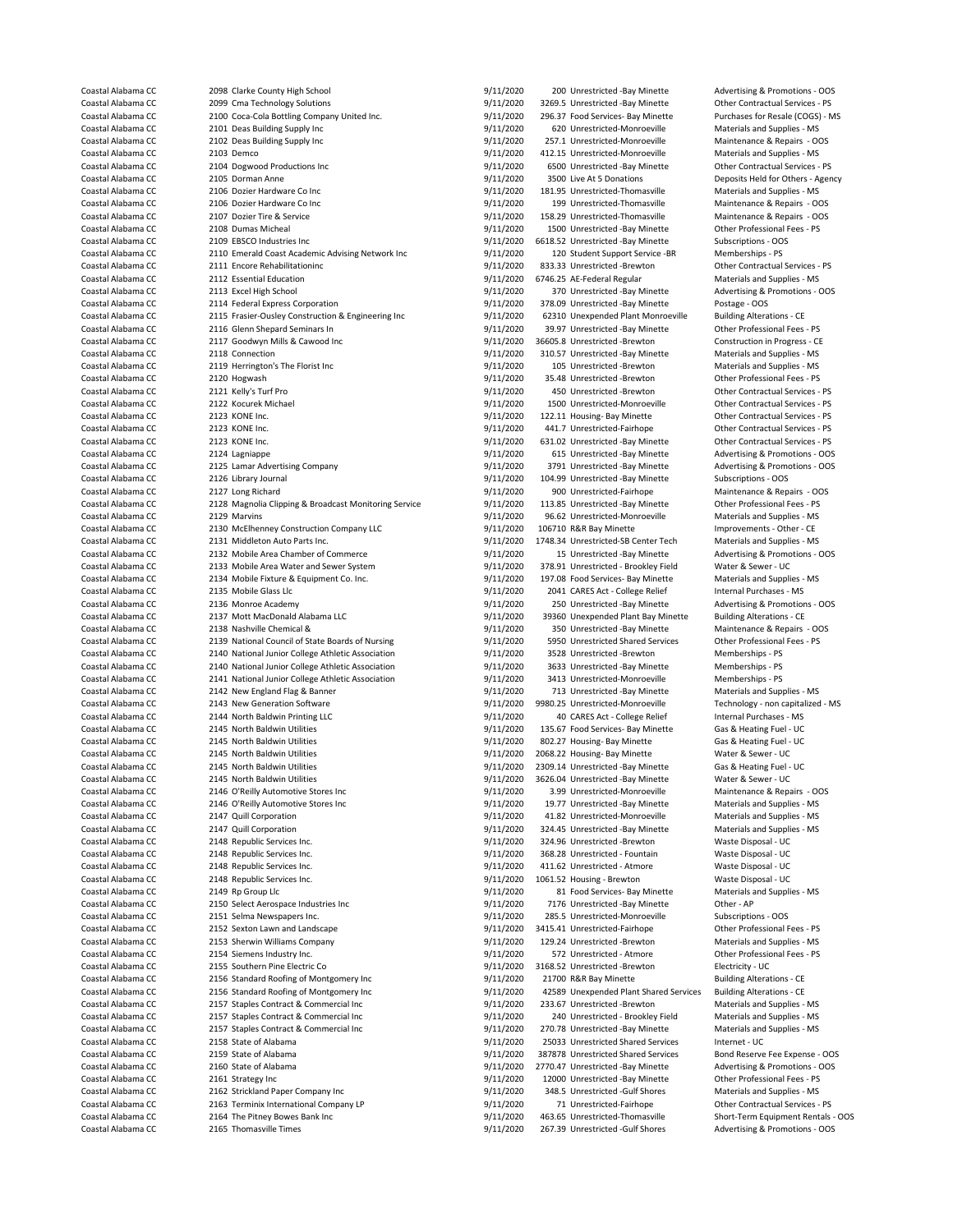Coastal Alabama CC 2166 Town Square Publications 1005 1000 1095 Unrestricted -Bay Minette Advertising & Promotions - OOS<br>
2167 United Parcel Service Inc 1005 1000 11/2020 3 Unrestricted -Bay Minette Postage - OOS Coastal Alabama CC 2167 United Parcel Service Inc<br>
Coastal Alabama CC 2167 United Parcel Service Inc 1000 000 9/11/2020 10.68 Unrestricted -Bay Minette Materials and Supplies - MS Coastal Alabama CC 2167 United Parcel Service Inc 9/11/2020 10.68 Unrestricted -Bay Minette Materials and Supplies - MS Coastal Alabama CC 2168 US Food Service 1 2000 Service 9/11/2020 6773.94 Food Services- Bay Minette Coastal Alabama CC 2169 Virginia Wrecking Co. Inc 1 2000 1 2000 - MS 2000 - MS 2000 - MS 2000 - MS 2000 - MS 2000 - MS 200 Coastal Alabama CC 2169 Virginia Wrecking Co. Inc 1991 11/2020 62810.96 Housing- Bay Minette Improvements- DE<br>Coastal Alabama CC 2170 Vsc Fire & Securityinc 1991 11/2020 625 Unrestricted Gulf Shores Other Contractual Str Coastal Alabama CC 2170 Vsc Fire & Securityinc. 9/11/2020 625 Unrestricted -Gulf Shores Other Contractual Services - PS Coastal Alabama CC 2170 Vsc Fire & Securityinc. 9/11/2020 4066.8 Unrestricted-Fairhope Maintenance & Repairs - OOS Coastal Alabama CC 2171 W W Grainger Inc 3000 100 1000 124.34 Housing- Bay Minette Materials and Supplies - MS Coastal Alabama CC 2171 W W Grainger Inc  $9/11/2020$  176.94 Unrestricted - Brookley Field Materials and Supplies - MS<br>Coastal Alabama CC 2171 W W Grainger Inc  $9/11/2020$  1159.66 Unrestricted - Bay Minette Maintenance & Re Coastal Alabama CC 2171 W W Grainger Inc CONTENT 1159.66 Unrestricted -Bay Minette Maintenance & Repairs - OOS<br>Coastal Alabama CC 2172 Weiser 25 PS (11/2020 153.6 Unrestricted N. Baldwin Cntr Tech Other Contractual Service Coastal Alabama CC 2172 Weiser 2007 153.6 Unrestricted N. Baldwin Cntr Tech Other Contractual Services - PS11/2020 153.6 Unrestricted N. Baldwin Cntr Tech Other Contractual Services - PS11/2020 153.6 Unrestricted - Gulf Sh Coastal Alabama CC 2172 Weiser 2002 2008 12 000 11/2020 448 Unrestricted -Gulf Shores Other Contractual Services - PS<br>2172 Weiser 2008 1212 Weiser 19/11/2020 723.2 Unrestricted -Fairhope Academy Other Contractual Services Coastal Alabama CC 2172 Weiser 2002 2003 123.2 Unrestricted -Fairhope Academy Other Contractual Services - PS<br>Coastal Alabama CC 2172 Weiser 2003 2003 123.2 Unrestricted - Rrookley Field Other Contractual Services - PS Coastal Alabama CC 2172 Weiser 2007 Coastal Alabama CC 2172 Weiser 9/11/2020 992 Unrestricted - Brookley Field<br>
2172 Weiser 2008 Contractual Services - PS/11/2020 1180.47 Housing - Brewton Coastal Alabama Coastal Alabama Coastal Alabama Coastal Alabama Computer 9/11/2020 1180.47 Housing - Brewton Computer Contractual Services - PS<br>2172 Weiser Contractual Services - PS (11/2020 1392.84 Housing - Bay Minette C Coastal Alabama CC 2172 Weiser 2172 Weiser 9/11/2020 1392.84 Housing- Bay Minette Other Contractual Services - PS<br>Coastal Alabama CC 2173 Wesco Gas & Welding Supply Inc. 19/11/2020 822.15 Unrestricted - Atmore Materials an Coastal Alabama CC 2173 Wesco Gas & Welding Supply Inc. <br>Coastal Alabama CC 2173 Wesco Gas & Welding Supply Inc. 6. The Supplies - MS 2011/2020 1829.97 Unrestricted -Brewton Materials and Supplies - MS Coastal Alabama CC 2173 Wesco Gas & Welding Supply Inc. <br>Coastal Alabama CC 2174 World Design Marketing 1991 1/2020 9/11/2020 4730 Unrestricted -Bay Minette 1991 Other Professional Fees - PS Coastal Alabama CC 2174 World Design Marketing and the Coastal Alabama CC 2175 Wrights Auto Parts Inc Coastal Fees - PS 2175 Wrights Auto Parts Inc Coastal Parts 1/2020 4730 Unrestricted -Bay Minette Materials and Supplies Coastal Alabama CC 2175 Wrights Auto Parts Inc 9/11/2020 357.98 Unrestricted -Bay Minette Materials and Supplies<br>Coastal Alabama CC 2352 City of Brewton Utility Dent 9/21/2020 9/21/2020 89.38 Unrestricted -Brewton Gas & He Coastal Alabama CC 2352 City of Brewton Utility Dept 9/21/2020 89.38 Unrestricted -Brewton Gas & Heating Fuel<br>Coastal Alabama CC 2352 City of Brewton Utility Dept 9/21/2020 9/21/2020 109.22 Unrestricted -Brewton Water & Se Coastal Alabama CC 2352 City of Brewton Utility Dept 9/21/2020 109.22 Unrestricted -Brewton Water & Sewer - UC<br>Coastal Alabama CC 2352 City of Brewton Utility Dept 9/21/2020 430.56 Housing - Brewton Water & Sewer - UC Coastal Alabama CC 2352 City of Brewton Utility Dept 9/21/2020<br>
Coastal Alabama CC 2402 Davis Fireman Pest Contro - 9/21/2020 Coastal Alabama CC 2402 Davis Fireman Pest Contro 19/21/2020 850 Unrestricted-Thomasville Conter Professional Fees - PS<br>Coastal Alabama CC 2798 Monroe Scrap Materialinc 19/21/2020 100 Unrestricted-Monroeville Short-Term Eq Coastal Alabama CC 2798 Monroe Scrap Materialinc 9/21/2020 100 Unrestricted-Monroeville Short-Term Equipment Rentals - OOS Coastal Alabama CC 3019 Southern Light Llc 9/21/2020 9/21/2020 770.54 Unrestricted-Monroeville Landline Phones - UC Coastal Alabama CC 3019 Southern Light Llc 9/21/2020 1216.82 Unrestricted-Gilbertown Landline Phones - UC<br>Coastal Alabama CC 3030 Staples Contract & Commercial Inc 9/21/2020 549.51 Unrestricted -Bay Minette Materials and S Coastal Alabama CC 3030 Staples Contract & Commercial Inc 9/21/2020 549.51 Unrestricted -Bay Minette Materials and Supplies - MS<br>Coastal Alabama CC 3055 Synergetics DCS Inc. 9/21/2020 9/21/2020 28952.75 Unrestricted -Brewt Coastal Alabama CC 3067 The Pitney Bowes Bank Inc 300 100 120 120 Unrestricted - Atmore Short-Term Equipment Rentals - OOS<br>2011/2020 156 Unrestricted - Republic Atmosfers Short-Term Equipment Rentals - OOS 156 Unrestricted Coastal Alabama CC 3067 The Pitney Bowes Bank Inc 9/21/2020 156 Unrestricted -Brewton Short-Term Equipment Rentals - OOS<br>Coastal Alabama CC 3561 A & A Refrigeration 9/25/2020 170.06 Unrestricted -Gulf Shores Maintenance & Coastal Alabama CC 3561 A & A Refrigeration 3562 A Refrigeration 3562 A Refrigeration 3562 A Refrigeration 9/25/2020 216.08 Unrestricted -Gulf Shores Materials and Supplies - MS<br>Coastal Alabama CC 3562 Acro Service Corpora Coastal Alabama CC 3562 Acro Service Corporation 9/25/2020 2110.32 Food Services- Bay Minette Other Contractual Services - PS Coastal Alabama CC 3563 Affordable Interior Systems 6 1993 1595/2020 15926.86 Upward Bound TV 10 Materials and Supplies - MS<br>2006 1511.4 Unrestricted - Bay Minette Maintenance & Repairs - OOS Coastal Alabama CC 3564 Air Specialty Inc 9/25/2020 2856 Unrestricted - Brookley Field Maintenance & Repairs - O<br>Coastal Alabama CC 3564 Air Specialty Inc 9/25/2020 4887 Unrestricted - Bay Minette Coastal Alabama CC 3564 Air Specialty Inc 1975 And 1975/2020 4887 Unrestricted -Bay Minette Equipment - non capitalized - MS<br>Coastal Alabama CC 3565 Aircraft Spruce & Specialty Co. 1995/2020 394.8 Unrestricted - Brookley F Coastal Alabama CC 3565 Aircraft Spruce & Specialty Co. 6 9/25/2020 394.8 Unrestricted - Brookley Field Materials and Sup<br>Coastal Alabama CC 3566 Alabama Assoc of Collegiate Registrars & Admissions Officer 9/25/2020 100 Un Coastal Alabama CC 3566 Alabama Assoc of Collegiate Registrars & Admissions Officer 9/25/2020 100 Unrestricted -Bay Minette Memberships -<br>Coastal Alabama CC 3567 Alabama Power Company - 9/25/2020 1180.45 Unrestricted LifeT Coastal Alabama CC 3567 Alabama Power Company 19/25/2020 1180.45 Unrestricted-LifeTech Electricity - UC<br>Coastal Alabama CC 3568 Alert Protection Systems Inc 19/25/2020 43 Unrestricted - Atmore 19/25/2020 1180.43 Unrestrict Coastal Alabama CC 3568 Alert Protection Systems Inc 19/25/2020 43 Unrestricted - Atmore Contractual Alabama CC<br>Coastal Alabama CC 3569 Alibris Inc 19/25/2020 574.95 Unrestricted - Books - PS Alabama CC 3569 Alibris Inc Coastal Alabama CC 3569 Alibris Inc 3569 Alibris Inc 9/25/2020 574.95 Unrestricted -Bay Minette Books - CE<br>Coastal Alabama CC 3570 Amsterdam Company 1995 1995/2020 1075.13 Student Support Service -BM Materials and Supplies Coastal Alabama CC 3570 Amsterdam Company 19925/2020 1075.13 Student Support Service -BM Materials and Supplies -BM<br>Coastal Alabama CC 3571 Apogee Telecom Inc 19925/2020 986 Housing- Bay Minette Coastal Alabama CC 3571 Apogee Telecom Inc and the Same of the Same of the Same of the Same Minette of the Contractual Services - PS Coastal Alabama CC 3571 Apogee Telecom Inc and the Same of the Same of the Same of the Co Coastal Alabama CC 3571 Apogee Telecom Inc and the Same of the Sanda Coastal Alabama CC 3572 Apple Inc 3572 Apple Inc and Services - PS 9/25/2020 3653 Housing - Brewton Other Contractual Services - PS 9/25/2020 10734 Stude Coastal Alabama CC 3573 Association of American Colleges and Universities AAC&U 9/25/2020 540 Unrestricted -Gulf Shores Registration Fees- IS<br>Coastal Alahama CC 3574 AT&T 3524 AT&T (1998) 76/2020 9/25/2020 1068 16 Unrestri Coastal Alabama CC 3574 AT&T 9/25/2020 1068.16 Unrestricted -Brewton 3574 AT&T 9/25/2020 1068.16 Unrestricted -Brewton Landline Phones - UCAS AT&T 9/25/2020 2604.52 Unrestricted -Bay Mine Coastal Alabama CC 3575 AT&T 3575 AT&T 9/25/2020 2604.52 Unrestricted -Bay Minette Internet - UC<br>Coastal Alabama CC 3576 AT&T Mobility National Accounts LLC 9/25/2020 164.96 AF-Federal Regular Internet - UC 3576 AT&T Mobility National Accounts LLC 3576 AT&T 9/25/2020 164.96 AE-Federal Regular Internet - UC Coastal Alabama CC 3576 AT&T Mobility National Accounts LLC 9/25/2020 199.04 Unrestricted -Brewton Wireless Phones - UC Coastal Alabama CC 3577 Atalian US Midwest LL 9/25/2020 2079.31 Unrestricted-Gilbertown Other Contractual Services - PS Coastal Alabama CC 3577 Atalian US Midwest LL 9/25/2020 2265.73 Unrestricted -Gulf Shores Other Contractual Services - PS Coastal Alabama CC 3577 Atalian US Midwest LL 19925/2020 2748.03 Unrestricted - Brookley Field Other Contractual Services - PS<br>26 Coastal Alabama CC 3577 Atalian US Midwest LL 19925/2020 3393.2 Unrestricted - Atmore Other Coastal Alabama CC 3577 Atalian US Midwest LL 9/25/2020 3393.2 Unrestricted - Atmore Other Contractual Services - PS 2014 01: 0 01: 0 01: 0 01: 0 01: 0 01: 0 01: 0 01: 0 01: 0 01: 0 01: 0 01: 0 01: 0 01: 0 01: 0 01: 0 01: Coastal Alabama CC 3577 Atalian US Midwest LL 1977 Coastal Alabama CC 3577 Atalian US Midwest LL 1975/2020 5827.5 Unrestricted-Fairhope Other Contractual Services - PS<br>Coastal Alabama CC 3577 Atalian US Midwest LL 1975/202 Coastal Alabama CC 3577 Atalian US Midwest LL 9/25/2020 24701.51 Unrestricted -Bay Minette Coastal Alabama CC<br>Coastal Alabama CC 3578 Auto-Owners Insurance - PS 25/2020 5066.44 Unrestricted -Bay Minette Coastal Alabama CC 3578 Auto-Owners Insurance 19/25/2020 5066.44 Unrestricted -Bay Minette Insurance and Bonding - PS<br>Coastal Alabama CC 3579 Baldwin Rural Area Transportation 19/25/2020 1350 Unrestricted -Bay Minette Othe Coastal Alabama CC 3579 Baldwin Rural Area Transportation<br>
2580 Bishop Enterprises LLC<br>
3580 Bishop Enterprises LLC Coastal Alabama CC 3580 Bishop Enterprises LLC 9/25/2020 350 Unrestricted -Bay Minette Other Professional Fees - PS Coastal Alabama CC 3581 Carolina Biological Supply Co 9/25/2020 604.54 Unrestricted -Bay Minette Materials and Supplies - MS Coastal Alabama CC 3581 Carolina Biological Supply Co 9/25/2020 2726.74 Unrestricted -Thomasville Coastal Alabama CC 3581 Carolina Biological Supply Co 9/25/2020 2726.74 Unrestricted-Thomasville Materials and Supplie<br>Coastal Alabama CC 3582 Centurytel Inc. Costal Alabama CO 9/25/2020 2866.71 Unrestricted -Bay Minette L Coastal Alabama CC 3582 Centurytel Inc. 9/25/2020 2866.71 Unrestricted -Bay Minette Landline Phones - UC Coastal Alabama CC 3583 Clarke-mobile Counties Ga 9/25/2020<br>
Coastal Alabama CC 3584 Compansol<br>
9/25/2020 Coastal Alabama CC 3584 Compansol 3584 Compansol 9/25/2020 1590 Student Support Service -BM Other Contractual Services - PS<br>Coastal Alabama CC 3585 Condensed Curriculum International Inc 9/25/2020 8316.8 Unrestricted-Fairh 3585 Condensed Curriculum International Inc Coastal Alabama CC 3586 Covington Flooring Co Inc 6 100 mm = 9/25/2020 3496 R&R Monroeville Maintenance & Repairs - OOS<br>Coastal Alabama CC 3587 Ellington Radio Inc 6 100 mm = 9/25/2020 9/25/2020 266.66 Ready to Work 6 4 Ad Coastal Alabama CC 3587 Ellington Radio Inc 9/25/2020 266.66 Ready to Work Advertising & Promotions - OOS Coastal Alabama CC 3588 Frontier Communications and the State of the State of the State of the State of the State of the State of the State of the Phones - UC<br>Coastal Alabama CC 3589 Heiberg Consulting Inc Coastal Alabama CC 3589 Heiberg Consulting Inc. 1997 1992 1592 1599 Student Support Service - MR Materials and Supplies - MS<br>Coastal Alabama CC 3590 Heiberg Consulting Inc. 1998 1995/2000 1599 Unward Bound TV Contractual S Coastal Alabama CC 3590 Heiberg Consulting Inc. 9/25/2020 1599 Upward Bound TV Other Contractual Services - PS Coastal Alabama CC 3591 Herb & Pepper Farm 9/25/2020 52.8 Unrestricted -Gulf Shores Culinary Consumables Coastal Alabama CC 3592 Honorlock Inc. 9/25/2020 32500 CARES Act - College Relief Other Contractual Services - PS Coastal Alabama CC 3593 J.W. Pepper Of Atlanta 19/25/2020 609.44 Unrestricted -Bay Minette Materials and Supplies - MS Coastal Alabama CC 3594 Jubilee Landscape Mgmtin 9/25/2020 11525.97 Unrestricted -Bay Minette Other Contractual Services - PS Coastal Alabama CC 3595 Knox Pest Control 19/25/2020 92.25 Unrestricted -Gulf Shores Other Contractual Services - PS<br>25/2020 153.75 Unrestricted -Fairhope Other Contractual Services - PS Coastal Alabama CC 3595 Knox Pest Control 9/25/2020 369 Unrestricted -Bay Minette Other Contractual Services - PS<br>Coastal Alabama CC 3596 Konica Minolta Business Solutions USA Inc 9/25/2020 15.6 Talent Search MR Short-Term Coastal Alabama CC 3596 Konica Minolta Business Solutions USA Inc 9/25/2020 15.6 Talent Search MR Short-Term Equipment Rentals - OOS<br>Coastal Alabama CC 3596 Konica Minolta Business Solutions USA Inc 9/25/2020 52.21 Student Coastal Alabama CC 3596 Konica Minolta Business Solutions USA Inc 9/25/2020 52.21 Student Support Service - TV Short-Term Equipment Rentals - OOS<br>2015/2020 131.23 Upward Bound TV Short-Term Equipment Rentals - OOS

G/21/2020 28952.75 Unrestricted -Brewton 170.06 Unrestricted -Gulf Shores Coastal Alabama Coastal Alabama COS 351.4 Unrestricted -Bay Minette Maintenance & Repairs - OOS<br>2025 1912. Maintenance & Repairs - OOS 10734 Student Support Service - BM Coastal Alabama CC 3596 Konica Minolta Business Solutions USA Inc 9/25/2020 131.23 Upward Bound TV Short-Term Equipment Rentals - Occastal Alabama CC 3597 Laerdal SSP7 Laerdal **Communist Communist Communist Communist Communist Communist Communist Communist Communist Communist Communist Communist Communist Communist Communist Communist Communist Communist Communist Communist Communis** 

Materials and Supplies - MS Other Contractual Services - PS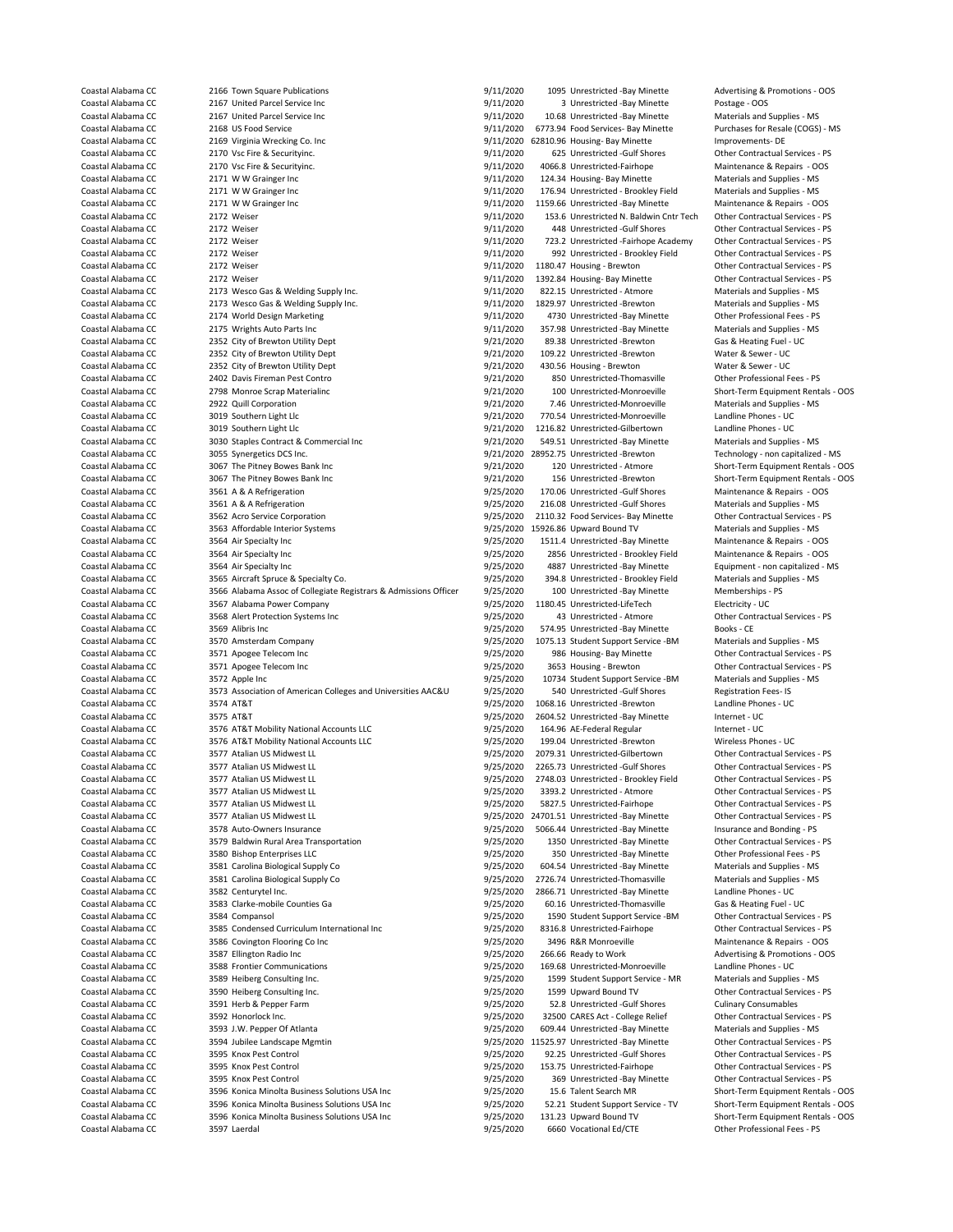Coastal Alabama CC 3603 Police And Sheriffs 3000 100 153.21 Unrestricted -Bay Minette - Materials and Supplies - Materials - Materials - Materials and Supplies - Materials - Materials - Materials - Materials - MSS - MSS - Coastal Alabama CC 3605 Quill Corporation 9000 1044.85 Unrestricted - Brookley Field Coastal Alabama CC 3605 Quill Corporation 4000 1044.85 Unrestricted - Brookley Field Materials and Supplies - MS 2001 4 Supplies - MS 200 Coastal Alabama Coastal Alabama CC 3606 R.S.I. 9/25/2020 714.8 Food Services- Bay Minette Maintenance Association A<br>COMPOSITION - OCS 25/2020 1950.77 Unrestricted -Bay Minette Coastal Alabama CC 3608 Riviera Utilities 3608 Book and the Search State 19/25/2020 569.58 Unrestricted -Gulf Shores Gas Andres Gas Andres Gas Andres Gas Andres Gas Andres Gas Andres Coastal Alabama CC 3609 Select Aerospac Coastal Alabama CC 3612 Simonetta Freelance (DBA) Proforma Green Marketing 9/25/2020 475.15 Student Support Service -E<br>Coastal Alabama CC 3613 Sodexo Inc 3615 Staples Contract & Commercial Inc 3616 Strategy Inc 3618 Strickland Paper Company Inc Coastal Alabama CC 3624 Weiser 9/25/2020 1049.6 Unrestricted - Brookley Field Coastal Alabama CC 3624 Weiser 6000 1049.6 Unrestricted - Brookley Field Contractual Services - PS 624 Weiser 6000 1083.52 Services - PS 625/202 Coastal Alabama CC 3629 Affordable Interior Systems 9/30/2020 13784 Unrestricted -Bay Minette - Materials and Supplies - Materials and Supplies - Materials and Supplies - Materials - Materials and Supplies - MS 0.0 Talent Coastal Air Specialty Inc 3631 Air Specialty Inc 9/30/2020 729.27 Unrestricted - Brookley Field 3639 Atmore Heating & Ac Suppl Coastal Alabama CC 3641 Borden Dairy Company 19/30/2020 275.86 Food Services- Bay Minette Coastal Alabama CC 3642 BSN

Coastal Alabama CC 3598 Mediacom Southeast 300 1 1600 Unrestricted-LifeTech Cable - UC<br>Coastal Alabama CC 3599 North Baldwin Printing LLC 300 19/25/2020 35 Unrestricted -Bay Minette Materials and Supplies - MS Coastal Alabama CC 3599 North Baldwin Printing LLC 1992 States and Supplies - Materials and Supplies - M<br>Coastal Alabama CC 3599 North Baldwin Printing LLC 19/25/2020 9/25/2020 60 Unrestricted -Bay Minette Printing and Bin Coastal Alabama CC 3599 North Baldwin Printing LLC 300 100 9/25/2020 60 Unrestricted -Bay Minette Printing and Binding - OOS<br>Coastal Alabama CC 3600 Ocs Electrical Services 300 Coastal Alabama CC 3600 Ocs Electrical Servic Coastal Alabama CC 3600 Ocs Electrical Services 9/25/2020 1306 Unrestricted-Thomasville Maintenance & Repairs - OOS Coastal Alabama CC 3601 Paxton Patterson LLC 300 100 100 9/25/2020 502.08 Unrestricted N. Baldwin Cntr Tech Materials and Supplies - MS<br>Coastal Alabama CC 3602 PEEHIP 3602 PEEHIP Coastal Alabama CC and 3602 PEEHIP 9/25/2020 9/25/2020 800 Prison Group Health Insurance - FBC 9/25/2020 9/25/2020 9/25/2020 9/25/2020 9/25/2020 9/25/2020 9/25/2020 9/25/2020 9/25/2020 9/25/2020 9/25/2020 9/25/2020 9/25/20 Coastal Alabama CC 3602 PEEHIP 9/25/2020 800 Unrestricted-Thomasville Group Health Insurance - FB Coastal Alabama CC 3602 PEEHIP 9/25/2020 1173.33 Unrestricted - Brookley Field Group Health Insurance - FB Coastal Alabama CC 3602 PEEHIP 3602 PEEHIP 9/25/2020 1600 Unrestricted -Gulf Shores Group Health Insurance - FB<br>Coastal Alabama CC 3603 Police And Sheriffs 3603 Police And Sheriffs 360 Coastal Alabama CC 3603 Police And St Coastal Alabama CC 3604 Positive Promotions and Supplies - MS 9/25/2020 4732.65 Upward Bound TV Materials and Supplies - MS 25/2020 199.99 Student Support Service - BR Materials and Supplies - MS 25/2020 199.99 Student Sup Coastal Alabama CC 3605 Quill Corporation 3605 Coastal Alabama CC 3605 Quill Corporation 3605 Quill Corporation<br>Coastal Alabama CC 3605 Quill Corporation 3605 Coastal Alabama 2025/2020 1044.85 Unrestricted - Brookley Field Coastal Alabama CC 3605 Quill Corporation 9/25/2020 2080.4 AE-Federal Regular Materials and Supplies - MS Coastal Alabama CC 3607 Retif Oil & Fuel Llc 300 Fuel Lic 300 September 2025/2020 1950.77 Unrestricted -Bay Minette 3001-Motor Veh - OOS<br>1925/2020 569.58 Unrestricted -Gulf Shores Gas & Heating Fuel - UC 360 Riviera Utilit Coastal Alabama CC 3609 Select Aerospace Industries Inc 9000 15690 Vocational Ed/CTE Equipment - non capitalized - MS<br>Coastal Alabama CC 3610 Sherwin Williams Company 1995/200 9/25/2020 85.48 Housing-Bay Minette Materials Coastal Alabama CC 3610 Sherwin Williams Company 19/25/2020 85.48 Housing- Bay Minette Materials and Supplies - MS<br>Coastal Alabama CC 3611 Sign-A-Rama 19/25/2020 9/25/2020 136 Unrestricted-Fairhope Materials and Supplies -Coastal Alabama CC 3611 Sign-A-Rama 3610 Supplies - MS 9/25/2020 136 Unrestricted-Fairhope Materials and Supplies - MS<br>Coastal Alabama CC 3612 Simonetta Freelance (DBA) Proforma Green Marketing 9/25/2020 475.15 Student Sup Coastal Alabama CC 3613 Sodexo Inc 3613 Sodexo Inc 3613 Sodexo Inc 3613 Sodexo Inc 3614 Staples Contractual Services - PS 4/25/2020 20550.03 Unrestricted -Bay Minette 36 Other Contractual Services - PS 4/25/2020 35.02 Unre Coastal Alabama CC 3614 Staples Contract & Commercial Inc 9/25/2020 35.02 Unrestricted -Brewton Materials and Supplies - MS<br>Coastal Alabama CC 3614 Staples Contract & Commercial Inc 9/25/2020 50.34 Upward Bound TV Material Coastal Alabama CC 3614 Staples Contract & Commercial Inc 9/25/2020 50.34 Upward Bound TV Materials and Supplies - MS<br>Coastal Alabama CC 3614 Staples Contract & Commercial Inc 9/25/2020 3188.32 Unrestricted -Bay Minette Ma Coastal Alabama CC 3614 Staples Contract & Commercial Inc 9/25/2020 3188.32 Unrestricted -Bay Minette Materials and Supplies - MS<br>Coastal Alabama CC 3615 Staples Contract & Commercial Inc 9/25/2020 287.18 Upward Bound TV M Coastal Alabama CC 3616 Strategy Inc 9/25/2020 9/25/2020 1498 Unrestricted -Bay Minette Other Contractual Services - PS Coastal Alabama CC 3616 Strategy Inc 3616 Strategy Inc 3616 Strategy Inc 3616 Strategy Inc 3616 Strategy Inc 3616 Strategy Inc 3616 Strategy Inc 3616 Strategy Inc 3616 Strategy Inc 3616 Strategy Inc 3616 Strategy Inc 3616 Coastal Alabama CC 3616 Strategy Inc<br>
Coastal Alabama CC 3616 Strategy Inc Santa Computer Strategy Inc 3/25/2020 5990.63 Unrestricted -Bay Minette Postage - OOS<br>
Coastal Alabama CC 3616 Strategy Inc Strategy Inc Coastal Alabama CC 3616 Strategy Inc 9/25/2020 6069.5 Unrestricted -Bay Minette Printing and Binding - OOS Coastal Alabama CC 3616 Strategy Inc 9/25/2020 38451.74 Unrestricted -Bay Minette Advertising & Promotions - OOS<br>Coastal Alabama CC 3617 Strickland Paner Company Inc 9/25/2020 306 19 Unward Bound MR Coastal Alabama CC 3617 Strickland Paper Company Inc 9/25/2020 306.19 Upward Bound MR Materials and Supplies - MS<br>Coastal Alabama CC 3618 Strickland Paper Company Inc 9/25/2020 9/25/2020 271.5 Unrestricted -Bay Minette Mat Coastal Alabama CC 3619 Terminix International Company LP 9/25/2020 491 Unrestricted-Fairhope Other Contractual Services - PS<br>Coastal Alabama CC 3620 Turnitin LLC 1620 Turnitin LLC 19/25/2020 24560 Unrestricted Distance Ed Coastal Alabama CC 3620 Turnitin LLC 3620 Turnitin LLC 3620 Turnitin LLC 3620 Turnitin LLC 3621 United Parcel Service Inc 3621 United Parcel Service Inc 3621 United Parcel Service Inc 3621 United Parcel Service Inc 3621 Un Coastal Alabama CC 3621 United Parcel Service Inc 3021 Coastal Alabama CC 3622 WW Grainger Inc 9/25/2020 5 SUNTED 40000 9/25/2020 5 Unrestricted -Monroeville Materials and Supplies - MS Coastal Alabama CC 3622 WW Grainger 1474.56 Unrestricted-Monroeville Materials and Supplies - MS<br>559.9 Unrestricted -Fairhope Academy Materials and Supplies - MS Coastal Alabama CC 3623 W W Grainger Inc 3623 Coastal Alabama CC 3623 W W Grainger Inc 9/25/2020 559.9 Unrestricted - Fairhope Academy Materials and Supplies - MS Coastal Alabama CC 3623 W W Grainger Inc 3623 Coastal Alaba Coastal Alabama CC 3623 W W Grainger Inc 3623 Coastal Alabama CC 3623 W W Grainger Inc 3622 MS<br>Coastal Alabama CC 3624 Weiser 3624 Weiser 3624 Weiser 9/25/2020 102.4 Unrestricted N. Baldwin Cntr Tech 0ther Contractual Serv Coastal Alabama CC 3624 Weiser 3624 Weiser 3624 Weiser 19/25/2020 102.4 Unrestricted N. Baldwin Cntr Tech Other Contractual Services - PS<br>265/2020 12.4 Unrestricted Gulf Shores 0ther Contractual Services - PS 441.6 Unrestr Coastal Alabama CC 3624 Weiser 3624 Weiser 9/25/2020 441.6 Unrestricted -Gulf Shores Other Contractual Services - PS<br>Coastal Alabama CC 3624 Weiser 3624 Weiser 3624 Weiser 3624 Meiser 30/25/2020 729.6 Unrestricted -Fairhop Coastal Alabama CC 3624 Weiser 3624 Weiser 9/25/2020 729.6 Unrestricted -Fairhope Academy Cher Contractual Services - PS<br>Coastal Alabama CC 3624 Weiser 3624 Weiser 9/25/2020 9/25/2020 1049.6 Unrestricted - Brookley Field O Coastal Alabama CC 3624 Weiser 3624 Weiser 3624 Weiser 9/25/2020 1883.52 Housing - Brewton 3624 Weiser - PS Coastal Alabama CC 3624 Weiser 3624 Weiser 3624 Weiser 3624 Weiser 3624 Weiser 3624 Weiser 3624 Weiser 3624 Weiser Coastal Alabama CC 3624 Weiser 3624 Weiser 9/25/2020 2286.36 Housing- Bay Minette Other Contractual Services -<br>Coastal Alabama CC 3625 Wrights Auto Parts Inc 3625 Weiser 19/25/2020 2413.95 Unrestricted - Brookley Field Mat Coastal Alabama CC 3625 Wrights Auto Parts Inc 3625 Coastal Alabama CC 3625 Virestricted - Brookley Field Materials and Supplies - MS<br>26 Automa CC 3626 ABM Industry Groups LLC 3626 AUCO 3626 210.94 Unrestricted - Brookley Coastal Alabama CC 3626 ABM Industry Groups LLC 19930/2020 200.94 Unrestricted - Brookley Field 0ther Contractual Services - PS<br>Coastal Alabama CC 3626 ABM Industry Groups LLC 19930/2020 525 Unrestricted -Fairhope Academy 625 Unrestricted -Fairhope Academy Coastal Alabama CC 3626 ABM Industry Groups LLC 9/30/2020 632.81 Unrestricted-Gilbertown Other Contractual Services - PS<br>Coastal Alabama CC 3626 ABM Industry Groups LLC 9/30/2020 9/30/2020 1476 55 Linrestricted -Gulf Shore Coastal Alabama CC 3626 ABM Industry Groups LLC 9/30/2020 1476.55 Unrestricted -Gulf Shores Other Contractual Services - PS<br>Coastal Alabama CC 3626 ABM Industry Groups LLC 9/30/2020 1792.96 Unrestricted-Fairhope Other Cont Coastal Alabama CC 3626 ABM Industry Groups LLC 9/30/2020 1792.96 Unrestricted-Fairhope Other Contractual Services - PS<br>Coastal Alabama CC 3626 ABM Industry Groups LLC 9/30/2020 2109.35 Unrestricted-Thomasville Other Contr Coastal Alabama CC 3626 ABM Industry Groups LLC 9/30/2020 2109.35 Unrestricted-Thomasville Other Contractual Services - PS Coastal Alabama CC 3626 ABM Industry Groups LLC 9/30/2020 3804.34 Unrestricted -Brewton Other Contractual Services - PS Coastal Alabama CC 3626 ABM Industry Groups LLC 9/30/2020 6389.86 Unrestricted -Bay Minette Other Contractual Services - PS Coastal Alabama CC 3626 ABM Industry Groups LLC 9/30/2020 8015.55 Unrestricted-Monroeville Other Contractual Services - PS Coastal Alabama CC 3627 Acro Service Corporation 9/30/2020 117.24 Food Services- Bay Minette Other Contractual Services - PS<br>2012/020 2992.89 Unrestricted - Bay Minette Advertising & Promotions - OOS 4950/2020 2992.89 Unre Coastal Alabama CC 3628 Advance Local Holdings Corp 19/30/2020 2992.89 Unrestricted -Bay Minette Advertising & Promotions - Coastal Alabama CC 3629 Affordable Interior Systems 19/30/2020 13784 Unrestricted -Bay Minette Mat Coastal Alabama CC 3630 Aim Institute 19/30/2020 3600 Talent Search MR Computer Software(non capital) - MS<br>Coastal Alabama CC 3631 Air Specialty Inc 19/30/2020 3/30/2020 201.5 Unrestricted -Bay Minette Maintenance & Repair Coastal Alabama CC 3631 Air Specialty Inc 9/30/2020 241.5 Unrestricted -Bay Minette Maintenance & Repairs - OOS Coastal Alabama CC 3631 Air Specialty Inc 9/30/2020 599.85 Food Services- Bay Minette Maintenance & Repairs - OOS Coastal Alabama CC 3632 Alabama Power Company 19/30/2020 1463.82 Unrestricted-Gilbertown Electricity - UC<br>Coastal Alabama CC 3632 Alabama Power Company 19/30/2020 1710.74 Prison 1710.74 Prison Coastal Alabama CC 3632 Alabama Power Company 9/30/2020 1710.74 Prison Electricity - UC<br>Coastal Alabama CC 3632 Alabama Power Company 9/30/2020 3393.42 Food Services- Bay Minette Electricity - UC Coastal Alabama CC 3632 Alabama Power Company 3632 Alabama Power Company 9/30/2020 3393.42 Food Services- Bay Minette Electricity - UC<br>Coastal Alabama CC 3632 Alabama Power Company 3632 Alabama Power Company 9/30/2020 5290 Coastal Alabama CC 3632 Alabama Power Company 19/30/2020 6290.03 Unrestricted - Brookley Field Electricity - UC<br>Coastal Alabama CC 3632 Alabama Power Company 19/30/2020 7462.28 Unrestricted - Atmore Electricity - UC Coastal Alabama CC 3632 Alabama Power Company 19/30/2020 9/30/2020 7462.28 Unrestricted - Atmore Electricity - UC<br>Coastal Alabama CC 3632 Alabama Power Company 19/30/2020 9/30/2020 11369.62 Unrestricted-Thomasville Electri 9/30/2020 11369.62 Unrestricted-Thomasville Coastal Alabama CC 3632 Alabama Power Company 9/30/2020 19301.53 Unrestricted-Monroeville Electricity - UC<br>Coastal Alabama CC 3632 Alabama Power Company 9/30/2020 19301.54 Unrestricted -Brewton Electricity - UC 9/30/2020 23991.54 Unrestricted -Brewton Electricity - UC Coastal Alabama CC 3632 Alabama Power Company 9/30/2020 24414.46 Housing- Bay Minette Electricity - UC<br>Coastal Alahama CC 3632 Alahama Power Company 9/30/2000 49625 47 Unrestricted - Ray Minette Flectricity - UC Coastal Alabama CC 3632 Alabama Power Company 300000 49625.47 Unrestricted -Bay Minette Electricity - UC<br>Coastal Alabama CC 3633 All Over Jantri Srvcs Inc 300000 9/30/2020 406 Housing - Brewton Other Contract 9/30/2020 440 Housing - Brewton Other Contractual Services - PS Coastal Alabama CC 3634 Alsco Inc 9/30/2020 273.23 Food Services- Bay Minette Other Contractual Services - PS Coastal Alabama CC 3635 Amsterdam Company 9/30/2020 1385.27 Student Support Service -BM Materials and Supplies - MS Coastal Alabama CC 3636 AT&T 3636 AT&T 3636 AT&T 3636 AT&T 9/30/2020 2118 Unrestricted -Bay Minette Internet - UC Coastal Alabama CC 3637 AT&T Mobility National Accounts LLC 9/30/2020 2636.81 Unrestricted -Bay Minette Wireless Phones - UC Coastal Alabama CC 3638 Atmore Electrical Supply 19/30 9/30/2020 26.01 Unrestricted - Atmore 19/30/2020 Materials and Supplies - MS Coastal Alabama CC 3639 Atmore Heating & Ac Suppl<br>Coastal Alabama CC 3639 Atmore Heating & Coastal Alabama CC 3640 Auto-Owners Insurance 1998 1998 1998/2020 18211.05 Unrestricted-Monroeville Insurance and Bonding - PS<br>Coastal Alabama CC 3641 Borden Dairy Company 1998 1998/2020 275.86 Food Services- Bay Minette P Coastal Alabama CC 3642 BSN 9/30/2020 980.42 Unrestricted -Brewton Materials and Supplies - MS Coastal Alabama CC 3642 BSN 9/30/2020 2336.86 Unrestricted -Bay Minette - Say Minette Materials and Supplies - M<br>Coastal Alabama CC 3643 City Cleaners - MS and Supplies - MS 9/30/2020 60 Unrestricted - Thomasville Coastal Alabama CC 3643 City Cleaners 9/30/2020 60 Unrestricted-Thomasville Other Professional Fees - PS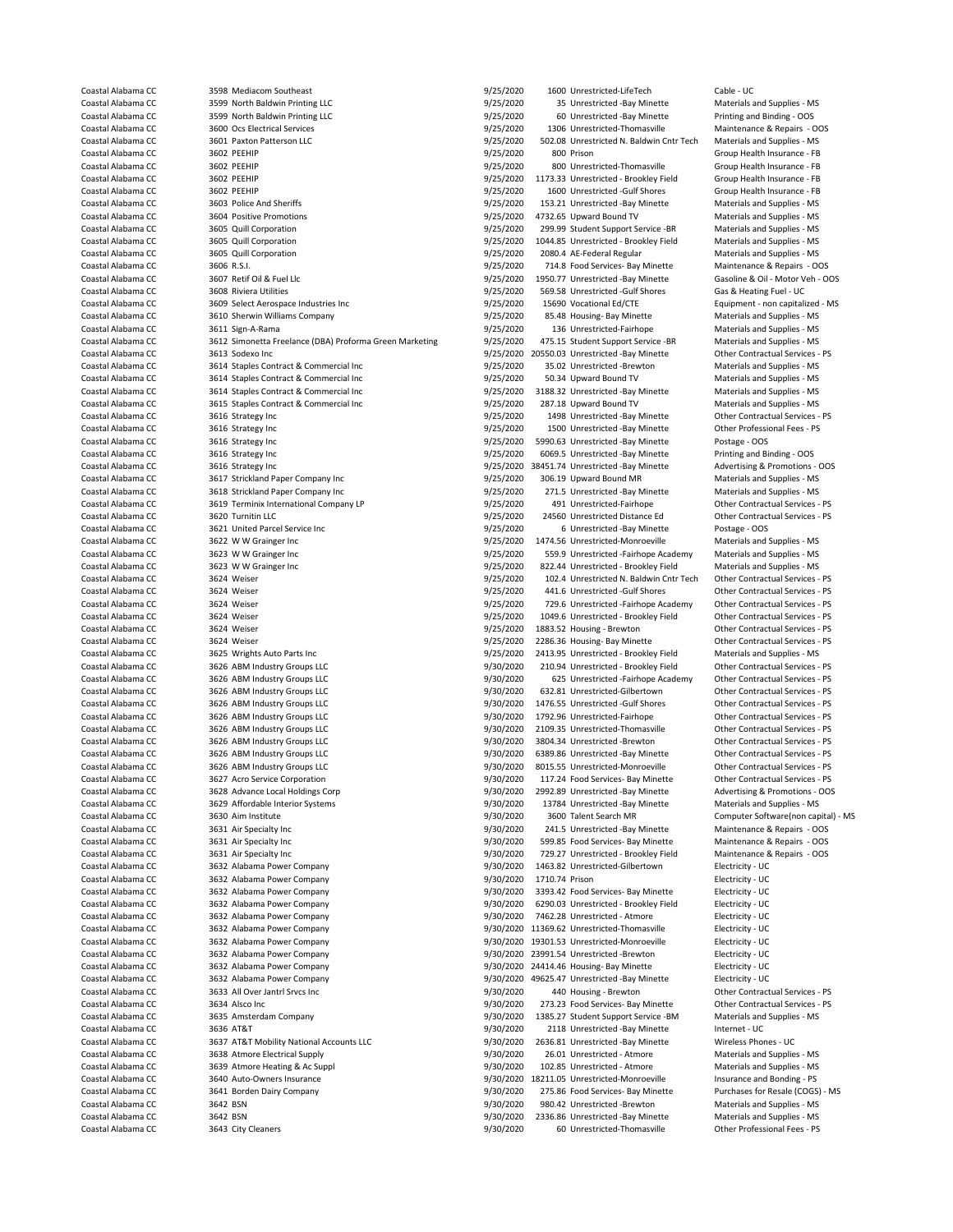3668 United Parcel Service Inc

Coastal Alabama CC 3644 City Produce Of Fwbinc. (2008) 9/30/2020 535.3 Food Services- Bay Minette Purchases for Resale (COGS) - MS<br>Coastal Alabama CC 3645 Colev Air Conditioning Inc (2008) 9/30/2020 4300 R&R Brewton Mainte Coastal Alabama CC 3645 Coley Air Conditioning Inc and the State of the State of Alabama CC 3645 Coley Air Conditioning Inc 9/30/2020 4300 R&R Brewton Constal Alabama CC 3646 Covington Flooring Col 10 Constal 4500 4300 430 Coastal Alabama CC 3646 Covington Flooring Co Inc 300 100 9/30/2020 3294 R&R Brewton Maintenance & Repairs - O<br>Coastal Alabama CC 3647 Dick Blick Company 366 100 100 9/30/2020 1919.2 Unrestricted -Bay Minette Materials and Coastal Alabama CC 3647 Dick Blick Company 9/30/2020 1919.2 Unrestricted -Bay Minette Materials and Supplies - MS 3648 Frontier Communications extendions and the State of the State Alabama CO20 1436.06 Unrestricted-Monroeville Landline Phones - UC Coastal Alabama CC and 3650 Jupiter Ed Inc and Supplies - MS and Supplies - MS and Supplies - MS and Supplies - MS and Supplies - MS and Supplies - MS and Supplies - MS and Supplies - MS and Supplies - MS and Supplies - MS Coastal Alabama CC 3651 King Glass Inc. 9/30/2020 19309 Unrestricted -Bay Minette Internal Purchases - MS<br>Coastal Alabama CC 3652 Monroeville Water Works 9/30/2000 1008 11 Unrestricted Monroeville Water & Sewer - IIC Coastal Alabama CC 3652 Monroeville Water Works 9/30/2020 2028.11 Unrestricted-Monroeville Water & Sewer - UC Coastal Alabama CC 3653 Muniz Angela<br>Coastal Alabama CC 3654 NPC International Inc 3664 Coastal Alabama CO 3/30/2020 452.91 NSF Other Contractual Services - PS Coastal Alabama CC 3654 NPC International Inc 9/30/2020 471.2 Upward Bound MR Stipends-Meals Coastal Alabama CC 3655 Peacock Builders LLC 9/30/2020 1964.45 R&R Brewton Maintenance & Repairs - OOS Coastal Alabama CC 3656 Qualtrics LLC 3656 Qualtrics LLC 9/30 1930/2020 2000 Talent Search MR Computer Software(non capital) - MS Coastal Alabama CC 3657 Republic Services Inc. 3657 Republic Services Inc. 369 1990/2020 100 Coastal Alabama CC 3657 Republic Services Inc. <br>Coastal Alabama CC 3657 Republic Services Inc. 1978 1978/2020 1216.91 Unrestricted - Bay Minette Waste Disposal - UC Coastal Alabama CC 3657 Republic Services Inc. 1997 1997 1216.91 Unrestricted -Bay Minette Waste Disposal - UC<br>1990/2020 184.89 Food Services Bay Minette Purchases for Resale (COGS) - MS (Coastal Alabama CC 3658 Sam'S Club 184.89 Food Services- Bay Minette Coastal Alabama CC 3659 Sexton Lawn and Landscape 9/30/2020 4072.19 Unrestricted-Fairhope Other Professional Fees - PS Coastal Alabama CC 3660 Siemens Industry Inc. 9/30/2020 572 Unrestricted - Atmore Other Contractual Services - PS Coastal Alabama CC 3661 South Alabama Gas 36 1978 1998 9/30/2020 17.86 Unrestricted-Monroeville Gas & Heating Fuel - UC<br>1990/2020 20.34 Unrestricted - Brookley Field Gas & Heating Fuel - UC 366 Unit and the UC Gas & Heatin Coastal Alabama CC 3662 Spire 3662 Spire 9/30/2020 30.34 Unrestricted - Brookley Field Gas & Heating Fuel - UC<br>Coastal Alabama CC 3663 Strickland Paper Company Inc 19/30/2020 3/30/2020 271.49 Talent Search MR Coastal Alabama CC 3663 Strickland Paper Company Inc 9/30/2020 271.49 Talent Search MR Materials and Supplies - MS<br>Coastal Alabama CC 3664 Stuart Curby Co Company Inc 9/30/2020 4065.1 Unrestricted - Fairhone Academy Materi Coastal Alabama CC 3664 Stuart C. Irby Co. 9/30 1000 1000 1000 10000 4065.1 Unrestricted -Fairhope Academy Materials and Supplies - MS<br>2012/020 7750 Unrestricted Gilbertown Other Professional Fees - PS Coastal Alabama CC 3665 Sunshine Partners LLC 1978 Coastal Alabama CC 3665 Sunshine Partners LLC 19760 2020 7750 Unrestricted-Gilbertown Other Professional Fees - PS Coastal Alabama CC 3666 Supreme Paper Supplies LLC 19780 Coastal Alabama CC 3666 Supreme Paper Supplies LLC 9/30/2020 361.5 Unrestricted -Gulf Shores Maintenance & Repairs - OC<br>Coastal Alabama CC 3666 Supreme Paper Supplies LLC 9/30/2020 470.89 Unrestricted -Gulf Shores Material Coastal Alabama CC 3666 Supreme Paper Supplies LLC 9/30/2020 470.89 Unrestricted -Gulf Shores Materials and Supplies Applies LLC 9/30/2020 540 Unrestricted -Jackson Coastal Alabama CC 3667 Taylor Hunter Materials and Suppl Coastal Alabama CC 3667 Taylor Hunter (3667 Taylor Hunter 9/30/2020 540 Unrestricted-Jackson Other Professional Fees - PS<br>Coastal Alabama CC 3668 United Parcel Service Inc. (9/30/2020 9/30/2020 3 Unrestricted -Bay Minette Coastal Alabama CC 3669 Vsc Fire & Securityinc. etc. 8/30/2020 3/30/2020 200 Unrestricted -Bay Minette Other Contractual Services - PS Coastal Alabama CC 3670 W W Grainger Inc 300 Coastal Alabama CC 35.78 Unrestricted -Bay Minette Maintenance & Repairs - OOS<br>2007020 315.48 Unrestricted-Fairhope Maintenance & Repairs - OOS 36.78 Unrestricted-Fairhope Maint Coastal Alabama CC 3670 W W Grainger Inc 2003 136.48 Unrestricted-Fairhope Maintenance & Repairs - OOS Coastal Alabama CC 3670 W W Grainger Inc 2003 Coastal Alabama CC 3670 Materials and Supplies - MS Coastal Alabama CC Coastal Alabama CC 3671 Wesco Gas & Welding Supply Inc. 9/30/2020 664 Unrestricted -Fairhope Academy Materials and Supplies - MS<br>Coastal Alabama CC 400000 Coley Trent 10000 Coley Trent Coastal Alabama CC 400000 Coley Trent 1997 12000 12000 2001 7/31/2020 246.1 Unrestricted -Gulf Shores Payroll<br>Coastal Alabama CC 400001 Santiago Aezekiel 1997 12000 7/31/2020 458.22 Unrestricted -Bay Minette Payroll 458.22 Unrestricted -Bay Minette Coastal Alabama CC 400002 Thomas-Mitchell Michelle 1988 1998 1998 7/31/2020 800 Ready to Work Payroll<br>Coastal Alabama CC 400002 Thomas-Mitchell Michelle 1998 1999 7/31/2020 1200 AE - State Regular Payroll Coastal Alabama CC 400002 Thomas-Mitchell Michelle 7/31/2020 1200 AE - State Regular Payroll Coastal Alabama CC 400003 Gay James 7/31/2020 700 Unrestricted -Brewton Payroll Coastal Alabama CC 400004 Coley Trent 19730 1200 1200 9/30/2020 418.37 Unrestricted -Gulf Shores Payroll Coastal Alabama CC and Annes and Alabama CC and Alabama CO 40005 Dean James 90 and 1200 Unrestricted -Bay Minette Payroll<br>Coastal Alabama CC 400006 Stokes Skylar and Alabama CO 9/30/2020 855 Unrestricted Distance Ed Payrol Coastal Alabama CC and Any and Alabama CC and Alabama CO 400006 Stokes Skylar 9/30/2020 855 Unrestricted Distance Ed Payroll<br>
Coastal Alabama CC 400007 Bodenmann Laura and Brown 9/30/2020 855 Unrestricted-Fairhope Payroll Coastal Alabama CC 400007 Bodenmann Laura and the state of the state of 9/30/2020 855 Unrestricted-Fairhope Payroll<br>Coastal Alabama CC 400008 Thibaut Timothy and the state of 9/30/2020 570 Unrestricted-Fairhope Payroll Coastal Alabama CC 400008 Thibaut Timothy 9/30/2020 570 Unrestricted-Fairhope Payroll Coastal Alabama CC 400009 Judy Matthew 19/30/2020 855 Unrestricted-SB Center Tech Payroll<br>Coastal Alabama CC 400010 Navarro Daniel 19/30 19/30/2020 712.5 Unrestricted -Gulf Shores Payroll Coastal Alabama CC 400010 Navarro Daniel 1978 1978 1978 12.5 Unrestricted -Gulf Shores Payroll<br>Coastal Alabama CC 400013 Stanford Flannery 1978 1979 1980/2020 855 Unrestricted -Gulf Shores Payroll Coastal Alabama CC 400013 Stanford Flannery 9/30/2020 855 Unrestricted -Gulf Shores Payroll Coastal Alabama CC 600000 Pouncey Warren 7/31/2020 22916.67 Unrestricted Shared Services Payroll Coastal Alabama CC 600001 Lancaster Mary 1988 1988 1988 1989 7/31/2020 10363.92 Unrestricted Shared Services Payroll<br>Coastal Alabama CC 600002 Davis Jessica 1988 1989 1989 7/31/2020 10867.92 Unrestricted Shared Services Pa Coastal Alabama CC 600002 Davis Jessica and the Coastal Alabama CC 600002 Davis Jessica 2011 Coastal Alabama CC<br>Coastal Alabama CC 600003 Bradley Vinson Coastal Alabama CC 600003 Bradley Vinson Coastal Alabama CC 600003 Br 7/31/2020 8750.67 Unrestricted Shared Services Coastal Alabama CC 600004 Strickland Brian 7/31/2020 9879.92 Unrestricted Shared Services Payroll Coastal Alabama CC 600005 Stokes Mickey (2008) 7/31/2020 10525.25 Unrestricted Shared Services Payroll<br>Coastal Alabama CC 600006 Grant Linda (2008) 7/31/2020 10525.25 Unrestricted Shared Services Payroll Coastal Alabama CC 600006 Grant Linda **COMP** 1988 1989 1989 1989 1989 10525.25 Unrestricted Shared Services Payroll<br>Coastal Alabama CC 600007 Graham Jean 1989 1999 1999 1999 10691.92 Unrestricted Shared Services Pavroll 7/31/2020 10691.92 Unrestricted Shared Services Payroll Coastal Alabama CC 600008 Murphy Melinda 7/31/2020 10691.92 Unrestricted Shared Services Payroll Coastal Alabama CC 600009 Duplantis Joshua 7/31/2020 9078.67 Unrestricted Shared Services Payroll Coastal Alabama CC 600010 Babb Julia 7/31/2020 6180.67 Unrestricted -Brewton Payroll Coastal Alabama CC 600011 Boutwell Anita and the state of the coastal Alabama CC 600012 Boyroll<br>Coastal Alabama CC 600012 Boyer Rebecca and the coastal Alabama 7/31/2020 7750.33 Unrestricted -Bay Minette Payroll Coastal Alabama CC 600012 Boyer Rebecca and the coastal Alabama CC 600012 Boyer Rebecca 100013 Exproll<br>Coastal Alabama CC 600013 Byrd Lindsey 1997 1997 1997 1998 7/31/2020 4250 Unrestricted -Bay Minette Payroll Coastal Alabama CC 600013 Byrd Lindsey 7/31/2020 4250 Unrestricted -Bay Minette Payroll Coastal Alabama CC 600014 Calhoun Brenda 600014 Calhoun Brenda EXTERN ALABAM COLORER COASTAL ALABAM COLORER 1999 1999 1999 1999 1999 1000015 Cosker Melanie Payroll<br>COOOLS Cosker Melanie Payroll Payroll (Payroll 7/31/2020 6597.67 Unrestricted Monroeville Payroll Coastal Alabama CC 600015 Cosker Melanie 1988 1988 1989 1989 1989 1989 1989. Coastal Alabama CC 600016 Dukes Natalie<br>Coastal Alabama CC 600016 Dukes Natalie 1989 1989 1989 1989 1989 1989.33 Unrestricted -Bay Minette 1989. External Alabama COAStal Alabama CC 600016 Dukes Natalie 1990 Minette 1991 131/2020 7897.33 Unrestricted -Bay Minette Payroll 131/2020 7/31/2020 7916.67 Unrestricted -Bay Minette Payroll 131/2020 13916.67 Unrestricted -Bay Coastal Alabama CC 600017 Fields Khori 7/31/2020 3916.67 Unrestricted -Bay Minette Payroll Coastal Alabama CC 600018 Godfrey Carman 7/31/2020 5874.67 Unrestricted-Fairhope Payroll Coastal Alabama CC 600019 Harrison Joy 7/31/2020 3713.37 Unrestricted-Monroeville Payroll Coastal Alabama CC 600019 Harrison Joy 700019 12000 17/31/2020 3713.38 Unrestricted-Thomasville Payroll<br>Coastal Alabama CC 600020 Holmes Donna 70000 100000 17/31/2020 6639.67 Unrestricted-Monroeville Pavroll Coastal Alabama CC 600020 Holmes Donna 1999 1999 12/31/2020 6639.67 Unrestricted-Monroeville<br>Coastal Alabama CC 600021 Howard Ernestine 1999 12/31/2020 5874.67 Unrestricted-Monroeville Coastal Alabama CC 600021 Howard Ernestine 1998 1999 12/31/2020 5874.67 Unrestricted-Monroeville Payroll<br>Coastal Alabama CC 600022 Johnson Regina 1999 12/31/2020 2837.75 Unrestricted-Monroeville Pavroll 2837.75 Unrestricted-Monroeville Payroll Coastal Alabama CC 600023 Jordan Rachael 1988 1988 1988 1988 12/31/2020 5874.67 Unrestricted -Bay Minette Payroll<br>Coastal Alabama CC 600024 Jovner Holley 1988 1988 1988 12/31/2020 5262.67 Unrestricted Monroeville Payroll 5262.67 Unrestricted-Monroeville Payroll Coastal Alabama CC 600025 Killingsworth Jennifer 7/31/2020 7897.33 Unrestricted-Fairhope Payroll Coastal Alabama CC 600026 Lirette Katherine 7/31/2020 5874.67 Unrestricted -Brewton Payroll Coastal Alabama CC 600027 Mack Susan 7/31/2020 6180.67 Unrestricted -Brewton Payroll Coastal Alabama CC 600028 Mathews Nancy 7/31/2020 6180.67 Unrestricted -Brewton Payroll Coastal Alabama CC 600029 McLean Diane 7/31/2020 6639.67 Unrestricted -Bay Minette Payroll Coastal Alabama CC 600030 Pizzotti Connie 7/31/2020 6801.67 Unrestricted -Bay Minette Payroll Coastal Alabama CC 600031 Richardson Nikeya 7/31/2020 5569 Unrestricted-Thomasville Payroll Coastal Alabama CC 600032 Ruckman Lynette 1988 1999 12/31/2020 7304 Unrestricted -Brewton Payroll Coastal Alabama CC 600033 Rumbley Valarie 1999 1201 1201 12/31/2020 7897.33 Unrestricted -Bay Mine 7897.33 Unrestricted -Bay Minette Payroll Coastal Alabama CC 600034 Scarborough Tiffany 1988 1988 1989 7/31/2020 8275.25 Unrestricted -Bay Minette Payroll<br>Coastal Alabama CC 600035 Spillman Allison 1989 1989 1989 7/31/2020 3167.92 Unrestricted -Bay Minette Payroll Coastal Alabama CC 600035 Spillman Allison 1988 1998 1999 12/31/2020 3167.92 Unrestricted -Bay Minette Payroll<br>Coastal Alabama CC 600036 Barrow Michele 1997 131/2020 6222.67 Unrestricted -Bay Minette Payroll Coastal Alabama CC 600036 Barrow Michele 1997 1200 6222.67 Unrestricted -Bay Minette 1997 12076 1212<br>Coastal Alabama CC 600037 McArthur Scotty 1997 1200 7/31/2020 1710 Unrestricted -Gulf Shores Pavroll 1710 Unrestricted -Gulf Shores Coastal Alabama CC 600038 Patterson Tony 7/31/2020 7107.63 Unrestricted -Gulf Shores Payroll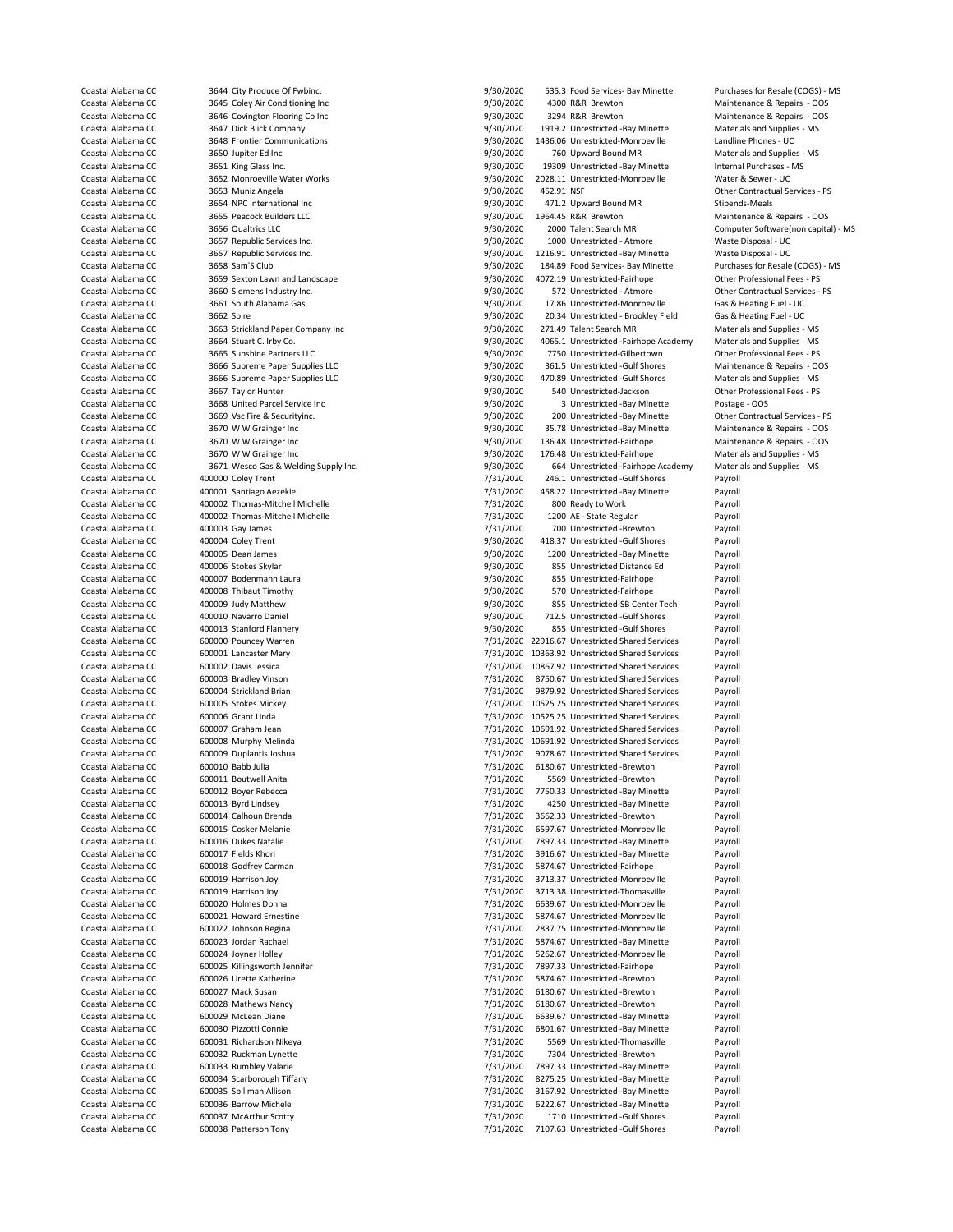| Coastal Alabama CC                       | 600039 Peace Frederick                          | 7/31/2020              | 9316.67 Unrestricted-Fairhope                                               | Payroll            |
|------------------------------------------|-------------------------------------------------|------------------------|-----------------------------------------------------------------------------|--------------------|
| Coastal Alabama CC                       | 600040 Petelinski Ashley                        | 7/31/2020              | 9869.41 Unrestricted -Bay Minette                                           | Payroll            |
| Coastal Alabama CC                       | 600041 Moeller Suzanne                          | 7/31/2020              | 1710 Unrestricted-Fairhope                                                  | Payroll            |
| Coastal Alabama CC                       | 600042 Spratlin Kimberly                        | 7/31/2020              | 8487.75 Unrestricted -Gulf Shores                                           | Payroll            |
| Coastal Alabama CC                       | 600043 Allen Katrina                            | 7/31/2020              | 6639.67 Unrestricted -Bay Minette                                           | Payroll            |
| Coastal Alabama CC                       | 600044 Sturdivant Tyler                         | 7/31/2020              | 6672.67 Unrestricted -Bay Minette                                           | Payroll            |
| Coastal Alabama CC                       | 600045 Jackson Yvette                           |                        |                                                                             |                    |
|                                          |                                                 | 7/31/2020              | 8509.33 Unrestricted -Bay Minette                                           | Payroll            |
| Coastal Alabama CC                       | 600046 Moquin Crystal                           | 7/31/2020              | 5457.33 Unrestricted -Bay Minette                                           | Payroll            |
| Coastal Alabama CC                       | 600047 Forester Cathleen                        | 7/31/2020              | 7438 Unrestricted -Bay Minette                                              | Payroll            |
| Coastal Alabama CC                       | 600048 Robinson Barbara                         | 7/31/2020              | 5763 Unrestricted -Bay Minette                                              | Payroll            |
| Coastal Alabama CC                       | 600049 Cain Kimberly                            | 7/31/2020              | 1425 Unrestricted Distance Ed                                               | Payroll            |
| Coastal Alabama CC                       | 600049 Cain Kimberly                            | 7/31/2020              | 5874.67 Unrestricted -Bay Minette                                           | Payroll            |
| Coastal Alabama CC                       | 600050 Murphy Timothy                           | 7/31/2020              | 855 Unrestricted Distance Ed                                                | Payroll            |
| Coastal Alabama CC                       | 600050 Murphy Timothy                           | 7/31/2020              | 10073 Unrestricted-Fairhope                                                 | Payroll            |
| Coastal Alabama CC                       | 600051 Bishop John                              | 7/31/2020              | 1710 Unrestricted Distance Ed                                               | Payroll            |
| Coastal Alabama CC                       | 600051 Bishop John                              | 7/31/2020              | 10828.5 Unrestricted -Bay Minette                                           | Payroll            |
| Coastal Alabama CC                       | 600052 Boehm Mary                               | 7/31/2020              | 3090.33 Unrestricted -Gulf Shores                                           | Payroll            |
| Coastal Alabama CC                       | 600053 Childress Christa                        | 7/31/2020              | 6180.67 Unrestricted-Monroeville                                            | Payroll            |
|                                          |                                                 |                        |                                                                             |                    |
| Coastal Alabama CC                       | 600054 Day Elizabeth                            | 7/31/2020              | 1140 Unrestricted Distance Ed                                               | Payroll            |
| Coastal Alabama CC                       | 600054 Day Elizabeth                            | 7/31/2020              | 7385 Unrestricted Shared Services                                           | Payroll            |
| Coastal Alabama CC                       | 600055 Stokes Jacqueline                        | 7/31/2020              | 12006.5 Unrestricted -Brewton                                               | Payroll            |
| Coastal Alabama CC                       | 600056 Congiardo Michael                        |                        | 7/31/2020 10880.08 Unrestricted -Bay Minette                                | Payroll            |
| Coastal Alabama CC                       | 600057 Merry Michael                            | 7/31/2020              | 4956.33 Unrestricted-Monroeville                                            | Payroll            |
| Coastal Alabama CC                       | 600058 Strickland Stephen                       | 7/31/2020              | 6292 Unrestricted-Fairhope                                                  | Payroll            |
| Coastal Alabama CC                       | 600059 Ayers David                              | 7/31/2020              | 855 Unrestricted-Monroeville                                                | Payroll            |
| Coastal Alabama CC                       | 600059 Ayers David                              |                        | 7/31/2020 13617.33 Unrestricted -Bay Minette                                | Payroll            |
| Coastal Alabama CC                       | 600060 Barry Rebecca                            | 7/31/2020              | 855 Unrestricted-Monroeville                                                | Payroll            |
| Coastal Alabama CC                       | 600060 Barry Rebecca                            | 7/31/2020              | 10073 Unrestricted -Bay Minette                                             | Payroll            |
| Coastal Alabama CC                       | 600061 Simmons Leslie A                         | 7/31/2020              | 855 Unrestricted Distance Ed                                                | Payroll            |
|                                          |                                                 |                        |                                                                             |                    |
| Coastal Alabama CC                       | 600061 Simmons Leslie A                         | 7/31/2020              | 7601.83 Unrestricted Shared Services                                        | Payroll            |
| Coastal Alabama CC                       | 600062 Smith Kristi                             | 7/31/2020              | 5854.26 Unrestricted Shared Services                                        | Payroll            |
| Coastal Alabama CC                       | 600063 Armstrong Darlin                         | 7/31/2020              | 2083.33 Unrestricted -Bay Minette                                           | Payroll            |
| Coastal Alabama CC                       | 600064 Blubaugh Kaitlyn                         | 7/31/2020              | 600 Unrestricted -Bay Minette                                               | Payroll            |
| Coastal Alabama CC                       | 600065 Boutwell Benjamin                        | 7/31/2020              | 600 Unrestricted -Brewton                                                   | Payroll            |
| Coastal Alabama CC                       | 600066 Carden Andrew                            | 7/31/2020              | 2181.8 Unrestricted -Bay Minette                                            | Payroll            |
| Coastal Alabama CC                       | 600067 Ciangiotto Natalie                       | 7/31/2020              | 600 Unrestricted -Brewton                                                   | Payroll            |
| Coastal Alabama CC                       | 600068 Dickey Steven                            | 7/31/2020              | 2181.8 Unrestricted -Bay Minette                                            | Payroll            |
| Coastal Alabama CC                       | 600069 Dulaney Ritchie                          | 7/31/2020              | 855 Unrestricted Distance Ed                                                | Payroll            |
| Coastal Alabama CC                       | 600069 Dulaney Ritchie                          | 7/31/2020              | 9405.92 Unrestricted Shared Services                                        | Payroll            |
|                                          |                                                 |                        |                                                                             |                    |
| Coastal Alabama CC                       | 600070 Dussouy John                             | 7/31/2020              | 600 Unrestricted -Bay Minette                                               | Payroll            |
| Coastal Alabama CC                       | 600071 Harding Cassidy                          | 7/31/2020              | 600 Unrestricted -Bay Minette                                               | Payroll            |
| Coastal Alabama CC                       | 600072 Lambert Chase                            | 7/31/2020              | 600 Unrestricted -Bay Minette                                               | Payroll            |
| Coastal Alabama CC                       | 600073 Lang Angela                              | 7/31/2020              | 600 Unrestricted-Monroeville                                                | Payroll            |
| Coastal Alabama CC                       | 600074 Lanier Len                               | 7/31/2020              | 600 Unrestricted -Bay Minette                                               | Payroll            |
| Coastal Alabama CC                       | 600075 Lofton Brittany                          | 7/31/2020              | 600 Unrestricted-Monroeville                                                | Payroll            |
| Coastal Alabama CC                       | 600076 Nims Misti                               | 7/31/2020              | 855 Unrestricted Distance Ed                                                | Payroll            |
| Coastal Alabama CC                       | 600076 Nims Misti                               |                        | 7/31/2020 10625.25 Unrestricted -Brewton                                    | Payroll            |
| Coastal Alabama CC                       | 600077 Pitts Linda                              | 7/31/2020              | 570 Unrestricted Distance Ed                                                | Payroll            |
| Coastal Alabama CC                       | 600077 Pitts Linda                              | 7/31/2020              | 12006.5 Unrestricted -Bay Minette                                           |                    |
|                                          |                                                 |                        |                                                                             | Payroll            |
| Coastal Alabama CC                       | 600078 Radwitch Mallory                         | 7/31/2020              | 5262.67 Unrestricted -Bay Minette                                           | Payroll            |
| Coastal Alabama CC                       | 600079 Robertson Robert                         | 7/31/2020              | 5874.67 Unrestricted -Bay Minette                                           | Payroll            |
| Coastal Alabama CC                       | 600080 Reynolds Russell                         | 7/31/2020              | 570 Unrestricted Distance Ed                                                | Payroll            |
|                                          |                                                 |                        |                                                                             |                    |
| Coastal Alabama CC                       | 600080 Reynolds Russell                         | 7/31/2020              | 5874.67 Unrestricted -Bay Minette                                           | Payroll            |
| Coastal Alabama CC                       | 600081 Blevins R                                | 7/31/2020              | 570 Unrestricted Distance Ed                                                | Payroll            |
| Coastal Alabama CC                       | 600081 Blevins R                                |                        |                                                                             |                    |
|                                          |                                                 |                        | 7/31/2020 11177.75 Unrestricted -Brewton                                    | Payroll            |
| Coastal Alabama CC                       | 600082 Crabtree Dianne                          | 7/31/2020              | 1425 Unrestricted Distance Ed                                               | Payroll            |
| Coastal Alabama CC                       | 600082 Crabtree Dianne                          | 7/31/2020              | 6486.33 Unrestricted -Bay Minette                                           | Payroll            |
| Coastal Alabama CC                       | 600083 Lake Charles                             | 7/31/2020              | 9405.92 Unrestricted Shared Services                                        | Payroll            |
| Coastal Alabama CC                       | 600084 Lolley Dana                              | 7/31/2020              | 855 Unrestricted Distance Ed                                                | Payroll            |
| Coastal Alabama CC                       | 600084 Lolley Dana                              | 7/31/2020              | 10073 Unrestricted-Monroeville                                              | Payroll            |
| Coastal Alabama CC                       | 600085 Poirier Peter                            | 7/31/2020              | 6222.67 Unrestricted -Fairhope Academy                                      | Payroll            |
| Coastal Alabama CC                       | 600086 Smith James                              | 7/31/2020              | 5028.5 Unrestricted -Fairhope Academy                                       | Payroll            |
| Coastal Alabama CC                       | 600087 Baxter Joe                               | 7/31/2020              | 7362.67 Unrestricted-Thomasville                                            | Payroll            |
| Coastal Alabama CC                       | 600088 Callais Kenneth                          |                        | 7/31/2020 12762.33 Unrestricted -Fairhope Academy                           | Payroll            |
| Coastal Alabama CC                       | 600089 Carlisle Larry                           | 7/31/2020              | 570 Unrestricted-Thomasville                                                | Payroll            |
|                                          | 600089 Carlisle Larry                           |                        |                                                                             | Payroll            |
| Coastal Alabama CC<br>Coastal Alabama CC | 600090 Lewis Rueben                             |                        | 7/31/2020 10421.67 Unrestricted-Gilbertown<br>6709 Unrestricted-Thomasville |                    |
|                                          |                                                 | 7/31/2020              |                                                                             | Payroll            |
| Coastal Alabama CC                       | 600091 Dees Scott                               | 7/31/2020              | 6942.33 Unrestricted-Thomasville                                            | Payroll            |
| Coastal Alabama CC                       | 600092 Hilderbrand Edgar                        | 7/31/2020              | 4750.58 Unrestricted -Fairhope Academy                                      | Payroll            |
| Coastal Alabama CC                       | 600093 Brazile Kenneth                          | 7/31/2020              | 570 Unrestricted Distance Ed                                                | Payroll            |
| Coastal Alabama CC                       | 600094 Beall Jeffrey                            | 7/31/2020              | 855 Unrestricted Distance Ed                                                | Payroll            |
| Coastal Alabama CC                       | 600094 Beall Jeffrey                            | 7/31/2020              | 6801.67 Unrestricted -Bay Minette                                           | Payroll            |
| Coastal Alabama CC                       | 600095 Bouriche Djamel                          | 7/31/2020              | 2280 Unrestricted Distance Ed                                               | Payroll            |
| Coastal Alabama CC                       | 600096 Bridges-Willis Edna                      | 7/31/2020              | 1710 Unrestricted Distance Ed                                               | Payroll            |
| Coastal Alabama CC                       | 600096 Bridges-Willis Edna                      | 7/31/2020              | 9405.92 Unrestricted Shared Services                                        | Payroll            |
| Coastal Alabama CC                       | 600097 Davis Kelli                              | 7/31/2020              | 190 Unrestricted Distance Ed                                                | Payroll            |
| Coastal Alabama CC                       | 600097 Davis Kelli                              |                        | 7/31/2020 10625.25 Unrestricted-Thomasville                                 | Payroll            |
| Coastal Alabama CC                       |                                                 |                        |                                                                             |                    |
|                                          | 600098 Dekle Stephanie                          | 7/31/2020              | 2784.5 Unrestricted -Brewton                                                | Payroll            |
| Coastal Alabama CC                       | 600099 Dixon Caren                              | 7/31/2020              | 570 Unrestricted -Bay Minette                                               | Payroll            |
| Coastal Alabama CC                       | 600100 Frye Samantha                            | 7/31/2020              | 190 Unrestricted Distance Ed                                                | Payroll            |
| Coastal Alabama CC                       | 600100 Frye Samantha                            |                        | 7/31/2020 10625.25 Unrestricted-Monroeville                                 | Payroll            |
| Coastal Alabama CC                       | 600101 Grogan Christopher                       | 7/31/2020              | 190 Unrestricted Distance Ed                                                | Payroll            |
| Coastal Alabama CC<br>Coastal Alabama CC | 600101 Grogan Christopher<br>600102 Jaye Vinson | 7/31/2020<br>7/31/2020 | 5986 Unrestricted -Bay Minette<br>855 Unrestricted Distance Ed              | Payroll<br>Payroll |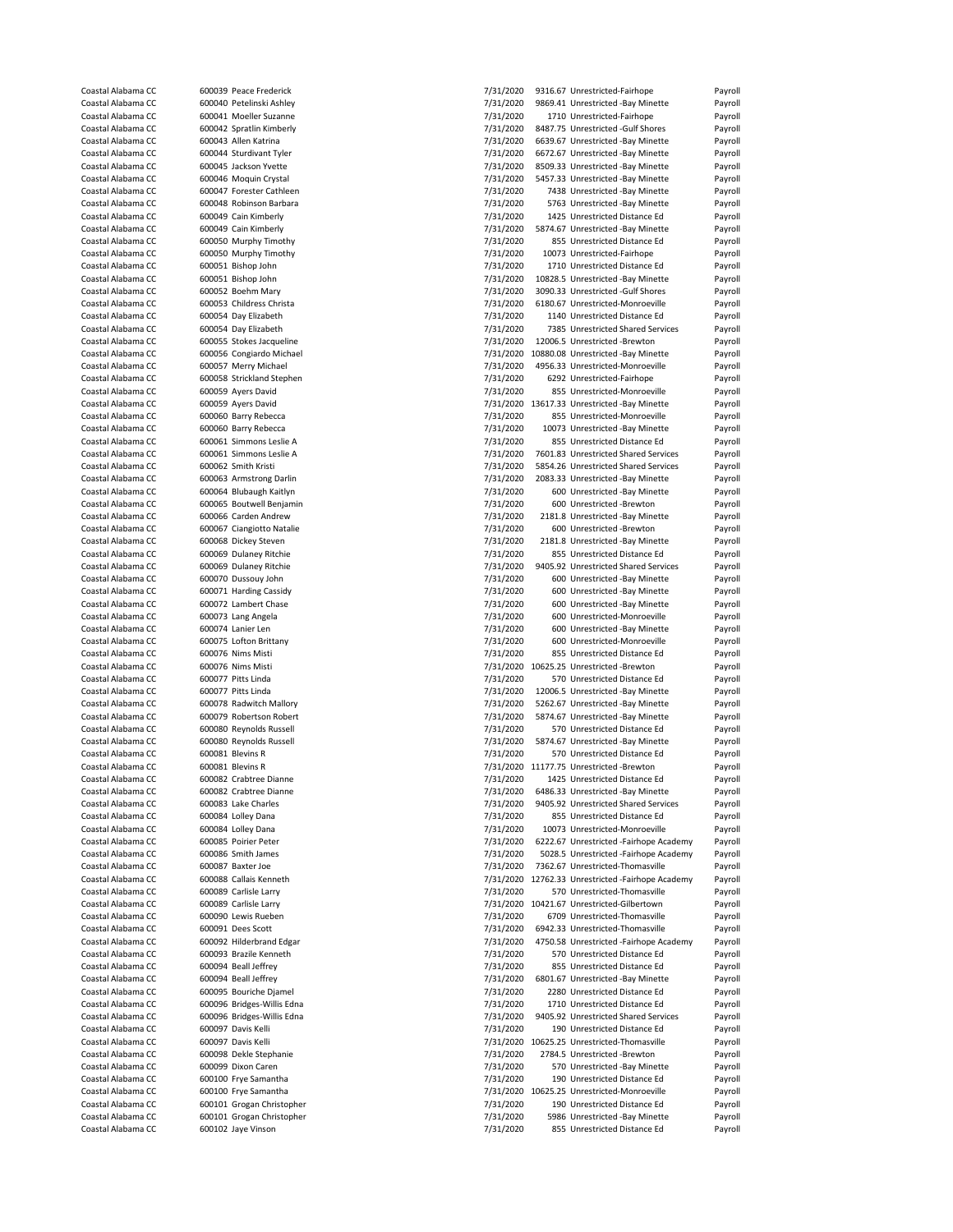| Coastal Alabama CC | 600102 Jaye Vinson         | 7/31/2020 | 10828.5 Unrestricted-Thomasville             | Payroll |
|--------------------|----------------------------|-----------|----------------------------------------------|---------|
| Coastal Alabama CC | 600103 King Courtney       | 7/31/2020 | 10073 Unrestricted-Fairhope                  | Payroll |
| Coastal Alabama CC | 600104 Langham Janet       | 7/31/2020 | 5335.58 Unrestricted -Bay Minette            | Payroll |
| Coastal Alabama CC | 600105 Lapalme Andre       | 7/31/2020 | 285 Unrestricted Distance Ed                 | Payroll |
| Coastal Alabama CC | 600105 Lapalme Andre       |           | 7/31/2020 12303.09 Unrestricted -Bay Minette | Payroll |
| Coastal Alabama CC | 600106 Lovoy Thomas        | 7/31/2020 | 6708.61 Unrestricted -Gulf Shores            |         |
| Coastal Alabama CC |                            |           |                                              | Payroll |
|                    | 600107 Lucas Teresa        | 7/31/2020 | 190 Unrestricted Distance Ed                 | Payroll |
| Coastal Alabama CC | 600107 Lucas Teresa        |           | 7/31/2020 10625.25 Unrestricted -Bay Minette | Payroll |
| Coastal Alabama CC | 600108 Sawyer Mary         | 7/31/2020 | 855 Unrestricted Distance Ed                 | Payroll |
| Coastal Alabama CC | 600108 Sawyer Mary         | 7/31/2020 | 5874.67 Unrestricted-Fairhope                | Payroll |
| Coastal Alabama CC | 600109 Turner Kenneth      | 7/31/2020 | 855 Unrestricted Distance Ed                 | Payroll |
| Coastal Alabama CC | 600109 Turner Kenneth      | 7/31/2020 | 6801.67 Unrestricted-Thomasville             | Payroll |
| Coastal Alabama CC | 600110 Willis David        | 7/31/2020 | 190 Unrestricted Distance Ed                 | Payroll |
| Coastal Alabama CC | 600110 Willis David        | 7/31/2020 | 7790.58 Unrestricted Shared Services         | Payroll |
| Coastal Alabama CC | 600111 Allen Kouri         | 7/31/2020 | 10275.5 Unrestricted -Bay Minette            | Payroll |
| Coastal Alabama CC | 600112 Gattis Michael      | 7/31/2020 | 10828.5 Unrestricted-Fairhope                | Payroll |
|                    |                            |           |                                              |         |
| Coastal Alabama CC | 600113 Lindsay Jennifer    | 7/31/2020 | 855 Unrestricted Distance Ed                 | Payroll |
| Coastal Alabama CC | 600113 Lindsay Jennifer    | 7/31/2020 | 11381 Unrestricted-Fairhope                  | Payroll |
| Coastal Alabama CC | 600114 Sims James          | 7/31/2020 | 570 Unrestricted Distance Ed                 | Payroll |
| Coastal Alabama CC | 600114 Sims James          |           | 7/31/2020 13021.25 Unrestricted -Bay Minette | Payroll |
| Coastal Alabama CC | 600115 Bates David         | 7/31/2020 | 1140 Unrestricted -Bay Minette               | Payroll |
| Coastal Alabama CC | 600115 Bates David         |           | 7/31/2020 11177.75 Unrestricted -Gulf Shores | Payroll |
| Coastal Alabama CC | 600116 Brock Kevin         | 7/31/2020 | 1140 Unrestricted Distance Ed                | Payroll |
| Coastal Alabama CC | 600117 Brock Lori          | 7/31/2020 | 570 Unrestricted Distance Ed                 | Payroll |
| Coastal Alabama CC | 600117 Brock Lori          | 7/31/2020 | 7199.33 Unrestricted -Gulf Shores            | Payroll |
|                    |                            |           |                                              |         |
| Coastal Alabama CC | 600118 Gordon Marcus       | 7/31/2020 | 570 Unrestricted Distance Ed                 | Payroll |
| Coastal Alabama CC | 600118 Gordon Marcus       | 7/31/2020 | 6619.17 Unrestricted Shared Services         | Payroll |
| Coastal Alabama CC | 600119 Hart Courtney       | 7/31/2020 | 570 Unrestricted Distance Ed                 | Payroll |
| Coastal Alabama CC | 600119 Hart Courtney       | 7/31/2020 | 570 Unrestricted-Fairhope                    | Payroll |
| Coastal Alabama CC | 600120 Lehning John        | 7/31/2020 | 1710 Unrestricted Distance Ed                | Payroll |
| Coastal Alabama CC | 600120 Lehning John        |           | 7/31/2020 13453.67 Unrestricted-Thomasville  | Payroll |
| Coastal Alabama CC | 600121 McMillan Barbara    |           | 7/31/2020 11594.17 Unrestricted-Monroeville  | Payroll |
| Coastal Alabama CC | 600122 Gainer Lisa         | 7/31/2020 | 855 Unrestricted Distance Ed                 | Payroll |
| Coastal Alabama CC | 600122 Gainer Lisa         |           | 7/31/2020 11177.75 Unrestricted -Brewton     |         |
|                    |                            |           |                                              | Payroll |
| Coastal Alabama CC | 600123 Stone Heather       | 7/31/2020 | 1710 Unrestricted Distance Ed                | Payroll |
| Coastal Alabama CC | 600123 Stone Heather       | 7/31/2020 | 6619.17 Unrestricted Shared Services         | Payroll |
| Coastal Alabama CC | 600124 Brown William       | 7/31/2020 | 5569 Unrestricted-Monroeville                | Payroll |
| Coastal Alabama CC | 600125 Millis Daniel       | 7/31/2020 | 570 Unrestricted Distance Ed                 | Payroll |
| Coastal Alabama CC | 600125 Millis Daniel       | 7/31/2020 | 11796 Unrestricted -Bay Minette              | Payroll |
| Coastal Alabama CC | 600126 Dunnam Angela       | 7/31/2020 | 6639.67 Unrestricted -Bay Minette            | Payroll |
| Coastal Alabama CC | 600127 Mikkelsen Carmelita | 7/31/2020 | 570 Unrestricted-Fairhope                    | Payroll |
| Coastal Alabama CC | 600127 Mikkelsen Carmelita | 7/31/2020 | 12576.5 Unrestricted -Bay Minette            | Payroll |
| Coastal Alabama CC | 600128 Dorman Scarlet      | 7/31/2020 | 1140 Unrestricted Distance Ed                | Payroll |
|                    |                            |           |                                              |         |
| Coastal Alabama CC | 600128 Dorman Scarlet      | 7/31/2020 | 7181.92 Unrestricted Shared Services         | Payroll |
| Coastal Alabama CC | 600129 Albaugh Stacey      | 7/31/2020 | 9156.58 Unrestricted -Brewton                | Payroll |
| Coastal Alabama CC | 600130 Conerly Lee         | 7/31/2020 | 190 Unrestricted Distance Ed                 | Payroll |
| Coastal Alabama CC | 600130 Conerly Lee         | 7/31/2020 | 7062 Unrestricted Shared Services            | Payroll |
| Coastal Alabama CC | 600131 Hammond Erin        | 7/31/2020 | 5645.83 Unrestricted -Bay Minette            | Payroll |
| Coastal Alabama CC | 600132 Jacobs Amelia       | 7/31/2020 | 8414.66 Unrestricted -Brewton                | Payroll |
| Coastal Alabama CC | 600133 Kendall Kelly       | 7/31/2020 | 855 Unrestricted Distance Ed                 | Payroll |
| Coastal Alabama CC | 600133 Kendall Kelly       |           | 7/31/2020 12624.83 Unrestricted -Gulf Shores | Payroll |
| Coastal Alabama CC | 600134 Stradley Shana      | 7/31/2020 | 9520.09 Unrestricted -Bay Minette            | Payroll |
| Coastal Alabama CC | 600135 Whetstone Deborah   | 7/31/2020 | 2280 Unrestricted Distance Ed                | Payroll |
|                    |                            |           |                                              |         |
| Coastal Alabama CC | 600136 White Theresa       | 7/31/2020 | 855 Unrestricted Distance Ed                 | Payroll |
| Coastal Alabama CC | 600136 White Theresa       |           | 7/31/2020 11177.75 Unrestricted -Bay Minette | Payroll |
| Coastal Alabama CC | 600137 Chancery Jennifer   | 7/31/2020 | 7540.92 Unrestricted -Brewton                | Payroll |
| Coastal Alabama CC | 600138 Cole Jonathan       | 7/31/2020 | 7991.37 Unrestricted -Brewton                | Payroll |
| Coastal Alabama CC | 600139 Cooper Adrienne     | 7/31/2020 | 1140 Unrestricted Distance Ed                | Payroll |
| Coastal Alabama CC | 600139 Cooper Adrienne     | 7/31/2020 | 9723 Unrestricted-Fairhope                   | Payroll |
| Coastal Alabama CC | 600140 Holloway Jennifer   | 7/31/2020 | 2280 Unrestricted Distance Ed                | Payroll |
| Coastal Alabama CC | 600140 Holloway Jennifer   | 7/31/2020 | 5874.67 Unrestricted-Fairhope                | Payroll |
| Coastal Alabama CC | 600141 Huff Schuyler       | 7/31/2020 | 760 Unrestricted Distance Ed                 | Payroll |
| Coastal Alabama CC | 600141 Huff Schuyler       | 7/31/2020 | 1140 Unrestricted-Fairhope                   | Payroll |
| Coastal Alabama CC | 600141 Huff Schuyler       |           | 9520.09 Unrestricted -Bay Minette            |         |
|                    |                            | 7/31/2020 |                                              | Payroll |
| Coastal Alabama CC | 600142 Kohen Mattie        | 7/31/2020 | 1520 Unrestricted-Thomasville                | Payroll |
| Coastal Alabama CC | 600142 Kohen Mattie        | 7/31/2020 | 6296.17 Unrestricted Shared Services         | Payroll |
| Coastal Alabama CC | 600143 Maness Jennifer     | 7/31/2020 | 2280 Unrestricted Distance Ed                | Payroll |
| Coastal Alabama CC | 600143 Maness Jennifer     |           | 7/31/2020 13453.67 Unrestricted -Bay Minette | Payroll |
| Coastal Alabama CC | 600144 McElhaney Lynne     | 7/31/2020 | 760 Unrestricted-Fairhope                    | Payroll |
| Coastal Alabama CC | 600145 Pimperl Timothy     | 7/31/2020 | 12006.5 Unrestricted -Brewton                | Payroll |
| Coastal Alabama CC | 600146 Richerson Crystal   | 7/31/2020 | 760 Unrestricted-Fairhope                    | Payroll |
| Coastal Alabama CC | 600147 Shelton Brent       | 7/31/2020 | 760 Unrestricted -Bay Minette                | Payroll |
| Coastal Alabama CC | 600147 Shelton Brent       | 7/31/2020 | 760 Unrestricted Distance Ed                 | Payroll |
|                    |                            |           |                                              |         |
| Coastal Alabama CC | 600147 Shelton Brent       | 7/31/2020 | 5415.67 Unrestricted-Monroeville             | Payroll |
| Coastal Alabama CC | 600148 Warren Audra        | 7/31/2020 | 8321.67 Unrestricted-Fairhope                | Payroll |
| Coastal Alabama CC | 600149 Watson Kevin        |           | 7/31/2020 11177.75 Unrestricted -Bay Minette | Payroll |
| Coastal Alabama CC | 600150 Williford Joseph    | 7/31/2020 | 1520 Unrestricted -Bay Minette               | Payroll |
| Coastal Alabama CC | 600150 Williford Joseph    | 7/31/2020 | 7062 Unrestricted Shared Services            | Payroll |
| Coastal Alabama CC | 600151 Curow Teri          | 7/31/2020 | 760 Unrestricted -Bay Minette                | Payroll |
| Coastal Alabama CC | 600152 Ford-Green Jason    | 7/31/2020 | 13592 Unrestricted -Bay Minette              | Payroll |
| Coastal Alabama CC | 600153 Patel Vijay         | 7/31/2020 | 1520 Unrestricted Distance Ed                | Payroll |
| Coastal Alabama CC | 600153 Patel Vijay         | 7/31/2020 | 10073 Unrestricted -Bay Minette              | Payroll |
| Coastal Alabama CC | 600154 Baswell Melanie     | 7/31/2020 |                                              |         |
|                    |                            |           | 4943.6 Unrestricted-Fairhope                 | Payroll |
| Coastal Alabama CC | 600155 Cook Mimi           | 7/31/2020 | 10073 Unrestricted -Bay Minette              | Payroll |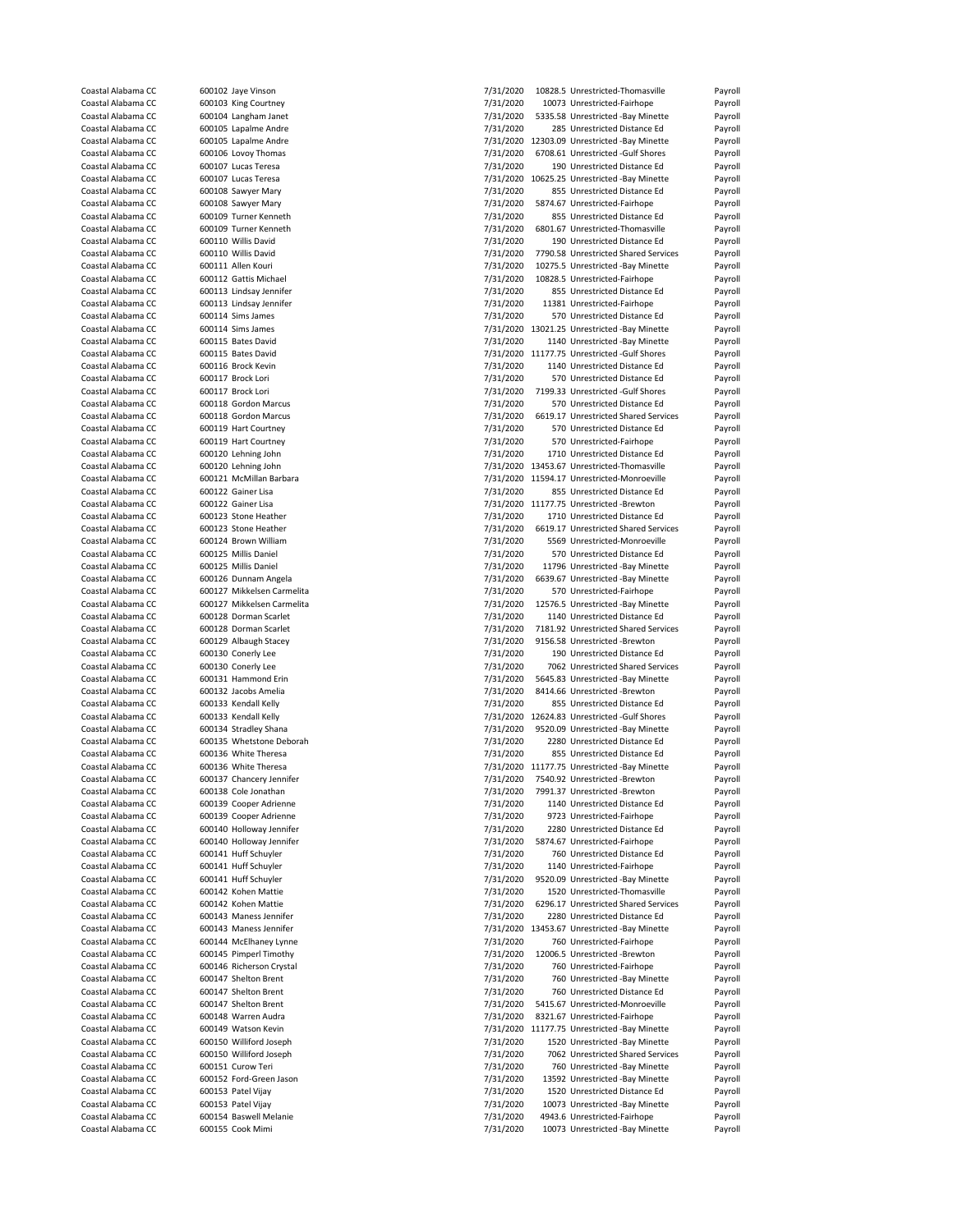| Coastal Alabama CC |               | 600156 Cribbs Nigel          | 7/31/2020                 |                | 190 Unrestricted -Bay Minette                    | Payroll |
|--------------------|---------------|------------------------------|---------------------------|----------------|--------------------------------------------------|---------|
| Coastal Alabama CC |               |                              |                           |                | 190 Unrestricted-Monroeville                     |         |
|                    |               | 600156 Cribbs Nigel          | 7/31/2020                 |                |                                                  | Payroll |
| Coastal Alabama CC |               | 600157 Dees Wendy            | 7/31/2020                 |                | 7579.83 Unrestricted-Monroeville                 | Payroll |
| Coastal Alabama CC |               | 600158 Devillier Heather     | 7/31/2020                 |                | 4497.33 Unrestricted -Bay Minette                | Payroll |
| Coastal Alabama CC |               | 600159 Ebert Tammy           | 7/31/2020                 |                | 190 Unrestricted -Gulf Shores                    | Payroll |
| Coastal Alabama CC |               | 600159 Ebert Tammy           | 7/31/2020                 |                | 760 Unrestricted Distance Ed                     | Payroll |
| Coastal Alabama CC |               | 600159 Ebert Tammy           |                           |                | 7/31/2020 12762.33 Unrestricted -Bay Minette     | Payroll |
|                    |               |                              |                           |                |                                                  |         |
| Coastal Alabama CC |               | 600160 Edward Franklin       | 7/31/2020                 |                | 570 Unrestricted Distance Ed                     | Payroll |
| Coastal Alabama CC |               | 600160 Edward Franklin       |                           |                | 7/31/2020 14016.08 Unrestricted -Bay Minette     | Payroll |
| Coastal Alabama CC |               | 600161 Einfeld Dana          | 7/31/2020                 |                | 855 Unrestricted Distance Ed                     | Payroll |
| Coastal Alabama CC |               | 600161 Einfeld Dana          | 7/31/2020                 |                | 6750.67 Unrestricted-Fairhope                    | Payroll |
|                    |               |                              |                           |                |                                                  |         |
| Coastal Alabama CC |               | 600162 Etheridge Rachel      | 7/31/2020                 |                | 9632.58 Unrestricted-Monroeville                 | Payroll |
| Coastal Alabama CC |               | 600163 Gainer Lloyd          | 7/31/2020                 |                | 855 Unrestricted Distance Ed                     | Payroll |
| Coastal Alabama CC |               | 600163 Gainer Lloyd          | 7/31/2020                 |                | 6370.67 Unrestricted -Brewton                    | Payroll |
| Coastal Alabama CC |               | 600164 Garretson Catherine   | 7/31/2020                 |                | 760 Unrestricted-Monroeville                     | Payroll |
| Coastal Alabama CC |               | 600164 Garretson Catherine   | 7/31/2020                 |                | 6180.67 Unrestricted -Bay Minette                | Payroll |
|                    |               |                              |                           |                |                                                  |         |
| Coastal Alabama CC |               | 600165 Jackson Loletta       | 7/31/2020                 |                | 760 Unrestricted Distance Ed                     | Payroll |
| Coastal Alabama CC |               | 600165 Jackson Loletta       |                           |                | 7/31/2020 12303.09 Unrestricted -Brewton         | Payroll |
| Coastal Alabama CC |               | 600166 Long John             | 7/31/2020                 |                | 10487.2 Unrestricted-Thomasville                 | Payroll |
| Coastal Alabama CC |               | 600167 Long Vicky            |                           |                | 7/31/2020 10332.12 Unrestricted-Thomasville      | Payroll |
|                    |               |                              |                           |                |                                                  |         |
| Coastal Alabama CC |               | 600168 Lymon Jeannette       | 7/31/2020                 |                | 4997.08 Unrestricted - Atmore                    | Payroll |
| Coastal Alabama CC |               | 600169 Morisani Alyssa       | 7/31/2020                 |                | 570 Unrestricted-Fairhope                        | Payroll |
| Coastal Alabama CC |               | 600170 Pham Hieu             | 7/31/2020                 |                | 9986.42 Unrestricted -Bay Minette                | Payroll |
| Coastal Alabama CC |               | 600171 Pimperl Elliot        | 7/31/2020                 |                | 6942.33 Unrestricted Shared Services             | Payroll |
| Coastal Alabama CC |               | 600172 Thomas Cheryl         | 7/31/2020                 |                | 12006.5 Unrestricted -Bay Minette                | Payroll |
|                    |               |                              |                           |                |                                                  |         |
| Coastal Alabama CC |               | 600173 Minard David          |                           |                | 7/31/2020 11385.25 Unrestricted -Bay Minette     | Payroll |
| Coastal Alabama CC |               | 600174 Abrams Anthonell      | 7/31/2020                 |                | 3167.92 AE-Federal Admin                         | Payroll |
| Coastal Alabama CC |               | 600175 Diaz Courtney         | 7/31/2020                 |                | 7166.67 AE - State Regular                       | Payroll |
| Coastal Alabama CC |               | 600176 Gilkerson Erica       | 7/31/2020                 |                | 3909.67 AE-Federal Regular                       | Payroll |
|                    |               |                              |                           |                |                                                  |         |
| Coastal Alabama CC |               | 600177 Goines Tiffany        | 7/31/2020                 |                | 3002.75 AE - State Regular                       | Payroll |
| Coastal Alabama CC |               | 600178 Lee Stuart            | 7/31/2020                 |                | 4074.75 AE-Federal Regular                       | Payroll |
| Coastal Alabama CC |               | 600179 Montgomery Jacqueline | 7/31/2020                 |                | 3972.75 AE-Federal Regular                       | Payroll |
| Coastal Alabama CC |               | 600180 Young Marlo           | 7/31/2020                 |                | 3414.42 AE-Federal Regular                       | Payroll |
|                    |               | 600181 Rolin Thomas          |                           |                |                                                  |         |
| Coastal Alabama CC |               |                              | 7/31/2020 11251.17 Prison |                |                                                  | Payroll |
| Coastal Alabama CC |               | 600182 Kelley Ronald         | 7/31/2020                 |                | 6639.67 Unrestricted - Brookley Field            | Payroll |
| Coastal Alabama CC |               | 600183 Langlois Kevin        |                           |                | 7/31/2020 12762.33 Unrestricted - Brookley Field | Payroll |
| Coastal Alabama CC |               | 600184 McLean Scott          | 7/31/2020                 |                | 6222.67 Unrestricted - Brookley Field            | Payroll |
| Coastal Alabama CC |               | 600185 Mosow David           | 7/31/2020                 |                | 3336.33 Unrestricted - Brookley Field            | Payroll |
|                    |               |                              |                           |                |                                                  |         |
| Coastal Alabama CC |               | 600186 Naron Doyle           | 7/31/2020                 |                | 6904 Unrestricted - Brookley Field               | Payroll |
| Coastal Alabama CC |               | 600187 Reed David            | 7/31/2020                 |                | 6639.67 Unrestricted - Brookley Field            | Payroll |
| Coastal Alabama CC |               | 600188 Sopha Bruce           |                           |                | 7/31/2020 10974.17 Unrestricted - Brookley Field | Payroll |
|                    |               |                              |                           |                |                                                  |         |
|                    |               |                              |                           |                |                                                  |         |
| Coastal Alabama CC |               | 600189 Taylor Harold         | 7/31/2020                 |                | 6639.67 Unrestricted - Brookley Field            | Payroll |
| Coastal Alabama CC |               | 600190 Watson Robert         | 7/31/2020                 |                | 7750.33 Unrestricted - Brookley Field            | Payroll |
| Coastal Alabama CC |               | 600191 Bullard Wayne         | 7/31/2020 11251.17 Prison |                |                                                  | Payroll |
| Coastal Alabama CC |               | 600192 Bradley Arbo          | 7/31/2020 11177.75 Prison |                |                                                  | Payroll |
| Coastal Alabama CC |               | 600193 Wilson Denise         | 7/31/2020                 |                | 570 Unrestricted Distance Ed                     | Payroll |
|                    |               |                              |                           |                |                                                  |         |
| Coastal Alabama CC |               | 600194 Barnhill Kristen      | 7/31/2020                 |                | 4968.75 Unrestricted-Fairhope                    | Payroll |
| Coastal Alabama CC |               | 600195 Hussey Steven         | 7/31/2020                 | 2937.48 NSF    |                                                  | Payroll |
| Coastal Alabama CC |               | 600195 Hussey Steven         | 7/31/2020                 |                | 6219.1 Unrestricted-Fairhope                     | Payroll |
| Coastal Alabama CC |               | 600196 Smith Merrilyn        | 7/31/2020                 |                | 6333 Unrestricted-Thomasville                    | Payroll |
| Coastal Alabama CC |               |                              | 7/31/2020                 |                | 3002.75 Unrestricted-Thomasville                 | Payroll |
|                    |               | 600197 Washington Chandra    |                           |                |                                                  |         |
| Coastal Alabama CC |               | 600198 Hurtubise James       | 7/31/2020                 |                | 8139.83 Unrestricted -Gulf Shores                | Payroll |
| Coastal Alabama CC |               | 600199 Palamara Matthew      | 7/31/2020                 |                | 1364.33 Unrestricted -Gulf Shores                | Payroll |
| Coastal Alabama CC |               | 600200 Smith Lavon           | 7/31/2020                 | 6639.67 Prison |                                                  | Payroll |
| Coastal Alabama CC |               | 600201 Ethington Tracie      | 7/31/2020                 |                | 4500 Unrestricted Shared Services                | Payroll |
|                    |               | 600202 Chaudron Chad         |                           |                |                                                  |         |
| Coastal Alabama CC |               |                              | 7/31/2020                 |                | 5569 Unrestricted-Monroeville                    | Payroll |
| Coastal Alabama CC |               | 600203 Lisenby Ryan          | 7/31/2020                 |                | 5853.42 Unrestricted Shared Services             | Payroll |
| Coastal Alabama CC |               | 600204 McCutcheon Jeffrey    |                           |                | 7/31/2020 10741.12 Unrestricted-Thomasville      | Payroll |
| Coastal Alabama CC |               | 600205 McIntosh Brian        | 7/31/2020                 |                | 5874.67 Unrestricted-Thomasville                 | Payroll |
| Coastal Alabama CC |               | 600206 Nelson Steven         | 7/31/2020                 | 5457.33 Prison |                                                  | Payroll |
|                    |               |                              |                           |                |                                                  |         |
| Coastal Alabama CC |               | 600207 Watson Cody           | 7/31/2020                 |                | 4998.33 Unrestricted - Atmore                    | Payroll |
| Coastal Alabama CC |               | 600208 Bond Theresa          | 7/31/2020                 |                | 4652.5 Unrestricted Shared Services              | Payroll |
| Coastal Alabama CC |               | 600209 Bonner Robert         | 7/31/2020                 |                | 3002.5 Unrestricted Shared Services              | Payroll |
| Coastal Alabama CC |               | 600210 Brundidge Kaneisha    | 7/31/2020                 |                | 4506.67 Unrestricted Shared Services             | Payroll |
| Coastal Alabama CC |               | 600211 Douglas Leslie        | 7/31/2020                 |                | 5573.12 Unrestricted Shared Services             | Payroll |
| Coastal Alabama CC |               |                              |                           |                |                                                  |         |
|                    |               | 600212 Gourlay Thomas        | 7/31/2020                 |                | 3497.17 Unrestricted Shared Services             | Payroll |
| Coastal Alabama CC |               | 600213 Meyers Aurora         | 7/31/2020                 |                | 2701.81 Unrestricted Shared Services             | Payroll |
| Coastal Alabama CC |               | 600214 Nelson John           | 7/31/2020                 |                | 2861.98 Unrestricted Shared Services             | Payroll |
| Coastal Alabama CC |               | 600215 Payne Pamela          | 7/31/2020                 |                | 4404.92 Unrestricted Shared Services             | Payroll |
|                    |               |                              |                           |                | 4239.83 Unrestricted-Thomasville                 |         |
| Coastal Alabama CC |               | 600216 Bell Ginger           | 7/31/2020                 |                |                                                  | Payroll |
| Coastal Alabama CC |               | 600217 Fleming Kimberly      | 7/31/2020                 |                | 3580.25 Unrestricted -Brewton                    | Payroll |
| Coastal Alabama CC |               | 600218 Fuller Kathryn        | 7/31/2020                 |                | 3415.17 Unrestricted-Monroeville                 | Payroll |
| Coastal Alabama CC | 600219 Gary K |                              | 7/31/2020                 |                | 3002.75 Unrestricted-Fairhope                    | Payroll |
| Coastal Alabama CC |               | 600220 Hurst Pamela          | 7/31/2020                 |                | 3002.75 Unrestricted-Gilbertown                  | Payroll |
|                    |               |                              |                           |                |                                                  |         |
| Coastal Alabama CC |               | 600221 McGee Cheryl          | 7/31/2020                 |                | 4239.83 Unrestricted - Brookley Field            | Payroll |
| Coastal Alabama CC |               | 600222 Parent Cristi         | 7/31/2020                 |                | 2837.75 Unrestricted-Fairhope                    | Payroll |
| Coastal Alabama CC |               | 600223 Richerson Stacia      | 7/31/2020                 |                | 3159.76 Unrestricted - Atmore                    | Payroll |
| Coastal Alabama CC |               | 600224 Simmons Brandie       | 7/31/2020                 |                | 2837.75 Unrestricted -Gulf Shores                | Payroll |
| Coastal Alabama CC |               | 600225 Slade Mary            | 7/31/2020                 |                | 3002.75 Unrestricted-Thomasville                 | Payroll |
|                    |               |                              |                           |                |                                                  |         |
| Coastal Alabama CC |               | 600226 Williams Shirley      | 7/31/2020                 |                | 1501.37 AE - State Regular                       | Payroll |
| Coastal Alabama CC |               | 600226 Williams Shirley      | 7/31/2020                 |                | 1501.38 Unrestricted - Atmore                    | Payroll |
| Coastal Alabama CC |               | 600227 Matthews Dana         | 7/31/2020                 |                | 5250 Unrestricted Distance Ed                    | Payroll |
| Coastal Alabama CC |               | 600228 Strickland Ann        | 7/31/2020                 |                | 8459.33 Unrestricted Distance Ed                 | Payroll |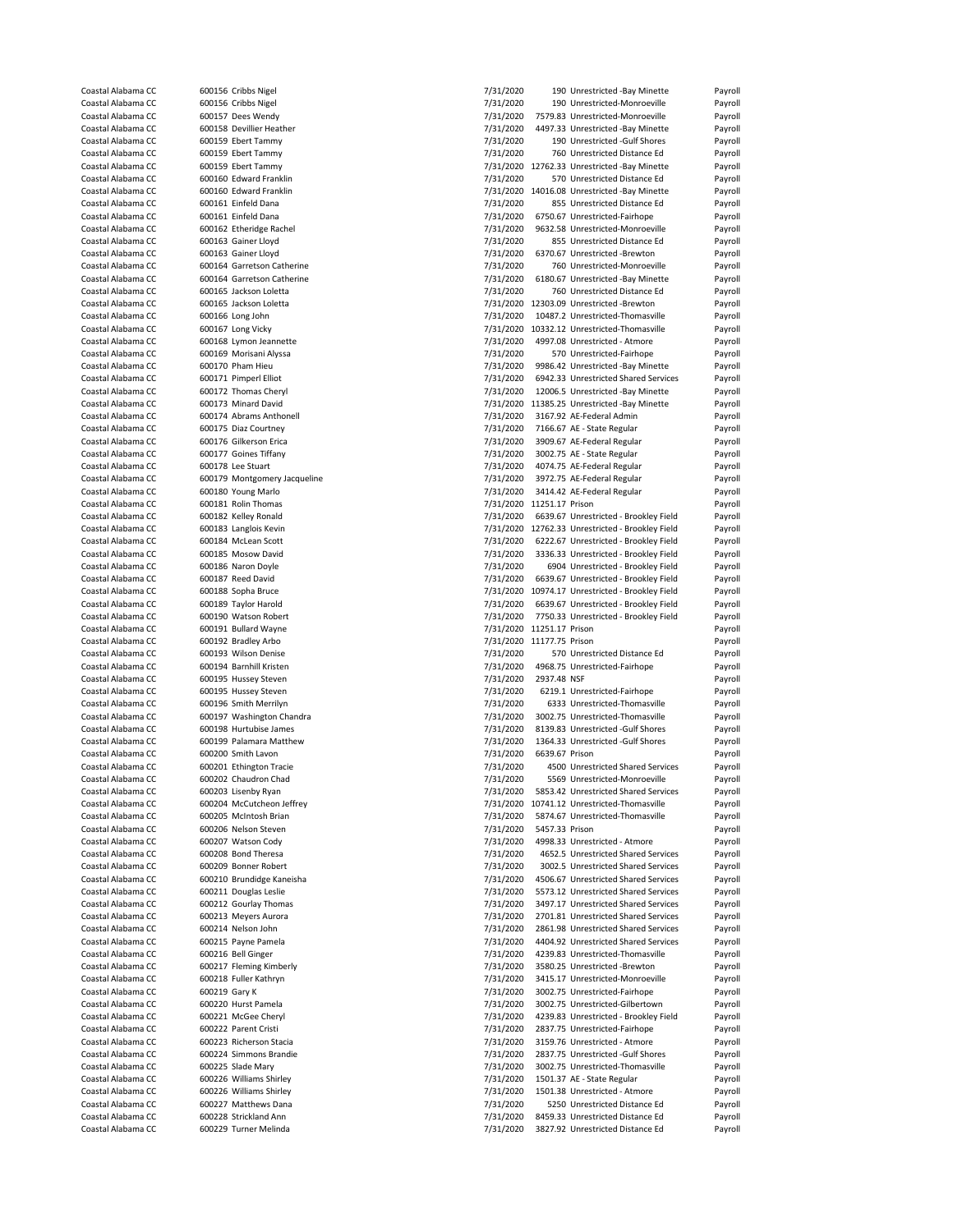| Coastal Alabama CC | 600230 Watkins Sarah                            | 7/31/2020 | 6823.18 Unrestricted Shared Services                                   | Payroll |
|--------------------|-------------------------------------------------|-----------|------------------------------------------------------------------------|---------|
| Coastal Alabama CC | 600231 Baggett Drenda                           | 7/31/2020 | 2920.5 Unrestricted -Brewton                                           | Payroll |
| Coastal Alabama CC | 600232 Bennett Patsy                            | 7/31/2020 | 1824.5 Unrestricted-Monroeville                                        | Payroll |
| Coastal Alabama CC | 600233 Betts Sheila                             | 7/31/2020 | 3002.75 Unrestricted -Bay Minette                                      | Payroll |
| Coastal Alabama CC | 600234 Coale Kimberly                           | 7/31/2020 | 9233.83 Unrestricted-Thomasville                                       | Payroll |
| Coastal Alabama CC | 600235 Elmore Rheena                            | 7/31/2020 | 6942.33 Unrestricted -Bay Minette                                      | Payroll |
| Coastal Alabama CC | 600236 Faust Jeffrey                            |           |                                                                        |         |
|                    |                                                 | 7/31/2020 | 7869.67 Unrestricted -Brewton                                          | Payroll |
| Coastal Alabama CC | 600237 Jimerson Debra                           | 7/31/2020 | 1826.75 Unrestricted-Gilbertown                                        | Payroll |
| Coastal Alabama CC | 600238 Leslie Shameka                           | 7/31/2020 | 3002.75 Unrestricted -Brewton                                          | Payroll |
| Coastal Alabama CC | 600239 Linam Alisha                             | 7/31/2020 | 6373.08 Unrestricted-Monroeville                                       | Payroll |
| Coastal Alabama CC | 600240 Pearson Mittie                           | 7/31/2020 | 2837.75 Unrestricted-Monroeville                                       | Payroll |
| Coastal Alabama CC | 600241 Robinson Deborah                         | 7/31/2020 | 5896.17 Unrestricted - Atmore                                          | Payroll |
| Coastal Alabama CC | 600242 Stevens Marsha                           | 7/31/2020 | 3002.75 Unrestricted -Bay Minette                                      | Payroll |
| Coastal Alabama CC | 600243 Wright Danesha                           | 7/31/2020 | 1209.58 Unrestricted-Monroeville                                       | Payroll |
| Coastal Alabama CC | 600244 Barrentine Joshua                        | 7/31/2020 | 7150.75 Unrestricted Shared Services                                   | Payroll |
| Coastal Alabama CC | 600245 Hornady Leslie                           | 7/31/2020 | 4833.33 Unrestricted-Monroeville                                       | Payroll |
| Coastal Alabama CC |                                                 | 7/31/2020 | 6061.17 Unrestricted -Bay Minette                                      | Payroll |
| Coastal Alabama CC | 600246 McCullough Diana<br>600247 McNeil Martha |           |                                                                        |         |
|                    |                                                 | 7/31/2020 | 4246.17 Unrestricted-Monroeville                                       | Payroll |
| Coastal Alabama CC | 600248 Williams James                           | 7/31/2020 | 5896.17 Unrestricted -Bay Minette                                      | Payroll |
| Coastal Alabama CC | 600249 Morris Sharon                            | 7/31/2020 | 4570 Unrestricted Shared Services                                      | Payroll |
| Coastal Alabama CC | 600250 Drakes Tiffany                           | 7/31/2020 | 3085.08 Unrestricted Shared Services                                   | Payroll |
| Coastal Alabama CC | 600251 Hadley Jodi                              | 7/31/2020 | 3250.08 Unrestricted Shared Services                                   | Payroll |
| Coastal Alabama CC | 600252 Hairston Autumn                          | 7/31/2020 | 3250.08 Unrestricted Shared Services                                   | Payroll |
| Coastal Alabama CC | 600253 Hunter Libya                             | 7/31/2020 | 4652.5 Unrestricted Shared Services                                    | Payroll |
| Coastal Alabama CC | 600254 Johnson Vickie                           | 7/31/2020 | 4570 Unrestricted Shared Services                                      | Payroll |
| Coastal Alabama CC | 600255 Jordan Autumn                            | 7/31/2020 | 2837.75 Unrestricted Shared Services                                   | Payroll |
| Coastal Alabama CC | 600256 Nelson LaSha                             | 7/31/2020 | 3002.75 Unrestricted Shared Services                                   | Payroll |
|                    |                                                 |           | 9755.42 Unrestricted Shared Services                                   |         |
| Coastal Alabama CC | 600257 Theeuwes James                           | 7/31/2020 |                                                                        | Payroll |
| Coastal Alabama CC | 600258 Webb Deborah                             | 7/31/2020 | 3580.25 Unrestricted Shared Services                                   | Payroll |
| Coastal Alabama CC | 600259 Beaty Joe                                | 7/31/2020 | 5576.58 Unrestricted Shared Services                                   | Payroll |
| Coastal Alabama CC | 600260 Gilchrist Charles                        | 7/31/2020 | 4074.17 Unrestricted Shared Services                                   | Payroll |
| Coastal Alabama CC | 600261 Philyaw Jasmine                          | 7/31/2020 | 4486.58 Unrestricted Shared Services                                   | Payroll |
| Coastal Alabama CC | 600262 Pridgen Ashli                            | 7/31/2020 | 3909.17 Unrestricted Shared Services                                   | Payroll |
| Coastal Alabama CC | 600263 Brown Collins                            | 7/31/2020 | 4805.08 Unrestricted-Monroeville                                       | Payroll |
| Coastal Alabama CC | 600264 Cale Traci                               | 7/31/2020 | 2342.42 Unrestricted Shared Services                                   | Payroll |
| Coastal Alabama CC | 600265 Dailey Darnell                           | 7/31/2020 | 2837.75 Unrestricted Shared Services                                   | Payroll |
| Coastal Alabama CC | 600266 Presley Jamia                            | 7/31/2020 | 3415.17 Unrestricted Shared Services                                   | Payroll |
|                    |                                                 |           |                                                                        |         |
| Coastal Alabama CC | 600267 Rainey Sharon                            | 7/31/2020 | 3580.25 Unrestricted Shared Services                                   | Payroll |
| Coastal Alabama CC | 600268 Bryars Mary                              | 7/31/2020 | 5776.42 Unrestricted Shared Services                                   | Payroll |
| Coastal Alabama CC | 600269 Horton Jana                              | 7/31/2020 | 5122.25 Unrestricted Shared Services                                   | Payroll |
| Coastal Alabama CC | 600270 Sessions Robin                           | 7/31/2020 | 8118.75 Unrestricted Shared Services                                   | Payroll |
| Coastal Alabama CC |                                                 |           |                                                                        |         |
|                    | 600271 Robertson Celeste                        | 7/31/2020 | 6000 Unrestricted -Bay Minette                                         | Payroll |
| Coastal Alabama CC | 600272 Barnett James                            |           | 5213.83 Unrestricted -Brewton                                          | Payroll |
|                    |                                                 | 7/31/2020 |                                                                        |         |
| Coastal Alabama CC | 600273 McClelland Theresa                       | 7/31/2020 | 3827.92 Unrestricted -Bay Minette                                      | Payroll |
| Coastal Alabama CC | 600274 McCreary Clara                           | 7/31/2020 | 2202.46 Student Support Service -BR                                    | Payroll |
| Coastal Alabama CC | 600274 McCreary Clara                           | 7/31/2020 | 2202.46 Unrestricted -Brewton                                          | Payroll |
| Coastal Alabama CC | 600275 Scruggs Linda                            | 7/31/2020 | 3662.33 Unrestricted-Thomasville                                       | Payroll |
| Coastal Alabama CC | 600276 Thomas Martha                            | 7/31/2020 | 3250.08 Unrestricted-Thomasville                                       | Payroll |
| Coastal Alabama CC | 600277 Dixon Wayne                              | 7/31/2020 | 2406.25 Unrestricted -Bay Minette                                      | Payroll |
| Coastal Alabama CC | 600278 Boykin Lakeshia                          | 7/31/2020 | 6018.33 Upward Bound MR                                                | Payroll |
| Coastal Alabama CC | 600279 Brasell Mary                             | 7/31/2020 | 6140 Talent Search MR                                                  | Payroll |
| Coastal Alabama CC | 600280 Burkett Kina                             | 7/31/2020 | 4369.75 Student Support Service -BR                                    | Payroll |
| Coastal Alabama CC | 600281 Busby Candis                             |           | 3870 Talent Search MR                                                  |         |
|                    |                                                 | 7/31/2020 |                                                                        | Payroll |
| Coastal Alabama CC | 600282 Criswell Catherine                       | 7/31/2020 | 5817.17 Student Support Service -BM                                    | Payroll |
| Coastal Alabama CC | 600283 Cunningham Carl                          | 7/31/2020 | 7452.17 Student Support Service -BM                                    | Payroll |
| Coastal Alabama CC | 600284 Dean Katrina                             | 7/31/2020 | 4868.75 Talent Search MR                                               | Payroll |
| Coastal Alabama CC | 600285 Gamble Jasmine                           | 7/31/2020 | 3711.67 Talent Search TV                                               | Payroll |
| Coastal Alabama CC | 600286 Gibson Katie                             | 7/31/2020 | 3116.67 Talent Search TV                                               | Payroll |
| Coastal Alabama CC | 600287 Head Brooke                              | 7/31/2020 | 4824.17 Student Support Service - TV                                   | Payroll |
| Coastal Alabama CC | 600288 House Loretta                            | 7/31/2020 | 4326.83 Student Support Service - TV                                   | Payroll |
| Coastal Alabama CC | 600289 Jones Joann                              | 7/31/2020 | 3827.92 Talent Search MR                                               | Payroll |
| Coastal Alabama CC | 600290 Kelly Toni                               | 7/31/2020 | 2754.17 Student Support Service - TV                                   | Payroll |
| Coastal Alabama CC | 600291 McQuieter Lauriel                        | 7/31/2020 | 3201.17 Upward Bound MR                                                | Payroll |
| Coastal Alabama CC | 600292 Nicholson Marilyn                        |           | 1968.81 Unrestricted -Brewton                                          | Payroll |
|                    |                                                 | 7/31/2020 |                                                                        |         |
| Coastal Alabama CC | 600292 Nicholson Marilyn                        | 7/31/2020 | 5906.44 Student Support Service -BR                                    | Payroll |
| Coastal Alabama CC | 600293 Philon Andrew                            | 7/31/2020 | 3385.17 Talent Search GT                                               | Payroll |
| Coastal Alabama CC | 600294 Powell Rachel                            | 7/31/2020 | 3978.25 Talent Search MR                                               | Payroll |
| Coastal Alabama CC | 600295 Savage Glynis                            | 7/31/2020 | 4097 Upward Bound TV                                                   | Payroll |
| Coastal Alabama CC | 600296 Stallworth Whitney                       | 7/31/2020 | 3526.92 Upward Bound MR                                                | Payroll |
| Coastal Alabama CC | 600297 Watters Augusta                          | 7/31/2020 | 6219.17 Upward Bound TV                                                | Payroll |
| Coastal Alabama CC | 600298 White Charity                            | 7/31/2020 | 1625.04 Student Support Service -BM                                    | Payroll |
| Coastal Alabama CC | 600298 White Charity                            | 7/31/2020 | 1625.04 Unrestricted -Bay Minette                                      | Payroll |
| Coastal Alabama CC | 600299 Samuels Derrick                          | 7/31/2020 | 3580.25 Unrestricted Shared Services                                   | Payroll |
| Coastal Alabama CC | 600300 Head Daniel                              | 7/31/2020 | 5655.16 Unrestricted Shared Services                                   | Payroll |
| Coastal Alabama CC | 600301 Bjuro Anna                               |           | 2181.8 Unrestricted -Bay Minette                                       | Payroll |
|                    |                                                 | 7/31/2020 |                                                                        |         |
| Coastal Alabama CC | 600302 Moore Maurice                            | 7/31/2020 | 9605.87 Unrestricted -Brewton                                          | Payroll |
| Coastal Alabama CC | 600303 Lambert Joni                             | 7/31/2020 | 2094.42 Unrestricted Shared Services                                   | Payroll |
| Coastal Alabama CC | 600303 Lambert Joni                             | 7/31/2020 | 2256.68 Unrestricted -Bay Minette                                      | Payroll |
| Coastal Alabama CC | 600304 Averitt Jennifer                         | 7/31/2020 | 5857.62 Unrestricted Shared Services                                   | Payroll |
| Coastal Alabama CC | 600305 Banks Tonya                              | 7/31/2020 | 5833.33 Unrestricted Shared Services                                   | Payroll |
| Coastal Alabama CC | 600306 Bradley Kaitlyn                          | 7/31/2020 | 2589.75 Unrestricted Shared Services                                   | Payroll |
| Coastal Alabama CC | 600307 Brantley Barbara                         | 7/31/2020 | 4733.03 Unrestricted Shared Services                                   | Payroll |
| Coastal Alabama CC | 600308 Griffin Patricia                         | 7/31/2020 | 5350 Unrestricted Shared Services<br>4570 Unrestricted Shared Services | Payroll |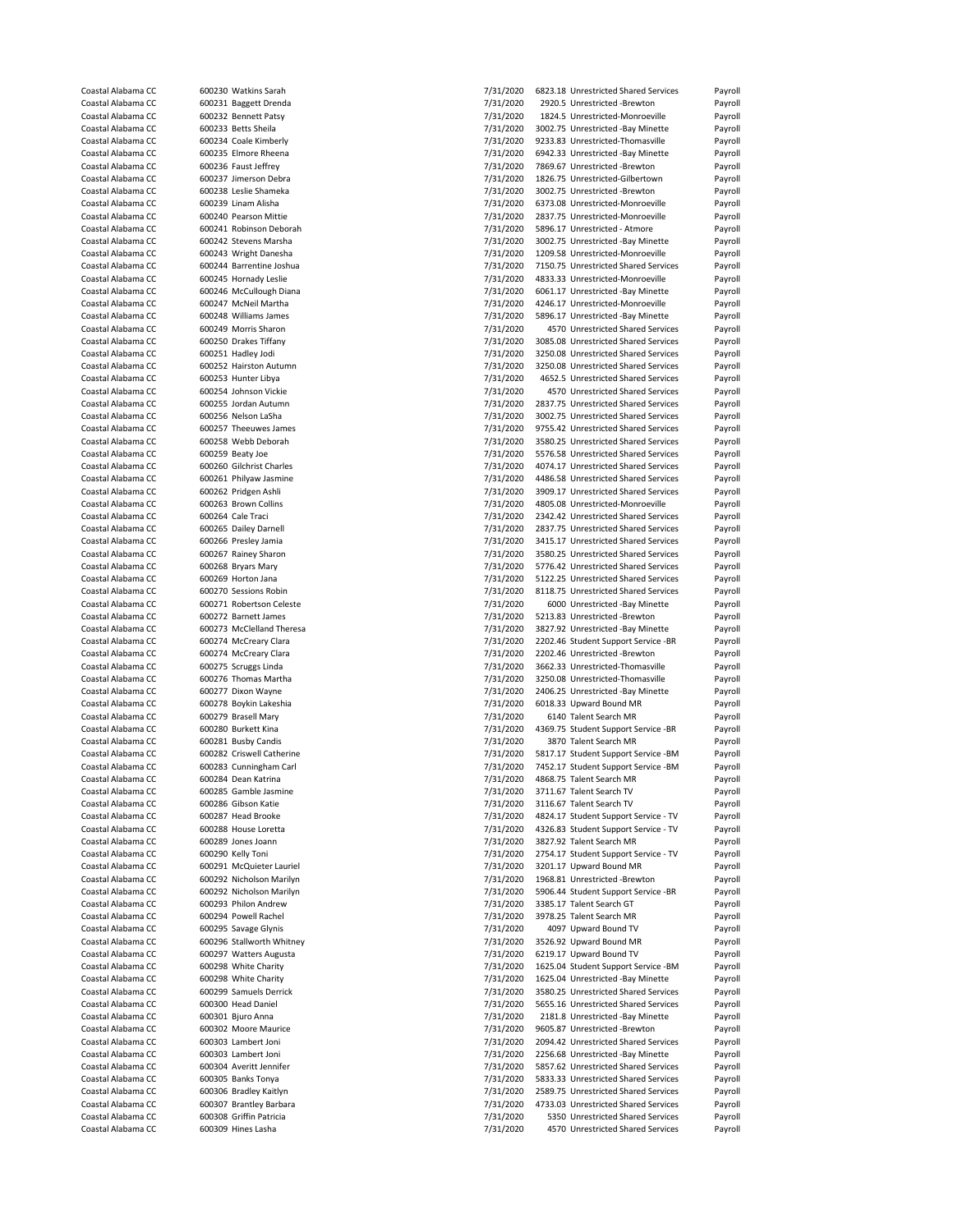| Coastal Alabama CC<br>Coastal Alabama CC |                  | 600310 Hooks Sherry                             | 7/31/2020              | 3992.58 Unrestricted Shared Services                                | Payroll            |
|------------------------------------------|------------------|-------------------------------------------------|------------------------|---------------------------------------------------------------------|--------------------|
|                                          |                  | 600311 Jones Emily                              | 7/31/2020              | 4404.92 Unrestricted Shared Services                                | Payroll            |
|                                          |                  |                                                 |                        |                                                                     |                    |
| Coastal Alabama CC                       |                  | 600312 Pollite Jennifer                         | 7/31/2020              | 1625.04 Student Support Service -BR                                 | Payroll            |
| Coastal Alabama CC                       |                  | 600312 Pollite Jennifer                         | 7/31/2020              | 1625.04 Unrestricted Shared Services                                | Payroll            |
| Coastal Alabama CC                       |                  | 600313 Reyes Sandy                              | 7/31/2020              | 5394.5 Unrestricted Shared Services                                 | Payroll            |
| Coastal Alabama CC                       |                  | 600314 Steadman Lynne                           | 7/31/2020              | 7634.83 Unrestricted Shared Services                                | Payroll            |
| Coastal Alabama CC                       |                  | 600315 Vogler Cherie                            | 7/31/2020              | 6110.8 Unrestricted Shared Services                                 | Payroll            |
| Coastal Alabama CC                       |                  | 600316 Lambert Kathryn                          | 7/31/2020              | 4833.33 Unrestricted Shared Services                                | Payroll            |
| Coastal Alabama CC                       |                  | 600317 Wing Katlyn                              | 7/31/2020              | 2754.83 Unrestricted Shared Services                                | Payroll            |
|                                          |                  |                                                 |                        |                                                                     |                    |
| Coastal Alabama CC                       |                  | 600318 Bezeredi Reba                            | 7/31/2020              | 8943.33 Unrestricted-Fairhope                                       | Payroll            |
| Coastal Alabama CC                       |                  | 600319 Brock James                              | 7/31/2020              | 5390.92 Unrestricted -Bay Minette                                   | Payroll            |
| Coastal Alabama CC                       |                  | 600320 Douglas Henry                            | 7/31/2020              | 7975.25 Unrestricted -Gulf Shores                                   | Payroll            |
| Coastal Alabama CC                       |                  | 600321 Fuqua James                              | 7/31/2020              | 8459.33 Unrestricted -Brewton                                       | Payroll            |
| Coastal Alabama CC                       |                  | 600322 Lanier David                             | 7/31/2020              | 9427.33 Unrestricted - Atmore                                       | Payroll            |
| Coastal Alabama CC                       | 600323 Lett Rita |                                                 | 7/31/2020              | 8626 Unrestricted-Monroeville                                       | Payroll            |
| Coastal Alabama CC                       |                  | 600324 Moore Kiki                               | 7/31/2020              | 8626 Unrestricted-Thomasville                                       | Payroll            |
|                                          |                  |                                                 |                        |                                                                     |                    |
| Coastal Alabama CC                       |                  | 600325 Skelton Sheila                           | 7/31/2020              | 7227.83 Upward Bound GT                                             | Payroll            |
| Coastal Alabama CC                       |                  | 600326 Sloan Mark                               | 7/31/2020              | 9588.75 Unrestricted - Brookley Field                               | Payroll            |
| Coastal Alabama CC                       |                  | 600327 Hinote Kimberly                          | 7/31/2020              | 4740.17 Unrestricted Shared Services                                | Payroll            |
| Coastal Alabama CC                       |                  | 600328 Hutcherson Lindsay                       | 7/31/2020              | 7150.75 Unrestricted Shared Services                                | Payroll            |
| Coastal Alabama CC                       |                  | 600329 Cole Tammy                               | 7/31/2020              | 3250.08 Unrestricted -Bay Minette                                   | Payroll            |
| Coastal Alabama CC                       |                  | 600330 Smith Jude                               | 7/31/2020              | 3002.75 Unrestricted -Bay Minette                                   | Payroll            |
| Coastal Alabama CC                       |                  | 600331 Davis Sara                               | 7/31/2020              | 7975.25 Unrestricted Shared Services                                | Payroll            |
|                                          |                  |                                                 |                        |                                                                     |                    |
| Coastal Alabama CC                       |                  | 600332 Sawyer Maconica                          | 7/31/2020              | 4750.42 Unrestricted Shared Services                                | Payroll            |
| Coastal Alabama CC                       |                  | 600333 Wing Harold                              | 7/31/2020              | 4816.75 Unrestricted Shared Services                                | Payroll            |
| Coastal Alabama CC                       |                  | 600334 Baggett Jesse                            | 7/31/2020              | 3551.74 Unrestricted -Bay Minette                                   | Payroll            |
| Coastal Alabama CC                       |                  | 600335 Davidson Jonathan                        | 7/31/2020              | 8150.75 Unrestricted Shared Services                                | Payroll            |
| Coastal Alabama CC                       |                  | 600336 Dixon Raymon                             | 7/31/2020              | 3827.92 Unrestricted -Brewton                                       | Payroll            |
| Coastal Alabama CC                       |                  | 600337 Douglas Jared                            | 7/31/2020              | 4827.33 Unrestricted -Brewton                                       | Payroll            |
| Coastal Alabama CC                       |                  | 600338 Elmore Ethan                             | 7/31/2020              | 4535.17 Unrestricted-Thomasville                                    | Payroll            |
|                                          |                  |                                                 |                        |                                                                     |                    |
| Coastal Alabama CC                       |                  | 600339 Portenga Stanley                         | 7/31/2020              | 3784.48 Unrestricted -Bay Minette                                   | Payroll            |
| Coastal Alabama CC                       |                  | 600340 Powe Derrick                             | 7/31/2020              | 4656.09 Unrestricted -Bay Minette                                   | Payroll            |
| Coastal Alabama CC                       |                  | 600341 Thomley Jonathan                         | 7/31/2020              | 3303.97 Unrestricted -Bay Minette                                   | Payroll            |
| Coastal Alabama CC                       |                  | 600342 White Brian                              | 7/31/2020              | 4065.38 Unrestricted-Monroeville                                    | Payroll            |
| Coastal Alabama CC                       |                  | 600343 Williams Jason                           | 7/31/2020              | 4030.96 Unrestricted-Fairhope                                       | Payroll            |
| Coastal Alabama CC                       |                  | 600344 Blansett Dewey                           | 7/31/2020              | 9588.75 Unrestricted Shared Services                                | Payroll            |
| Coastal Alabama CC                       |                  |                                                 |                        | 8459.33 Unrestricted Shared Services                                |                    |
|                                          |                  | 600345 Lynn Lawrence                            | 7/31/2020              |                                                                     | Payroll            |
| Coastal Alabama CC                       |                  | 600346 Sutherland Evelyn                        | 7/31/2020              | 3415.17 Unrestricted Shared Services                                | Payroll            |
| Coastal Alabama CC                       |                  | 600347 Ellis Ryan                               | 7/31/2020              | 2590.42 Unrestricted -Brewton                                       | Payroll            |
| Coastal Alabama CC                       |                  | 600348 English Robert                           | 7/31/2020              | 2920.5 Unrestricted-Monroeville                                     | Payroll            |
| Coastal Alabama CC                       |                  | 600349 Hartley Christina                        | 7/31/2020              | 2755.42 Unrestricted -Bay Minette                                   | Payroll            |
| Coastal Alabama CC                       |                  | 600350 Hixon Adrian                             | 7/31/2020              | 3167.92 Unrestricted -Brewton                                       | Payroll            |
| Coastal Alabama CC                       |                  | 600351 Lane Lashawn                             | 7/31/2020              | 2672.25 Unrestricted-Thomasville                                    | Payroll            |
| Coastal Alabama CC                       |                  | 600352 Richerson James                          | 7/31/2020              | 4074.75 Unrestricted-Thomasville                                    | Payroll            |
|                                          |                  |                                                 |                        |                                                                     |                    |
| Coastal Alabama CC                       |                  | 600353 Royce Robin                              | 7/31/2020              | 4239.83 Unrestricted -Brewton                                       | Payroll            |
| Coastal Alabama CC                       |                  | 600354 Scott Frederic                           | 7/31/2020              | 3333.17 Unrestricted-Fairhope                                       | Payroll            |
| Coastal Alabama CC                       |                  | 600355 Taylor Carl                              | 7/31/2020              | 3085.58 Unrestricted -Bay Minette                                   | Payroll            |
| Coastal Alabama CC                       |                  | 600356 Taylor Nathan                            | 7/31/2020              | 3827.92 Unrestricted -Bay Minette                                   | Payroll            |
| Coastal Alabama CC                       |                  | 600357 Taylor William                           | 7/31/2020              | 2920.5 Unrestricted -Bay Minette                                    | Payroll            |
| Coastal Alabama CC                       |                  | 600358 Turberville Bryant                       | 7/31/2020              | 4074.75 Unrestricted-Monroeville                                    | Payroll            |
| Coastal Alabama CC                       |                  |                                                 |                        |                                                                     |                    |
|                                          |                  |                                                 |                        |                                                                     |                    |
|                                          |                  | 600359 Pitts Danielle                           | 7/31/2020              | 3579.75 Housing- Bay Minette                                        | Payroll            |
| Coastal Alabama CC                       |                  | 600360 Jimerson Filomena                        | 7/31/2020              | 2777.67 Food Services- Bay Minette                                  | Payroll            |
| Coastal Alabama CC                       |                  | 600361 Reyes Jesus                              |                        | 7/31/2020 13840.61 Food Services- Bay Minette                       | Payroll            |
| Coastal Alabama CC                       |                  | 600362 Scott Martha                             | 7/31/2020              | 3085.58 Food Services- Bay Minette                                  | Payroll            |
| Coastal Alabama CC                       |                  | 600363 Timothy Crystal                          | 7/31/2020              | 5755.87 Food Services- Bay Minette                                  | Payroll            |
| Coastal Alabama CC                       |                  | 600364 Wise Laura                               |                        | 2158.67 Food Services- Bay Minette                                  | Payroll            |
|                                          |                  |                                                 | 7/31/2020              |                                                                     |                    |
| Coastal Alabama CC                       |                  | 600365 Banks Brandie                            | 7/31/2020              | 780 Unrestricted-Thomasville                                        | Payroll            |
| Coastal Alabama CC                       |                  | 600366 Briggs Ashley                            | 7/31/2020              | 2644.2 Unrestricted -Bay Minette                                    | Payroll            |
| Coastal Alabama CC                       |                  | 600367 Burditt Kathleen                         | 7/31/2020              | 1154.4 Unrestricted -Brewton                                        | Payroll            |
| Coastal Alabama CC                       |                  | 600368 Davis Martha                             | 7/31/2020              | 444.86 Unrestricted-Monroeville                                     | Payroll            |
| Coastal Alabama CC                       |                  | 600369 Helvacioglu Selisa                       | 7/31/2020              | 780 Unrestricted -Bay Minette                                       | Payroll            |
| Coastal Alabama CC                       |                  | 600370 Malec Susan                              | 7/31/2020              | 2379 Unrestricted -Bay Minette                                      | Payroll            |
| Coastal Alabama CC                       |                  | 600371 McCall Kristi                            | 7/31/2020              | 842.4 Unrestricted -Brewton                                         | Payroll            |
| Coastal Alabama CC                       |                  |                                                 |                        | 936 Unrestricted-Fairhope                                           |                    |
|                                          |                  | 600372 Morgan Lauren                            | 7/31/2020              |                                                                     | Payroll            |
| Coastal Alabama CC                       |                  | 600373 Odom Eleanor                             | 7/31/2020              | 1575.6 Unrestricted-Fairhope                                        | Payroll            |
| Coastal Alabama CC                       |                  | 600374 Prewett Susan                            | 7/31/2020              | 2652 Unrestricted -Bay Minette                                      | Payroll            |
| Coastal Alabama CC                       |                  | 600375 Raines Lorin                             | 7/31/2020              | 2184 Unrestricted -Brewton                                          | Payroll            |
| Coastal Alabama CC                       |                  | 600376 Rudat Christa                            | 7/31/2020              | 592.8 Unrestricted -Bay Minette                                     | Payroll            |
| Coastal Alabama CC                       |                  | 600377 Russell Whitney                          | 7/31/2020              | 1092 Unrestricted-Fairhope                                          | Payroll            |
| Coastal Alabama CC                       |                  | 600378 Sherrin Amy                              | 7/31/2020              | 1216.8 Unrestricted -Bay Minette                                    | Payroll            |
| Coastal Alabama CC                       |                  | 600379 Troxell Chad                             | 7/31/2020              | 296.4 Unrestricted -Brewton                                         | Payroll            |
| Coastal Alabama CC                       |                  | 600380 Walker Dianna                            |                        | 904.8 Unrestricted -Brewton                                         | Payroll            |
|                                          |                  |                                                 | 7/31/2020              |                                                                     |                    |
| Coastal Alabama CC                       |                  | 600381 Ellison Kay                              | 7/31/2020              | 1991.25 Unrestricted -Bay Minette                                   | Payroll            |
| Coastal Alabama CC                       |                  | 600382 Bryars Jason                             | 7/31/2020              | 885.96 Unrestricted -Gulf Shores                                    | Payroll            |
| Coastal Alabama CC                       |                  | 600383 Carlisle Amanda                          | 7/31/2020              | 615.25 Unrestricted -Gulf Shores                                    | Payroll            |
| Coastal Alabama CC                       |                  | 600384 Driskell Hannah                          | 7/31/2020              | 812.13 Unrestricted -Gulf Shores                                    | Payroll            |
| Coastal Alabama CC                       |                  | 600385 Folsom Kristen                           | 7/31/2020              | 147.66 Unrestricted -Gulf Shores                                    | Payroll            |
| Coastal Alabama CC                       |                  | 600386 Gebhart Thomas                           | 7/31/2020              | 98.44 Unrestricted -Gulf Shores                                     | Payroll            |
|                                          |                  |                                                 |                        |                                                                     |                    |
| Coastal Alabama CC                       |                  | 600387 Grigsby Anthony                          | 7/31/2020              | 442.98 Unrestricted -Gulf Shores                                    | Payroll            |
| Coastal Alabama CC                       |                  | 600388 Jackson Samuel                           | 7/31/2020              | 319.93 Unrestricted -Gulf Shores                                    | Payroll            |
| Coastal Alabama CC                       |                  | 600389 Kimsey Jeffrey                           | 7/31/2020              | 393.76 Unrestricted -Gulf Shores                                    | Payroll            |
| Coastal Alabama CC                       |                  | 600390 Kyte Keith                               | 7/31/2020              | 689.08 Unrestricted -Gulf Shores                                    | Payroll            |
| Coastal Alabama CC<br>Coastal Alabama CC |                  | 600391 Ladnier Kelly<br>600392 Lewellen Kenneth | 7/31/2020<br>7/31/2020 | 492.2 Unrestricted -Gulf Shores<br>221.49 Unrestricted -Gulf Shores | Payroll<br>Payroll |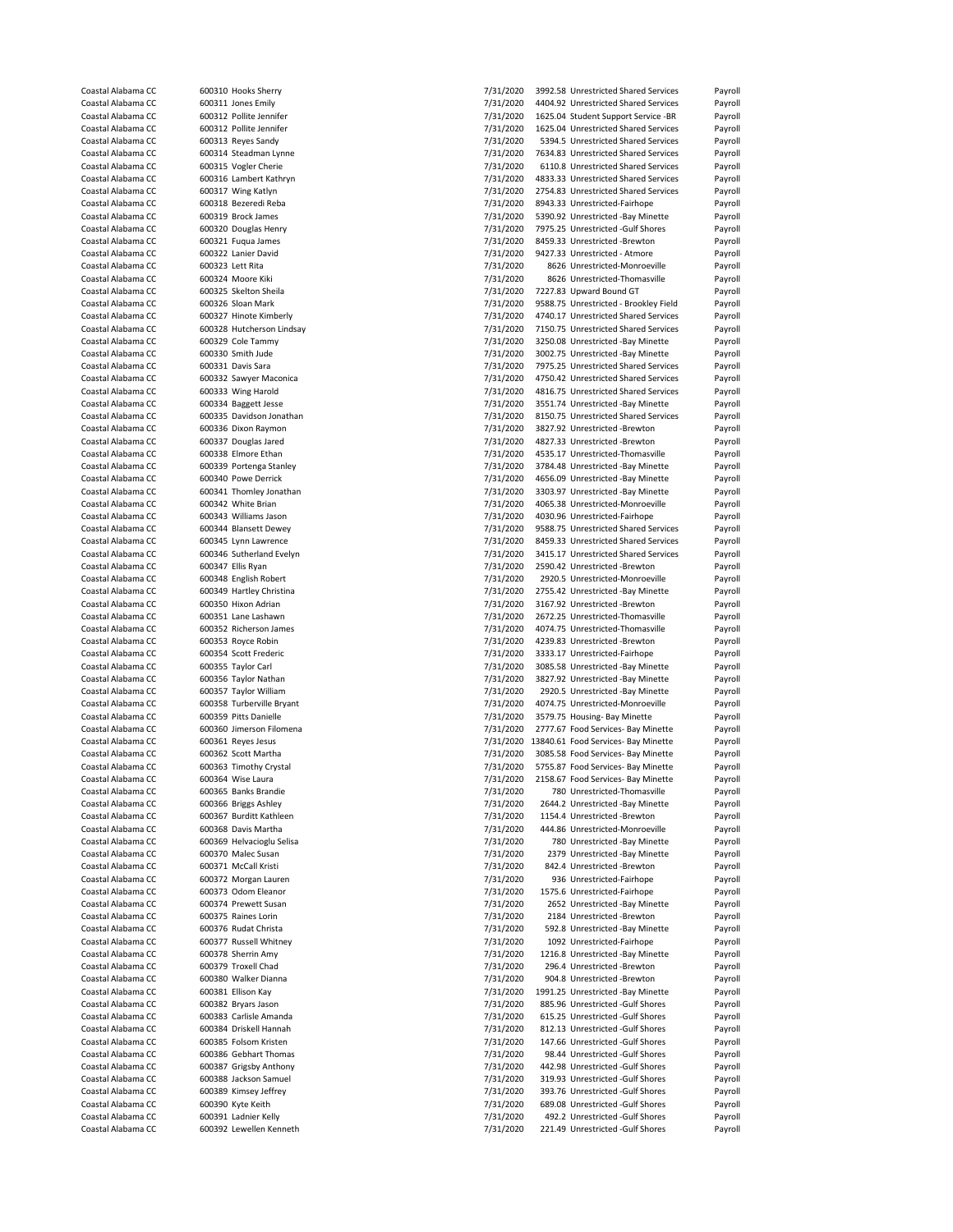| Coastal Alabama CC                       | 600393 Martin Matthew                          | 7/31/2020              | 442.98 Unrestricted -Gulf Shores                   | Payroll            |
|------------------------------------------|------------------------------------------------|------------------------|----------------------------------------------------|--------------------|
| Coastal Alabama CC                       | 600394 McArthur Scotty                         | 7/31/2020              | 1070.54 Unrestricted -Gulf Shores                  | Payroll            |
|                                          |                                                |                        |                                                    |                    |
| Coastal Alabama CC                       | 600395 McDonald Amy                            | 7/31/2020              | 369.15 Unrestricted -Gulf Shores                   | Payroll            |
| Coastal Alabama CC                       | 600396 Noland Rachel                           | 7/31/2020              | 984.4 Unrestricted -Gulf Shores                    | Payroll            |
| Coastal Alabama CC                       | 600397 Nolte Richard                           | 7/31/2020              | 689.08 Unrestricted -Gulf Shores                   | Payroll            |
| Coastal Alabama CC                       | 600398 Reid Blythe                             | 7/31/2020              | 295.32 Unrestricted -Gulf Shores                   | Payroll            |
| Coastal Alabama CC                       | 600399 Moeller Suzanne                         | 7/31/2020              | 1525.82 Unrestricted -Gulf Shores                  | Payroll            |
| Coastal Alabama CC                       | 600400 Sharp Jeremy                            | 7/31/2020              | 246.1 Unrestricted -Gulf Shores                    | Payroll            |
| Coastal Alabama CC                       | 600401 Smith Logan                             | 7/31/2020              | 209.19 Unrestricted -Gulf Shores                   | Payroll            |
|                                          |                                                |                        |                                                    |                    |
| Coastal Alabama CC                       | 600402 Smith Tayla                             | 7/31/2020              | 123.05 Unrestricted -Gulf Shores                   | Payroll            |
| Coastal Alabama CC                       | 600403 Smith Tommy                             | 7/31/2020              | 196.88 Unrestricted -Gulf Shores                   | Payroll            |
| Coastal Alabama CC                       | 600404 Todd Micah                              | 7/31/2020              | 295.32 Unrestricted -Gulf Shores                   | Payroll            |
| Coastal Alabama CC                       | 600405 Alaniz Stephanie                        | 7/31/2020              | 542.88 Unrestricted - Atmore                       | Payroll            |
| Coastal Alabama CC                       | 600406 Blanton Tanya                           | 7/31/2020              | 2111.2 Unrestricted -Brewton                       | Payroll            |
| Coastal Alabama CC                       | 600407 Box Tabitha                             | 7/31/2020              | 1372.28 Unrestricted-Fairhope                      | Payroll            |
| Coastal Alabama CC                       | 600408 Coleman Jessica                         | 7/31/2020              | 882.18 Unrestricted -Brewton                       | Payroll            |
|                                          |                                                |                        |                                                    |                    |
| Coastal Alabama CC                       | 600409 Dailey Shelia                           | 7/31/2020              | 1394.9 Unrestricted-Monroeville                    | Payroll            |
| Coastal Alabama CC                       | 600410 Davidson Sharon                         | 7/31/2020              | 233.74 Unrestricted -Brewton                       | Payroll            |
| Coastal Alabama CC                       | 600411 Denton Brittany                         | 7/31/2020              | 1862.38 Unrestricted-Fairhope                      | Payroll            |
| Coastal Alabama CC                       | 600412 Dowling Jennifer                        | 7/31/2020              | 1930.24 Unrestricted-Thomasville                   | Payroll            |
| Coastal Alabama CC                       | 600413 Edwards Kennedy                         | 7/31/2020              | 1726.66 Unrestricted-Fairhope                      | Payroll            |
| Coastal Alabama CC                       | 600414 Few Pamela                              | 7/31/2020              | 731.38 Unrestricted-Fairhope                       | Payroll            |
| Coastal Alabama CC                       | 600415 Fowler Cody                             | 7/31/2020              | 814.32 Unrestricted-Fairhope                       | Payroll            |
|                                          |                                                |                        |                                                    |                    |
| Coastal Alabama CC                       | 600416 Franklin Margaret                       | 7/31/2020              | 965.12 Unrestricted -Brewton                       | Payroll            |
| Coastal Alabama CC                       | 600417 Gambino Ashleigh                        | 7/31/2020              | 2578.68 Unrestricted-Fairhope                      | Payroll            |
| Coastal Alabama CC                       | 600418 Ganey Rae                               | 7/31/2020              | 2050.88 Unrestricted-Fairhope                      | Payroll            |
| Coastal Alabama CC                       | 600419 Hall Samantha                           | 7/31/2020              | 1327.04 Unrestricted -Brewton                      | Payroll            |
| Coastal Alabama CC                       | 600420 Hedden Stephanie                        | 7/31/2020              | 226.2 Unrestricted-Fairhope                        | Payroll            |
| Coastal Alabama CC                       | 600421 Hilburn Anna                            | 7/31/2020              | 1538.16 Unrestricted-Monroeville                   | Payroll            |
| Coastal Alabama CC                       | 600422 Hunt Kimberly                           | 7/31/2020              | 1809.6 Unrestricted-Fairhope                       | Payroll            |
|                                          |                                                |                        |                                                    |                    |
| Coastal Alabama CC                       | 600423 Hutchinson Ronald                       | 7/31/2020              | 1636.18 Unrestricted-Fairhope                      | Payroll            |
| Coastal Alabama CC                       | 600424 Jackson Taronya                         | 7/31/2020              | 1809.6 Unrestricted-Fairhope                       | Payroll            |
| Coastal Alabama CC                       | 600425 Johnson Shay                            | 7/31/2020              | 1432.6 Unrestricted-Fairhope                       | Payroll            |
| Coastal Alabama CC                       | 600426 Jones Catherine                         | 7/31/2020              | 1809.6 Unrestricted -Brewton                       | Payroll            |
| Coastal Alabama CC                       | 600427 Jordan Kristin                          | 7/31/2020              | 1538.16 Unrestricted-Fairhope                      | Payroll            |
| Coastal Alabama CC                       | 600428 Jordan Marla                            | 7/31/2020              | 648.44 Unrestricted -Brewton                       | Payroll            |
|                                          |                                                |                        |                                                    |                    |
| Coastal Alabama CC                       | 600429 Lamarre Melissa                         | 7/31/2020              | 573.04 Unrestricted-Fairhope                       | Payroll            |
| Coastal Alabama CC                       | 600430 Lewis Jeanette                          | 7/31/2020              | 1334.58 Unrestricted-Monroeville                   | Payroll            |
| Coastal Alabama CC                       | 600431 McMillian Mary Kate                     | 7/31/2020              | 716.3 Unrestricted-Monroeville                     | Payroll            |
| Coastal Alabama CC                       | 600432 McNeil Amber                            | 7/31/2020              | 821.86 Unrestricted -Brewton                       | Payroll            |
| Coastal Alabama CC                       | 600433 Mitchem-Ates Stephanie                  | 7/31/2020              | 618.28 Unrestricted -Brewton                       | Payroll            |
| Coastal Alabama CC                       | 600434 Moyles Jordyn                           | 7/31/2020              | 1786.98 Unrestricted-Fairhope                      | Payroll            |
| Coastal Alabama CC                       | 600435 Payne Kendal                            | 7/31/2020              | 324.22 Unrestricted -Brewton                       | Payroll            |
| Coastal Alabama CC                       |                                                |                        | 1869.92 Unrestricted-Fairhope                      |                    |
|                                          | 600436 Perry Brandy                            | 7/31/2020              |                                                    | Payroll            |
|                                          |                                                |                        |                                                    |                    |
| Coastal Alabama CC                       | 600437 Porter Jessica                          | 7/31/2020              | 1960.4 Unrestricted-Fairhope                       | Payroll            |
| Coastal Alabama CC                       | 600438 Joyner Taylor                           | 7/31/2020              | 836.94 Unrestricted -Brewton                       | Payroll            |
| Coastal Alabama CC                       | 600439 Robinson Christy                        | 7/31/2020              | 1802.06 Unrestricted-Thomasville                   | Payroll            |
| Coastal Alabama CC                       | 600440 Starnes Rebecca                         |                        |                                                    |                    |
|                                          |                                                | 7/31/2020              | 437.32 Unrestricted-Fairhope                       | Payroll            |
| Coastal Alabama CC                       | 600441 Taylor Aleigh                           | 7/31/2020              | 1417.52 Unrestricted -Brewton                      | Payroll            |
| Coastal Alabama CC                       | 600442 Underwood Stephen                       | 7/31/2020              | 331.76 Unrestricted-Fairhope                       | Payroll            |
| Coastal Alabama CC                       | 600443 Utz Rebecca                             | 7/31/2020              | 1636.18 Unrestricted-Fairhope                      | Payroll            |
| Coastal Alabama CC                       | 600444 Watts Angela                            | 7/31/2020              | 640.9 Unrestricted-Fairhope                        | Payroll            |
| Coastal Alabama CC                       | 600445 Williams Maunica                        | 7/31/2020              | 1206.4 Unrestricted -Brewton                       | Payroll            |
| Coastal Alabama CC                       | 600446 Wright Brittany                         | 7/31/2020              | 1334.58 Unrestricted-Fairhope                      | Payroll            |
| Coastal Alabama CC                       | 600447 Yako Kim                                | 7/31/2020              | 1274.26 Unrestricted-Fairhope                      | Payroll            |
| Coastal Alabama CC                       | 600448 Johnson Kevin                           | 7/31/2020              | 950 Unrestricted-Monroeville                       | Pavroll            |
|                                          |                                                |                        |                                                    |                    |
| Coastal Alabama CC                       | 600449 Brandolino Molly                        | 7/31/2020              | 283.66 Unrestricted -Gulf Shores                   | Payroll            |
| Coastal Alabama CC                       | 600450 Thomas Lance                            | 7/31/2020              | 1372.06 Unrestricted -Bay Minette                  | Payroll            |
| Coastal Alabama CC                       | 600451 Bennett Nathan                          | 7/31/2020              | 200 AE - State Inst'l                              | Payroll            |
| Coastal Alabama CC                       | 600452 Bradley Leketha                         | 7/31/2020              | 975 AE-Federal Regular                             | Payroll            |
| Coastal Alabama CC                       | 600453 Byron Mary                              | 7/31/2020              | 1912.5 AE - State Regular                          | Payroll            |
| Coastal Alabama CC                       | 600454 Craver Sharon                           | 7/31/2020              | 1512.5 AE - State Regular                          | Payroll            |
| Coastal Alabama CC                       | 600455 Curry Jerilyn                           | 7/31/2020              | 613.41 AE - State Regular                          | Payroll            |
|                                          |                                                |                        |                                                    |                    |
| Coastal Alabama CC                       | 600456 Dyess Joel                              | 7/31/2020              | 1537.5 AE-Federal Regular                          | Payroll            |
| Coastal Alabama CC                       | 600457 Edwards Tiffany                         | 7/31/2020              | 765 AE-Federal Regular                             | Payroll            |
| Coastal Alabama CC                       | 600458 Faircloth Linda                         | 7/31/2020              | 50 AE - State Regular                              | Payroll            |
| Coastal Alabama CC                       | 600458 Faircloth Linda                         | 7/31/2020              | 87.5 Ready to Work                                 | Payroll            |
| Coastal Alabama CC                       | 600459 Fields Rebecca                          | 7/31/2020              | 1075 AE-Federal Regular                            | Payroll            |
| Coastal Alabama CC                       | 600460 Folks Sylvester                         | 7/31/2020              | 843.75 AE-Fed Institutional                        | Payroll            |
| Coastal Alabama CC                       | 600461 Gilley Amelia                           | 7/31/2020              | 1725 AE - State Regular                            | Payroll            |
| Coastal Alabama CC                       | 600462 Gilley Martha                           | 7/31/2020              | 1225 AE-Fed Institutional                          | Payroll            |
| Coastal Alabama CC                       |                                                |                        | 930 AE-Federal Regular                             |                    |
|                                          | 600463 Grace Tiana                             | 7/31/2020              |                                                    | Payroll            |
| Coastal Alabama CC                       | 600464 Haft Theresa                            | 7/31/2020              | 2493.75 AE - State Regular                         | Payroll            |
| Coastal Alabama CC                       | 600465 Hankins Emily                           | 7/31/2020              | 1218.75 AE - State Regular                         | Payroll            |
| Coastal Alabama CC                       | 600466 Heath Jenniene                          | 7/31/2020              | 1675 AE - State Regular                            | Payroll            |
| Coastal Alabama CC                       | 600467 Lammon Alice                            | 7/31/2020              | 1175 AE - State Regular                            | Payroll            |
| Coastal Alabama CC                       | 600468 Lang Allen                              | 7/31/2020              | 637.5 AE - State Inst'l                            | Payroll            |
| Coastal Alabama CC                       | 600469 Lawson Jewel                            | 7/31/2020              | 1625 AE-Federal Regular                            | Payroll            |
|                                          | 600470 Lee Cordia                              |                        |                                                    |                    |
| Coastal Alabama CC                       |                                                | 7/31/2020              | 1000 AE-Federal Regular                            | Payroll            |
| Coastal Alabama CC                       | 600470 Lee Cordia                              | 7/31/2020              | 2000 Local Grants                                  | Payroll            |
| Coastal Alabama CC                       | 600471 Lugo Elizabeth                          | 7/31/2020              | 2150 AE-Federal Regular                            | Payroll            |
| Coastal Alabama CC                       | 600472 Massari Krystal                         | 7/31/2020              | 1290 AE - State IEL/CE                             | Payroll            |
| Coastal Alabama CC<br>Coastal Alabama CC | 600473 Payne Herbert<br>600474 Pearson Shirley | 7/31/2020<br>7/31/2020 | 1275 AE - State Regular<br>1650 AE - State Regular | Payroll<br>Payroll |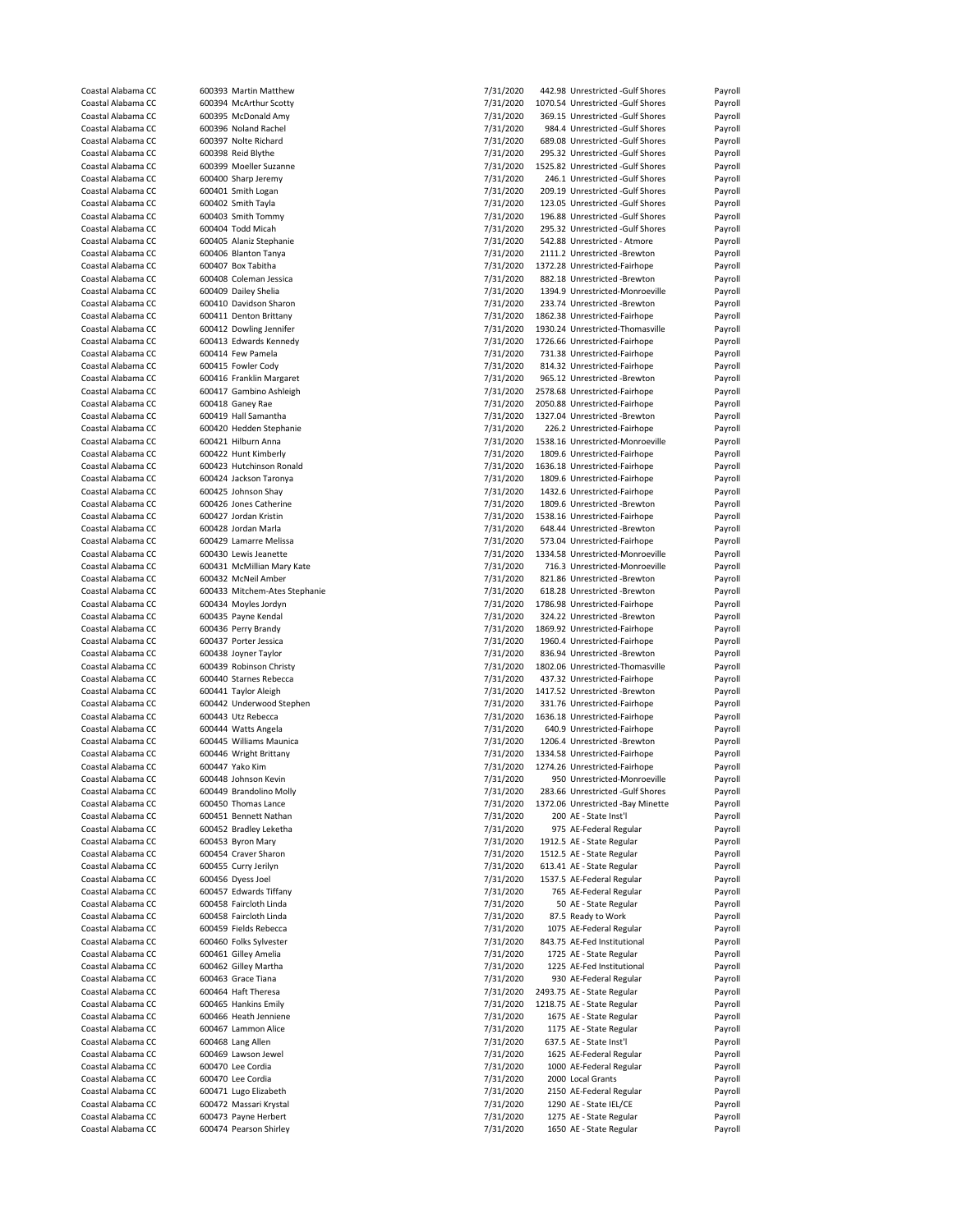| Coastal Alabama CC                       | 600475 Porter Tirana                             | 7/31/2020 | 881.25 AE - State IEL/CE                                                  | Payroll            |
|------------------------------------------|--------------------------------------------------|-----------|---------------------------------------------------------------------------|--------------------|
|                                          |                                                  |           |                                                                           |                    |
| Coastal Alabama CC                       | 600476 Powers James                              | 7/31/2020 | 688.77 AE - State Inst'l                                                  | Payroll            |
| Coastal Alabama CC                       | 600477 Shue Wendy                                | 7/31/2020 | 720 AE - State Regular                                                    | Payroll            |
| Coastal Alabama CC                       | 600478 Smith Latoshia                            | 7/31/2020 | 1075 AE-Federal Regular                                                   | Payroll            |
| Coastal Alabama CC                       | 600479 Smith Susan                               | 7/31/2020 | 2000 AE-Federal Regular                                                   | Payroll            |
| Coastal Alabama CC                       | 600480 Thomas Deborah                            | 7/31/2020 | 475 AE - State Regular                                                    | Payroll            |
|                                          | 600481 Thompson Mara                             |           | 457.5 Ready to Work                                                       |                    |
| Coastal Alabama CC                       |                                                  | 7/31/2020 |                                                                           | Payroll            |
| Coastal Alabama CC                       | 600481 Thompson Mara                             | 7/31/2020 | 735 AE-Federal Regular                                                    | Payroll            |
| Coastal Alabama CC                       | 600482 Vaughn Debra                              | 7/31/2020 | 1525 AE-Fed Institutional                                                 | Payroll            |
| Coastal Alabama CC                       | 600483 Wilson Elizabeth                          | 7/31/2020 | 1065 AE - State Regular                                                   | Payroll            |
| Coastal Alabama CC                       | 600484 Moreno Pamela                             | 7/31/2020 | 2137.5 Unrestricted N. Baldwin Cntr Tech                                  | Payroll            |
|                                          |                                                  |           |                                                                           |                    |
| Coastal Alabama CC                       | 600485 Helton Monica                             | 7/31/2020 | 2031.51 Unrestricted-Thomasville                                          | Payroll            |
| Coastal Alabama CC                       | 600486 Jimerson Debra                            | 7/31/2020 | 261.84 Upward Bound GT                                                    | Payroll            |
| Coastal Alabama CC                       | 600487 Sales Donald                              | 7/31/2020 | 1185.6 Unrestricted -Brewton                                              | Payroll            |
| Coastal Alabama CC                       | 600488 Samry Alan                                | 7/31/2020 | 131.04 Unrestricted-Fairhope                                              | Payroll            |
| Coastal Alabama CC                       | 600489 Smith Melissa                             | 7/31/2020 | 72.8 Unrestricted -Gulf Shores                                            | Payroll            |
|                                          |                                                  |           |                                                                           |                    |
| Coastal Alabama CC                       | 600490 Taylor Margaret                           | 7/31/2020 | 490.95 Unrestricted-Thomasville                                           | Payroll            |
| Coastal Alabama CC                       | 600491 Barnes Kimberly                           | 7/31/2020 | 1560 Upward Bound GT                                                      | Payroll            |
| Coastal Alabama CC                       | 600492 Boykin Synauri                            | 7/31/2020 | 936 Upward Bound MR                                                       | Payroll            |
| Coastal Alabama CC                       | 600493 Calhoun Euladia                           | 7/31/2020 | 1586 Upward Bound TV                                                      | Payroll            |
| Coastal Alabama CC                       | 600494 Clark Potricia                            | 7/31/2020 | 1755 Upward Bound TV                                                      | Payroll            |
|                                          |                                                  |           |                                                                           |                    |
| Coastal Alabama CC                       | 600495 Compton Amanda                            | 7/31/2020 | 1794 Upward Bound TV                                                      | Payroll            |
| Coastal Alabama CC                       | 600496 Davis Markeria                            | 7/31/2020 | 1178.28 Upward Bound GT                                                   | Payroll            |
| Coastal Alabama CC                       | 600497 Hollinger Lashannon                       | 7/31/2020 | 569.75 Upward Bound MR                                                    | Payroll            |
| Coastal Alabama CC                       | 600498 Jackson Olivia                            | 7/31/2020 | 425 Upward Bound TV                                                       | Payroll            |
| Coastal Alabama CC                       | 600499 Johnson Terrance                          | 7/31/2020 | 374.4 Upward Bound MR                                                     | Payroll            |
|                                          |                                                  |           |                                                                           |                    |
| Coastal Alabama CC                       | 600500 Malone Tersheria                          | 7/31/2020 | 468 Upward Bound TV                                                       | Payroll            |
| Coastal Alabama CC                       | 600501 Miller Brittany                           | 7/31/2020 | 1534 Upward Bound GT                                                      | Payroll            |
| Coastal Alabama CC                       | 600502 Rolison Sarah                             | 7/31/2020 | 520 Upward Bound GT                                                       | Payroll            |
| Coastal Alabama CC                       | 600503 Todd Angela                               | 7/31/2020 | 1482 Upward Bound GT                                                      | Payroll            |
| Coastal Alabama CC                       | 600504 White Latrina                             | 7/31/2020 | 130 Upward Bound TV                                                       | Payroll            |
|                                          |                                                  |           |                                                                           |                    |
| Coastal Alabama CC                       | 600505 Davis Victoria                            | 7/31/2020 | 495 Unrestricted -Bay Minette                                             | Payroll            |
| Coastal Alabama CC                       | 600506 Arnold Sean                               | 7/31/2020 | 561.6 Unrestricted -Bay Minette                                           | Payroll            |
| Coastal Alabama CC                       | 600507 Howell Eugene                             | 7/31/2020 | 1185.6 Unrestricted -Brewton                                              | Payroll            |
| Coastal Alabama CC                       | 600508 Howell Mary                               | 7/31/2020 | 1528.8 Unrestricted -Bay Minette                                          | Payroll            |
|                                          |                                                  |           |                                                                           |                    |
| Coastal Alabama CC                       | 600509 Hutto Terry                               | 7/31/2020 | 312 Unrestricted-Thomasville                                              | Payroll            |
| Coastal Alabama CC                       | 600510 Josey Jeffrey                             | 7/31/2020 | 280.8 Unrestricted -Bay Minette                                           | Payroll            |
| Coastal Alabama CC                       | 600511 Murphy Michael                            | 7/31/2020 | 1809.6 Unrestricted -Bay Minette                                          | Payroll            |
| Coastal Alabama CC                       | 600512 Odom Charles                              | 7/31/2020 | 374.4 Unrestricted -Bay Minette                                           | Payroll            |
| Coastal Alabama CC                       | 600513 Phillips Charles                          | 7/31/2020 | 889.2 Unrestricted -Bay Minette                                           | Payroll            |
|                                          |                                                  |           |                                                                           |                    |
| Coastal Alabama CC                       | 600514 Robinson Kenneth                          | 7/31/2020 | 561.6 Unrestricted -Bay Minette                                           | Payroll            |
| Coastal Alabama CC                       | 600515 Shoultz Christopher                       | 7/31/2020 | 312 Unrestricted-Thomasville                                              | Payroll            |
| Coastal Alabama CC                       | 600516 Stallworth Demetrius                      | 7/31/2020 | 374.4 Unrestricted-Monroeville                                            | Payroll            |
| Coastal Alabama CC                       | 600517 Stallworth John                           | 7/31/2020 | 873.6 Unrestricted -Bay Minette                                           | Payroll            |
|                                          |                                                  |           |                                                                           |                    |
| Coastal Alabama CC                       | 600518 White Christopher                         | 7/31/2020 | 187.2 Unrestricted -Bay Minette                                           | Payroll            |
| Coastal Alabama CC                       | 600519 Clark Jerry                               | 7/31/2020 | 873.6 Unrestricted -Brewton                                               | Payroll            |
| Coastal Alabama CC                       | 600520 Gantt Kearnest                            | 7/31/2020 | 942.98 Unrestricted -Brewton                                              | Payroll            |
| Coastal Alabama CC                       | 600521 O'Keane Alexander                         | 7/31/2020 | 598 Unrestricted -Brewton                                                 | Payroll            |
| Coastal Alabama CC                       | 600522 Overstreet Joe                            | 7/31/2020 | 842.4 Unrestricted-Monroeville                                            | Payroll            |
|                                          |                                                  |           |                                                                           |                    |
| Coastal Alabama CC                       | 600523 Pouncey Warren                            |           | 8/31/2020 22916.67 Unrestricted Shared Services                           | Payroll            |
| Coastal Alabama CC                       | 600524 Lancaster Mary                            |           | 8/31/2020 10363.92 Unrestricted Shared Services                           | Payroll            |
| Coastal Alabama CC                       | 600525 Davis Jessica                             |           | 8/31/2020 10867.92 Unrestricted Shared Services                           | Payroll            |
| Coastal Alabama CC                       | 600526 Bradley Vinson                            | 8/31/2020 | 8750.67 Unrestricted Shared Services                                      | Payroll            |
| Coastal Alabama CC                       | 600527 Strickland Brian                          | 8/31/2020 | 9879.92 Unrestricted Shared Services                                      | Payroll            |
|                                          |                                                  |           |                                                                           |                    |
| Coastal Alabama CC                       | 600528 Stokes Mickey                             |           | 8/31/2020 10525.25 Unrestricted Shared Services                           | Payroll            |
| Coastal Alabama CC                       | 600529 Grant Linda                               |           | 8/31/2020 10525.25 Unrestricted Shared Services                           | Pavroll            |
| Coastal Alabama CC                       | 600530 Graham Jean                               |           | 8/31/2020 10691.92 Unrestricted Shared Services                           | Payroll            |
| Coastal Alabama CC                       | 600531 Murphy Melinda                            | 8/31/2020 | 10691.92 Unrestricted Shared Services                                     | Payroll            |
| Coastal Alabama CC                       | 600532 Duplantis Joshua                          |           |                                                                           |                    |
|                                          |                                                  | 8/31/2020 | 9091.42 Unrestricted Shared Services                                      | Payroll            |
| Coastal Alabama CC                       | 600533 Babb Julia                                | 8/31/2020 | 6180.67 Unrestricted -Brewton                                             | Payroll            |
| Coastal Alabama CC                       | 600534 Boutwell Anita                            | 8/31/2020 | 5569 Unrestricted -Brewton                                                | Payroll            |
| Coastal Alabama CC                       | 600535 Boyer Rebecca                             | 8/31/2020 | 7750.33 Unrestricted -Bay Minette                                         | Payroll            |
| Coastal Alabama CC                       | 600536 Byrd Lindsey                              | 8/31/2020 | 4250 Unrestricted -Bay Minette                                            | Payroll            |
|                                          | 600537 Calhoun Brenda                            |           |                                                                           | Payroll            |
| Coastal Alabama CC                       |                                                  |           | 3662.33 Unrestricted -Brewton                                             |                    |
| Coastal Alabama CC                       |                                                  | 8/31/2020 |                                                                           |                    |
|                                          | 600538 Cosker Melanie                            | 8/31/2020 | 6597.67 Unrestricted-Monroeville                                          | Payroll            |
| Coastal Alabama CC                       | 600539 Dukes Natalie                             | 8/31/2020 | 7897.33 Unrestricted -Bay Minette                                         | Payroll            |
|                                          |                                                  |           |                                                                           |                    |
| Coastal Alabama CC                       | 600540 Fields Khori                              | 8/31/2020 | 3916.67 Unrestricted -Bay Minette                                         | Payroll            |
| Coastal Alabama CC                       | 600541 Godfrey Carman                            | 8/31/2020 | 5874.67 Unrestricted-Fairhope                                             | Payroll            |
| Coastal Alabama CC                       | 600542 Harrison Joy                              | 8/31/2020 | 3713.37 Unrestricted-Thomasville                                          | Payroll            |
| Coastal Alabama CC                       | 600542 Harrison Joy                              | 8/31/2020 | 3713.38 Unrestricted-Monroeville                                          | Payroll            |
| Coastal Alabama CC                       | 600543 Holmes Donna                              | 8/31/2020 | 6639.67 Unrestricted-Monroeville                                          | Payroll            |
|                                          |                                                  |           |                                                                           |                    |
| Coastal Alabama CC                       | 600544 Howard Ernestine                          | 8/31/2020 | 5874.67 Unrestricted-Monroeville                                          | Payroll            |
| Coastal Alabama CC                       | 600545 Johnson Regina                            | 8/31/2020 | 2837.75 Unrestricted-Monroeville                                          | Payroll            |
| Coastal Alabama CC                       | 600546 Jordan Rachael                            | 8/31/2020 | 5874.67 Unrestricted -Bay Minette                                         | Payroll            |
| Coastal Alabama CC                       | 600547 Joyner Holley                             | 8/31/2020 | 5262.67 Unrestricted-Monroeville                                          | Payroll            |
| Coastal Alabama CC                       | 600548 Killingsworth Jennifer                    | 8/31/2020 | 7897.33 Unrestricted-Fairhope                                             | Payroll            |
|                                          |                                                  |           |                                                                           |                    |
| Coastal Alabama CC                       | 600549 Lirette Katherine                         | 8/31/2020 | 5874.67 Unrestricted -Brewton                                             | Payroll            |
| Coastal Alabama CC                       | 600550 Mack Susan                                | 8/31/2020 | 6180.67 Unrestricted -Brewton                                             | Payroll            |
| Coastal Alabama CC                       | 600551 Mathews Nancy                             | 8/31/2020 | 6180.67 Unrestricted -Brewton                                             | Payroll            |
| Coastal Alabama CC                       | 600552 McLean Diane                              | 8/31/2020 | 6639.67 Unrestricted -Bay Minette                                         | Payroll            |
| Coastal Alabama CC                       | 600553 Pizzotti Connie                           |           | 6801.67 Unrestricted -Bay Minette                                         | Payroll            |
|                                          |                                                  | 8/31/2020 |                                                                           |                    |
| Coastal Alabama CC                       | 600554 Richardson Nikeya                         | 8/31/2020 | 5569 Unrestricted-Thomasville                                             | Payroll            |
| Coastal Alabama CC<br>Coastal Alabama CC | 600555 Ruckman Lynette<br>600556 Rumbley Valarie | 8/31/2020 | 7304 Unrestricted -Brewton<br>8/31/2020 7897.33 Unrestricted -Bay Minette | Payroll<br>Payroll |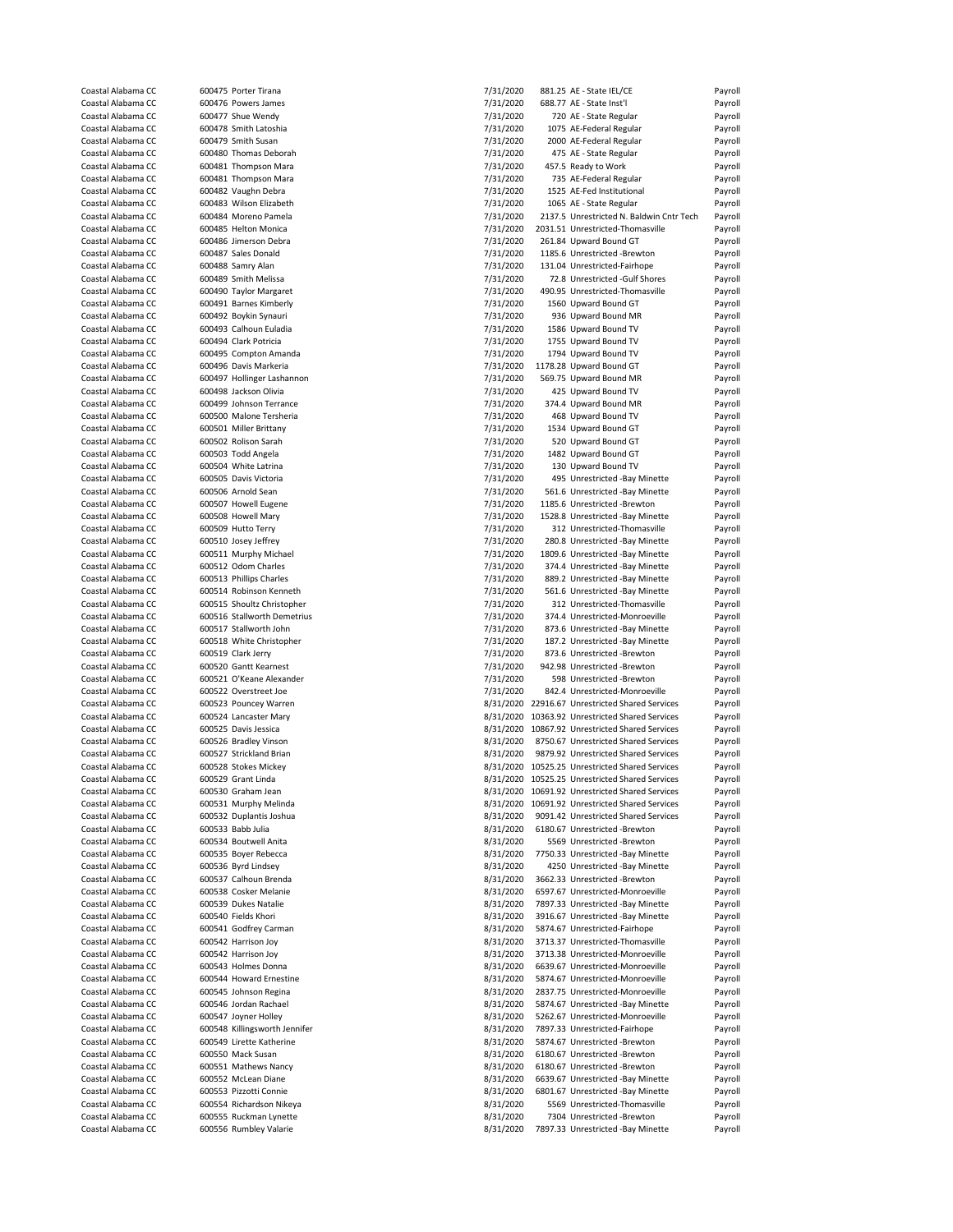|                                          |                   | 600557 Scarborough Tiffany                      | 8/31/2020 | 8275.25 Unrestricted -Bay Minette                                           | Payroll            |
|------------------------------------------|-------------------|-------------------------------------------------|-----------|-----------------------------------------------------------------------------|--------------------|
| Coastal Alabama CC                       |                   | 600558 Spillman Allison                         | 8/31/2020 | 3167.92 Unrestricted -Bay Minette                                           | Payroll            |
| Coastal Alabama CC                       |                   | 600559 Barrow Michele                           | 8/31/2020 | 6222.67 Unrestricted -Bay Minette                                           | Payroll            |
| Coastal Alabama CC                       |                   | 600560 McArthur Scotty                          | 8/31/2020 | 1710 Unrestricted -Gulf Shores                                              | Payroll            |
| Coastal Alabama CC                       |                   | 600561 Patterson Tony                           | 8/31/2020 | 7385 Unrestricted -Gulf Shores                                              | Payroll            |
| Coastal Alabama CC                       |                   | 600562 Peace Frederick                          | 8/31/2020 | 9316.67 Unrestricted-Fairhope                                               | Payroll            |
| Coastal Alabama CC                       |                   | 600563 Petelinski Ashley                        | 8/31/2020 | 9869.41 Unrestricted -Bay Minette                                           | Payroll            |
| Coastal Alabama CC                       |                   | 600564 Moeller Suzanne                          | 8/31/2020 | 1710 Unrestricted-Fairhope                                                  | Payroll            |
| Coastal Alabama CC                       |                   | 600565 Spratlin Kimberly                        | 8/31/2020 | 8487.75 Unrestricted -Gulf Shores                                           | Payroll            |
| Coastal Alabama CC                       |                   | 600566 Allen Katrina                            | 8/31/2020 | 6639.67 Unrestricted -Bay Minette                                           | Payroll            |
|                                          |                   |                                                 | 8/31/2020 | 6672.67 Unrestricted -Bay Minette                                           | Payroll            |
| Coastal Alabama CC                       |                   | 600567 Sturdivant Tyler                         |           |                                                                             |                    |
| Coastal Alabama CC                       |                   | 600568 Jackson Yvette                           | 8/31/2020 | 8509.33 Unrestricted -Bay Minette                                           | Payroll            |
| Coastal Alabama CC                       |                   | 600569 Moquin Crystal                           | 8/31/2020 | 5457.33 Unrestricted -Bay Minette                                           | Payroll            |
| Coastal Alabama CC                       |                   | 600570 Forester Cathleen                        | 8/31/2020 | 7438 Unrestricted -Bay Minette                                              | Payroll            |
| Coastal Alabama CC                       |                   | 600571 Robinson Barbara                         | 8/31/2020 | 5763 Unrestricted -Bay Minette                                              | Payroll            |
| Coastal Alabama CC                       |                   | 600572 Cain Kimberly                            | 8/31/2020 | 1425 Unrestricted Distance Ed                                               | Payroll            |
| Coastal Alabama CC                       |                   | 600572 Cain Kimberly                            | 8/31/2020 | 5874.67 Unrestricted -Bay Minette                                           | Payroll            |
| Coastal Alabama CC                       |                   | 600573 Murphy Timothy                           | 8/31/2020 | 855 Unrestricted Distance Ed                                                | Payroll            |
| Coastal Alabama CC                       |                   | 600573 Murphy Timothy                           | 8/31/2020 | 10073 Unrestricted-Fairhope                                                 | Payroll            |
| Coastal Alabama CC                       |                   | 600574 Bishop John                              | 8/31/2020 | 1710 Unrestricted Distance Ed                                               | Payroll            |
| Coastal Alabama CC                       |                   | 600574 Bishop John                              | 8/31/2020 | 10828.5 Unrestricted -Bay Minette                                           | Payroll            |
| Coastal Alabama CC                       |                   | 600575 Boehm Mary                               | 8/31/2020 | 3090.33 Unrestricted -Gulf Shores                                           | Payroll            |
| Coastal Alabama CC                       |                   | 600576 Childress Christa                        | 8/31/2020 | 6180.67 Unrestricted-Monroeville                                            | Payroll            |
| Coastal Alabama CC                       |                   | 600577 Day Elizabeth                            | 8/31/2020 | 1140 Unrestricted Distance Ed                                               | Payroll            |
| Coastal Alabama CC                       |                   | 600577 Day Elizabeth                            | 8/31/2020 | 7385 Unrestricted Shared Services                                           | Payroll            |
| Coastal Alabama CC                       |                   | 600578 Stokes Jacqueline                        | 8/31/2020 | 12006.5 Unrestricted -Brewton                                               | Payroll            |
| Coastal Alabama CC                       |                   | 600579 Congiardo Michael                        |           | 8/31/2020 10880.08 Unrestricted -Bay Minette                                | Payroll            |
| Coastal Alabama CC                       |                   | 600580 Merry Michael                            | 8/31/2020 | 4956.33 Unrestricted-Monroeville                                            | Payroll            |
| Coastal Alabama CC                       |                   | 600581 Strickland Stephen                       | 8/31/2020 | 6292 Unrestricted-Fairhope                                                  | Payroll            |
| Coastal Alabama CC                       |                   | 600582 Ayers David                              | 8/31/2020 | 855 Unrestricted-Monroeville                                                | Payroll            |
| Coastal Alabama CC                       |                   | 600582 Ayers David                              |           | 8/31/2020 13617.33 Unrestricted -Bay Minette                                | Payroll            |
|                                          |                   |                                                 | 8/31/2020 |                                                                             |                    |
| Coastal Alabama CC                       |                   | 600583 Barry Rebecca<br>600583 Barry Rebecca    |           | 855 Unrestricted-Monroeville                                                | Payroll            |
| Coastal Alabama CC                       |                   |                                                 | 8/31/2020 | 10073 Unrestricted -Bay Minette                                             | Payroll            |
| Coastal Alabama CC                       |                   | 600584 Simmons Leslie A                         | 8/31/2020 | 855 Unrestricted Distance Ed                                                | Payroll            |
| Coastal Alabama CC                       |                   | 600584 Simmons Leslie A                         | 8/31/2020 | 7601.83 Unrestricted Shared Services                                        | Payroll            |
| Coastal Alabama CC                       |                   | 600585 Smith Kristi                             | 8/31/2020 | 6496.36 Unrestricted Shared Services                                        | Payroll            |
| Coastal Alabama CC                       |                   | 600586 Armstrong Darlin                         | 8/31/2020 | 2083.33 Unrestricted -Bay Minette                                           | Payroll            |
| Coastal Alabama CC                       |                   | 600587 Blubaugh Kaitlyn                         | 8/31/2020 | 600 Unrestricted -Bay Minette                                               | Payroll            |
| Coastal Alabama CC                       |                   | 600588 Boutwell Benjamin                        | 8/31/2020 | 600 Unrestricted -Brewton                                                   | Payroll            |
| Coastal Alabama CC                       |                   | 600589 Ciangiotto Natalie                       | 8/31/2020 | 600 Unrestricted -Brewton                                                   | Payroll            |
| Coastal Alabama CC                       |                   | 600590 Dulaney Ritchie                          | 8/31/2020 | 855 Unrestricted Distance Ed                                                | Payroll            |
| Coastal Alabama CC                       |                   | 600590 Dulaney Ritchie                          | 8/31/2020 | 9405.92 Unrestricted Shared Services                                        | Payroll            |
| Coastal Alabama CC                       |                   | 600591 Dupont Kenny                             | 8/31/2020 | 333.33 Unrestricted-Monroeville                                             | Payroll            |
| Coastal Alabama CC                       |                   | 600592 Harding Cassidy                          | 8/31/2020 | 600 Unrestricted -Bay Minette                                               | Payroll            |
| Coastal Alabama CC                       |                   | 600593 Lambert Chase                            | 8/31/2020 | 600 Unrestricted -Bay Minette                                               | Payroll            |
| Coastal Alabama CC                       |                   | 600594 Lang Angela                              | 8/31/2020 | 600 Unrestricted-Monroeville                                                | Payroll            |
| Coastal Alabama CC                       |                   | 600595 Lanier Len                               | 8/31/2020 | 600 Unrestricted -Bay Minette                                               | Payroll            |
| Coastal Alabama CC                       |                   | 600596 Lofton Brittany                          | 8/31/2020 | 600 Unrestricted-Monroeville                                                | Payroll            |
|                                          |                   |                                                 | 8/31/2020 | 855 Unrestricted Distance Ed                                                | Payroll            |
|                                          |                   |                                                 |           | 8/31/2020 11201.25 Unrestricted -Brewton                                    |                    |
| Coastal Alabama CC                       | 600597 Nims Misti |                                                 |           |                                                                             |                    |
| Coastal Alabama CC                       |                   | 600597 Nims Misti                               |           |                                                                             | Payroll            |
| Coastal Alabama CC                       |                   | 600598 Pitts Linda                              | 8/31/2020 | 570 Unrestricted Distance Ed                                                | Payroll            |
| Coastal Alabama CC                       |                   | 600598 Pitts Linda                              | 8/31/2020 | 12006.5 Unrestricted -Bay Minette                                           | Payroll            |
| Coastal Alabama CC                       |                   | 600599 Radwitch Mallory                         | 8/31/2020 | 5262.67 Unrestricted -Bay Minette                                           | Payroll            |
| Coastal Alabama CC                       |                   | 600600 Robertson Robert                         | 8/31/2020 | 5874.67 Unrestricted -Bay Minette                                           | Payroll            |
| Coastal Alabama CC                       |                   | 600601 Reynolds Russell                         | 8/31/2020 | 570 Unrestricted Distance Ed                                                | Payroll            |
| Coastal Alabama CC                       |                   | 600601 Reynolds Russell                         | 8/31/2020 | 5874.67 Unrestricted -Bay Minette                                           | Payroll            |
| Coastal Alabama CC                       |                   | 600602 Blevins R                                | 8/31/2020 | 570 Unrestricted Distance Ed                                                | Payroll            |
| Coastal Alabama CC                       |                   | 600602 Blevins R                                |           | 8/31/2020 11177.75 Unrestricted -Brewton                                    | Payroll            |
| Coastal Alabama CC                       |                   | 600603 Crabtree Dianne                          | 8/31/2020 | 1425 Unrestricted Distance Ed                                               | Payroll            |
| Coastal Alabama CC                       |                   | 600603 Crabtree Dianne                          | 8/31/2020 | 6486.33 Unrestricted -Bay Minette                                           | Payroll            |
| Coastal Alabama CC                       |                   | 600604 Lake Charles                             | 8/31/2020 | 9405.92 Unrestricted Shared Services                                        | Payroll            |
| Coastal Alabama CC                       |                   | 600605 Lolley Dana                              | 8/31/2020 | 855 Unrestricted Distance Ed                                                | Payroll            |
| Coastal Alabama CC                       |                   | 600605 Lolley Dana                              | 8/31/2020 | 10073 Unrestricted-Monroeville                                              | Payroll            |
| Coastal Alabama CC                       |                   | 600606 Poirier Peter                            | 8/31/2020 | 6222.67 Unrestricted -Fairhope Academy                                      | Payroll            |
| Coastal Alabama CC                       |                   | 600607 Smith James                              | 8/31/2020 | 5028.5 Unrestricted -Fairhope Academy                                       | Payroll            |
| Coastal Alabama CC                       |                   | 600608 Baxter Joe                               |           | 7362.67 Unrestricted-Thomasville                                            | Payroll            |
| Coastal Alabama CC                       |                   |                                                 | 8/31/2020 |                                                                             |                    |
|                                          |                   | 600609 Callais Kenneth<br>600610 Carlisle Larry |           | 8/31/2020 12762.33 Unrestricted -Fairhope Academy                           | Payroll            |
| Coastal Alabama CC                       |                   |                                                 | 8/31/2020 | 570 Unrestricted-Thomasville                                                | Payroll            |
| Coastal Alabama CC                       |                   | 600610 Carlisle Larry                           |           | 8/31/2020 10421.67 Unrestricted-Gilbertown<br>6709 Unrestricted-Thomasville | Payroll            |
| Coastal Alabama CC                       |                   | 600611 Lewis Rueben                             | 8/31/2020 |                                                                             | Payroll            |
| Coastal Alabama CC                       |                   | 600612 Dees Scott                               | 8/31/2020 | 6942.33 Unrestricted-Thomasville                                            | Payroll            |
| Coastal Alabama CC                       |                   | 600613 Hilderbrand Edgar                        | 8/31/2020 | 4750.58 Unrestricted -Fairhope Academy                                      | Payroll            |
| Coastal Alabama CC                       |                   | 600614 Brazile Kenneth                          | 8/31/2020 | 570 Unrestricted Distance Ed                                                | Payroll            |
| Coastal Alabama CC                       |                   | 600615 Beall Jeffrey                            | 8/31/2020 | 570 Unrestricted Distance Ed                                                | Payroll            |
| Coastal Alabama CC                       |                   | 600615 Beall Jeffrey                            | 8/31/2020 | 6801.67 Unrestricted -Bay Minette                                           | Payroll            |
| Coastal Alabama CC                       |                   | 600616 Bouriche Djamel                          | 8/31/2020 | 1140 Unrestricted Distance Ed                                               | Payroll            |
| Coastal Alabama CC                       |                   | 600617 Bridges-Willis Edna                      | 8/31/2020 | 1710 Unrestricted Distance Ed                                               | Payroll            |
| Coastal Alabama CC                       |                   | 600617 Bridges-Willis Edna                      | 8/31/2020 | 9405.92 Unrestricted Shared Services                                        | Payroll            |
| Coastal Alabama CC                       |                   | 600618 Davis Kelli                              | 8/31/2020 | 190 Unrestricted Distance Ed                                                | Payroll            |
| Coastal Alabama CC                       |                   | 600618 Davis Kelli                              |           | 8/31/2020 10625.25 Unrestricted-Thomasville                                 | Payroll            |
| Coastal Alabama CC                       |                   | 600619 Dekle Stephanie                          | 8/31/2020 | 2784.5 Unrestricted -Brewton                                                | Payroll            |
| Coastal Alabama CC                       |                   | 600620 Dixon Caren                              | 8/31/2020 | 570 Unrestricted -Bay Minette                                               | Payroll            |
| Coastal Alabama CC<br>Coastal Alabama CC |                   | 600621 Frye Samantha<br>600621 Frye Samantha    | 8/31/2020 | 190 Unrestricted Distance Ed<br>8/31/2020 10625.25 Unrestricted-Monroeville | Payroll<br>Payroll |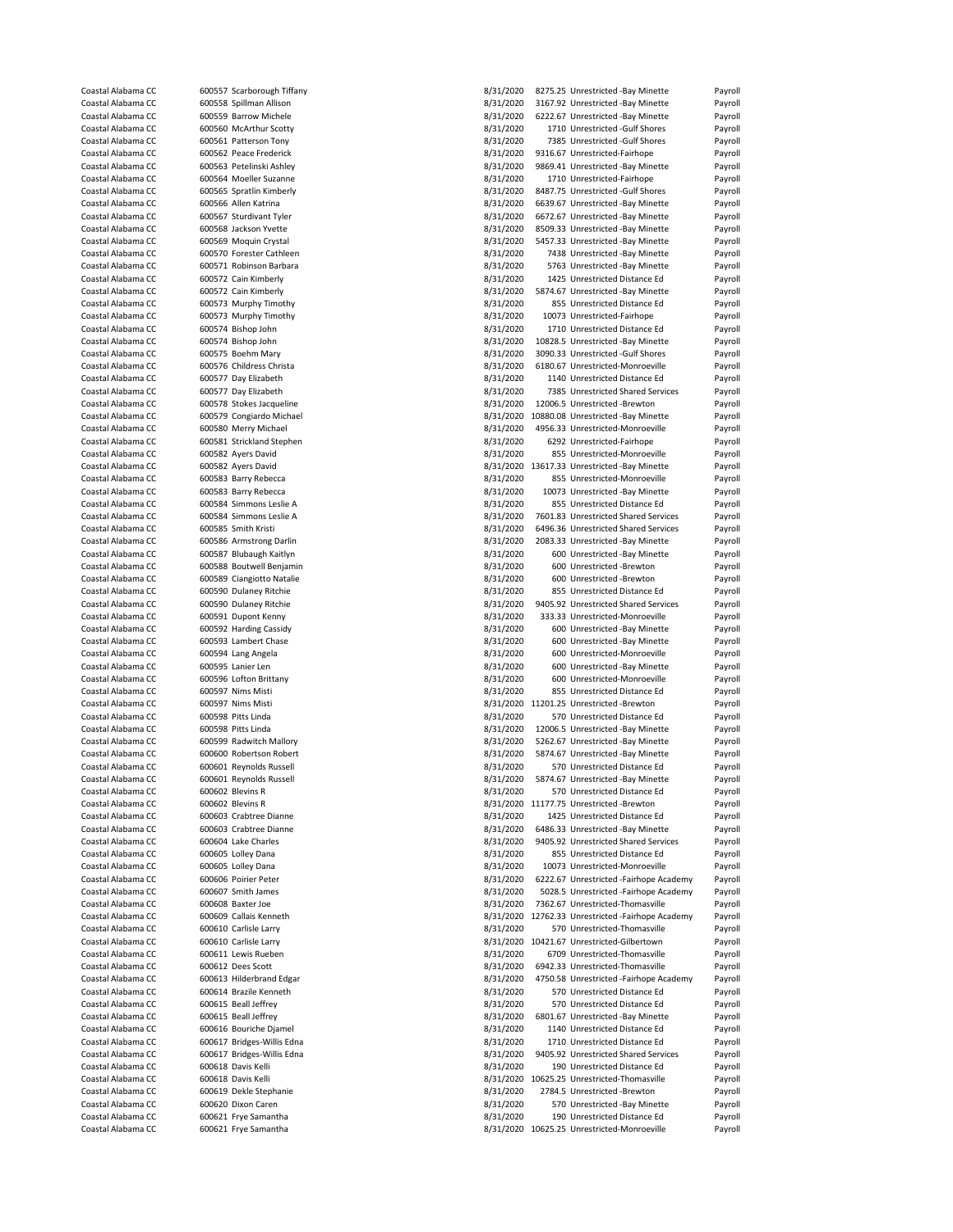| Coastal Alabama CC |                            |           |                                              |         |
|--------------------|----------------------------|-----------|----------------------------------------------|---------|
|                    | 600622 Grogan Christopher  | 8/31/2020 | 190 Unrestricted Distance Ed                 | Payroll |
| Coastal Alabama CC | 600622 Grogan Christopher  | 8/31/2020 | 5986 Unrestricted -Bay Minette               | Payroll |
| Coastal Alabama CC | 600623 Jaye Vinson         | 8/31/2020 | 855 Unrestricted Distance Ed                 | Payroll |
| Coastal Alabama CC | 600623 Jaye Vinson         | 8/31/2020 | 10828.5 Unrestricted-Thomasville             | Payroll |
|                    | 600624 King Courtney       | 8/31/2020 | 10073 Unrestricted-Fairhope                  |         |
| Coastal Alabama CC |                            |           |                                              | Payroll |
| Coastal Alabama CC | 600625 Langham Janet       | 8/31/2020 | 5335.58 Unrestricted -Bay Minette            | Payroll |
| Coastal Alabama CC | 600626 Lapalme Andre       |           | 8/31/2020 12303.09 Unrestricted -Bay Minette | Payroll |
| Coastal Alabama CC | 600627 Lovoy Thomas        | 8/31/2020 | 6708.61 Unrestricted -Gulf Shores            | Payroll |
| Coastal Alabama CC | 600628 Lucas Teresa        | 8/31/2020 | 190 Unrestricted Distance Ed                 | Payroll |
| Coastal Alabama CC | 600628 Lucas Teresa        |           | 8/31/2020 10625.25 Unrestricted -Bay Minette | Payroll |
| Coastal Alabama CC | 600629 Sawyer Mary         | 8/31/2020 | 855 Unrestricted Distance Ed                 | Payroll |
|                    |                            |           |                                              |         |
| Coastal Alabama CC | 600629 Sawyer Mary         | 8/31/2020 | 5874.67 Unrestricted-Fairhope                | Payroll |
| Coastal Alabama CC | 600630 Turner Kenneth      | 8/31/2020 | 855 Unrestricted Distance Ed                 | Payroll |
| Coastal Alabama CC | 600630 Turner Kenneth      | 8/31/2020 | 6801.67 Unrestricted-Thomasville             | Payroll |
| Coastal Alabama CC | 600631 Willis David        | 8/31/2020 | 190 Unrestricted Distance Ed                 | Payroll |
| Coastal Alabama CC | 600631 Willis David        | 8/31/2020 | 7790.58 Unrestricted Shared Services         | Payroll |
| Coastal Alabama CC | 600632 Allen Kouri         | 8/31/2020 | 10275.5 Unrestricted -Bay Minette            | Payroll |
| Coastal Alabama CC | 600633 Gattis Michael      | 8/31/2020 | 1710 Unrestricted Distance Ed                | Payroll |
|                    |                            |           |                                              |         |
| Coastal Alabama CC | 600633 Gattis Michael      | 8/31/2020 | 10828.5 Unrestricted-Fairhope                | Payroll |
| Coastal Alabama CC | 600634 Lindsay Jennifer    | 8/31/2020 | 11381 Unrestricted-Fairhope                  | Payroll |
| Coastal Alabama CC | 600635 Sims James          | 8/31/2020 | 570 Unrestricted Distance Ed                 | Payroll |
| Coastal Alabama CC | 600635 Sims James          |           | 8/31/2020 13021.25 Unrestricted -Bay Minette | Payroll |
| Coastal Alabama CC | 600636 Bates David         | 8/31/2020 | 1140 Unrestricted -Bay Minette               | Payroll |
| Coastal Alabama CC | 600636 Bates David         |           | 8/31/2020 11177.75 Unrestricted -Gulf Shores | Payroll |
| Coastal Alabama CC | 600637 Brock Kevin         | 8/31/2020 | 1140 Unrestricted Distance Ed                | Payroll |
|                    |                            |           |                                              |         |
| Coastal Alabama CC | 600638 Brock Lori          | 8/31/2020 | 570 Unrestricted Distance Ed                 | Payroll |
| Coastal Alabama CC | 600638 Brock Lori          | 8/31/2020 | 7199.33 Unrestricted -Gulf Shores            | Payroll |
| Coastal Alabama CC | 600639 Gordon Marcus       | 8/31/2020 | 570 Unrestricted Distance Ed                 | Payroll |
| Coastal Alabama CC | 600639 Gordon Marcus       | 8/31/2020 | 6619.17 Unrestricted Shared Services         | Payroll |
| Coastal Alabama CC | 600640 Hart Courtney       | 8/31/2020 | 570 Unrestricted Distance Ed                 | Payroll |
| Coastal Alabama CC | 600640 Hart Courtney       | 8/31/2020 | 570 Unrestricted-Fairhope                    | Payroll |
|                    |                            |           |                                              |         |
| Coastal Alabama CC | 600641 Lehning John        | 8/31/2020 | 855 Unrestricted Distance Ed                 | Payroll |
| Coastal Alabama CC | 600641 Lehning John        |           | 8/31/2020 13453.67 Unrestricted-Thomasville  | Payroll |
| Coastal Alabama CC | 600642 McMillan Barbara    |           | 8/31/2020 11594.17 Unrestricted-Monroeville  | Payroll |
| Coastal Alabama CC | 600643 Gainer Lisa         | 8/31/2020 | 855 Unrestricted Distance Ed                 | Payroll |
| Coastal Alabama CC | 600643 Gainer Lisa         |           | 8/31/2020 11177.75 Unrestricted -Brewton     | Payroll |
| Coastal Alabama CC | 600644 Stone Heather       | 8/31/2020 | 855 Unrestricted Distance Ed                 | Payroll |
|                    | 600644 Stone Heather       | 8/31/2020 | 6619.17 Unrestricted Shared Services         |         |
| Coastal Alabama CC |                            |           |                                              | Payroll |
| Coastal Alabama CC | 600645 Brown William       | 8/31/2020 | 5569 Unrestricted-Monroeville                | Payroll |
| Coastal Alabama CC | 600646 Millis Daniel       | 8/31/2020 | 570 Unrestricted Distance Ed                 | Payroll |
| Coastal Alabama CC | 600646 Millis Daniel       | 8/31/2020 | 11796 Unrestricted -Bay Minette              | Payroll |
| Coastal Alabama CC | 600647 Dunnam Angela       | 8/31/2020 | 6639.67 Unrestricted -Bay Minette            | Payroll |
| Coastal Alabama CC | 600648 Mikkelsen Carmelita | 8/31/2020 | 570 Unrestricted-Fairhope                    | Payroll |
| Coastal Alabama CC | 600648 Mikkelsen Carmelita | 8/31/2020 | 12576.5 Unrestricted -Bay Minette            | Payroll |
|                    |                            |           |                                              |         |
|                    |                            |           |                                              |         |
| Coastal Alabama CC | 600649 Dorman Scarlet      | 8/31/2020 | 1140 Unrestricted Distance Ed                | Payroll |
| Coastal Alabama CC | 600649 Dorman Scarlet      | 8/31/2020 | 7181.92 Unrestricted Shared Services         | Payroll |
| Coastal Alabama CC | 600650 Albaugh Stacey      | 8/31/2020 | 9156.58 Unrestricted -Brewton                | Payroll |
| Coastal Alabama CC | 600651 Conerly Lee         | 8/31/2020 | 190 Unrestricted Distance Ed                 | Payroll |
|                    |                            |           |                                              |         |
| Coastal Alabama CC | 600651 Conerly Lee         | 8/31/2020 | 7062 Unrestricted Shared Services            | Payroll |
| Coastal Alabama CC | 600652 Hammond Erin        | 8/31/2020 | 5645.83 Unrestricted -Bay Minette            | Payroll |
| Coastal Alabama CC | 600653 Jacobs Amelia       | 8/31/2020 | 8414.66 Unrestricted -Brewton                | Payroll |
| Coastal Alabama CC | 600654 Kendall Kelly       | 8/31/2020 | 855 Unrestricted Distance Ed                 | Payroll |
| Coastal Alabama CC | 600654 Kendall Kelly       |           | 8/31/2020 12624.83 Unrestricted -Gulf Shores | Payroll |
| Coastal Alabama CC | 600655 Stradley Shana      | 8/31/2020 | 9520.09 Unrestricted -Bay Minette            | Payroll |
| Coastal Alabama CC | 600656 Whetstone Deborah   | 8/31/2020 | 1140 Unrestricted Distance Ed                | Payroll |
| Coastal Alabama CC | 600657 White Theresa       |           |                                              |         |
|                    |                            | 8/31/2020 | 855 Unrestricted Distance Ed                 | Payroll |
| Coastal Alabama CC | 600657 White Theresa       |           | 8/31/2020 11177.75 Unrestricted -Bay Minette | Payroll |
| Coastal Alabama CC | 600658 Chancery Jennifer   | 8/31/2020 | 7540.92 Unrestricted -Brewton                | Payroll |
| Coastal Alabama CC | 600659 Cole Jonathan       | 8/31/2020 | 7991.37 Unrestricted -Brewton                | Payroll |
| Coastal Alabama CC | 600660 Cooper Adrienne     | 8/31/2020 | 1140 Unrestricted Distance Ed                | Payroll |
| Coastal Alabama CC | 600660 Cooper Adrienne     | 8/31/2020 | 9723 Unrestricted-Fairhope                   | Payroll |
| Coastal Alabama CC | 600661 Holloway Jennifer   | 8/31/2020 | 1140 Unrestricted Distance Ed                | Payroll |
| Coastal Alabama CC | 600661 Holloway Jennifer   | 8/31/2020 | 5874.67 Unrestricted-Fairhope                | Payroll |
|                    |                            |           |                                              |         |
| Coastal Alabama CC | 600662 Huff Schuyler       | 8/31/2020 | 760 Unrestricted Distance Ed                 | Payroll |
| Coastal Alabama CC | 600662 Huff Schuyler       | 8/31/2020 | 9520.09 Unrestricted -Bay Minette            | Payroll |
| Coastal Alabama CC | 600663 Kohen Mattie        | 8/31/2020 | 1520 Unrestricted-Thomasville                | Payroll |
| Coastal Alabama CC | 600663 Kohen Mattie        | 8/31/2020 | 6296.17 Unrestricted Shared Services         | Payroll |
| Coastal Alabama CC | 600664 Maness Jennifer     | 8/31/2020 | 1140 Unrestricted Distance Ed                | Payroll |
| Coastal Alabama CC | 600664 Maness Jennifer     |           | 8/31/2020 13453.67 Unrestricted -Bay Minette | Payroll |
| Coastal Alabama CC | 600665 McElhaney Lynne     | 8/31/2020 | 760 Unrestricted-Fairhope                    | Payroll |
|                    |                            |           | 12006.5 Unrestricted -Brewton                |         |
| Coastal Alabama CC | 600666 Pimperl Timothy     | 8/31/2020 |                                              | Payroll |
| Coastal Alabama CC | 600667 Richerson Crystal   | 8/31/2020 | 760 Unrestricted-Fairhope                    | Payroll |
| Coastal Alabama CC | 600668 Shelton Brent       | 8/31/2020 | 760 Unrestricted -Bay Minette                | Payroll |
| Coastal Alabama CC | 600668 Shelton Brent       | 8/31/2020 | 760 Unrestricted Distance Ed                 | Payroll |
| Coastal Alabama CC | 600668 Shelton Brent       | 8/31/2020 | 5415.67 Unrestricted-Monroeville             | Payroll |
| Coastal Alabama CC | 600669 Warren Audra        | 8/31/2020 | 8321.67 Unrestricted-Fairhope                | Payroll |
| Coastal Alabama CC | 600670 Watson Kevin        |           |                                              | Payroll |
|                    |                            |           | 8/31/2020 11177.75 Unrestricted -Bay Minette |         |
| Coastal Alabama CC | 600671 Williford Joseph    | 8/31/2020 | 1520 Unrestricted -Bay Minette               | Payroll |
| Coastal Alabama CC | 600671 Williford Joseph    | 8/31/2020 | 7062 Unrestricted Shared Services            | Payroll |
| Coastal Alabama CC | 600672 Curow Teri          | 8/31/2020 | 760 Unrestricted -Bay Minette                | Payroll |
| Coastal Alabama CC | 600673 Ford-Green Jason    | 8/31/2020 | 13592 Unrestricted -Bay Minette              | Payroll |
| Coastal Alabama CC | 600674 Patel Vijay         | 8/31/2020 | 1520 Unrestricted Distance Ed                | Payroll |
| Coastal Alabama CC | 600674 Patel Vijay         | 8/31/2020 | 10073 Unrestricted -Bay Minette              | Payroll |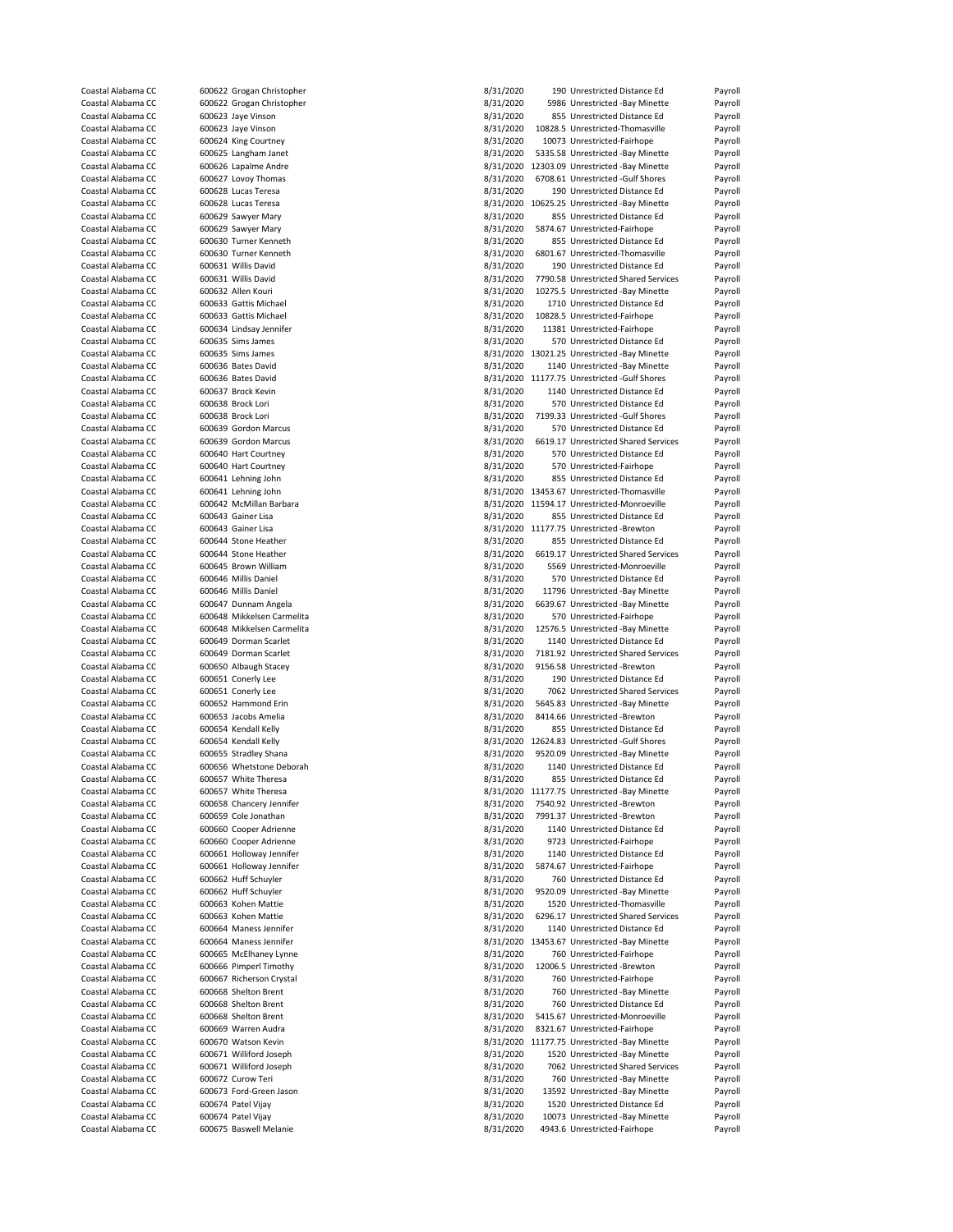| Coastal Alabama CC |               | 600676 Cook Mimi             | 8/31/2020                 |                | 10073 Unrestricted -Bay Minette                  | Payroll |
|--------------------|---------------|------------------------------|---------------------------|----------------|--------------------------------------------------|---------|
| Coastal Alabama CC |               | 600677 Cribbs Nigel          | 8/31/2020                 |                | 190 Unrestricted -Bay Minette                    | Payroll |
|                    |               |                              |                           |                |                                                  |         |
| Coastal Alabama CC |               | 600677 Cribbs Nigel          | 8/31/2020                 |                | 190 Unrestricted-Monroeville                     | Payroll |
| Coastal Alabama CC |               | 600678 Dees Wendy            | 8/31/2020                 |                | 7579.83 Unrestricted-Monroeville                 | Payroll |
| Coastal Alabama CC |               | 600679 Devillier Heather     | 8/31/2020                 |                | 4497.33 Unrestricted -Bay Minette                | Payroll |
| Coastal Alabama CC |               | 600680 Ebert Tammy           | 8/31/2020                 |                | 190 Unrestricted -Gulf Shores                    | Payroll |
| Coastal Alabama CC |               | 600680 Ebert Tammy           | 8/31/2020                 |                | 760 Unrestricted Distance Ed                     | Payroll |
| Coastal Alabama CC |               | 600680 Ebert Tammy           |                           |                | 8/31/2020 12762.33 Unrestricted -Bay Minette     | Payroll |
| Coastal Alabama CC |               | 600681 Edward Franklin       | 8/31/2020                 |                | 570 Unrestricted Distance Ed                     |         |
|                    |               |                              |                           |                |                                                  | Payroll |
| Coastal Alabama CC |               | 600681 Edward Franklin       |                           |                | 8/31/2020 14016.08 Unrestricted -Bay Minette     | Payroll |
| Coastal Alabama CC |               | 600682 Einfeld Dana          | 8/31/2020                 |                | 855 Unrestricted Distance Ed                     | Payroll |
| Coastal Alabama CC |               | 600682 Einfeld Dana          | 8/31/2020                 |                | 6750.67 Unrestricted-Fairhope                    | Payroll |
| Coastal Alabama CC |               | 600683 Etheridge Rachel      | 8/31/2020                 |                | 9632.58 Unrestricted-Monroeville                 | Payroll |
| Coastal Alabama CC |               | 600684 Gainer Lloyd          | 8/31/2020                 |                | 855 Unrestricted Distance Ed                     | Payroll |
| Coastal Alabama CC |               | 600684 Gainer Lloyd          | 8/31/2020                 |                | 6370.67 Unrestricted -Brewton                    | Payroll |
|                    |               |                              |                           |                |                                                  |         |
| Coastal Alabama CC |               | 600685 Garretson Catherine   | 8/31/2020                 |                | 760 Unrestricted-Monroeville                     | Payroll |
| Coastal Alabama CC |               | 600685 Garretson Catherine   | 8/31/2020                 |                | 6180.67 Unrestricted -Bay Minette                | Payroll |
| Coastal Alabama CC |               | 600686 Jackson Loletta       | 8/31/2020                 |                | 760 Unrestricted Distance Ed                     | Payroll |
| Coastal Alabama CC |               | 600686 Jackson Loletta       |                           |                | 8/31/2020 12303.09 Unrestricted -Brewton         | Payroll |
| Coastal Alabama CC |               | 600687 Long Vicky            |                           |                | 8/31/2020 10332.12 Unrestricted-Thomasville      | Payroll |
| Coastal Alabama CC |               | 600688 Lymon Jeannette       | 8/31/2020                 |                | 4997.08 Unrestricted - Atmore                    | Payroll |
|                    |               |                              |                           |                |                                                  |         |
| Coastal Alabama CC |               | 600689 Morisani Alyssa       | 8/31/2020                 |                | 570 Unrestricted-Fairhope                        | Payroll |
| Coastal Alabama CC |               | 600690 Pham Hieu             | 8/31/2020                 |                | 9986.42 Unrestricted -Bay Minette                | Payroll |
| Coastal Alabama CC |               | 600691 Pimperl Elliot        | 8/31/2020                 |                | 6942.33 Unrestricted Shared Services             | Payroll |
| Coastal Alabama CC |               | 600692 Thomas Cheryl         | 8/31/2020                 |                | 12006.5 Unrestricted -Bay Minette                | Payroll |
| Coastal Alabama CC |               | 600693 Minard David          |                           |                | 8/31/2020 11385.25 Unrestricted -Bay Minette     | Payroll |
| Coastal Alabama CC |               | 600694 Abrams Anthonell      | 8/31/2020                 |                | 3167.92 AE-Federal Admin                         | Payroll |
|                    |               |                              | 8/31/2020                 |                |                                                  |         |
| Coastal Alabama CC |               | 600695 Diaz Courtney         |                           |                | 7166.67 AE - State Regular                       | Payroll |
| Coastal Alabama CC |               | 600696 Gilkerson Erica       | 8/31/2020                 |                | 3909.67 AE-Federal Regular                       | Payroll |
| Coastal Alabama CC |               | 600697 Goines Tiffany        | 8/31/2020                 |                | 3002.75 AE - State Regular                       | Payroll |
| Coastal Alabama CC |               | 600698 Lee Stuart            | 8/31/2020                 |                | 4074.75 AE-Federal Regular                       | Payroll |
| Coastal Alabama CC |               | 600699 Montgomery Jacqueline | 8/31/2020                 |                | 3972.75 AE-Federal Regular                       | Payroll |
| Coastal Alabama CC |               | 600700 Young Marlo           | 8/31/2020                 |                | 3414.42 AE-Federal Regular                       | Payroll |
|                    |               |                              |                           |                |                                                  |         |
| Coastal Alabama CC |               | 600701 Rolin Thomas          | 8/31/2020 11251.17 Prison |                |                                                  | Payroll |
| Coastal Alabama CC |               | 600702 Kelley Ronald         | 8/31/2020                 |                | 6639.67 Unrestricted - Brookley Field            | Payroll |
| Coastal Alabama CC |               | 600703 Langlois Kevin        |                           |                | 8/31/2020 12762.33 Unrestricted - Brookley Field | Payroll |
| Coastal Alabama CC |               | 600704 McLean Scott          | 8/31/2020                 |                | 6222.67 Unrestricted - Brookley Field            | Payroll |
| Coastal Alabama CC |               | 600705 Mosow David           | 8/31/2020                 |                | 3336.33 Unrestricted - Brookley Field            | Payroll |
| Coastal Alabama CC |               | 600706 Naron Doyle           | 8/31/2020                 |                | 6904 Unrestricted - Brookley Field               | Payroll |
|                    |               |                              |                           |                |                                                  |         |
| Coastal Alabama CC |               | 600707 Reed David            | 8/31/2020                 |                | 6639.67 Unrestricted - Brookley Field            | Payroll |
|                    |               |                              |                           |                |                                                  |         |
| Coastal Alabama CC |               | 600708 Sopha Bruce           |                           |                | 8/31/2020 10974.17 Unrestricted - Brookley Field | Payroll |
| Coastal Alabama CC |               | 600709 Taylor Harold         | 8/31/2020                 |                | 6639.67 Unrestricted - Brookley Field            | Payroll |
| Coastal Alabama CC |               | 600710 Watson Robert         | 8/31/2020                 |                | 7750.33 Unrestricted - Brookley Field            | Payroll |
|                    |               |                              |                           |                |                                                  |         |
| Coastal Alabama CC |               | 600711 Bullard Wayne         | 8/31/2020 11251.17 Prison |                |                                                  | Payroll |
| Coastal Alabama CC |               | 600712 Bradley Arbo          | 8/31/2020 11177.75 Prison |                |                                                  | Payroll |
| Coastal Alabama CC |               | 600713 Wilson Denise         | 8/31/2020                 |                | 570 Unrestricted Distance Ed                     | Payroll |
| Coastal Alabama CC |               | 600714 Barnhill Kristen      | 8/31/2020                 |                | 4968.75 Unrestricted-Fairhope                    | Payroll |
| Coastal Alabama CC |               | 600715 Hussey Steven         | 8/31/2020                 | 2937.48 NSF    |                                                  | Payroll |
| Coastal Alabama CC |               | 600715 Hussey Steven         | 8/31/2020                 |                | 6219.1 Unrestricted-Fairhope                     | Payroll |
|                    |               |                              |                           |                |                                                  |         |
| Coastal Alabama CC |               | 600716 Smith Merrilyn        | 8/31/2020                 |                | 6333 Unrestricted-Thomasville                    | Payroll |
| Coastal Alabama CC |               | 600717 Washington Chandra    | 8/31/2020                 |                | 3002.75 Unrestricted-Thomasville                 | Payroll |
| Coastal Alabama CC |               | 600718 Hurtubise James       | 8/31/2020                 |                | 8139.83 Unrestricted -Gulf Shores                | Payroll |
| Coastal Alabama CC |               | 600719 Palamara Matthew      | 8/31/2020                 |                | 1364.33 Unrestricted -Gulf Shores                | Payroll |
| Coastal Alabama CC |               | 600720 Smith Lavon           | 8/31/2020                 | 6639.67 Prison |                                                  | Payroll |
| Coastal Alabama CC |               | 600721 Ethington Tracie      | 8/31/2020                 |                | 4500 Unrestricted Shared Services                | Payroll |
| Coastal Alabama CC |               | 600722 Chaudron Chad         | 8/31/2020                 |                | 5569 Unrestricted-Monroeville                    | Payroll |
|                    |               |                              |                           |                |                                                  |         |
| Coastal Alabama CC |               | 600723 Lisenby Ryan          | 8/31/2020                 |                | 5853.42 Unrestricted Shared Services             | Payroll |
| Coastal Alabama CC |               | 600724 McCutcheon Jeffrey    |                           |                | 8/31/2020 10741.12 Unrestricted-Thomasville      | Payroll |
| Coastal Alabama CC |               | 600725 McIntosh Brian        | 8/31/2020                 |                | 5874.67 Unrestricted-Thomasville                 | Payroll |
| Coastal Alabama CC |               | 600726 Nelson Steven         | 8/31/2020                 | 5457.33 Prison |                                                  | Payroll |
| Coastal Alabama CC |               | 600727 Watson Cody           | 8/31/2020                 |                | 4998.33 Unrestricted - Atmore                    | Payroll |
| Coastal Alabama CC |               | 600728 Carey Cullen          | 8/31/2020                 | 3594.15 WIOA   |                                                  | Payroll |
| Coastal Alabama CC |               | 600729 Bond Theresa          | 8/31/2020                 |                | 4652.5 Unrestricted Shared Services              | Payroll |
|                    |               | 600730 Bonner Robert         |                           |                |                                                  |         |
| Coastal Alabama CC |               |                              | 8/31/2020                 |                | 3002.5 Unrestricted Shared Services              | Payroll |
| Coastal Alabama CC |               | 600731 Brundidge Kaneisha    | 8/31/2020                 |                | 4506.67 Unrestricted Shared Services             | Payroll |
| Coastal Alabama CC |               | 600732 Douglas Leslie        | 8/31/2020                 |                | 5573.12 Unrestricted Shared Services             | Payroll |
| Coastal Alabama CC |               | 600733 Gourlay Thomas        | 8/31/2020                 |                | 3497.17 Unrestricted Shared Services             | Payroll |
| Coastal Alabama CC |               | 600734 Meyers Aurora         | 8/31/2020                 |                | 2612.16 Unrestricted Shared Services             | Payroll |
| Coastal Alabama CC |               | 600735 Nelson John           | 8/31/2020                 |                | 3086.75 Unrestricted Shared Services             | Payroll |
| Coastal Alabama CC |               | 600736 Payne Pamela          | 8/31/2020                 |                | 4404.92 Unrestricted Shared Services             | Payroll |
| Coastal Alabama CC |               |                              |                           |                | 4239.83 Unrestricted-Thomasville                 |         |
|                    |               | 600737 Bell Ginger           | 8/31/2020                 |                |                                                  | Payroll |
| Coastal Alabama CC |               | 600738 Fleming Kimberly      | 8/31/2020                 |                | 3580.25 Unrestricted -Brewton                    | Payroll |
| Coastal Alabama CC |               | 600739 Fuller Kathryn        | 8/31/2020                 |                | 3415.17 Unrestricted-Monroeville                 | Payroll |
| Coastal Alabama CC | 600740 Gary K |                              | 8/31/2020                 |                | 3002.75 Unrestricted-Fairhope                    | Payroll |
| Coastal Alabama CC |               | 600741 Hurst Pamela          | 8/31/2020                 |                | 3002.75 Unrestricted-Gilbertown                  | Payroll |
| Coastal Alabama CC |               | 600742 McGee Cheryl          | 8/31/2020                 |                | 4753.51 Unrestricted - Brookley Field            | Payroll |
|                    |               |                              |                           |                |                                                  |         |
| Coastal Alabama CC |               | 600743 Parent Cristi         | 8/31/2020                 |                | 2837.75 Unrestricted-Fairhope                    | Payroll |
| Coastal Alabama CC |               | 600744 Richerson Stacia      | 8/31/2020                 |                | 3159.76 Unrestricted - Atmore                    | Payroll |
| Coastal Alabama CC |               | 600745 Simmons Brandie       | 8/31/2020                 |                | 2837.75 Unrestricted -Gulf Shores                | Payroll |
| Coastal Alabama CC |               | 600746 Slade Mary            | 8/31/2020                 |                | 3002.75 Unrestricted-Thomasville                 | Payroll |
| Coastal Alabama CC |               | 600747 Williams Shirley      | 8/31/2020                 |                | 1501.37 AE - State Regular                       | Payroll |
| Coastal Alabama CC |               | 600747 Williams Shirley      | 8/31/2020                 |                | 1501.38 Unrestricted - Atmore                    | Payroll |
| Coastal Alabama CC |               | 600748 Matthews Dana         | 8/31/2020                 |                | 5250 Unrestricted Distance Ed                    | Payroll |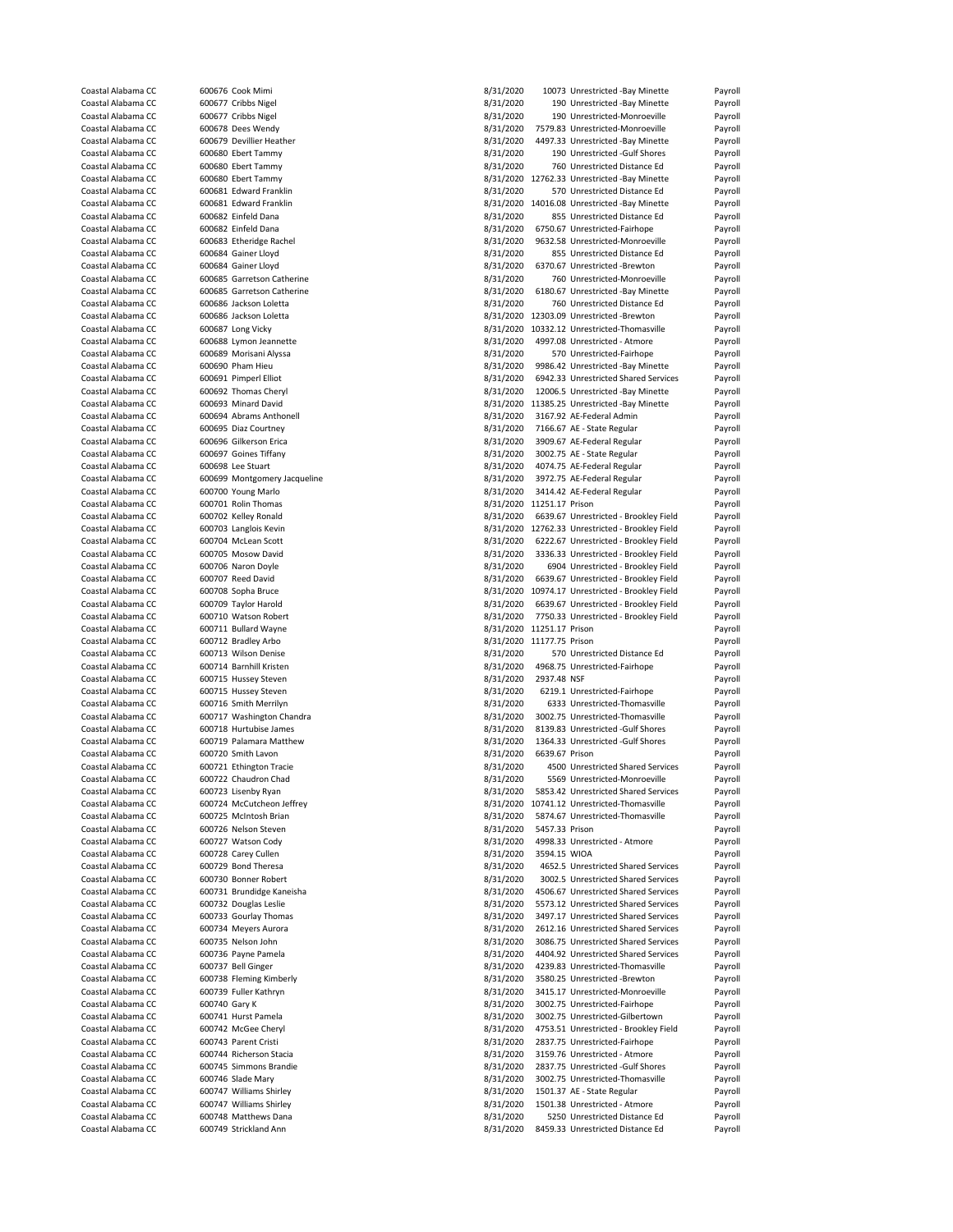|                    | 600750 Turner Melinda     | 8/31/2020 | 3827.92 Unrestricted Distance Ed     | Payroll |
|--------------------|---------------------------|-----------|--------------------------------------|---------|
| Coastal Alabama CC |                           |           |                                      |         |
| Coastal Alabama CC | 600751 Watkins Sarah      | 8/31/2020 | 6580.54 Unrestricted Shared Services | Payroll |
| Coastal Alabama CC | 600752 Baggett Drenda     | 8/31/2020 | 2920.5 Unrestricted -Brewton         | Payroll |
| Coastal Alabama CC | 600753 Bennett Patsy      | 8/31/2020 | 1824.5 Unrestricted-Monroeville      | Payroll |
| Coastal Alabama CC | 600754 Betts Sheila       | 8/31/2020 | 3002.75 Unrestricted -Bay Minette    | Payroll |
| Coastal Alabama CC | 600755 Coale Kimberly     | 8/31/2020 | 9233.83 Unrestricted-Thomasville     | Payroll |
|                    | 600756 Elmore Rheena      |           |                                      |         |
| Coastal Alabama CC |                           | 8/31/2020 | 6942.33 Unrestricted -Bay Minette    | Payroll |
| Coastal Alabama CC | 600757 Faust Jeffrey      | 8/31/2020 | 7869.67 Unrestricted -Brewton        | Payroll |
| Coastal Alabama CC | 600758 Jimerson Debra     | 8/31/2020 | 1826.75 Unrestricted-Gilbertown      | Payroll |
| Coastal Alabama CC | 600759 Leslie Shameka     | 8/31/2020 | 3002.75 Unrestricted -Brewton        | Payroll |
| Coastal Alabama CC | 600760 Linam Alisha       | 8/31/2020 | 6373.08 Unrestricted-Monroeville     | Payroll |
|                    |                           |           |                                      |         |
| Coastal Alabama CC | 600761 Pearson Mittie     | 8/31/2020 | 2837.75 Unrestricted-Monroeville     | Payroll |
| Coastal Alabama CC | 600762 Robinson Deborah   | 8/31/2020 | 5896.17 Unrestricted - Atmore        | Payroll |
| Coastal Alabama CC | 600763 Stevens Marsha     | 8/31/2020 | 3002.75 Unrestricted -Bay Minette    | Payroll |
| Coastal Alabama CC | 600764 Wright Danesha     | 8/31/2020 | 1209.58 Unrestricted-Monroeville     | Payroll |
| Coastal Alabama CC | 600765 Barrentine Joshua  | 8/31/2020 | 7150.75 Unrestricted Shared Services |         |
|                    |                           |           |                                      | Payroll |
| Coastal Alabama CC | 600766 Hornady Leslie     | 8/31/2020 | 4881.39 Unrestricted-Monroeville     | Payroll |
| Coastal Alabama CC | 600767 McCullough Diana   | 8/31/2020 | 6061.17 Unrestricted -Bay Minette    | Payroll |
| Coastal Alabama CC | 600768 McNeil Martha      | 8/31/2020 | 4246.17 Unrestricted-Monroeville     | Payroll |
| Coastal Alabama CC | 600769 Williams James     | 8/31/2020 | 5896.17 Unrestricted -Bay Minette    | Payroll |
|                    |                           |           |                                      |         |
| Coastal Alabama CC | 600770 Morris Sharon      | 8/31/2020 | 4570 Unrestricted Shared Services    | Payroll |
| Coastal Alabama CC | 600771 Drakes Tiffany     | 8/31/2020 | 3085.08 Unrestricted Shared Services | Payroll |
| Coastal Alabama CC | 600772 Hadley Jodi        | 8/31/2020 | 3250.08 Unrestricted Shared Services | Payroll |
| Coastal Alabama CC | 600773 Hairston Autumn    | 8/31/2020 | 3250.08 Unrestricted Shared Services | Payroll |
| Coastal Alabama CC | 600774 Hunter Libya       | 8/31/2020 | 4954.47 Unrestricted Shared Services | Payroll |
|                    |                           |           |                                      |         |
| Coastal Alabama CC | 600775 Johnson Vickie     | 8/31/2020 | 4570 Unrestricted Shared Services    | Payroll |
| Coastal Alabama CC | 600776 Jordan Autumn      | 8/31/2020 | 2837.75 Unrestricted Shared Services | Payroll |
| Coastal Alabama CC | 600777 Nelson LaSha       | 8/31/2020 | 3002.75 Unrestricted Shared Services | Payroll |
| Coastal Alabama CC | 600778 Theeuwes James     | 8/31/2020 | 9755.42 Unrestricted Shared Services | Payroll |
|                    |                           |           |                                      |         |
| Coastal Alabama CC | 600779 Webb Deborah       | 8/31/2020 | 3580.25 Unrestricted Shared Services | Payroll |
| Coastal Alabama CC | 600780 Beaty Joe          | 8/31/2020 | 5576.58 Unrestricted Shared Services | Payroll |
| Coastal Alabama CC | 600781 Gilchrist Charles  | 8/31/2020 | 4074.17 Unrestricted Shared Services | Payroll |
| Coastal Alabama CC | 600782 Pridgen Ashli      | 8/31/2020 | 3909.17 Unrestricted Shared Services | Payroll |
| Coastal Alabama CC |                           |           | 4805.08 Unrestricted-Monroeville     |         |
|                    | 600783 Brown Collins      | 8/31/2020 |                                      | Payroll |
| Coastal Alabama CC | 600784 Grant Margaret     | 8/31/2020 | 3000 Unrestricted -Bay Minette       | Payroll |
| Coastal Alabama CC | 600785 Mitchell Yolundra  | 8/31/2020 | 3634.65 Unrestricted -Brewton        | Payroll |
| Coastal Alabama CC | 600786 Philyaw Jasmine    | 8/31/2020 | 4486.58 Unrestricted -Bay Minette    | Payroll |
| Coastal Alabama CC | 600787 Cale Traci         | 8/31/2020 | 3133 Unrestricted Shared Services    | Payroll |
|                    |                           |           |                                      |         |
| Coastal Alabama CC | 600788 Dailey Darnell     | 8/31/2020 | 3181.56 Unrestricted Shared Services | Payroll |
| Coastal Alabama CC | 600789 Presley Jamia      | 8/31/2020 | 4686.03 Unrestricted Shared Services | Payroll |
| Coastal Alabama CC | 600790 Rainey Sharon      | 8/31/2020 | 3580.25 Unrestricted Shared Services | Payroll |
| Coastal Alabama CC | 600791 Bryars Mary        | 8/31/2020 | 6473.22 Unrestricted Shared Services | Payroll |
|                    |                           |           |                                      |         |
|                    |                           |           |                                      |         |
| Coastal Alabama CC | 600792 Horton Jana        | 8/31/2020 | 5122.25 Unrestricted Shared Services | Payroll |
| Coastal Alabama CC | 600793 Sessions Robin     | 8/31/2020 | 8118.75 Unrestricted Shared Services | Payroll |
| Coastal Alabama CC | 600794 Robertson Celeste  | 8/31/2020 | 6041.84 Unrestricted -Bay Minette    | Payroll |
| Coastal Alabama CC | 600795 Barnett James      | 8/31/2020 | 5213.83 Unrestricted -Brewton        | Payroll |
|                    |                           |           |                                      |         |
| Coastal Alabama CC | 600796 McClelland Theresa | 8/31/2020 | 3827.92 Unrestricted -Bay Minette    | Payroll |
| Coastal Alabama CC | 600797 McCreary Clara     | 8/31/2020 | 2202.46 Student Support Service -BR  | Payroll |
| Coastal Alabama CC | 600797 McCreary Clara     | 8/31/2020 | 2202.46 Unrestricted -Brewton        | Payroll |
| Coastal Alabama CC | 600798 Scruggs Linda      | 8/31/2020 | 3662.33 Unrestricted-Thomasville     | Payroll |
| Coastal Alabama CC |                           |           | 3250.08 Unrestricted-Thomasville     |         |
|                    | 600799 Thomas Martha      | 8/31/2020 |                                      | Payroll |
| Coastal Alabama CC | 600800 Dixon Wayne        | 8/31/2020 | 2406.25 Unrestricted -Bay Minette    | Payroll |
| Coastal Alabama CC | 600801 Boykin Lakeshia    | 8/31/2020 | 6018.33 Upward Bound MR              | Payroll |
| Coastal Alabama CC | 600802 Brasell Mary       | 8/31/2020 | 6140 Talent Search MR                | Payroll |
| Coastal Alabama CC | 600803 Burkett Kina       | 8/31/2020 | 4369.75 Student Support Service -BR  | Payroll |
| Coastal Alabama CC | 600804 Busby Candis       | 8/31/2020 | 3870 Talent Search MR                | Pavroll |
|                    |                           |           |                                      |         |
| Coastal Alabama CC | 600805 Criswell Catherine | 8/31/2020 | 5817.17 Student Support Service -BM  | Payroll |
| Coastal Alabama CC | 600806 Cunningham Carl    | 8/31/2020 | 7452.17 Student Support Service -BM  | Payroll |
| Coastal Alabama CC | 600807 Dean Katrina       | 8/31/2020 | 4868.75 Talent Search MR             | Payroll |
| Coastal Alabama CC | 600808 Gamble Jasmine     | 8/31/2020 | 3711.67 Talent Search MR             | Payroll |
| Coastal Alabama CC | 600809 Gibson Katie       |           |                                      |         |
|                    |                           | 8/31/2020 | 3116.67 Talent Search MR             | Payroll |
| Coastal Alabama CC | 600810 Head Brooke        | 8/31/2020 | 4824.17 Student Support Service - TV | Payroll |
| Coastal Alabama CC | 600811 House Loretta      | 8/31/2020 | 4326.83 Student Support Service - TV | Payroll |
| Coastal Alabama CC | 600812 Jones Joann        | 8/31/2020 | 3827.92 Talent Search MR             | Payroll |
| Coastal Alabama CC | 600813 Kelly Toni         |           | 2754.17 Student Support Service - TV | Payroll |
|                    |                           | 8/31/2020 |                                      |         |
| Coastal Alabama CC | 600814 McQuieter Lauriel  | 8/31/2020 | 3201.17 Upward Bound MR              | Payroll |
| Coastal Alabama CC | 600815 Nicholson Marilyn  | 8/31/2020 | 1968.81 Unrestricted -Brewton        | Payroll |
| Coastal Alabama CC | 600815 Nicholson Marilyn  | 8/31/2020 | 5906.44 Student Support Service -BR  | Payroll |
| Coastal Alabama CC | 600816 Philon Andrew      | 8/31/2020 | 3385.17 Talent Search MR             | Payroll |
| Coastal Alabama CC | 600817 Powell Rachel      |           | 3978.25 Talent Search MR             |         |
|                    |                           | 8/31/2020 |                                      | Payroll |
| Coastal Alabama CC | 600818 Savage Glynis      | 8/31/2020 | 4097 Upward Bound TV                 | Payroll |
| Coastal Alabama CC | 600819 Stallworth Whitney | 8/31/2020 | 3526.92 Upward Bound MR              | Payroll |
| Coastal Alabama CC | 600820 Watters Augusta    | 8/31/2020 | 6219.17 Upward Bound TV              | Payroll |
| Coastal Alabama CC | 600821 White Charity      | 8/31/2020 | 1625.04 Student Support Service -BM  | Payroll |
|                    |                           |           |                                      |         |
| Coastal Alabama CC | 600821 White Charity      | 8/31/2020 | 1625.04 Unrestricted -Bay Minette    | Payroll |
| Coastal Alabama CC | 600822 Samuels Derrick    | 8/31/2020 | 3580.25 Unrestricted Shared Services | Payroll |
| Coastal Alabama CC | 600823 Head Daniel        | 8/31/2020 | 5655.16 Unrestricted Shared Services | Payroll |
| Coastal Alabama CC | 600824 Lambert Joni       | 8/31/2020 | 4813.16 Unrestricted Shared Services | Payroll |
| Coastal Alabama CC | 600825 Averitt Jennifer   | 8/31/2020 | 5048.08 Unrestricted Shared Services | Payroll |
|                    |                           |           |                                      |         |
| Coastal Alabama CC | 600826 Banks Tonya        | 8/31/2020 | 5833.33 Unrestricted Shared Services | Payroll |
| Coastal Alabama CC | 600827 Bradley Kaitlyn    | 8/31/2020 | 2589.75 Unrestricted Shared Services | Payroll |
| Coastal Alabama CC | 600828 Brantley Barbara   | 8/31/2020 | 4652.5 Unrestricted Shared Services  | Payroll |
| Coastal Alabama CC | 600829 Griffin Patricia   | 8/31/2020 | 5350 Unrestricted Shared Services    | Payroll |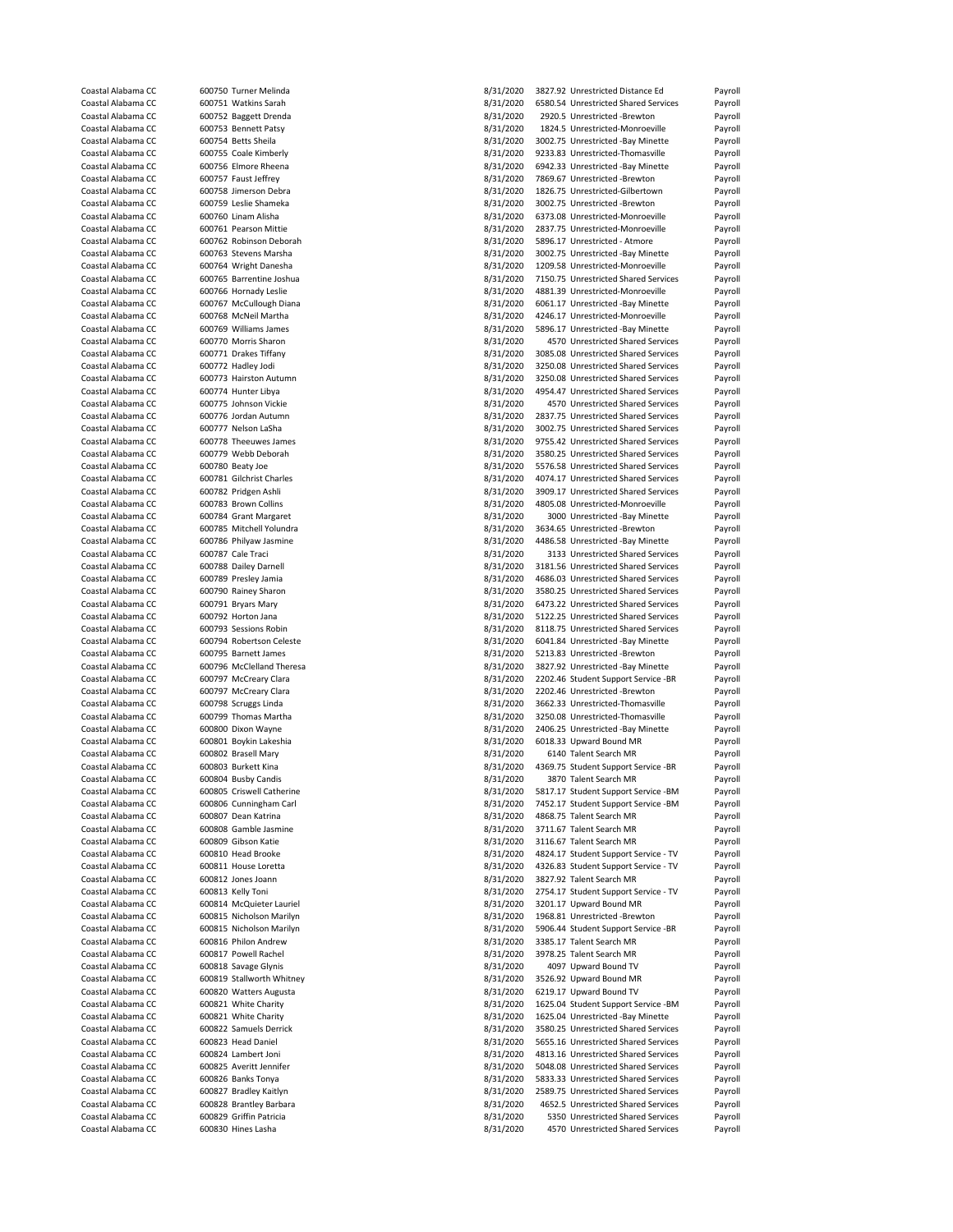| Coastal Alabama CC | 600831 Hooks Sherry       | 8/31/2020 | 4649.06 Unrestricted Shared Services  | Payroll |
|--------------------|---------------------------|-----------|---------------------------------------|---------|
| Coastal Alabama CC | 600832 Jones Emily        | 8/31/2020 | 4404.92 Unrestricted Shared Services  | Payroll |
| Coastal Alabama CC | 600833 Pollite Jennifer   | 8/31/2020 | 1625.04 Student Support Service -BR   | Payroll |
| Coastal Alabama CC | 600833 Pollite Jennifer   | 8/31/2020 | 1625.04 Unrestricted Shared Services  | Payroll |
| Coastal Alabama CC | 600834 Reyes Sandy        | 8/31/2020 | 5394.5 Unrestricted Shared Services   | Payroll |
| Coastal Alabama CC |                           |           | 7634.83 Unrestricted Shared Services  |         |
|                    | 600835 Steadman Lynne     | 8/31/2020 |                                       | Payroll |
| Coastal Alabama CC | 600836 Vogler Cherie      | 8/31/2020 | 5548.53 Unrestricted Shared Services  | Payroll |
| Coastal Alabama CC | 600837 Lambert Kathryn    | 8/31/2020 | 4833.33 Unrestricted Shared Services  | Payroll |
| Coastal Alabama CC | 600838 Wing Katlyn        | 8/31/2020 | 2754.83 Unrestricted Shared Services  | Payroll |
| Coastal Alabama CC | 600839 Bezeredi Reba      | 8/31/2020 | 8943.33 Unrestricted-Fairhope         | Payroll |
| Coastal Alabama CC | 600840 Brock James        | 8/31/2020 | 5390.92 Unrestricted -Bay Minette     | Payroll |
| Coastal Alabama CC | 600841 Douglas Henry      | 8/31/2020 | 7975.25 Unrestricted -Gulf Shores     | Payroll |
| Coastal Alabama CC | 600842 Fuqua James        | 8/31/2020 | 8459.33 Unrestricted -Brewton         | Payroll |
| Coastal Alabama CC | 600843 Lanier David       | 8/31/2020 | 9427.33 Unrestricted - Atmore         | Payroll |
| Coastal Alabama CC | 600844 Lett Rita          | 8/31/2020 | 8626 Unrestricted-Monroeville         | Payroll |
| Coastal Alabama CC | 600845 Moore Kiki         |           | 8626 Unrestricted-Thomasville         |         |
|                    |                           | 8/31/2020 |                                       | Payroll |
| Coastal Alabama CC | 600846 Skelton Sheila     | 8/31/2020 | 7227.83 Upward Bound GT               | Payroll |
| Coastal Alabama CC | 600847 Sloan Mark         | 8/31/2020 | 9588.75 Unrestricted - Brookley Field | Payroll |
| Coastal Alabama CC | 600848 Hinote Kimberly    | 8/31/2020 | 4740.17 Unrestricted Shared Services  | Payroll |
| Coastal Alabama CC | 600849 Hutcherson Lindsay | 8/31/2020 | 7150.75 Unrestricted Shared Services  | Payroll |
| Coastal Alabama CC | 600850 Cole Tammy         | 8/31/2020 | 3390.71 Unrestricted -Bay Minette     | Payroll |
| Coastal Alabama CC | 600851 Smith Jude         | 8/31/2020 | 3002.75 Unrestricted -Bay Minette     | Payroll |
| Coastal Alabama CC | 600852 Davis Sara         | 8/31/2020 | 7975.25 Unrestricted Shared Services  | Payroll |
| Coastal Alabama CC | 600853 Sawyer Maconica    | 8/31/2020 | 4750.42 Unrestricted Shared Services  | Payroll |
| Coastal Alabama CC | 600854 Wing Harold        | 8/31/2020 | 4816.75 Unrestricted Shared Services  | Payroll |
|                    |                           |           |                                       |         |
| Coastal Alabama CC | 600855 Baggett Jesse      | 8/31/2020 | 4006.6 Unrestricted -Bay Minette      | Payroll |
| Coastal Alabama CC | 600856 Davidson Jonathan  | 8/31/2020 | 7150.75 Unrestricted Shared Services  | Payroll |
| Coastal Alabama CC | 600857 Dixon Raymon       | 8/31/2020 | 5351.76 Unrestricted -Brewton         | Payroll |
| Coastal Alabama CC | 600858 Douglas Jared      | 8/31/2020 | 6036.27 Unrestricted -Brewton         | Payroll |
| Coastal Alabama CC | 600859 Elmore Ethan       | 8/31/2020 | 4002.5 Unrestricted-Thomasville       | Payroll |
| Coastal Alabama CC | 600860 Portenga Stanley   | 8/31/2020 | 4121.99 Unrestricted -Bay Minette     | Payroll |
| Coastal Alabama CC | 600861 Powe Derrick       | 8/31/2020 | 5252.38 Unrestricted -Bay Minette     | Payroll |
| Coastal Alabama CC | 600862 Thomley Jonathan   | 8/31/2020 | 2837.42 Unrestricted -Bay Minette     | Payroll |
|                    |                           | 8/31/2020 |                                       |         |
| Coastal Alabama CC | 600863 White Brian        |           | 4242.71 Unrestricted-Monroeville      | Payroll |
| Coastal Alabama CC | 600864 Williams Jason     | 8/31/2020 | 4099.49 Unrestricted-Fairhope         | Payroll |
| Coastal Alabama CC | 600865 Blansett Dewey     | 8/31/2020 | 9588.75 Unrestricted Shared Services  | Payroll |
| Coastal Alabama CC | 600866 Lynn Lawrence      | 8/31/2020 | 8459.33 Unrestricted Shared Services  | Payroll |
| Coastal Alabama CC | 600867 Sutherland Evelyn  | 8/31/2020 | 3415.17 Unrestricted Shared Services  | Payroll |
| Coastal Alabama CC | 600868 Ellis Ryan         | 8/31/2020 | 2590.42 Unrestricted -Brewton         | Payroll |
| Coastal Alabama CC | 600869 English Robert     | 8/31/2020 | 2920.5 Unrestricted-Monroeville       | Payroll |
| Coastal Alabama CC | 600870 Hartley Christina  | 8/31/2020 | 2755.42 Unrestricted -Bay Minette     | Payroll |
| Coastal Alabama CC | 600871 Hixon Adrian       | 8/31/2020 | 3167.92 Unrestricted -Brewton         | Payroll |
| Coastal Alabama CC | 600872 Lane Lashawn       | 8/31/2020 | 2672.25 Unrestricted-Thomasville      | Payroll |
| Coastal Alabama CC | 600873 Richerson James    |           | 4074.75 Unrestricted-Thomasville      |         |
|                    |                           | 8/31/2020 |                                       | Payroll |
| Coastal Alabama CC | 600874 Royce Robin        | 8/31/2020 | 4239.83 Unrestricted -Brewton         | Payroll |
| Coastal Alabama CC | 600875 Scott Frederic     | 8/31/2020 | 3333.17 Unrestricted-Fairhope         | Payroll |
| Coastal Alabama CC | 600876 Taylor Carl        | 8/31/2020 | 3085.58 Unrestricted -Bay Minette     | Payroll |
| Coastal Alabama CC | 600877 Taylor Nathan      | 8/31/2020 | 3827.92 Unrestricted -Bay Minette     | Payroll |
| Coastal Alabama CC | 600878 Taylor William     | 8/31/2020 | 2920.5 Unrestricted -Bay Minette      | Payroll |
| Coastal Alabama CC | 600879 Turberville Bryant | 8/31/2020 | 4074.75 Unrestricted-Monroeville      | Payroll |
| Coastal Alabama CC | 600880 Pitts Danielle     | 8/31/2020 | 3579.75 Housing- Bay Minette          | Payroll |
| Coastal Alabama CC | 600881 Jimerson Filomena  | 8/31/2020 | 2777.67 Food Services- Bay Minette    | Payroll |
| Coastal Alabama CC | 600882 Reyes Jesus        | 8/31/2020 | 6239.17 Food Services- Bay Minette    | Payroll |
| Coastal Alabama CC | 600883 Scott Martha       | 8/31/2020 | 3085.58 Food Services- Bay Minette    |         |
| Coastal Alabama CC |                           |           |                                       | Payroll |
|                    | 600884 Timothy Crystal    | 8/31/2020 | 4645.2 Food Services- Bay Minette     | Payroll |
| Coastal Alabama CC | 600885 Wise Laura         | 8/31/2020 | 2158.67 Food Services- Bay Minette    | Payroll |
| Coastal Alabama CC | 600886 Briggs Ashley      | 8/31/2020 | 2566.2 Unrestricted -Bay Minette      | Payroll |
| Coastal Alabama CC | 600887 Burditt Kathleen   | 8/31/2020 | 499.2 Unrestricted -Brewton           | Payroll |
| Coastal Alabama CC | 600888 Davis Martha       | 8/31/2020 | 882.18 Unrestricted-Monroeville       | Payroll |
| Coastal Alabama CC | 600889 Langham Tanya      | 8/31/2020 | 358.8 Unrestricted -Bay Minette       | Payroll |
| Coastal Alabama CC | 600890 Malec Susan        | 8/31/2020 | 1856.4 Unrestricted -Bay Minette      | Payroll |
| Coastal Alabama CC | 600891 Morgan Lauren      | 8/31/2020 | 374.4 Unrestricted-Fairhope           | Payroll |
| Coastal Alabama CC | 600892 Nelson Juanita     | 8/31/2020 | 202.8 Unrestricted -Bay Minette       | Payroll |
| Coastal Alabama CC | 600893 Odom Eleanor       | 8/31/2020 | 982.8 Unrestricted-Fairhope           | Payroll |
|                    |                           |           |                                       |         |
| Coastal Alabama CC | 600894 Prewett Susan      | 8/31/2020 | 2652 Unrestricted -Bay Minette        | Payroll |
| Coastal Alabama CC | 600895 Raines Lorin       | 8/31/2020 | 873.6 Unrestricted -Brewton           | Payroll |
| Coastal Alabama CC | 600896 Randol Katie       | 8/31/2020 | 171.6 Unrestricted-Fairhope           | Payroll |
| Coastal Alabama CC | 600897 Rudat Christa      | 8/31/2020 | 226.2 Unrestricted -Bay Minette       | Payroll |
| Coastal Alabama CC | 600898 Russell Whitney    | 8/31/2020 | 1357.2 Unrestricted-Fairhope          | Payroll |
| Coastal Alabama CC | 600899 Smith Myra         | 8/31/2020 | 343.2 Unrestricted-Fairhope           | Payroll |
| Coastal Alabama CC | 600900 Troxell Chad       | 8/31/2020 | 109.2 Unrestricted -Brewton           | Payroll |
| Coastal Alabama CC | 600901 Walker Dianna      | 8/31/2020 | 1279.2 Unrestricted -Brewton          | Payroll |
| Coastal Alabama CC | 600902 Ellison Kay        | 8/31/2020 | 540 Unrestricted -Bay Minette         | Payroll |
| Coastal Alabama CC | 600903 Singleton Lisa     | 8/31/2020 | 145 Unrestricted -Bay Minette         | Payroll |
|                    |                           |           |                                       |         |
| Coastal Alabama CC | 600904 Bryars Jason       | 8/31/2020 | 1476.6 Unrestricted -Gulf Shores      | Payroll |
| Coastal Alabama CC | 600905 Carlisle Amanda    | 8/31/2020 | 147.66 Unrestricted -Gulf Shores      | Payroll |
| Coastal Alabama CC | 600906 Driskell Hannah    | 8/31/2020 | 762.91 Unrestricted -Gulf Shores      | Payroll |
| Coastal Alabama CC | 600907 Folsom Kristen     | 8/31/2020 | 123.05 Unrestricted -Gulf Shores      | Payroll |
| Coastal Alabama CC | 600908 Freeman Daniel     | 8/31/2020 | 196.88 Unrestricted -Gulf Shores      | Payroll |
| Coastal Alabama CC | 600909 Gebhart Thomas     | 8/31/2020 | 295.32 Unrestricted -Gulf Shores      | Payroll |
| Coastal Alabama CC | 600910 Grigsby Anthony    | 8/31/2020 | 1304.33 Unrestricted -Gulf Shores     | Payroll |
| Coastal Alabama CC | 600911 Jackson Samuel     | 8/31/2020 | 196.88 Unrestricted -Gulf Shores      | Payroll |
| Coastal Alabama CC | 600912 Kimsey Jeffrey     | 8/31/2020 | 602.95 Unrestricted -Gulf Shores      | Payroll |
| Coastal Alabama CC | 600913 Kyte Keith         | 8/31/2020 | 1009.01 Unrestricted -Gulf Shores     | Payroll |
|                    |                           |           |                                       |         |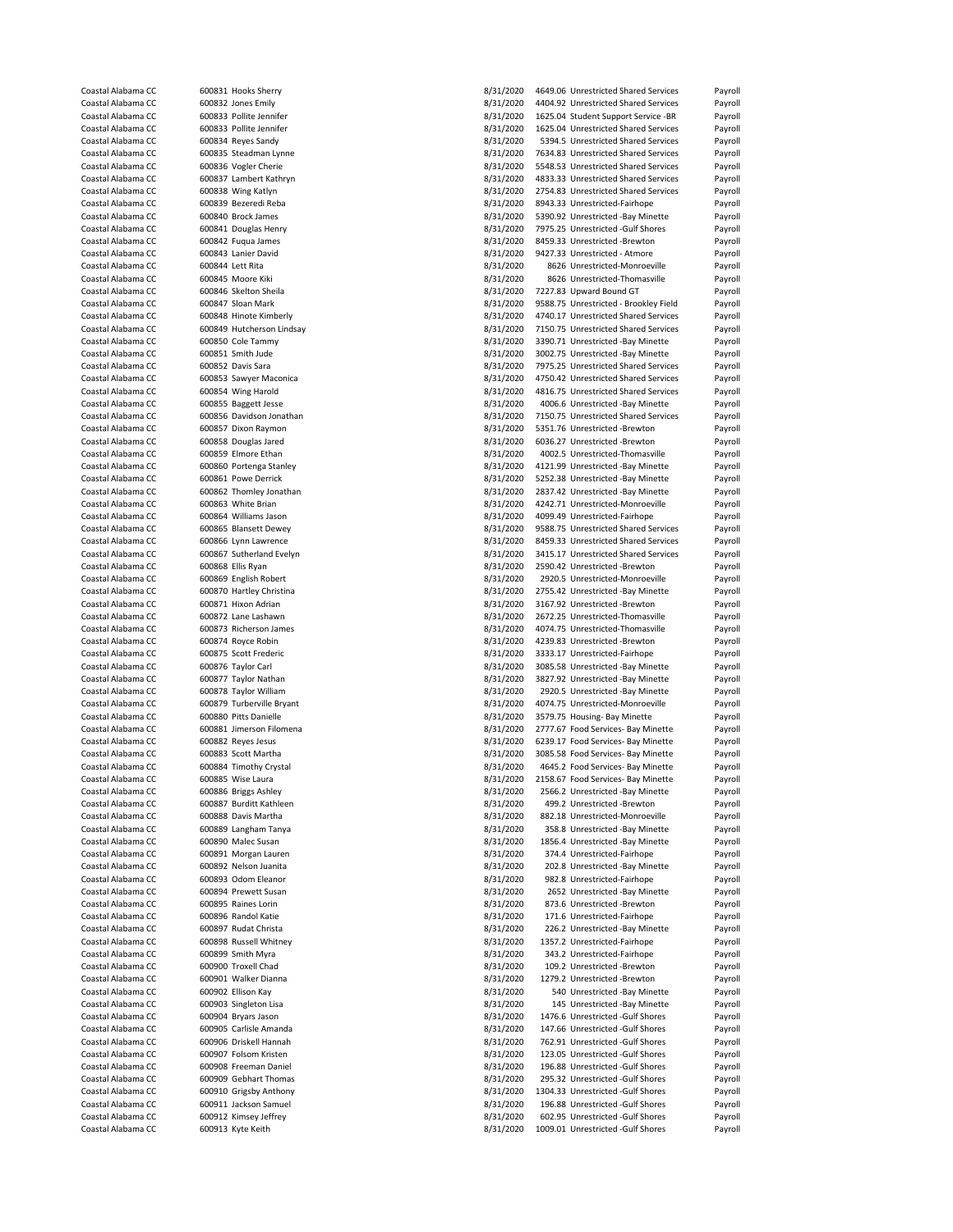| Coastal Alabama CC | 600914 Ladnier Kelly          | 8/31/2020 | 541.42 Unrestricted -Gulf Shores   | Payroll |
|--------------------|-------------------------------|-----------|------------------------------------|---------|
| Coastal Alabama CC | 600915 Langley Michael        | 8/31/2020 | 98.44 Unrestricted -Gulf Shores    | Payroll |
|                    |                               |           |                                    |         |
| Coastal Alabama CC | 600916 Lanier Donnie          | 8/31/2020 | 442.98 Unrestricted -Gulf Shores   | Payroll |
| Coastal Alabama CC | 600917 Lay Ashli              | 8/31/2020 | 270.71 Unrestricted -Gulf Shores   | Payroll |
| Coastal Alabama CC | 600918 Martin Matthew         | 8/31/2020 | 590.64 Unrestricted -Gulf Shores   | Payroll |
| Coastal Alabama CC | 600919 McArthur Scotty        | 8/31/2020 | 1575.04 Unrestricted -Gulf Shores  | Payroll |
| Coastal Alabama CC | 600920 McDonald Amy           | 8/31/2020 | 393.76 Unrestricted -Gulf Shores   | Payroll |
| Coastal Alabama CC | 600921 Noland Rachel          | 8/31/2020 | 713.69 Unrestricted -Gulf Shores   | Payroll |
| Coastal Alabama CC | 600922 Nolte Richard          | 8/31/2020 | 504.51 Unrestricted -Gulf Shores   | Payroll |
|                    |                               |           |                                    |         |
| Coastal Alabama CC | 600923 Santa Cruz John        | 8/31/2020 | 898.27 Unrestricted -Gulf Shores   | Payroll |
| Coastal Alabama CC | 600924 Smith Logan            | 8/31/2020 | 1513.52 Unrestricted -Gulf Shores  | Payroll |
| Coastal Alabama CC | 600925 Smith Tayla            | 8/31/2020 | 566.03 Unrestricted -Gulf Shores   | Payroll |
| Coastal Alabama CC | 600926 Smith Tommy            | 8/31/2020 | 442.98 Unrestricted -Gulf Shores   | Payroll |
| Coastal Alabama CC | 600927 Alaniz Stephanie       | 8/31/2020 | 422.24 Unrestricted - Atmore       | Payroll |
| Coastal Alabama CC | 600928 Blanton Tanya          | 8/31/2020 | 844.48 Unrestricted -Brewton       | Payroll |
| Coastal Alabama CC | 600929 Box Tabitha            | 8/31/2020 | 1447.68 Unrestricted-Fairhope      | Payroll |
|                    |                               |           |                                    |         |
| Coastal Alabama CC | 600930 Coleman Jessica        | 8/31/2020 | 392.08 Unrestricted -Brewton       | Payroll |
| Coastal Alabama CC | 600931 Cook Marinna           | 8/31/2020 | 2955.68 Unrestricted-Thomasville   | Payroll |
| Coastal Alabama CC | 600932 Dailey Shelia          | 8/31/2020 | 1553.24 Unrestricted-Monroeville   | Payroll |
| Coastal Alabama CC | 600933 Davidson Sharon        | 8/31/2020 | 248.82 Unrestricted -Bay Minette   | Payroll |
| Coastal Alabama CC | 600934 Denton Brittany        | 8/31/2020 | 1244.1 Unrestricted-Fairhope       | Payroll |
| Coastal Alabama CC | 600935 Dowling Jennifer       | 8/31/2020 | 1221.48 Unrestricted-Thomasville   | Payroll |
| Coastal Alabama CC | 600936 Edwards Kennedy        | 8/31/2020 | 844.48 Unrestricted-Fairhope       | Payroll |
| Coastal Alabama CC |                               |           |                                    |         |
|                    | 600937 Few Pamela             | 8/31/2020 | 618.28 Unrestricted-Fairhope       | Payroll |
| Coastal Alabama CC | 600938 Fowler Cody            | 8/31/2020 | 188.5 Unrestricted-Fairhope        | Payroll |
| Coastal Alabama CC | 600939 Franklin Margaret      | 8/31/2020 | 482.56 Unrestricted -Brewton       | Payroll |
| Coastal Alabama CC | 600940 Gambino Ashleigh       | 8/31/2020 | 452.4 Unrestricted-Fairhope        | Payroll |
| Coastal Alabama CC | 600941 Ganey Rae              | 8/31/2020 | 1749.28 Unrestricted-Fairhope      | Payroll |
| Coastal Alabama CC | 600942 Hall Samantha          | 8/31/2020 | 904.8 Unrestricted -Brewton        | Payroll |
| Coastal Alabama CC | 600943 Hedden Stephanie       | 8/31/2020 | 165.88 Unrestricted-Fairhope       | Payroll |
|                    |                               |           |                                    |         |
| Coastal Alabama CC | 600944 Hilburn Anna           | 8/31/2020 | 1447.68 Unrestricted-Monroeville   | Payroll |
| Coastal Alabama CC | 600945 Hunt Kimberly          | 8/31/2020 | 950.04 Unrestricted-Fairhope       | Payroll |
| Coastal Alabama CC | 600946 Hutchinson Ronald      | 8/31/2020 | 1417.52 Unrestricted-Fairhope      | Payroll |
| Coastal Alabama CC | 600947 Jackson Taronya        | 8/31/2020 | 452.4 Unrestricted-Fairhope        | Payroll |
| Coastal Alabama CC | 600948 Johnson Shay           | 8/31/2020 | 1492.92 Unrestricted-Fairhope      | Payroll |
| Coastal Alabama CC | 600949 Jones Catherine        | 8/31/2020 | 1085.76 Unrestricted -Brewton      | Payroll |
| Coastal Alabama CC | 600950 Jordan Kristin         | 8/31/2020 |                                    | Payroll |
|                    |                               |           | 2322.32 Unrestricted-Fairhope      |         |
| Coastal Alabama CC | 600951 Jordan Marla           | 8/31/2020 | 196.04 Unrestricted -Brewton       | Payroll |
| Coastal Alabama CC | 600952 Lamarre Melissa        | 8/31/2020 | 588.12 Unrestricted-Fairhope       | Payroll |
| Coastal Alabama CC | 600953 Lay Ashleigh           | 8/31/2020 | 218.66 Unrestricted -Bay Minette   | Payroll |
| Coastal Alabama CC | 600954 Lewis Jeanette         | 8/31/2020 | 1191.32 Unrestricted-Monroeville   | Payroll |
|                    |                               |           |                                    |         |
|                    |                               |           |                                    |         |
| Coastal Alabama CC | 600955 McMillian Mary Kate    | 8/31/2020 | 256.36 Unrestricted-Monroeville    | Payroll |
| Coastal Alabama CC | 600956 McNeil Amber           | 8/31/2020 | 648.44 Unrestricted -Brewton       | Payroll |
| Coastal Alabama CC | 600957 Mitchem-Ates Stephanie | 8/31/2020 | 286.52 Unrestricted -Brewton       | Payroll |
| Coastal Alabama CC | 600958 Moyles Jordyn          | 8/31/2020 | 452.4 Unrestricted-Fairhope        | Payroll |
| Coastal Alabama CC | 600959 Payne Kendal           | 8/31/2020 | 271.44 Unrestricted -Brewton       | Payroll |
| Coastal Alabama CC | 600960 Perry Brandy           | 8/31/2020 | 482.56 Unrestricted-Fairhope       | Payroll |
|                    |                               |           |                                    |         |
| Coastal Alabama CC | 600961 Porter Jessica         | 8/31/2020 | 1900.08 Unrestricted-Fairhope      | Payroll |
| Coastal Alabama CC | 600962 Joyner Taylor          | 8/31/2020 | 422.24 Unrestricted -Brewton       | Payroll |
| Coastal Alabama CC | 600963 Robinson Christy       | 8/31/2020 | 1259.18 Unrestricted-Thomasville   | Payroll |
| Coastal Alabama CC | 600964 Starnes Rebecca        | 8/31/2020 | 3178.58 Unrestricted-Fairhope      | Payroll |
| Coastal Alabama CC | 600965 Tapia Maegan           | 8/31/2020 | 271.44 Unrestricted-Fairhope       | Payroll |
| Coastal Alabama CC | 600966 Taylor Aleigh          | 8/31/2020 | 180.96 Unrestricted -Brewton       | Payroll |
| Coastal Alabama CC | 600967 Tucker Carlita         | 8/31/2020 | 663.52 Unrestricted -Bay Minette   | Payroll |
| Coastal Alabama CC | 600968 Underwood Stephen      |           | 226.2 Unrestricted-Fairhope        | Payroll |
|                    |                               | 8/31/2020 |                                    |         |
| Coastal Alabama CC | 600969 Utz Rebecca            | 8/31/2020 | 467.48 Unrestricted-Fairhope       | Payroll |
| Coastal Alabama CC | 600970 Williams Maunica       | 8/31/2020 | 603.2 Unrestricted -Brewton        | Payroll |
| Coastal Alabama CC | 600971 Wilson-Pettaway Sanya  | 8/31/2020 | 1266.72 Unrestricted -Bay Minette  | Payroll |
| Coastal Alabama CC | 600972 Wright Brittany        | 8/31/2020 | 663.52 Unrestricted-Fairhope       | Payroll |
| Coastal Alabama CC | 600973 Johnson Kevin          | 8/31/2020 | 1187.5 Unrestricted-Monroeville    | Payroll |
| Coastal Alabama CC | 600974 Brandolino Molly       | 8/31/2020 | 218.2 Unrestricted -Gulf Shores    | Payroll |
| Coastal Alabama CC | 600975 Jackson Bianca         | 8/31/2020 | 354.58 Student Support Service -BR | Payroll |
| Coastal Alabama CC | 600976 Santiago Aezekiel      | 8/31/2020 | 392.76 Unrestricted -Bay Minette   | Payroll |
|                    |                               |           |                                    |         |
| Coastal Alabama CC | 600977 Thomas Lance           | 8/31/2020 | 400.6 Unrestricted -Bay Minette    | Payroll |
| Coastal Alabama CC | 600978 Bennett Nathan         | 8/31/2020 | 1025 AE - State Inst'l             | Payroll |
| Coastal Alabama CC | 600979 Bradley Leketha        | 8/31/2020 | 681.25 AE-Federal Regular          | Payroll |
| Coastal Alabama CC | 600980 Byron Mary             | 8/31/2020 | 2043.75 AE - State Regular         | Payroll |
| Coastal Alabama CC | 600981 Craver Sharon          | 8/31/2020 | 775 AE - State Regular             | Payroll |
| Coastal Alabama CC | 600982 Curry Jerilyn          | 8/31/2020 | 340.04 AE - State Regular          | Payroll |
| Coastal Alabama CC | 600983 Dyess Joel             | 8/31/2020 | 575 AE-Federal Regular             | Payroll |
|                    |                               |           |                                    |         |
| Coastal Alabama CC | 600984 Edwards Tiffany        | 8/31/2020 | 930 AE-Federal Regular             | Payroll |
| Coastal Alabama CC | 600985 Faircloth Linda        | 8/31/2020 | 125 AE - State Regular             | Payroll |
| Coastal Alabama CC | 600985 Faircloth Linda        | 8/31/2020 | 250 Ready to Work                  | Payroll |
| Coastal Alabama CC | 600986 Fields Rebecca         | 8/31/2020 | 2375 AE-Federal Regular            | Payroll |
| Coastal Alabama CC | 600987 Folks Sylvester        | 8/31/2020 | 1381.25 AE-Fed Institutional       | Payroll |
| Coastal Alabama CC | 600988 Gilley Amelia          | 8/31/2020 | 1700 AE - State Regular            | Payroll |
| Coastal Alabama CC | 600989 Gilley Martha          | 8/31/2020 | 1250 AE-Fed Institutional          | Payroll |
|                    |                               |           |                                    |         |
| Coastal Alabama CC | 600990 Grace Tiana            | 8/31/2020 | 1215 AE-Federal Regular            | Payroll |
| Coastal Alabama CC | 600991 Haft Theresa           | 8/31/2020 | 2012.5 AE - State Regular          | Payroll |
| Coastal Alabama CC | 600992 Hankins Emily          | 8/31/2020 | 1225 AE - State Regular            | Payroll |
| Coastal Alabama CC | 600993 Heath Jenniene         | 8/31/2020 | 750 AE - State Regular             | Payroll |
| Coastal Alabama CC | 600994 Lammon Alice           | 8/31/2020 | 1537.5 AE - State Regular          | Payroll |
| Coastal Alabama CC | 600995 Lang Allen             | 8/31/2020 | 1325 AE - State Inst'l             | Payroll |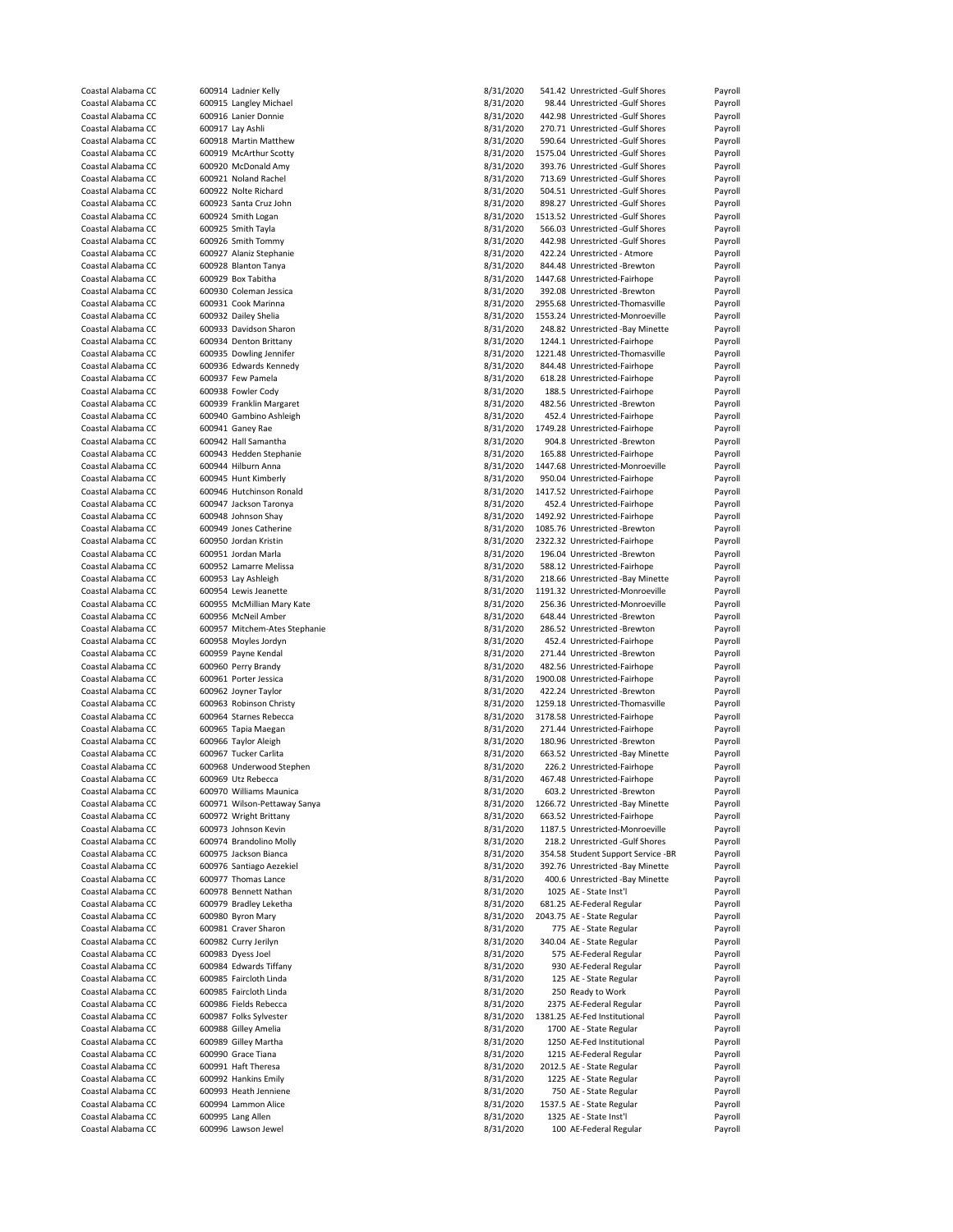| Coastal Alabama CC                       |                      | 600997 Lee Cordia                               | 8/31/2020              | 700 AE-Federal Regular                                                | Payroll            |
|------------------------------------------|----------------------|-------------------------------------------------|------------------------|-----------------------------------------------------------------------|--------------------|
| Coastal Alabama CC                       |                      | 600997 Lee Cordia                               | 8/31/2020              | 1100 Local Grants                                                     | Payroll            |
| Coastal Alabama CC                       |                      | 600998 Lugo Elizabeth                           | 8/31/2020              | 2125 AE-Federal Regular                                               | Payroll            |
| Coastal Alabama CC                       |                      | 600999 Massari Krystal                          | 8/31/2020              | 1275 AE-Federal IEL/CE                                                | Payroll            |
| Coastal Alabama CC                       |                      | 601000 Payne Herbert                            | 8/31/2020              | 300 AE - State Regular                                                | Payroll            |
| Coastal Alabama CC                       |                      | 601001 Pearson Shirley                          | 8/31/2020              | 1900 AE - State Regular                                               | Payroll            |
| Coastal Alabama CC                       |                      | 601002 Porter Tirana                            | 8/31/2020              | 1012.5 AE-Federal IEL/CE                                              | Payroll            |
|                                          |                      |                                                 |                        |                                                                       |                    |
| Coastal Alabama CC                       |                      | 601003 Powers James                             | 8/31/2020              | 1447.69 AE - State Inst'l                                             | Payroll            |
| Coastal Alabama CC                       |                      | 601004 Robinson Russell                         | 8/31/2020              | 512.5 AE-Fed Institutional                                            | Payroll            |
| Coastal Alabama CC                       |                      | 601005 Shue Wendy                               | 8/31/2020              | 1080 AE - State Regular                                               | Payroll            |
| Coastal Alabama CC                       |                      | 601006 Smith Latoshia                           | 8/31/2020              | 1250 AE-Federal Regular                                               | Payroll            |
| Coastal Alabama CC                       |                      | 601007 Smith Susan                              | 8/31/2020              | 2037.5 AE-Federal Regular                                             | Payroll            |
| Coastal Alabama CC                       |                      | 601008 Thomas Deborah                           | 8/31/2020              | 887.5 AE - State Regular                                              | Payroll            |
| Coastal Alabama CC                       |                      | 601009 Thomas-Mitchell Michelle                 | 8/31/2020              | 1075 Ready to Work                                                    | Payroll            |
| Coastal Alabama CC                       |                      | 601009 Thomas-Mitchell Michelle                 | 8/31/2020              | 1950 AE - State Regular                                               | Payroll            |
| Coastal Alabama CC                       |                      | 601010 Thompson Mara                            | 8/31/2020              | 562.5 Ready to Work                                                   | Payroll            |
| Coastal Alabama CC                       |                      | 601010 Thompson Mara                            | 8/31/2020              | 630 AE-Federal Regular                                                | Payroll            |
| Coastal Alabama CC                       |                      | 601011 Vaughn Debra                             | 8/31/2020              | 1975 AE-Fed Institutional                                             | Payroll            |
|                                          |                      |                                                 |                        |                                                                       |                    |
| Coastal Alabama CC                       |                      | 601012 White Willie                             | 8/31/2020              | 287.5 AE - State Inst'l                                               | Payroll            |
| Coastal Alabama CC                       |                      | 601013 Wilson Elizabeth                         | 8/31/2020              | 1365 AE - State Regular                                               | Payroll            |
| Coastal Alabama CC                       |                      | 601014 Burkett Jacqueline                       | 8/31/2020              | 673.14 Unrestricted -Bay Minette                                      | Payroll            |
| Coastal Alabama CC                       |                      | 601015 Sales Donald                             | 8/31/2020              | 1482 Unrestricted -Brewton                                            | Payroll            |
| Coastal Alabama CC                       |                      | 601016 Taylor Margaret                          | 8/31/2020              | 490.95 Unrestricted-Thomasville                                       | Payroll            |
| Coastal Alabama CC                       |                      | 601017 Calhoun Euladia                          | 8/31/2020              | 650 Upward Bound TV                                                   | Payroll            |
| Coastal Alabama CC                       |                      | 601018 Clark Potricia                           | 8/31/2020              | 338 Upward Bound TV                                                   | Payroll            |
| Coastal Alabama CC                       |                      | 601019 Compton Amanda                           | 8/31/2020              | 299 Upward Bound TV                                                   | Payroll            |
| Coastal Alabama CC                       |                      | 601020 Davis Markeria                           | 8/31/2020              | 589.14 Upward Bound GT                                                | Payroll            |
| Coastal Alabama CC                       |                      | 601021 Davis Victoria                           | 8/31/2020              | 652.5 Unrestricted -Bay Minette                                       | Payroll            |
| Coastal Alabama CC                       |                      | 601022 Arnold Sean                              | 8/31/2020              | 374.4 Unrestricted -Bay Minette                                       | Payroll            |
|                                          |                      | 601023 Howell Eugene                            |                        |                                                                       |                    |
| Coastal Alabama CC                       |                      |                                                 | 8/31/2020              | 1341.6 Unrestricted -Brewton                                          | Payroll            |
| Coastal Alabama CC                       |                      | 601024 Howell Mary                              | 8/31/2020              | 2106 Unrestricted -Bay Minette                                        | Payroll            |
| Coastal Alabama CC                       |                      | 601025 Hutto Terry                              | 8/31/2020              | 296.4 Unrestricted-Thomasville                                        | Payroll            |
| Coastal Alabama CC                       |                      | 601026 Lyle Andrew                              | 8/31/2020              | 187.2 Unrestricted -Bay Minette                                       | Payroll            |
| Coastal Alabama CC                       |                      | 601027 Murphy Michael                           | 8/31/2020              | 2074.8 Unrestricted -Bay Minette                                      | Payroll            |
| Coastal Alabama CC                       |                      | 601028 Odom Charles                             | 8/31/2020              | 561.6 Unrestricted -Bay Minette                                       | Payroll            |
| Coastal Alabama CC                       |                      | 601029 Parker Matthew                           | 8/31/2020              | 187.2 Unrestricted -Bay Minette                                       | Payroll            |
| Coastal Alabama CC                       |                      | 601030 Phillips Charles                         | 8/31/2020              | 733.2 Unrestricted -Bay Minette                                       | Payroll            |
| Coastal Alabama CC                       |                      | 601031 Robinson Kenneth                         | 8/31/2020              | 561.6 Unrestricted -Bay Minette                                       | Payroll            |
| Coastal Alabama CC                       |                      | 601032 Shoultz Christopher                      | 8/31/2020              | 312 Unrestricted-Thomasville                                          | Payroll            |
|                                          |                      |                                                 |                        |                                                                       |                    |
| Coastal Alabama CC                       |                      | 601033 Stallworth Demetrius                     | 8/31/2020              | 280.8 Unrestricted-Monroeville                                        | Payroll            |
| Coastal Alabama CC                       |                      | 601034 Stallworth John                          | 8/31/2020              | 811.2 Unrestricted -Bay Minette                                       | Payroll            |
| Coastal Alabama CC                       |                      | 601035 White Christopher                        | 8/31/2020              | 546 Unrestricted -Bay Minette                                         | Payroll            |
| Coastal Alabama CC                       |                      | 601036 Clark Jerry                              | 8/31/2020              | 904.8 Unrestricted -Brewton                                           | Payroll            |
| Coastal Alabama CC                       |                      | 601037 Gantt Kearnest                           | 8/31/2020              | 1000.13 Unrestricted -Brewton                                         | Payroll            |
| Coastal Alabama CC                       |                      | 601038 O'Keane Alexander                        | 8/31/2020              | 514.8 Unrestricted -Brewton                                           | Payroll            |
| Coastal Alabama CC                       |                      | 601039 Overstreet Joe                           | 8/31/2020              | 915.2 Unrestricted-Monroeville                                        | Payroll            |
| Coastal Alabama CC                       |                      | 601040 Briggs Ashley                            | 9/30/2020              | 2636.4 Unrestricted -Bay Minette                                      | Payroll            |
| Coastal Alabama CC                       |                      | 601041 Burditt Kathleen                         | 9/30/2020              | 1123.2 Unrestricted -Brewton                                          | Payroll            |
| Coastal Alabama CC                       |                      | 601042 Cleckler Brittany                        | 9/30/2020              | 2472.6 Unrestricted -Bay Minette                                      | Payroll            |
|                                          |                      |                                                 |                        |                                                                       |                    |
| Coastal Alabama CC                       |                      | 601043 Coody Eva                                | 9/30/2020              | 459.94 Unrestricted -Brewton                                          | Payroll            |
| Coastal Alabama CC                       |                      | 601044 Davis Martha                             | 9/30/2020              | 535.34 Unrestricted-Monroeville                                       | Payroll            |
| Coastal Alabama CC                       |                      | 601045 Erskine Beverly                          | 9/30/2020              | 1060.8 Unrestricted -Brewton                                          | Payroll            |
| Coastal Alabama CC                       |                      |                                                 |                        | 405.6 Unrestricted-Fairhope                                           |                    |
|                                          | 601046 Gates Jessica |                                                 | 9/30/2020              |                                                                       | Payroll            |
| Coastal Alabama CC                       |                      | 601047 Helvacioglu Selisa                       | 9/30/2020              | 694.2 Unrestricted -Bay Minette                                       | Payroll            |
| Coastal Alabama CC                       |                      | 601048 King Karen                               | 9/30/2020              | 553.8 Unrestricted-Fairhope                                           | Payroll            |
| Coastal Alabama CC                       |                      | 601049 Langham Tanya                            |                        | 904.8 Unrestricted -Bay Minette                                       | Payroll            |
|                                          |                      |                                                 | 9/30/2020              |                                                                       |                    |
| Coastal Alabama CC<br>Coastal Alabama CC |                      | 601050 Malec Susan                              | 9/30/2020              | 1739.4 Unrestricted -Bay Minette                                      | Payroll            |
|                                          |                      | 601051 Marsh Ronda                              | 9/30/2020              | 339.3 Unrestricted-Fairhope                                           | Payroll            |
| Coastal Alabama CC                       |                      | 601052 McCollough-Harris Amber                  | 9/30/2020              | 795.6 Unrestricted -Brewton                                           | Payroll            |
| Coastal Alabama CC                       |                      | 601053 Morgan Lauren                            | 9/30/2020              | 530.4 Unrestricted-Fairhope                                           | Payroll            |
| Coastal Alabama CC                       |                      | 601054 Nelson Juanita                           | 9/30/2020              | 569.4 Unrestricted -Bay Minette                                       | Payroll            |
| Coastal Alabama CC                       |                      | 601055 Odom Eleanor                             | 9/30/2020              | 904.8 Unrestricted-Fairhope                                           | Payroll            |
| Coastal Alabama CC                       |                      | 601056 Prewett Susan                            | 9/30/2020              | 2652 Unrestricted -Bay Minette                                        | Payroll            |
| Coastal Alabama CC                       |                      | 601057 Raines Lorin                             | 9/30/2020              | 280.8 Unrestricted -Brewton                                           | Payroll            |
| Coastal Alabama CC                       |                      | 601058 Randol Katie                             | 9/30/2020              | 546 Unrestricted-Fairhope                                             | Payroll            |
| Coastal Alabama CC                       |                      | 601059 Robinett Glenda                          | 9/30/2020              | 444.6 Unrestricted -Brewton                                           | Payroll            |
| Coastal Alabama CC                       |                      | 601060 Rudat Christa                            | 9/30/2020              | 624 Unrestricted -Bay Minette                                         | Payroll            |
| Coastal Alabama CC                       |                      | 601061 Russell Whitney                          |                        | 904.8 Unrestricted-Fairhope                                           |                    |
| Coastal Alabama CC                       |                      |                                                 | 9/30/2020              |                                                                       | Payroll            |
|                                          |                      | 601062 Sherrin Amy                              | 9/30/2020              | 998.4 Unrestricted -Bay Minette                                       | Payroll            |
| Coastal Alabama CC                       |                      | 601063 Smith Myra                               | 9/30/2020              | 858 Unrestricted-Fairhope                                             | Payroll            |
| Coastal Alabama CC                       |                      | 601064 Walker Dianna                            | 9/30/2020              | 468 Unrestricted -Brewton                                             | Payroll            |
| Coastal Alabama CC                       |                      | 601065 Washington Kesia                         | 9/30/2020              | 437.32 Unrestricted-Thomasville                                       | Payroll            |
| Coastal Alabama CC                       |                      | 601066 Ellison Kay                              | 9/30/2020              | 1282.5 Unrestricted -Bay Minette                                      | Payroll            |
| Coastal Alabama CC                       |                      | 601067 Singleton Lisa                           | 9/30/2020              | 725 Unrestricted -Bay Minette                                         | Payroll            |
| Coastal Alabama CC                       |                      | 601068 Bryars Jason                             | 9/30/2020              | 295.32 Unrestricted -Gulf Shores                                      | Payroll            |
| Coastal Alabama CC                       |                      | 601069 Driskell Hannah                          | 9/30/2020              | 787.52 Unrestricted -Gulf Shores                                      | Payroll            |
| Coastal Alabama CC                       |                      | 601070 Freeman Daniel                           | 9/30/2020              | 172.27 Unrestricted -Gulf Shores                                      | Payroll            |
| Coastal Alabama CC                       |                      | 601071 Gebhart Thomas                           | 9/30/2020              | 369.15 Unrestricted -Gulf Shores                                      | Payroll            |
| Coastal Alabama CC                       |                      | 601072 Grigsby Anthony                          | 9/30/2020              | 984.4 Unrestricted -Gulf Shores                                       | Payroll            |
| Coastal Alabama CC                       |                      |                                                 |                        | 442.98 Unrestricted -Gulf Shores                                      |                    |
|                                          |                      | 601073 Kimsey Jeffrey                           | 9/30/2020              |                                                                       | Payroll            |
| Coastal Alabama CC                       |                      | 601074 Kyte Keith                               | 9/30/2020              | 492.2 Unrestricted -Gulf Shores                                       | Payroll            |
| Coastal Alabama CC                       |                      | 601075 Ladnier Kelly                            | 9/30/2020              | 246.1 Unrestricted -Gulf Shores                                       | Payroll            |
| Coastal Alabama CC<br>Coastal Alabama CC |                      | 601076 Martin Matthew<br>601077 McArthur Scotty | 9/30/2020<br>9/30/2020 | 369.15 Unrestricted -Gulf Shores<br>1353.55 Unrestricted -Gulf Shores | Payroll<br>Payroll |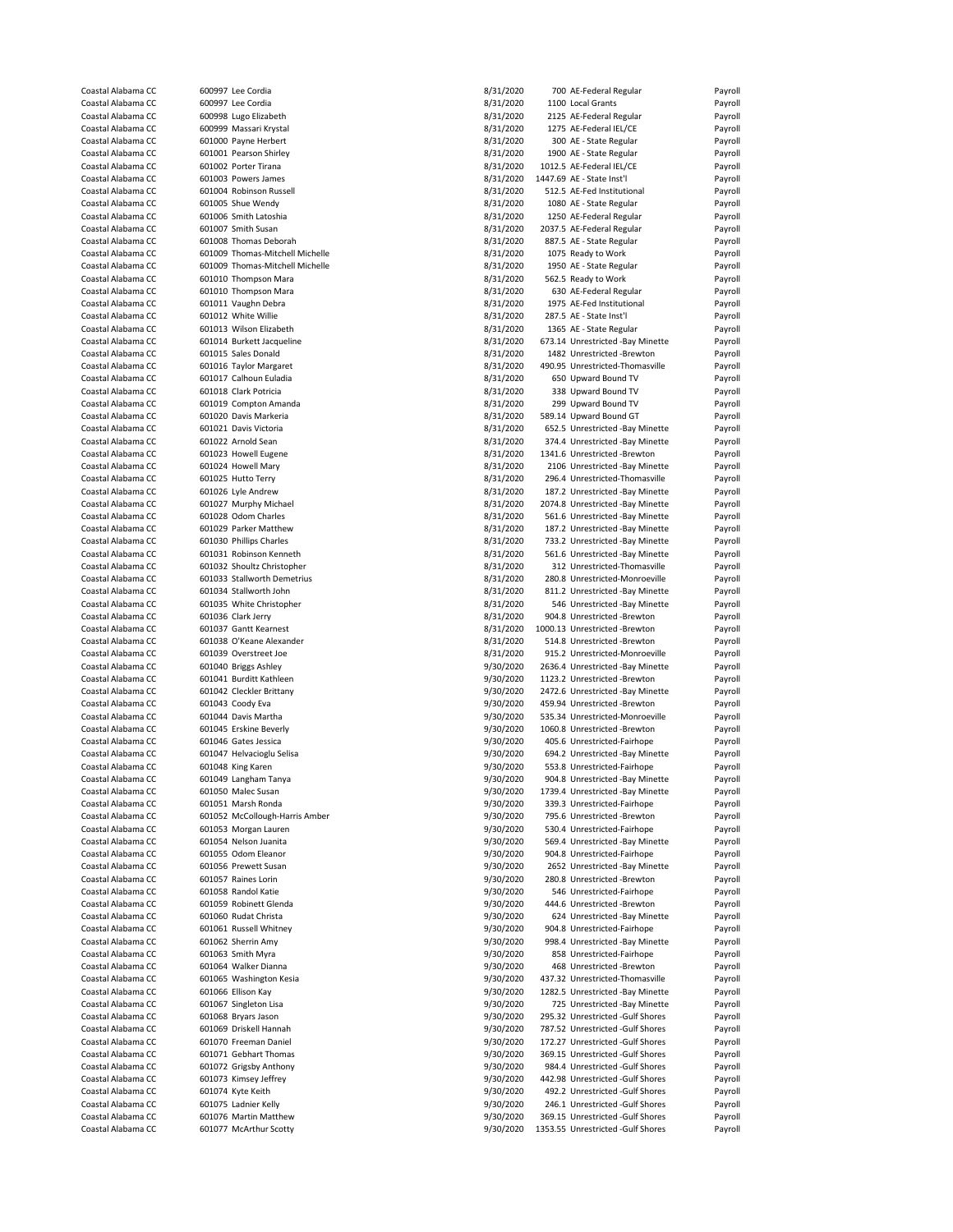| Coastal Alabama CC | 601078 McDonald Amy           | 9/30/2020 | 123.05 Unrestricted -Gulf Shores   | Payroll |
|--------------------|-------------------------------|-----------|------------------------------------|---------|
| Coastal Alabama CC | 601079 Noland Rachel          | 9/30/2020 | 295.32 Unrestricted -Gulf Shores   | Payroll |
| Coastal Alabama CC | 601080 Nolte Richard          | 9/30/2020 | 393.76 Unrestricted -Gulf Shores   | Payroll |
| Coastal Alabama CC | 601081 Onisa Cornel           | 9/30/2020 | 98.44 Unrestricted -Gulf Shores    | Payroll |
| Coastal Alabama CC | 601082 Parker Vincent         | 9/30/2020 | 812.13 Unrestricted -Gulf Shores   | Payroll |
|                    |                               |           |                                    |         |
| Coastal Alabama CC | 601083 Reid Blythe            | 9/30/2020 | 344.54 Unrestricted -Gulf Shores   | Payroll |
| Coastal Alabama CC | 601084 Moeller Suzanne        | 9/30/2020 | 4060.65 Unrestricted -Gulf Shores  | Payroll |
| Coastal Alabama CC | 601085 Santa Cruz John        | 9/30/2020 | 984.4 Unrestricted -Gulf Shores    | Payroll |
| Coastal Alabama CC | 601086 Smith Tayla            | 9/30/2020 | 492.2 Unrestricted -Gulf Shores    | Payroll |
| Coastal Alabama CC | 601087 Smith Tommy            | 9/30/2020 | 147.66 Unrestricted -Gulf Shores   | Payroll |
| Coastal Alabama CC | 601088 Baxter Britney         | 9/30/2020 | 746.46 Unrestricted-Fairhope       | Payroll |
| Coastal Alabama CC | 601089 Blackmon Kayla         | 9/30/2020 | 490.1 Unrestricted-Thomasville     | Payroll |
| Coastal Alabama CC | 601090 Box Tabitha            | 9/30/2020 | 1251.64 Unrestricted-Fairhope      | Payroll |
| Coastal Alabama CC | 601091 Brooks Pessie          | 9/30/2020 | 904.8 Unrestricted-Fairhope        | Payroll |
| Coastal Alabama CC | 601092 Clark Summer           | 9/30/2020 | 633.36 Unrestricted-Thomasville    | Payroll |
| Coastal Alabama CC | 601093 Coleman Jessica        | 9/30/2020 | 520.26 Unrestricted -Brewton       | Payroll |
|                    |                               |           |                                    |         |
| Coastal Alabama CC | 601094 Cook Marinna           | 9/30/2020 | 573.04 Unrestricted-Thomasville    | Payroll |
| Coastal Alabama CC | 601095 Copeland Audrianna     | 9/30/2020 | 286.52 Unrestricted-Fairhope       | Payroll |
| Coastal Alabama CC | 601096 Corley Amber           | 9/30/2020 | 550.42 Unrestricted-Monroeville    | Payroll |
| Coastal Alabama CC | 601097 Dailey Shelia          | 9/30/2020 | 1236.56 Unrestricted-Monroeville   | Payroll |
| Coastal Alabama CC | 601098 Davidson Sharon        | 9/30/2020 | 1462.76 Unrestricted -Bay Minette  | Payroll |
| Coastal Alabama CC | 601099 Dempsey Gretchen       | 9/30/2020 | 2581.8 Unrestricted-Monroeville    | Payroll |
| Coastal Alabama CC | 601100 Denton Brittany        | 9/30/2020 | 754 Unrestricted-Fairhope          | Payroll |
| Coastal Alabama CC | 601101 Dowling Jennifer       | 9/30/2020 | 301.6 Unrestricted-Thomasville     | Payroll |
| Coastal Alabama CC | 601102 Edwards Kennedy        | 9/30/2020 | 271.44 Unrestricted-Fairhope       | Payroll |
| Coastal Alabama CC | 601103 Few Pamela             | 9/30/2020 | 859.56 Unrestricted-Fairhope       | Payroll |
|                    |                               |           |                                    | Payroll |
| Coastal Alabama CC | 601104 Fowler Cody            | 9/30/2020 | 919.88 Unrestricted-Fairhope       |         |
| Coastal Alabama CC | 601105 Gambino Ashleigh       | 9/30/2020 | 784.16 Unrestricted-Fairhope       | Payroll |
| Coastal Alabama CC | 601106 Ganey Rae              | 9/30/2020 | 912.34 Unrestricted-Fairhope       | Payroll |
| Coastal Alabama CC | 601107 Hall Samantha          | 9/30/2020 | 784.16 Unrestricted -Brewton       | Payroll |
| Coastal Alabama CC | 601108 Harris Nancy           | 9/30/2020 | 1477.84 Unrestricted-Thomasville   | Payroll |
| Coastal Alabama CC | 601109 Hedden Stephanie       | 9/30/2020 | 286.52 Unrestricted-Fairhope       | Payroll |
| Coastal Alabama CC | 601110 Hilburn Anna           | 9/30/2020 | 603.2 Unrestricted-Monroeville     | Payroll |
| Coastal Alabama CC | 601111 Hunt Kimberly          | 9/30/2020 | 965.12 Unrestricted-Fairhope       | Payroll |
| Coastal Alabama CC | 601112 Hutchinson Ronald      | 9/30/2020 | 407.16 Unrestricted-Fairhope       | Payroll |
| Coastal Alabama CC | 601113 Jackson Taronya        | 9/30/2020 | 1492.92 Unrestricted-Fairhope      | Payroll |
|                    |                               |           |                                    |         |
| Coastal Alabama CC | 601114 Jimenez Heather        | 9/30/2020 | 580.58 Unrestricted-Fairhope       | Payroll |
| Coastal Alabama CC | 601115 Johnson Shay           | 9/30/2020 | 904.8 Unrestricted-Fairhope        | Payroll |
| Coastal Alabama CC | 601116 Jones Catherine        | 9/30/2020 | 339.3 Unrestricted -Brewton        | Payroll |
| Coastal Alabama CC | 601117 Jordan Kristin         | 9/30/2020 | 2322.32 Unrestricted-Fairhope      | Payroll |
| Coastal Alabama CC | 601118 Lay Ashleigh           | 9/30/2020 | 505.18 Unrestricted -Bay Minette   | Payroll |
|                    |                               |           |                                    |         |
| Coastal Alabama CC | 601119 Lewis Jeanette         | 9/30/2020 | 603.2 Unrestricted-Monroeville     | Payroll |
|                    |                               |           |                                    |         |
| Coastal Alabama CC | 601120 McDaniel Amber         | 9/30/2020 | 738.92 Unrestricted-Fairhope       | Payroll |
| Coastal Alabama CC | 601121 McGrew Brandon         | 9/30/2020 | 542.88 Unrestricted-Fairhope       | Payroll |
| Coastal Alabama CC | 601122 McNeil Amber           | 9/30/2020 | 1176.24 Unrestricted -Brewton      | Payroll |
| Coastal Alabama CC | 601123 Mills Carrie           | 9/30/2020 | 241.28 Unrestricted -Brewton       | Payroll |
| Coastal Alabama CC | 601124 Mitchem-Ates Stephanie | 9/30/2020 | 429.78 Unrestricted -Brewton       | Payroll |
| Coastal Alabama CC | 601125 Morgan Kristen         | 9/30/2020 | 226.2 Unrestricted -Brewton        | Payroll |
| Coastal Alabama CC | 601126 Moyles Jordyn          | 9/30/2020 | 422.24 Unrestricted-Fairhope       | Payroll |
| Coastal Alabama CC | 601127 Nelson Lucia           | 9/30/2020 | 1658.8 Unrestricted-Fairhope       | Payroll |
| Coastal Alabama CC | 601128 New Andrea             | 9/30/2020 | 1191.32 Unrestricted-Fairhope      | Payroll |
| Coastal Alabama CC | 601129 Niehuss Jennifer       | 9/30/2020 | 407.16 Unrestricted -Brewton       |         |
|                    |                               |           |                                    | Payroll |
| Coastal Alabama CC | 601130 Parrish Abbey          | 9/30/2020 | 158.34 Unrestricted -Bay Minette   | Payroll |
| Coastal Alabama CC | 601131 Payne Kendal           | 9/30/2020 | 211.12 Unrestricted -Brewton       | Payroll |
| Coastal Alabama CC | 601132 Porter Jessica         | 9/30/2020 | 2533.44 Unrestricted-Fairhope      | Payroll |
| Coastal Alabama CC | 601133 Ragas Brieanne         | 9/30/2020 | 241.28 Unrestricted - Atmore       | Payroll |
| Coastal Alabama CC | 601134 Ratcliff Tyneisha      | 9/30/2020 | 678.6 Unrestricted-Fairhope        | Payroll |
| Coastal Alabama CC | 601135 Rigby Nicole           | 9/30/2020 | 867.1 Unrestricted -Brewton        | Payroll |
| Coastal Alabama CC | 601136 Roberts Angelica       | 9/30/2020 | 271.44 Unrestricted-Fairhope       | Payroll |
| Coastal Alabama CC | 601137 Rowe Hildretta         | 9/30/2020 | 218.66 Unrestricted -Bay Minette   | Payroll |
| Coastal Alabama CC | 601138 Sheffield Shelby       | 9/30/2020 | 278.98 Unrestricted-Fairhope       | Payroll |
| Coastal Alabama CC | 601139 Smith Chassitie        | 9/30/2020 | 377 Unrestricted-Thomasville       | Payroll |
| Coastal Alabama CC | 601140 Starnes Rebecca        |           | 1274.26 Unrestricted-Fairhope      | Payroll |
|                    |                               | 9/30/2020 |                                    |         |
| Coastal Alabama CC | 601141 Sternung Spencer       | 9/30/2020 | 407.16 Unrestricted -Brewton       | Payroll |
| Coastal Alabama CC | 601142 Sutton Taylor          | 9/30/2020 | 422.24 Unrestricted -Brewton       | Payroll |
| Coastal Alabama CC | 601143 Swindle Savannah       | 9/30/2020 | 286.52 Unrestricted-Fairhope       | Payroll |
| Coastal Alabama CC | 601144 Tapia Maegan           | 9/30/2020 | 497.64 Unrestricted-Fairhope       | Payroll |
| Coastal Alabama CC | 601145 Trotter William        | 9/30/2020 | 203.58 Unrestricted -Bay Minette   | Payroll |
| Coastal Alabama CC | 601146 Tucker Carlita         | 9/30/2020 | 361.92 Unrestricted -Bay Minette   | Payroll |
| Coastal Alabama CC | 601147 Underwood Stephen      | 9/30/2020 | 120.64 Unrestricted-Fairhope       | Payroll |
| Coastal Alabama CC | 601148 Williams Maunica       | 9/30/2020 | 241.28 Unrestricted -Brewton       | Payroll |
| Coastal Alabama CC | 601149 Williams Richard       | 9/30/2020 | 482.56 Unrestricted-Monroeville    | Payroll |
| Coastal Alabama CC | 601150 Wooten Mary            | 9/30/2020 | 429.78 Unrestricted-Fairhope       | Payroll |
|                    |                               |           |                                    |         |
| Coastal Alabama CC | 601151 Yako Kim               | 9/30/2020 | 1213.94 Unrestricted-Fairhope      | Payroll |
| Coastal Alabama CC | 601152 Wilkerson Jessica      | 9/30/2020 | 1682.22 Unrestricted -Bay Minette  | Payroll |
| Coastal Alabama CC | 601153 Johnson Kevin          | 9/30/2020 | 787.5 Unrestricted-Monroeville     | Payroll |
| Coastal Alabama CC | 601154 Jackson Bianca         | 9/30/2020 | 163.65 Student Support Service -BR | Payroll |
| Coastal Alabama CC | 601155 Bennett Nathan         | 9/30/2020 | 700 AE - State Inst'l              | Payroll |
| Coastal Alabama CC | 601156 Bradley Leketha        | 9/30/2020 | 387.5 AE-Federal Regular           | Payroll |
| Coastal Alabama CC | 601157 Byron Mary             | 9/30/2020 | 1806.25 AE - State Regular         | Payroll |
| Coastal Alabama CC | 601158 Curry Jerilyn          | 9/30/2020 | 360.05 AE - State Regular          | Payroll |
| Coastal Alabama CC | 601159 Edwards Tiffany        | 9/30/2020 | 1185 AE-Federal Regular            | Payroll |
| Coastal Alabama CC | 601160 Faircloth Linda        | 9/30/2020 | 162.5 Ready to Work                | Payroll |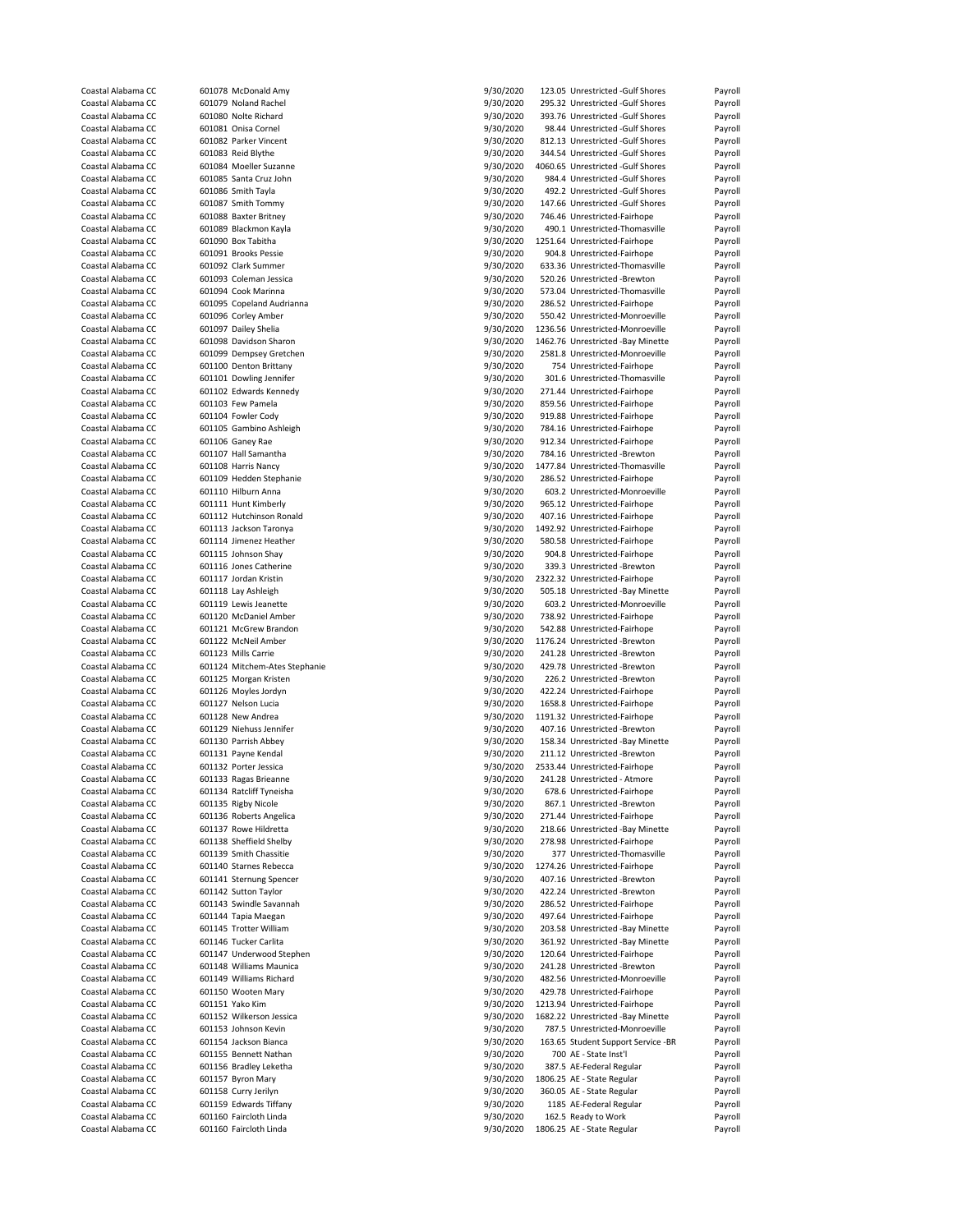| Coastal Alabama CC                       | 601161 Fields Rebecca                                 | 9/30/2020              | 825 AE-Federal Regular                                             | Payroll            |
|------------------------------------------|-------------------------------------------------------|------------------------|--------------------------------------------------------------------|--------------------|
| Coastal Alabama CC                       | 601162 Folks Sylvester                                | 9/30/2020              | 1662.5 AE-Fed Institutional                                        | Payroll            |
| Coastal Alabama CC                       | 601163 Gilley Amelia                                  | 9/30/2020              | 1481.25 AE - State Regular                                         | Payroll            |
| Coastal Alabama CC                       | 601164 Gilley Martha                                  | 9/30/2020              | 1800 AE-Fed Institutional                                          | Payroll            |
| Coastal Alabama CC                       | 601165 Grace Tiana                                    | 9/30/2020              | 1080 AE-Federal Regular                                            | Payroll            |
| Coastal Alabama CC                       | 601166 Haft Theresa                                   |                        | 1800 AE - State Regular                                            | Payroll            |
| Coastal Alabama CC                       |                                                       | 9/30/2020              |                                                                    |                    |
|                                          | 601167 Hankins Emily                                  | 9/30/2020              | 750 AE - State Regular                                             | Payroll            |
| Coastal Alabama CC                       | 601168 Heath Jenniene                                 | 9/30/2020              | 1425 AE - State Regular                                            | Payroll            |
| Coastal Alabama CC                       | 601169 Lammon Alice                                   | 9/30/2020              | 1181.25 AE - State Regular                                         | Payroll            |
| Coastal Alabama CC                       | 601170 Lang Allen                                     | 9/30/2020              | 1262.5 AE - State Inst'l                                           | Payroll            |
| Coastal Alabama CC                       | 601171 Lee Cordia                                     | 9/30/2020              | 525 Local Grants                                                   | Payroll            |
| Coastal Alabama CC                       | 601171 Lee Cordia                                     | 9/30/2020              | 537.5 AE-Federal Regular                                           | Payroll            |
| Coastal Alabama CC                       | 601172 Lugo Elizabeth                                 | 9/30/2020              | 2150 AE-Federal Regular                                            | Payroll            |
| Coastal Alabama CC                       | 601173 Massari Krystal                                | 9/30/2020              | 1140 AE-Federal IEL/CE                                             | Payroll            |
| Coastal Alabama CC                       | 601174 Pearson Shirley                                | 9/30/2020              | 1825 AE - State Regular                                            | Payroll            |
| Coastal Alabama CC                       | 601175 Porter Tirana                                  | 9/30/2020              | 887.5 AE-Federal IEL/CE                                            | Payroll            |
|                                          |                                                       |                        |                                                                    |                    |
| Coastal Alabama CC                       | 601176 Powers James                                   | 9/30/2020              | 1237.24 AE - State Inst'l                                          | Payroll            |
| Coastal Alabama CC                       | 601177 Shue Wendy                                     | 9/30/2020              | 960 AE - State Regular                                             | Payroll            |
| Coastal Alabama CC                       | 601178 Smith Latoshia                                 | 9/30/2020              | 1125 AE-Federal Regular                                            | Payroll            |
| Coastal Alabama CC                       | 601179 Smith Susan                                    | 9/30/2020              | 1475 AE-Federal Regular                                            | Payroll            |
| Coastal Alabama CC                       | 601180 Thomas Deborah                                 | 9/30/2020              | 612.5 AE - State Regular                                           | Payroll            |
| Coastal Alabama CC                       | 601181 Thomas-Mitchell Michelle                       | 9/30/2020              | 525 Ready to Work                                                  | Payroll            |
| Coastal Alabama CC                       | 601181 Thomas-Mitchell Michelle                       | 9/30/2020              | 2400 AE - State Regular                                            | Payroll            |
| Coastal Alabama CC                       | 601182 Thompson Mara                                  | 9/30/2020              | 562.5 Ready to Work                                                | Payroll            |
| Coastal Alabama CC                       |                                                       |                        |                                                                    | Payroll            |
|                                          | 601182 Thompson Mara                                  | 9/30/2020              | 675 AE-Federal Regular                                             |                    |
| Coastal Alabama CC                       | 601183 Vaughn Debra                                   | 9/30/2020              | 1518.75 AE-Fed Institutional                                       | Payroll            |
| Coastal Alabama CC                       | 601184 Wilson Elizabeth                               | 9/30/2020              | 1477.5 AE - State Regular                                          | Payroll            |
| Coastal Alabama CC                       | 601185 Burkett Jacqueline                             | 9/30/2020              | 838.66 Unrestricted -Bay Minette                                   | Payroll            |
| Coastal Alabama CC                       | 601186 Helton Monica                                  | 9/30/2020              | 753.03 Unrestricted-Thomasville                                    | Payroll            |
| Coastal Alabama CC                       | 601187 Jimerson Debra                                 | 9/30/2020              | 87.28 Upward Bound GT                                              | Payroll            |
| Coastal Alabama CC                       | 601188 Sales Donald                                   | 9/30/2020              | 889.2 Unrestricted -Brewton                                        | Payroll            |
| Coastal Alabama CC                       | 601189 Samry Alan                                     | 9/30/2020              | 247.52 Unrestricted-Fairhope                                       | Payroll            |
| Coastal Alabama CC                       | 601190 Smith Melissa                                  | 9/30/2020              | 131.04 Unrestricted -Gulf Shores                                   | Payroll            |
| Coastal Alabama CC                       |                                                       |                        |                                                                    |                    |
|                                          | 601191 Stickney Valerie                               | 9/30/2020              | 218.4 Unrestricted-Fairhope                                        | Payroll            |
| Coastal Alabama CC                       | 601192 Taylor Margaret                                | 9/30/2020              | 327.3 Unrestricted-Thomasville                                     | Payroll            |
| Coastal Alabama CC                       | 601193 Taylor Deborah                                 | 9/30/2020              | 152.74 Unrestricted-Gilbertown                                     | Payroll            |
| Coastal Alabama CC                       | 601194 Abston Tiffney                                 | 9/30/2020              | 364 Upward Bound GT                                                | Payroll            |
| Coastal Alabama CC                       | 601195 Aldridge Rachel                                | 9/30/2020              | 176.8 Upward Bound GT                                              | Payroll            |
| Coastal Alabama CC                       | 601196 Barnes Kimberly                                | 9/30/2020              | 364 Upward Bound GT                                                | Payroll            |
| Coastal Alabama CC                       | 601197 Calhoun Euladia                                | 9/30/2020              | 754 Upward Bound TV                                                | Payroll            |
| Coastal Alabama CC                       | 601198 Clark Potricia                                 | 9/30/2020              | 156 Upward Bound TV                                                | Payroll            |
| Coastal Alabama CC                       | 601199 Davis Markeria                                 | 9/30/2020              | 730.97 Upward Bound GT                                             | Payroll            |
| Coastal Alabama CC                       | 601200 Jackson Olivia                                 | 9/30/2020              | 150 Upward Bound TV                                                | Payroll            |
|                                          |                                                       |                        |                                                                    |                    |
| Coastal Alabama CC                       | 601201 Miller Brittany                                | 9/30/2020              | 390 Upward Bound GT                                                | Payroll            |
| Coastal Alabama CC                       | 601202 Arnold Sean                                    | 9/30/2020              | 374.4 Unrestricted -Bay Minette                                    | Payroll            |
| Coastal Alabama CC                       | 601203 Banks Kendrick                                 | 9/30/2020              | 187.2 Unrestricted -Bay Minette                                    | Payroll            |
| Coastal Alabama CC                       | 601204 Haase Ryan                                     | 9/30/2020              | 187.2 Unrestricted -Bay Minette                                    | Payroll            |
| Coastal Alabama CC                       | 601205 Howell Eugene                                  | 9/30/2020              | 1263.6 Unrestricted -Brewton                                       | Payroll            |
| Coastal Alabama CC                       | 601206 Howell Mary                                    | 9/30/2020              | 1700.4 Unrestricted -Bay Minette                                   | Payroll            |
| Coastal Alabama CC                       | 601207 Hutto Terry                                    | 9/30/2020              | 280.8 Unrestricted-Thomasville                                     | Payroll            |
| Coastal Alabama CC                       | 601208 James Ryan                                     | 9/30/2020              | 608.4 Unrestricted -Bay Minette                                    | Payroll            |
| Coastal Alabama CC                       | 601209 Josey Jeffrey                                  | 9/30/2020              | 1138.8 Unrestricted -Bay Minette                                   | Payroll            |
| Coastal Alabama CC                       | 601210 Lyle Andrew                                    | 9/30/2020              | 187.2 Unrestricted -Bay Minette                                    | Payroll            |
|                                          |                                                       |                        |                                                                    |                    |
| Coastal Alabama CC                       | 601211 Murphy Michael                                 | 9/30/2020              | 2184 Unrestricted -Bay Minette                                     | Payroll            |
| Coastal Alabama CC                       | 601212 Odom Charles                                   | 9/30/2020              | 187.2 Unrestricted -Bay Minette                                    | Payroll            |
| Coastal Alabama CC                       | 601213 Parker Matthew                                 | 9/30/2020              | 374.4 Unrestricted -Bay Minette                                    | Payroll            |
| Coastal Alabama CC                       | 601214 Phillips Charles                               | 9/30/2020              | 187.2 Unrestricted -Bay Minette                                    | Payroll            |
| Coastal Alabama CC                       | 601215 Robinson Kenneth                               |                        |                                                                    |                    |
| Coastal Alabama CC                       |                                                       | 9/30/2020              | 374.4 Unrestricted -Bay Minette                                    | Payroll            |
| Coastal Alabama CC                       | 601216 Shoultz Christopher                            | 9/30/2020              | 452.4 Unrestricted-Thomasville                                     | Payroll            |
|                                          |                                                       |                        | 421.2 Unrestricted-Monroeville                                     |                    |
| Coastal Alabama CC                       | 601217 Stallworth Demetrius<br>601218 Stallworth John | 9/30/2020              |                                                                    | Payroll            |
|                                          |                                                       | 9/30/2020              | 280.8 Unrestricted -Bay Minette                                    | Payroll            |
| Coastal Alabama CC                       | 601219 White Christopher                              | 9/30/2020              | 702 Unrestricted -Bay Minette                                      | Payroll            |
| Coastal Alabama CC                       | 601220 Clark Jerry                                    | 9/30/2020              | 592.8 Unrestricted -Brewton                                        | Payroll            |
| Coastal Alabama CC                       | 601221 Gantt Kearnest                                 | 9/30/2020              | 514.35 Unrestricted -Brewton                                       | Payroll            |
| Coastal Alabama CC                       | 601222 O'Keane Alexander                              | 9/30/2020              | 535.6 Unrestricted -Brewton                                        | Payroll            |
| Coastal Alabama CC                       | 601223 Overstreet Joe                                 | 9/30/2020              | 676 Unrestricted-Monroeville                                       | Payroll            |
| Coastal Alabama CC                       | 601224 Pouncey Warren                                 |                        | 9/30/2020 22916.67 Unrestricted Shared Services                    | Payroll            |
| Coastal Alabama CC                       | 601225 Lancaster Mary                                 |                        | 9/30/2020 10525.25 Unrestricted Shared Services                    | Payroll            |
| Coastal Alabama CC                       | 601226 Davis Jessica                                  | 9/30/2020              | 10867.92 Unrestricted Shared Services                              | Payroll            |
|                                          |                                                       |                        |                                                                    |                    |
| Coastal Alabama CC                       | 601227 Bradley Vinson                                 | 9/30/2020              | 8750.67 Unrestricted Shared Services                               | Payroll            |
| Coastal Alabama CC                       | 601228 Strickland Brian                               | 9/30/2020              | 9879.92 Unrestricted Shared Services                               | Payroll            |
| Coastal Alabama CC                       | 601229 Stokes Mickey                                  |                        | 9/30/2020 10525.25 Unrestricted Shared Services                    | Payroll            |
| Coastal Alabama CC                       | 601230 Grant Linda                                    |                        | 9/30/2020 10525.25 Unrestricted Shared Services                    | Payroll            |
| Coastal Alabama CC                       | 601231 House Loretta                                  | 9/30/2020              | 4326.83 Unrestricted Shared Services                               | Payroll            |
| Coastal Alabama CC                       | 601232 Graham Jean                                    |                        | 9/30/2020 10691.92 Unrestricted Shared Services                    | Payroll            |
| Coastal Alabama CC                       | 601233 Murphy Melinda                                 |                        | 9/30/2020 10691.92 Unrestricted Shared Services                    | Payroll            |
| Coastal Alabama CC                       | 601234 Duplantis Joshua                               | 9/30/2020              | 9104.17 Unrestricted Shared Services                               | Payroll            |
| Coastal Alabama CC                       | 601235 Babb Julia                                     | 9/30/2020              | 6991.44 Unrestricted -Brewton                                      | Payroll            |
|                                          |                                                       |                        |                                                                    |                    |
| Coastal Alabama CC                       | 601236 Boutwell Anita                                 | 9/30/2020              | 6005.33 Unrestricted -Brewton                                      | Payroll            |
| Coastal Alabama CC                       | 601237 Boyer Rebecca                                  | 9/30/2020              | 8354.33 Unrestricted -Bay Minette                                  | Payroll            |
| Coastal Alabama CC                       | 601238 Byrd Lindsey                                   | 9/30/2020              | 4250 Unrestricted -Bay Minette                                     | Payroll            |
| Coastal Alabama CC                       | 601239 Calhoun Brenda                                 | 9/30/2020              | 3662.33 Unrestricted -Brewton                                      | Payroll            |
| Coastal Alabama CC<br>Coastal Alabama CC | 601240 Cosker Melanie<br>601241 Dukes Natalie         | 9/30/2020<br>9/30/2020 | 7114.11 Unrestricted-Monroeville<br>8514 Unrestricted -Bay Minette | Payroll<br>Payroll |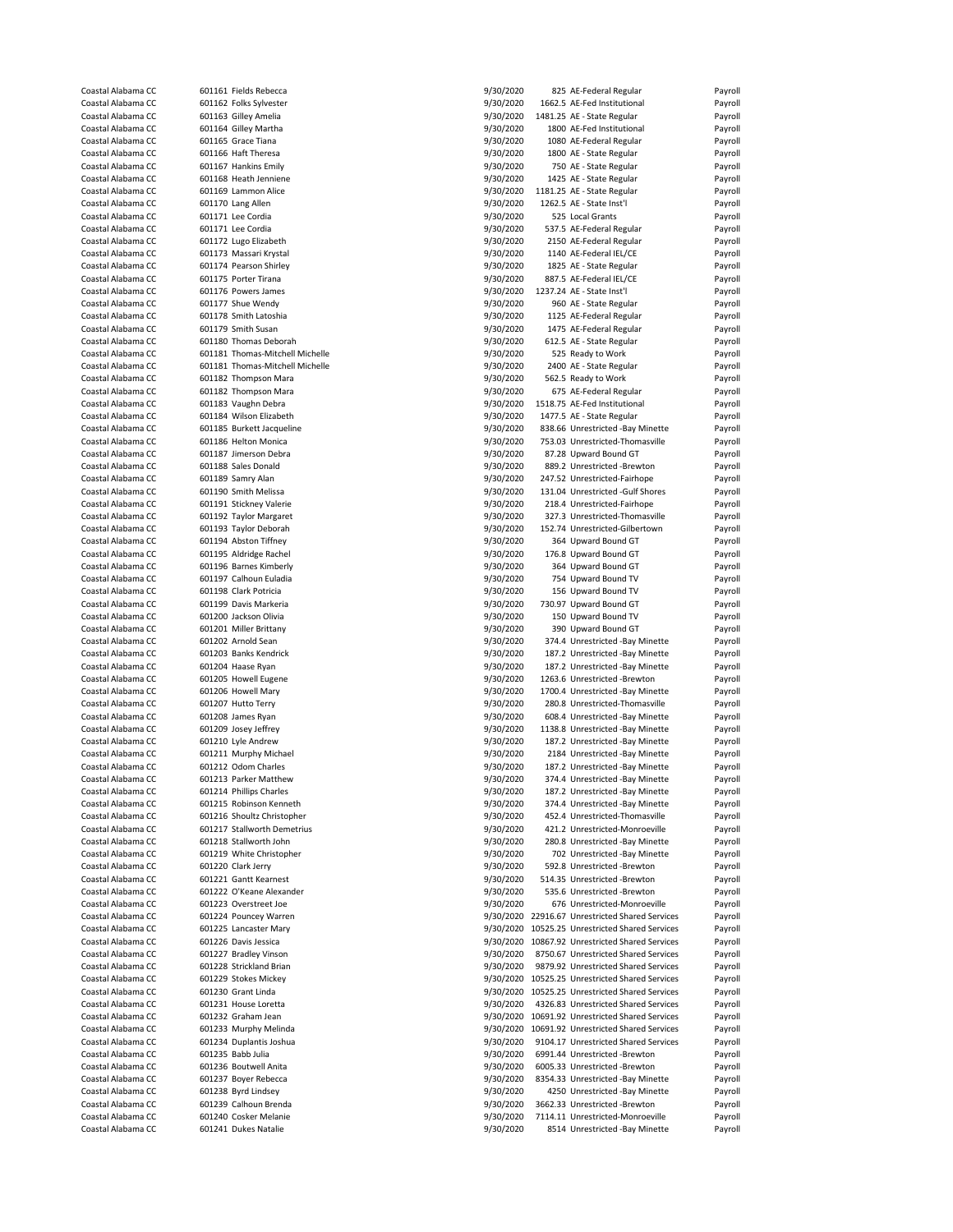| Coastal Alabama CC | 601242 Fields Khori           | 9/30/2020 | 4000 Unrestricted -Bay Minette        | Payroll |
|--------------------|-------------------------------|-----------|---------------------------------------|---------|
| Coastal Alabama CC | 601243 Godfrey Carman         | 9/30/2020 | 5089 Unrestricted-Fairhope            | Payroll |
|                    |                               |           |                                       |         |
| Coastal Alabama CC | 601244 Harrison Joy           | 9/30/2020 | 3713.37 Unrestricted-Thomasville      | Payroll |
| Coastal Alabama CC | 601244 Harrison Joy           | 9/30/2020 | 3713.38 Unrestricted-Monroeville      | Payroll |
| Coastal Alabama CC | 601245 Holmes Donna           | 9/30/2020 | 7155.78 Unrestricted-Monroeville      | Payroll |
| Coastal Alabama CC | 601246 Howard Ernestine       | 9/30/2020 | 6334.11 Unrestricted-Monroeville      |         |
|                    |                               |           |                                       | Payroll |
| Coastal Alabama CC | 601247 Johnson Regina         | 9/30/2020 | 2837.75 Unrestricted-Monroeville      | Payroll |
| Coastal Alabama CC | 601248 Jordan Rachael         | 9/30/2020 | 6334.11 Unrestricted -Bay Minette     | Payroll |
| Coastal Alabama CC | 601249 Joyner Holley          | 9/30/2020 | 5841 Unrestricted-Monroeville         | Payroll |
|                    |                               |           |                                       |         |
| Coastal Alabama CC | 601250 Killingsworth Jennifer | 9/30/2020 | 8514 Unrestricted-Fairhope            | Payroll |
| Coastal Alabama CC | 601251 Lirette Katherine      | 9/30/2020 | 6334.11 Unrestricted -Brewton         | Payroll |
| Coastal Alabama CC | 601252 Mack Susan             | 9/30/2020 | 6991.44 Unrestricted -Brewton         | Payroll |
| Coastal Alabama CC |                               |           | 6991.44 Unrestricted -Brewton         |         |
|                    | 601253 Mathews Nancy          | 9/30/2020 |                                       | Payroll |
| Coastal Alabama CC | 601254 McLean Diane           | 9/30/2020 | 7155.78 Unrestricted -Bay Minette     | Payroll |
| Coastal Alabama CC | 601255 Pizzotti Connie        | 9/30/2020 | 7762.56 Unrestricted -Bay Minette     | Payroll |
| Coastal Alabama CC | 601256 Richardson Nikeya      | 9/30/2020 | 6334.11 Unrestricted-Thomasville      | Payroll |
|                    |                               |           |                                       |         |
| Coastal Alabama CC | 601257 Ruckman Lynette        | 9/30/2020 | 7869.67 Unrestricted -Brewton         | Payroll |
| Coastal Alabama CC | 601258 Rumbley Valarie        | 9/30/2020 | 8514 Unrestricted -Bay Minette        | Payroll |
| Coastal Alabama CC | 601259 Scarborough Tiffany    | 9/30/2020 | 8459.33 Unrestricted Shared Services  | Payroll |
| Coastal Alabama CC | 601260 Spillman Allison       | 9/30/2020 | 3167.92 Unrestricted -Bay Minette     | Payroll |
|                    |                               |           |                                       |         |
| Coastal Alabama CC | 601261 Barrow Michele         | 9/30/2020 | 6704.67 Unrestricted -Bay Minette     | Payroll |
| Coastal Alabama CC | 601262 Patterson Tony         | 9/30/2020 | 7385 Unrestricted -Gulf Shores        | Payroll |
| Coastal Alabama CC | 601263 Peace Frederick        | 9/30/2020 | 4165.67 Unrestricted-Fairhope         | Payroll |
|                    |                               |           |                                       |         |
| Coastal Alabama CC | 601264 Petelinski Ashley      | 9/30/2020 | 4412.08 Unrestricted -Bay Minette     | Payroll |
| Coastal Alabama CC | 601265 Moeller Suzanne        | 9/30/2020 | 1282.5 Unrestricted-Fairhope          | Payroll |
| Coastal Alabama CC | 601266 Spratlin Kimberly      | 9/30/2020 | 6718.5 Unrestricted -Gulf Shores      | Payroll |
| Coastal Alabama CC | 601267 Allen Katrina          | 9/30/2020 | 7155.78 Unrestricted -Bay Minette     | Payroll |
|                    |                               |           |                                       |         |
| Coastal Alabama CC | 601268 Sturdivant Tyler       | 9/30/2020 | 5399.33 Unrestricted -Bay Minette     | Payroll |
| Coastal Alabama CC | 601269 Jackson Yvette         | 9/30/2020 | 9171.44 Unrestricted -Bay Minette     | Payroll |
| Coastal Alabama CC | 601270 Moquin Crystal         | 9/30/2020 | 5714.7 Unrestricted -Bay Minette      | Payroll |
|                    |                               |           |                                       |         |
| Coastal Alabama CC | 601271 Forester Cathleen      | 9/30/2020 | 8020.89 Unrestricted Distance Ed      | Payroll |
| Coastal Alabama CC | 601272 Robinson Barbara       | 9/30/2020 | 6211.56 Unrestricted Distance Ed      | Payroll |
| Coastal Alabama CC | 601273 Cain Kimberly          | 9/30/2020 | 427.5 Unrestricted Distance Ed        | Payroll |
| Coastal Alabama CC | 601273 Cain Kimberly          |           | 6334.11 Unrestricted -Bay Minette     | Payroll |
|                    |                               | 9/30/2020 |                                       |         |
| Coastal Alabama CC | 601274 Murphy Timothy         | 9/30/2020 | 855 Unrestricted Distance Ed          | Payroll |
| Coastal Alabama CC | 601274 Murphy Timothy         | 9/30/2020 | 4504 Unrestricted-Fairhope            | Payroll |
| Coastal Alabama CC | 601275 Larson Scott           | 9/30/2020 | 855 Unrestricted N. Baldwin Cntr Tech | Payroll |
|                    |                               |           |                                       |         |
| Coastal Alabama CC | 601276 Sellers Leslie         | 9/30/2020 | 427.5 Unrestricted - Atmore           | Payroll |
| Coastal Alabama CC | 601276 Sellers Leslie         | 9/30/2020 | 427.5 Unrestricted Distance Ed        | Payroll |
| Coastal Alabama CC | 601277 Selph Amanda           | 9/30/2020 | 855 Unrestricted Distance Ed          | Payroll |
| Coastal Alabama CC | 601278 Bishop John            | 9/30/2020 | 855 Unrestricted Distance Ed          | Payroll |
|                    |                               |           |                                       |         |
|                    |                               |           | 4842.5 Unrestricted -Bay Minette      |         |
| Coastal Alabama CC | 601278 Bishop John            | 9/30/2020 |                                       | Payroll |
| Coastal Alabama CC | 601279 Tarver Marla           |           | 855 Unrestricted Distance Ed          | Payroll |
|                    |                               | 9/30/2020 |                                       |         |
| Coastal Alabama CC | 601280 Boehm Mary             | 9/30/2020 | 142.5 Unrestricted Distance Ed        | Payroll |
| Coastal Alabama CC | 601280 Boehm Mary             | 9/30/2020 | 6662.78 Unrestricted -Gulf Shores     | Payroll |
| Coastal Alabama CC | 601281 Childress Christa      | 9/30/2020 | 855 Unrestricted Distance Ed          | Payroll |
|                    |                               |           |                                       |         |
| Coastal Alabama CC | 601281 Childress Christa      | 9/30/2020 | 4997.08 Unrestricted-Monroeville      | Payroll |
| Coastal Alabama CC | 601282 Day Elizabeth          | 9/30/2020 | 855 Unrestricted Distance Ed          | Payroll |
| Coastal Alabama CC | 601282 Day Elizabeth          | 9/30/2020 | 7385 Unrestricted Shared Services     | Payroll |
| Coastal Alabama CC | 601283 Stokes Jacqueline      | 9/30/2020 | 427.5 Unrestricted Distance Ed        | Payroll |
|                    |                               |           |                                       |         |
| Coastal Alabama CC | 601283 Stokes Jacqueline      | 9/30/2020 | 427.5 Unrestricted-Thomasville        | Payroll |
| Coastal Alabama CC | 601283 Stokes Jacqueline      | 9/30/2020 | 5366.83 Unrestricted -Brewton         | Payroll |
| Coastal Alabama CC | 601284 Wilson Mary            | 9/30/2020 | 427.5 Unrestricted Distance Ed        | Payroll |
|                    |                               |           |                                       |         |
| Coastal Alabama CC | 601285 Congiardo Michael      | 9/30/2020 | 855 Unrestricted Distance Ed          | Payroll |
| Coastal Alabama CC | 601285 Congiardo Michael      | 9/30/2020 | 5645.83 Unrestricted -Bay Minette     | Payroll |
| Coastal Alabama CC | 601286 Merry Michael          | 9/30/2020 | 5512.11 Unrestricted-Monroeville      | Payroll |
| Coastal Alabama CC | 601287 Strickland Stephen     | 9/30/2020 | 855 Unrestricted Distance Ed          | Payroll |
|                    |                               |           |                                       |         |
| Coastal Alabama CC | 601287 Strickland Stephen     | 9/30/2020 | 6785.33 Unrestricted-Fairhope         | Payroll |
| Coastal Alabama CC | 601288 Ayers David            | 9/30/2020 | 855 Unrestricted Distance Ed          | Payroll |
| Coastal Alabama CC | 601288 Ayers David            | 9/30/2020 | 5705.33 Unrestricted -Bay Minette     | Payroll |
| Coastal Alabama CC | 601289 Barry Rebecca          | 9/30/2020 | 855 Unrestricted Distance Ed          | Payroll |
| Coastal Alabama CC | 601289 Barry Rebecca          | 9/30/2020 | 4504 Unrestricted -Bay Minette        |         |
|                    |                               |           |                                       | Payroll |
| Coastal Alabama CC | 601290 Brown William          | 9/30/2020 | 427.5 Unrestricted -Gulf Shores       | Payroll |
| Coastal Alabama CC | 601291 Cochran John           | 9/30/2020 | 427.5 Unrestricted - Atmore           | Payroll |
| Coastal Alabama CC | 601292 Edwards Krista         | 9/30/2020 | 427.5 Unrestricted -Brewton           | Payroll |
|                    |                               |           |                                       |         |
| Coastal Alabama CC | 601293 Fillingim Anthony      | 9/30/2020 | 427.5 Unrestricted-Fairhope           | Payroll |
| Coastal Alabama CC | 601294 Hughes Kathy           | 9/30/2020 | 855 Unrestricted -Bay Minette         | Payroll |
| Coastal Alabama CC | 601295 Petersen Meredyth      | 9/30/2020 | 427.5 Unrestricted-Fairhope           | Payroll |
| Coastal Alabama CC | 601296 Simmons Leslie A       | 9/30/2020 | 142.5 Unrestricted -Bay Minette       | Payroll |
|                    |                               |           |                                       |         |
| Coastal Alabama CC | 601296 Simmons Leslie A       | 9/30/2020 | 142.5 Unrestricted-Fairhope           | Payroll |
| Coastal Alabama CC | 601296 Simmons Leslie A       | 9/30/2020 | 427.5 Unrestricted Distance Ed        | Payroll |
| Coastal Alabama CC | 601296 Simmons Leslie A       | 9/30/2020 | 8021.75 Unrestricted Shared Services  | Payroll |
|                    |                               |           |                                       |         |
| Coastal Alabama CC | 601297 Smith Kristi           | 9/30/2020 | 6734.74 Unrestricted Shared Services  | Payroll |
| Coastal Alabama CC | 601298 Armstrong Darlin       | 9/30/2020 | 2083.33 Unrestricted -Bay Minette     | Payroll |
| Coastal Alabama CC | 601299 Blubaugh Kaitlyn       | 9/30/2020 | 600 Unrestricted -Bay Minette         | Payroll |
| Coastal Alabama CC | 601300 Boutwell Benjamin      | 9/30/2020 | 600 Unrestricted -Brewton             | Payroll |
|                    |                               |           |                                       |         |
| Coastal Alabama CC | 601301 Carden Andrew          | 9/30/2020 | 4166.66 Unrestricted -Bay Minette     | Payroll |
| Coastal Alabama CC | 601302 Ciangiotto Natalie     | 9/30/2020 | 600 Unrestricted -Brewton             | Payroll |
| Coastal Alabama CC | 601303 Dickey Steven          | 9/30/2020 | 4166.66 Unrestricted -Bay Minette     | Payroll |
|                    |                               |           |                                       |         |
| Coastal Alabama CC | 601304 Dulaney Ritchie        | 9/30/2020 | 9405.92 Unrestricted Shared Services  | Payroll |
| Coastal Alabama CC | 601305 Dupont Kenny           | 9/30/2020 | 2066.67 Unrestricted-Monroeville      | Payroll |
| Coastal Alabama CC | 601306 Dussouy John           | 9/30/2020 | 1200 Unrestricted -Bay Minette        | Payroll |
| Coastal Alabama CC | 601307 Harding Cassidy        | 9/30/2020 | 600 Unrestricted -Bay Minette         | Payroll |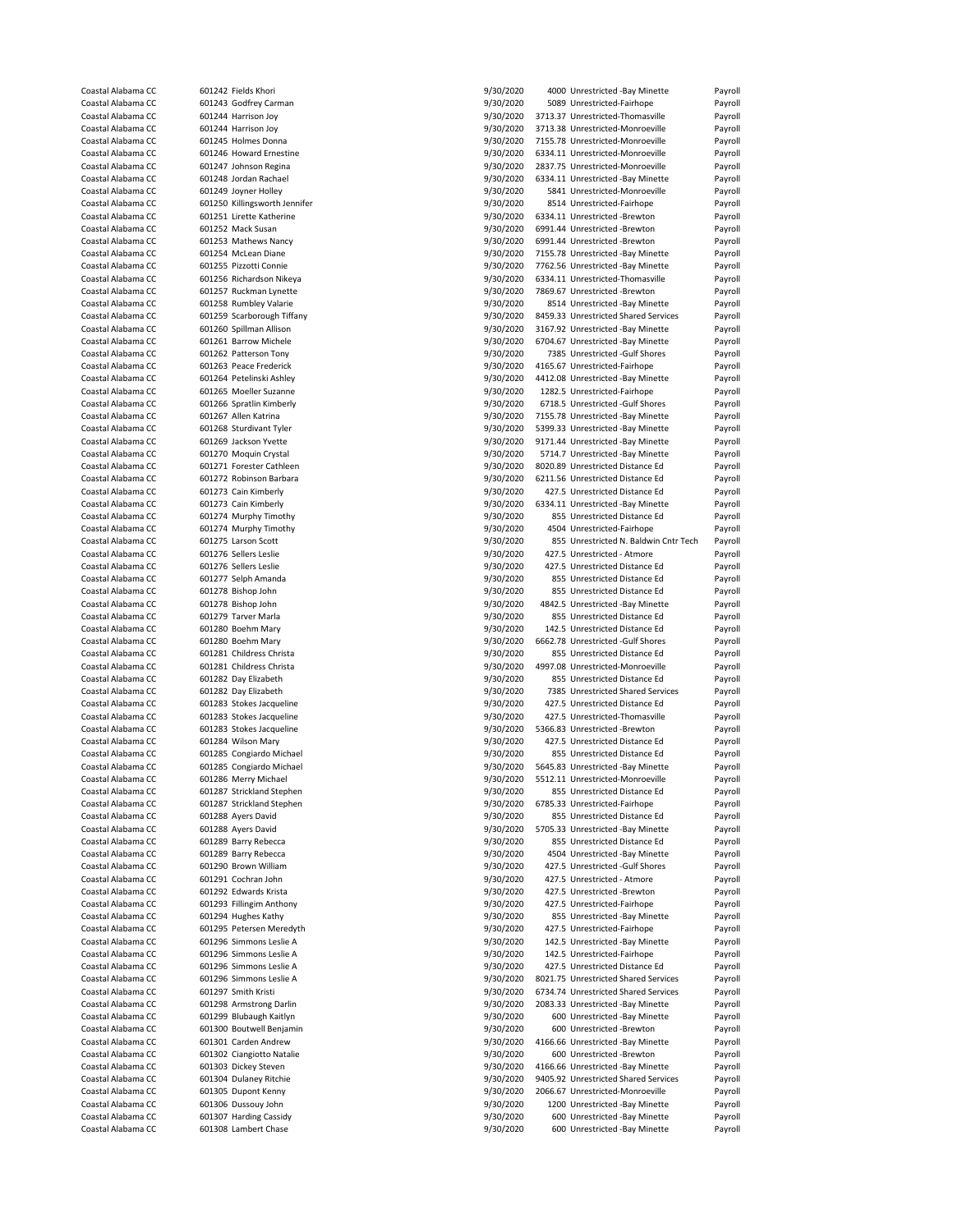| Coastal Alabama CC                       | 601309 Lang Angela                           | 9/30/2020              | 600 Unrestricted-Monroeville                                     | Payroll            |
|------------------------------------------|----------------------------------------------|------------------------|------------------------------------------------------------------|--------------------|
| Coastal Alabama CC                       | 601310 Lanier Len                            | 9/30/2020              | 600 Unrestricted -Bay Minette                                    | Payroll            |
| Coastal Alabama CC                       | 601311 Lofton Brittany                       | 9/30/2020              | 600 Unrestricted-Monroeville                                     | Payroll            |
| Coastal Alabama CC                       | 601312 Nims Misti                            | 9/30/2020              | 4750.58 Unrestricted -Brewton                                    | Payroll            |
| Coastal Alabama CC                       | 601313 Pitts Linda                           | 9/30/2020              | 427.5 Unrestricted Distance Ed                                   | Payroll            |
|                                          |                                              |                        |                                                                  |                    |
| Coastal Alabama CC                       | 601313 Pitts Linda                           | 9/30/2020              | 5366.83 Unrestricted -Bay Minette                                | Payroll            |
| Coastal Alabama CC                       | 601314 Radwitch Mallory                      | 9/30/2020              | 427.5 Unrestricted Distance Ed                                   | Payroll            |
| Coastal Alabama CC                       | 601314 Radwitch Mallory                      | 9/30/2020              | 5676.56 Unrestricted -Bay Minette                                | Payroll            |
| Coastal Alabama CC                       | 601315 Robertson Robert                      | 9/30/2020              | 285 Unrestricted Distance Ed                                     | Payroll            |
| Coastal Alabama CC                       | 601315 Robertson Robert                      | 9/30/2020              | 6334.11 Unrestricted -Bay Minette                                | Payroll            |
| Coastal Alabama CC                       | 601316 Yelding Cedric                        | 9/30/2020              | 2400 Unrestricted -Bay Minette                                   | Payroll            |
| Coastal Alabama CC                       | 601317 Lewis Rueben                          | 9/30/2020              | 7151.17 Unrestricted-Thomasville                                 | Payroll            |
| Coastal Alabama CC                       | 601318 Elkordi Ahmed                         | 9/30/2020              | 855 Unrestricted -Bay Minette                                    | Payroll            |
| Coastal Alabama CC                       | 601319 Reynolds Russell                      | 9/30/2020              | 855 Unrestricted Distance Ed                                     | Payroll            |
| Coastal Alabama CC                       | 601319 Reynolds Russell                      | 9/30/2020              | 6334.11 Unrestricted -Bay Minette                                | Payroll            |
|                                          |                                              |                        |                                                                  |                    |
| Coastal Alabama CC                       | 601320 Blevins R                             | 9/30/2020              | 427.5 Unrestricted Distance Ed                                   | Payroll            |
| Coastal Alabama CC                       | 601320 Blevins R                             | 9/30/2020              | 5282.08 Unrestricted -Brewton                                    | Payroll            |
| Coastal Alabama CC                       | 601321 Bond William                          | 9/30/2020              | 427.5 Unrestricted -Gulf Shores                                  | Payroll            |
| Coastal Alabama CC                       | 601321 Bond William                          | 9/30/2020              | 855 Unrestricted -Bay Minette                                    | Payroll            |
| Coastal Alabama CC                       | 601322 Crabtree Dianne                       | 9/30/2020              | 855 Unrestricted Distance Ed                                     | Payroll            |
| Coastal Alabama CC                       | 601322 Crabtree Dianne                       | 9/30/2020              | 6991.44 Unrestricted -Bay Minette                                | Payroll            |
| Coastal Alabama CC                       | 601323 Lake Charles                          | 9/30/2020              | 855 Unrestricted Distance Ed                                     | Payroll            |
| Coastal Alabama CC                       | 601323 Lake Charles                          | 9/30/2020              | 9405.92 Unrestricted Shared Services                             | Payroll            |
| Coastal Alabama CC                       | 601324 Lolley Dana                           | 9/30/2020              | 855 Unrestricted Distance Ed                                     | Payroll            |
|                                          |                                              |                        |                                                                  |                    |
| Coastal Alabama CC                       | 601324 Lolley Dana                           | 9/30/2020              | 4504 Unrestricted-Monroeville                                    | Payroll            |
| Coastal Alabama CC                       | 601325 Long Brett                            | 9/30/2020              | 1282.5 Unrestricted Distance Ed                                  | Payroll            |
| Coastal Alabama CC                       | 601326 Poirier Peter                         | 9/30/2020              | 7132.17 Unrestricted -Fairhope Academy                           | Payroll            |
| Coastal Alabama CC                       | 601327 Smith James                           | 9/30/2020              | 7559.67 Unrestricted -Fairhope Academy                           | Payroll            |
| Coastal Alabama CC                       | 601328 Baxter Joe                            | 9/30/2020              | 855 Unrestricted-Thomasville                                     | Payroll            |
| Coastal Alabama CC                       | 601328 Baxter Joe                            | 9/30/2020              | 6984.17 Unrestricted Shared Services                             | Payroll            |
| Coastal Alabama CC                       | 601329 Callais Kenneth                       | 9/30/2020              | 5705.33 Unrestricted -Fairhope Academy                           | Payroll            |
| Coastal Alabama CC                       | 601330 Carlisle Larry                        | 9/30/2020              | 4658.67 Unrestricted-Gilbertown                                  | Payroll            |
| Coastal Alabama CC                       | 601331 Manning Zebbie                        | 9/30/2020              | 4938.77 Unrestricted-Thomasville                                 | Payroll            |
|                                          |                                              |                        |                                                                  |                    |
| Coastal Alabama CC                       | 601332 Wiggins Wayne                         | 9/30/2020              | 628.66 Unrestricted-Thomasville                                  | Payroll            |
| Coastal Alabama CC                       | 601333 Hilderbrand Edgar                     | 9/30/2020              | 4750.58 Unrestricted -Fairhope Academy                           | Payroll            |
| Coastal Alabama CC                       | 601334 Jackson Anthony                       | 9/30/2020              | 5389.78 Unrestricted-Thomasville                                 | Payroll            |
| Coastal Alabama CC                       | 601335 Leiser Jonathan                       | 9/30/2020              | 855 Unrestricted-SB Center Tech                                  | Payroll            |
| Coastal Alabama CC                       | 601336 Brazile Kenneth                       | 9/30/2020              | 427.5 Unrestricted Distance Ed                                   | Payroll            |
| Coastal Alabama CC                       | 601337 Agee Mindy                            | 9/30/2020              | 855 Unrestricted-Monroeville                                     | Payroll            |
| Coastal Alabama CC                       | 601338 Bailey Jessica                        | 9/30/2020              | 427.5 Unrestricted-Thomasville                                   | Payroll            |
| Coastal Alabama CC                       | 601339 Bancroft Charity                      | 9/30/2020              | 427.5 Unrestricted-Fairhope                                      | Payroll            |
| Coastal Alabama CC                       | 601339 Bancroft Charity                      | 9/30/2020              | 855 Unrestricted -Bay Minette                                    | Payroll            |
|                                          |                                              |                        |                                                                  |                    |
| Coastal Alabama CC                       | 601340 Bateman Barbara                       | 9/30/2020              | 855 Unrestricted-Fairhope                                        | Payroll            |
| Coastal Alabama CC                       | 601341 Beall Jeffrey                         | 9/30/2020              | 427.5 Unrestricted -Bay Minette                                  | Payroll            |
| Coastal Alabama CC                       | 601341 Beall Jeffrey                         | 9/30/2020              | 427.5 Unrestricted Distance Ed                                   | Payroll            |
| Coastal Alabama CC                       | 601341 Beall Jeffrey                         | 9/30/2020              | 7601.83 Unrestricted Shared Services                             | Payroll            |
| Coastal Alabama CC                       | 601342 Blake Courtney                        | 9/30/2020              | 427.5 Unrestricted -Gulf Shores                                  | Payroll            |
| Coastal Alabama CC                       | 601343 Bouriche Djamel                       | 9/30/2020              | 285 Unrestricted-Fairhope                                        | Payroll            |
| Coastal Alabama CC                       | 601344 Bridges-Willis Edna                   | 9/30/2020              | 855 Unrestricted Distance Ed                                     | Payroll            |
| Coastal Alabama CC                       | 601344 Bridges-Willis Edna                   | 9/30/2020              | 9405.92 Unrestricted Shared Services                             | Payroll            |
| Coastal Alabama CC                       | 601345 Casolaro Dianne                       | 9/30/2020              | 855 Unrestricted-Fairhope                                        | Payroll            |
| Coastal Alabama CC                       | 601346 Davis Kelli                           | 9/30/2020              | 4750.58 Unrestricted-Thomasville                                 | Payroll            |
|                                          |                                              |                        |                                                                  |                    |
| Coastal Alabama CC                       | 601347 Davis Terryl                          | 9/30/2020              | 1282.5 Unrestricted -Bay Minette                                 | Payroll            |
| Coastal Alabama CC                       | 601348 Dekle Stephanie                       | 9/30/2020              | 427.5 Unrestricted Distance Ed                                   | Payroll            |
| Coastal Alabama CC                       | 601348 Dekle Stephanie                       | 9/30/2020              | 6005.33 Unrestricted -Brewton                                    | Payroll            |
| Coastal Alabama CC                       | 601349 Dossett Regena                        | 9/30/2020              | 427.5 Unrestricted -Gulf Shores                                  | Payroll            |
| Coastal Alabama CC                       | 601350 Frye Samantha                         | 9/30/2020              | 427.5 Unrestricted Distance Ed                                   | Payroll            |
| Coastal Alabama CC                       | 601350 Frye Samantha                         | 9/30/2020              | 4750.58 Unrestricted-Monroeville                                 | Payroll            |
| Coastal Alabama CC                       | 601351 Givens Amanda                         | 9/30/2020              | 855 Unrestricted-Fairhope                                        | Payroll            |
| Coastal Alabama CC                       | 601352 Grogan Christopher                    | 9/30/2020              | 855 Unrestricted Distance Ed                                     | Payroll            |
| Coastal Alabama CC                       | 601352 Grogan Christopher                    | 9/30/2020              | 6456.67 Unrestricted -Bay Minette                                | Payroll            |
| Coastal Alabama CC                       | 601353 Jaye Vinson                           | 9/30/2020              | 4842.5 Unrestricted-Thomasville                                  | Payroll            |
|                                          |                                              |                        |                                                                  |                    |
| Coastal Alabama CC                       | 601354 Jones Gwendolyn                       | 9/30/2020              | 1282.5 Unrestricted -Bay Minette                                 | Payroll            |
| Coastal Alabama CC                       | 601355 King Courtney                         | 9/30/2020              | 5320.58 Unrestricted-Fairhope                                    | Payroll            |
| Coastal Alabama CC                       | 601356 Kynard Thomas                         | 9/30/2020              | 570 Unrestricted-Thomasville                                     | Payroll            |
| Coastal Alabama CC                       | 601357 Langham Janet                         | 9/30/2020              | 5478.08 Unrestricted -Bay Minette                                | Payroll            |
| Coastal Alabama CC                       | 601358 Lapalme Andre                         | 9/30/2020              | 6106.92 Unrestricted -Bay Minette                                | Payroll            |
| Coastal Alabama CC                       | 601359 Lewis Norleisha                       | 9/30/2020              | 427.5 Unrestricted -Bay Minette                                  | Payroll            |
| Coastal Alabama CC                       | 601360 Locke Vickie                          | 9/30/2020              | 855 Unrestricted -Bay Minette                                    | Payroll            |
| Coastal Alabama CC                       | 601361 Lovoy Thomas                          | 9/30/2020              | 4893.08 Unrestricted -Gulf Shores                                | Payroll            |
| Coastal Alabama CC                       | 601362 Lucas Teresa                          | 9/30/2020              | 142.5 Unrestricted-Thomasville                                   | Payroll            |
| Coastal Alabama CC                       | 601362 Lucas Teresa                          |                        | 427.5 Unrestricted Distance Ed                                   | Payroll            |
|                                          |                                              | 9/30/2020              |                                                                  |                    |
| Coastal Alabama CC                       | 601362 Lucas Teresa                          | 9/30/2020              | 4750.58 Unrestricted -Bay Minette                                | Payroll            |
| Coastal Alabama CC                       | 601363 Marshall Lashanda                     | 9/30/2020              | 427.5 Unrestricted - Atmore                                      | Payroll            |
| Coastal Alabama CC                       | 601364 McBee Kimberly                        | 9/30/2020              | 855 Unrestricted -Bay Minette                                    | Payroll            |
| Coastal Alabama CC                       | 601365 Puel Terry                            | 9/30/2020              | 855 Unrestricted-Fairhope                                        | Payroll            |
| Coastal Alabama CC                       | 601366 Sawyer Mary                           | 9/30/2020              | 427.5 Unrestricted Distance Ed                                   | Payroll            |
| Coastal Alabama CC                       | 601366 Sawyer Mary                           | 9/30/2020              | 6334.11 Unrestricted-Fairhope                                    | Payroll            |
| Coastal Alabama CC                       | 601367 Springer Angela                       | 9/30/2020              | 855 Unrestricted-Fairhope                                        | Payroll            |
| Coastal Alabama CC                       | 601369 Styron Jill                           | 9/30/2020              | 427.5 Unrestricted -Gulf Shores                                  | Payroll            |
| Coastal Alabama CC                       |                                              |                        |                                                                  |                    |
|                                          |                                              |                        |                                                                  |                    |
|                                          | 601370 Talantis Amanda                       | 9/30/2020              | 285 Unrestricted -Gulf Shores                                    | Payroll            |
| Coastal Alabama CC                       | 601371 Turner Kenneth                        | 9/30/2020              | 855 Unrestricted Distance Ed                                     | Payroll            |
| Coastal Alabama CC<br>Coastal Alabama CC | 601371 Turner Kenneth<br>601372 Willis David | 9/30/2020<br>9/30/2020 | 7335.22 Unrestricted-Thomasville<br>570 Unrestricted Distance Ed | Payroll<br>Payroll |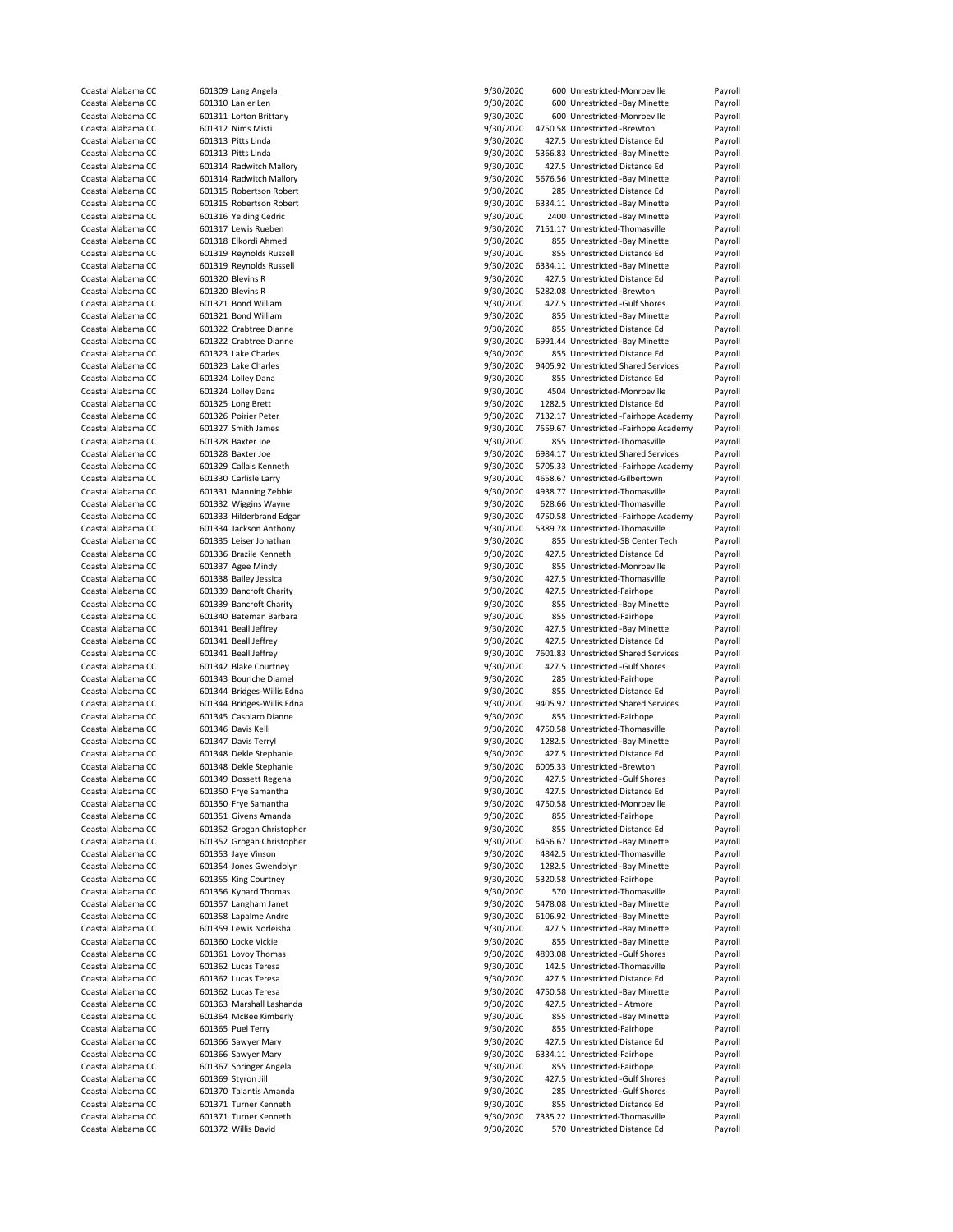|                                          | 601372 Willis David                                | 9/30/2020              | 7527.78 Unrestricted -Brewton                          | Payroll            |
|------------------------------------------|----------------------------------------------------|------------------------|--------------------------------------------------------|--------------------|
| Coastal Alabama CC                       | 601373 Hurst Matthew                               | 9/30/2020              | 285 Unrestricted -Gulf Shores                          | Payroll            |
| Coastal Alabama CC                       | 601374 Allen Kouri                                 |                        | 1282.5 Unrestricted Distance Ed                        |                    |
|                                          |                                                    | 9/30/2020              |                                                        | Payroll            |
| Coastal Alabama CC                       | 601374 Allen Kouri                                 | 9/30/2020              | 4719.17 Unrestricted -Bay Minette                      | Payroll            |
| Coastal Alabama CC                       | 601375 Gattis Michael                              | 9/30/2020              | 855 Unrestricted Distance Ed                           | Payroll            |
| Coastal Alabama CC                       | 601375 Gattis Michael                              | 9/30/2020              | 4842.5 Unrestricted-Fairhope                           | Payroll            |
|                                          |                                                    |                        |                                                        |                    |
| Coastal Alabama CC                       | 601376 Lindsay Jennifer                            | 9/30/2020              | 855 Unrestricted Distance Ed                           | Payroll            |
| Coastal Alabama CC                       | 601376 Lindsay Jennifer                            | 9/30/2020              | 6785.33 Unrestricted-Fairhope                          | Payroll            |
| Coastal Alabama CC                       | 601377 Sims James                                  | 9/30/2020              | 855 Unrestricted Distance Ed                           |                    |
|                                          |                                                    |                        |                                                        | Payroll            |
| Coastal Alabama CC                       | 601377 Sims James                                  | 9/30/2020              | 5821.92 Unrestricted -Bay Minette                      | Payroll            |
| Coastal Alabama CC                       | 601378 Barnes Lisa                                 | 9/30/2020              | 1282.5 Unrestricted -Bay Minette                       | Payroll            |
|                                          |                                                    |                        |                                                        |                    |
| Coastal Alabama CC                       | 601379 Bates David                                 | 9/30/2020              | 427.5 Unrestricted Distance Ed                         | Payroll            |
| Coastal Alabama CC                       | 601379 Bates David                                 | 9/30/2020              | 5243.58 Unrestricted -Gulf Shores                      | Payroll            |
| Coastal Alabama CC                       | 601380 Brock Kevin                                 | 9/30/2020              | 855 Unrestricted Distance Ed                           | Payroll            |
|                                          |                                                    |                        |                                                        |                    |
| Coastal Alabama CC                       | 601381 Brock Lori                                  | 9/30/2020              | 855 Unrestricted Distance Ed                           | Payroll            |
| Coastal Alabama CC                       | 601381 Brock Lori                                  | 9/30/2020              | 7762.56 Unrestricted -Gulf Shores                      | Payroll            |
| Coastal Alabama CC                       | 601382 Chancery Brett                              | 9/30/2020              | 427.5 Unrestricted Distance Ed                         | Payroll            |
|                                          |                                                    |                        |                                                        |                    |
| Coastal Alabama CC                       | 601383 Eudy Mary                                   | 9/30/2020              | 641.25 Unrestricted -Bay Minette                       | Payroll            |
| Coastal Alabama CC                       | 601384 Gordon Marcus                               | 9/30/2020              | 427.5 Unrestricted-Monroeville                         | Payroll            |
| Coastal Alabama CC                       | 601384 Gordon Marcus                               | 9/30/2020              | 855 Unrestricted Distance Ed                           | Payroll            |
|                                          |                                                    |                        |                                                        |                    |
| Coastal Alabama CC                       | 601384 Gordon Marcus                               | 9/30/2020              | 6619.17 Unrestricted Shared Services                   | Payroll            |
| Coastal Alabama CC                       | 601385 Hart Courtney                               | 9/30/2020              | 427.5 Unrestricted -Bay Minette                        | Payroll            |
| Coastal Alabama CC                       | 601385 Hart Courtney                               | 9/30/2020              | 427.5 Unrestricted Distance Ed                         | Payroll            |
|                                          |                                                    |                        |                                                        |                    |
| Coastal Alabama CC                       | 601386 Helms Mary                                  | 9/30/2020              | 427.5 Unrestricted-Fairhope                            | Payroll            |
| Coastal Alabama CC                       | 601387 Lawson Amy                                  | 9/30/2020              | 570 Unrestricted -Bay Minette                          | Payroll            |
|                                          |                                                    | 9/30/2020              |                                                        |                    |
| Coastal Alabama CC                       | 601387 Lawson Amy                                  |                        | 570 Unrestricted-Fairhope                              | Payroll            |
| Coastal Alabama CC                       | 601388 Leavins James                               | 9/30/2020              | 427.5 Unrestricted -Bay Minette                        | Payroll            |
| Coastal Alabama CC                       | 601389 Lehning John                                | 9/30/2020              | 427.5 Unrestricted Distance Ed                         | Payroll            |
|                                          |                                                    |                        |                                                        |                    |
| Coastal Alabama CC                       | 601389 Lehning John                                | 9/30/2020              | 6015.67 Unrestricted-Thomasville                       | Payroll            |
| Coastal Alabama CC                       | 601390 Lowell Lynn                                 | 9/30/2020              | 285 Unrestricted -Gulf Shores                          | Payroll            |
| Coastal Alabama CC                       | 601391 McMillan Barbara                            | 9/30/2020              | 855 Unrestricted Distance Ed                           | Payroll            |
|                                          |                                                    |                        |                                                        |                    |
| Coastal Alabama CC                       | 601391 McMillan Barbara                            | 9/30/2020              | 6015.67 Unrestricted-Monroeville                       | Payroll            |
| Coastal Alabama CC                       | 601392 Morries Misty                               | 9/30/2020              | 427.5 Unrestricted -Bay Minette                        | Payroll            |
| Coastal Alabama CC                       | 601393 Gainer Lisa                                 | 9/30/2020              | 855 Unrestricted Distance Ed                           | Payroll            |
|                                          |                                                    |                        |                                                        |                    |
| Coastal Alabama CC                       | 601393 Gainer Lisa                                 | 9/30/2020              | 4997.08 Unrestricted -Brewton                          | Payroll            |
| Coastal Alabama CC                       | 601394 Parker Tyler                                | 9/30/2020              | 427.5 Unrestricted - Atmore                            | Payroll            |
| Coastal Alabama CC                       | 601395 Peavy Jennifer                              | 9/30/2020              | 427.5 Unrestricted - Atmore                            | Payroll            |
|                                          |                                                    |                        |                                                        |                    |
| Coastal Alabama CC                       | 601396 Quin Mary                                   | 9/30/2020              | 427.5 Unrestricted Distance Ed                         | Payroll            |
| Coastal Alabama CC                       | 601397 Robinson Katherine                          | 9/30/2020              | 427.5 Unrestricted-Fairhope                            | Payroll            |
|                                          |                                                    |                        |                                                        |                    |
| Coastal Alabama CC                       | 601398 Stone Heather                               | 9/30/2020              | 855 Unrestricted Distance Ed                           | Payroll            |
| Coastal Alabama CC                       | 601398 Stone Heather                               | 9/30/2020              | 6942.33 Unrestricted Shared Services                   | Payroll            |
| Coastal Alabama CC                       | 601399 Stroud Paul                                 | 9/30/2020              | 427.5 Unrestricted-Fairhope                            | Payroll            |
|                                          |                                                    |                        |                                                        |                    |
| Coastal Alabama CC                       | 601400 Sutherland Douglas                          | 9/30/2020              | 427.5 Unrestricted Distance Ed                         | Payroll            |
| Coastal Alabama CC                       | 601401 Watley Ashley                               | 9/30/2020              | 427.5 Unrestricted -Gulf Shores                        | Payroll            |
| Coastal Alabama CC                       | 601402 Brown William                               | 9/30/2020              | 427.5 Unrestricted Distance Ed                         | Payroll            |
|                                          |                                                    |                        |                                                        |                    |
| Coastal Alabama CC                       | 601402 Brown William                               | 9/30/2020              | 6005.33 Unrestricted-Monroeville                       | Payroll            |
|                                          | 601403 Millis Daniel                               |                        | 855 Unrestricted Distance Ed                           | Payroll            |
| Coastal Alabama CC                       |                                                    |                        |                                                        |                    |
|                                          |                                                    | 9/30/2020              |                                                        |                    |
| Coastal Alabama CC                       | 601403 Millis Daniel                               | 9/30/2020              | 5399.33 Unrestricted -Bay Minette                      | Payroll            |
| Coastal Alabama CC                       | 601404 Dunnam Angela                               | 9/30/2020              | 7583.28 Unrestricted -Bay Minette                      | Payroll            |
|                                          | 601405 Mikkelsen Carmelita                         |                        |                                                        |                    |
| Coastal Alabama CC                       |                                                    | 9/30/2020              | 427.5 Unrestricted Distance Ed                         | Payroll            |
| Coastal Alabama CC                       | 601405 Mikkelsen Carmelita                         | 9/30/2020              | 5705.33 Unrestricted -Bay Minette                      | Payroll            |
| Coastal Alabama CC                       | 601406 Dorman Scarlet                              | 9/30/2020              | 855 Unrestricted Distance Ed                           | Payroll            |
|                                          |                                                    |                        |                                                        |                    |
| Coastal Alabama CC                       | 601406 Dorman Scarlet                              | 9/30/2020              | 5180.92 Unrestricted -Bay Minette                      | Payroll            |
| Coastal Alabama CC                       | 601407 Albaugh Stacey                              | 9/30/2020              | 427.5 Unrestricted Distance Ed                         | Payroll            |
| Coastal Alabama CC                       | 601407 Albaugh Stacey                              | 9/30/2020              | 4750.58 Unrestricted -Brewton                          | Payroll            |
|                                          |                                                    |                        |                                                        |                    |
| Coastal Alabama CC                       | 601408 Hammond Erin                                | 9/30/2020              | 5645.83 Unrestricted -Bay Minette                      | Payroll            |
| Coastal Alabama CC                       | 601409 Jacobs Amelia                               | 9/30/2020              | 3887.58 Unrestricted -Brewton                          | Payroll            |
| Coastal Alabama CC                       | 601410 Kendall Kelly                               | 9/30/2020              | 285 Unrestricted Distance Ed                           | Payroll            |
|                                          |                                                    |                        |                                                        |                    |
| Coastal Alabama CC                       | 601410 Kendall Kelly                               | 9/30/2020              | 7790.58 Unrestricted Shared Services                   | Payroll            |
| Coastal Alabama CC                       | 601411 Stradley Shana                              | 9/30/2020              | 4380.75 Unrestricted -Bay Minette                      | Payroll            |
| Coastal Alabama CC                       | 601412 Whetstone Deborah                           | 9/30/2020              | 570 Unrestricted -Brewton                              | Payroll            |
|                                          |                                                    |                        | 570 Unrestricted-Fairhope                              |                    |
| Coastal Alabama CC                       | 601412 Whetstone Deborah                           | 9/30/2020              |                                                        | Payroll            |
| Coastal Alabama CC                       | 601413 White Theresa                               | 9/30/2020              | 4997.08 Unrestricted -Bay Minette                      | Payroll            |
| Coastal Alabama CC                       | 601414 Chancery Jennifer                           | 9/30/2020              | 1140 Unrestricted Distance Ed                          | Payroll            |
|                                          |                                                    |                        |                                                        |                    |
| Coastal Alabama CC                       | 601414 Chancery Jennifer                           | 9/30/2020              | 4257.42 Unrestricted -Brewton                          | Payroll            |
| Coastal Alabama CC                       | 601415 Cole Jonathan                               | 9/30/2020              | 4504 Unrestricted -Brewton                             | Payroll            |
| Coastal Alabama CC                       | 601416 Cooper Adrienne                             | 9/30/2020              | 570 Unrestricted Distance Ed                           | Payroll            |
|                                          |                                                    |                        |                                                        |                    |
| Coastal Alabama CC                       | 601416 Cooper Adrienne                             | 9/30/2020              | 4472.58 Unrestricted-Fairhope                          | Payroll            |
| Coastal Alabama CC                       | 601417 Dotson Tammy                                | 9/30/2020              | 570 Unrestricted Distance Ed                           | Payroll            |
| Coastal Alabama CC                       | 601417 Dotson Tammy                                | 9/30/2020              | 570 Unrestricted-Thomasville                           | Payroll            |
|                                          |                                                    |                        |                                                        |                    |
| Coastal Alabama CC                       | 601418 Gibbs Barbara                               | 9/30/2020              | 570 Unrestricted-Fairhope                              | Payroll            |
| Coastal Alabama CC                       | 601419 Hardyman Stephen                            | 9/30/2020              | 1140 Unrestricted -Bay Minette                         | Payroll            |
| Coastal Alabama CC                       | 601420 Holloway Jennifer                           | 9/30/2020              | 1140 Unrestricted Distance Ed                          | Payroll            |
|                                          |                                                    |                        |                                                        |                    |
| Coastal Alabama CC                       | 601420 Holloway Jennifer                           | 9/30/2020              | 6334.11 Unrestricted-Fairhope                          | Payroll            |
| Coastal Alabama CC                       | 601421 Huff Schuyler                               | 9/30/2020              | 1710 Unrestricted Distance Ed                          | Payroll            |
| Coastal Alabama CC                       |                                                    |                        |                                                        |                    |
|                                          | 601421 Huff Schuyler                               | 9/30/2020              | 4380.75 Unrestricted -Bay Minette                      | Payroll            |
| Coastal Alabama CC                       | 601422 Jaynes Jennifer                             | 9/30/2020              | 570 Unrestricted-Fairhope                              | Payroll            |
| Coastal Alabama CC                       | 601423 Kohen Mattie                                | 9/30/2020              | 1140 Unrestricted Distance Ed                          | Payroll            |
|                                          |                                                    |                        |                                                        |                    |
| Coastal Alabama CC                       | 601423 Kohen Mattie                                | 9/30/2020              | 6296.17 Unrestricted Shared Services                   | Payroll            |
| Coastal Alabama CC                       | 601424 Maness Jennifer                             | 9/30/2020              | 570 Unrestricted Distance Ed                           | Payroll            |
| Coastal Alabama CC                       | 601424 Maness Jennifer                             | 9/30/2020              | 6015.67 Unrestricted -Bay Minette                      | Payroll            |
|                                          |                                                    |                        |                                                        |                    |
| Coastal Alabama CC                       | 601425 McElhaney Lynne                             | 9/30/2020              | 570 Unrestricted -Bay Minette                          | Payroll            |
| Coastal Alabama CC<br>Coastal Alabama CC | 601425 McElhaney Lynne<br>601426 Patterson Randall | 9/30/2020<br>9/30/2020 | 570 Unrestricted-Fairhope<br>570 Unrestricted -Brewton | Payroll<br>Payroll |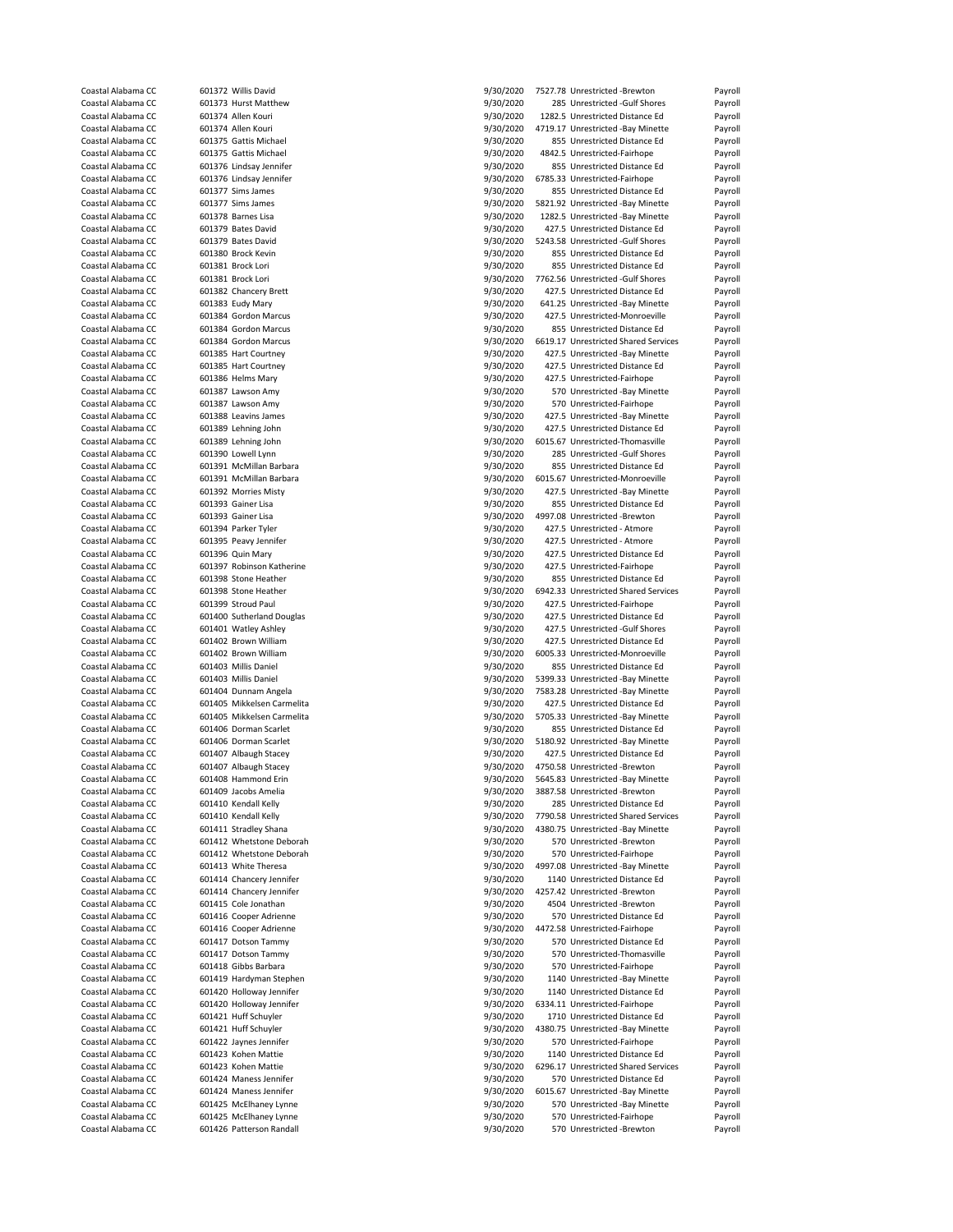| Coastal Alabama CC | 601426 Patterson Randall     | 9/30/2020 |                | 3526.78 Unrestricted-Monroeville      | Payroll |
|--------------------|------------------------------|-----------|----------------|---------------------------------------|---------|
| Coastal Alabama CC | 601427 Phillips Anthony      | 9/30/2020 |                | 570 Unrestricted -Bay Minette         | Payroll |
| Coastal Alabama CC | 601428 Pimperl Timothy       | 9/30/2020 |                | 570 Unrestricted -Bay Minette         | Payroll |
| Coastal Alabama CC | 601428 Pimperl Timothy       | 9/30/2020 |                | 5366.83 Unrestricted -Brewton         | Payroll |
|                    |                              |           |                |                                       |         |
| Coastal Alabama CC | 601429 Portis Darrell        | 9/30/2020 |                | 1140 Unrestricted -Bay Minette        | Payroll |
| Coastal Alabama CC | 601430 Richerson Crystal     | 9/30/2020 |                | 285 Unrestricted -Bay Minette         | Payroll |
| Coastal Alabama CC | 601430 Richerson Crystal     | 9/30/2020 |                | 570 Unrestricted-Fairhope             | Payroll |
|                    |                              | 9/30/2020 |                |                                       |         |
| Coastal Alabama CC | 601431 Salinas Anita         |           |                | 570 Unrestricted -Bay Minette         | Payroll |
| Coastal Alabama CC | 601432 Sanford Ronna         | 9/30/2020 |                | 1140 Unrestricted-Fairhope            | Payroll |
| Coastal Alabama CC | 601433 Shelton Brent         | 9/30/2020 |                | 1140 Unrestricted Distance Ed         | Payroll |
| Coastal Alabama CC | 601433 Shelton Brent         | 9/30/2020 |                | 5841 Unrestricted-Monroeville         | Payroll |
|                    |                              |           |                |                                       |         |
| Coastal Alabama CC | 601434 Spivey Henry          | 9/30/2020 |                | 9741.44 Unrestricted -Gulf Shores     | Payroll |
| Coastal Alabama CC | 601435 Vira Pallavi          | 9/30/2020 |                | 570 Unrestricted-Fairhope             | Payroll |
| Coastal Alabama CC | 601436 Warren Audra          | 9/30/2020 |                | 1140 Unrestricted Distance Ed         | Payroll |
|                    |                              |           |                |                                       |         |
| Coastal Alabama CC | 601436 Warren Audra          | 9/30/2020 |                | 7335.22 Unrestricted-Fairhope         | Payroll |
| Coastal Alabama CC | 601437 Watson Kevin          | 9/30/2020 |                | 4997.08 Unrestricted -Bay Minette     | Payroll |
| Coastal Alabama CC | 601438 Williford Joseph      | 9/30/2020 |                | 1140 Unrestricted -Bay Minette        | Payroll |
| Coastal Alabama CC | 601438 Williford Joseph      |           |                | 7062 Unrestricted Shared Services     |         |
|                    |                              | 9/30/2020 |                |                                       | Payroll |
| Coastal Alabama CC | 601439 Curow Teri            | 9/30/2020 |                | 570 Unrestricted -Bay Minette         | Payroll |
| Coastal Alabama CC | 601439 Curow Teri            | 9/30/2020 |                | 570 Unrestricted-Fairhope             | Payroll |
| Coastal Alabama CC | 601440 Ford-Green Jason      | 9/30/2020 |                | 6662.58 Unrestricted -Bay Minette     | Payroll |
|                    |                              |           |                |                                       |         |
| Coastal Alabama CC | 601441 Patel Vijay           | 9/30/2020 |                | 1140 Unrestricted Distance Ed         | Payroll |
| Coastal Alabama CC | 601441 Patel Vijay           | 9/30/2020 |                | 4504 Unrestricted -Bay Minette        | Payroll |
| Coastal Alabama CC | 601442 Baswell Melanie       | 9/30/2020 |                | 5089 Unrestricted-Fairhope            | Payroll |
| Coastal Alabama CC |                              |           |                | 855 Unrestricted -Gulf Shores         |         |
|                    | 601443 Cagle Tera            | 9/30/2020 |                |                                       | Payroll |
| Coastal Alabama CC | 601444 Cook Mimi             | 9/30/2020 |                | 427.5 Unrestricted Distance Ed        | Payroll |
| Coastal Alabama CC | 601444 Cook Mimi             | 9/30/2020 |                | 4646.5 Unrestricted -Bay Minette      | Payroll |
| Coastal Alabama CC | 601445 Cribbs Nigel          | 9/30/2020 |                | 142.5 Unrestricted Distance Ed        | Payroll |
|                    |                              |           |                |                                       |         |
| Coastal Alabama CC | 601445 Cribbs Nigel          | 9/30/2020 |                | 2739.23 Unrestricted-Monroeville      | Payroll |
| Coastal Alabama CC | 601446 Davis Victoria        | 9/30/2020 |                | 427.5 Unrestricted -Gulf Shores       | Payroll |
| Coastal Alabama CC | 601447 Dees Wendy            | 9/30/2020 |                | 5936.83 Unrestricted-Monroeville      | Payroll |
|                    |                              |           |                |                                       |         |
| Coastal Alabama CC | 601448 Devillier Heather     | 9/30/2020 |                | 427.5 Unrestricted Distance Ed        | Payroll |
| Coastal Alabama CC | 601448 Devillier Heather     | 9/30/2020 |                | 5019.11 Unrestricted -Bay Minette     | Payroll |
| Coastal Alabama CC | 601449 Ebert Tammy           | 9/30/2020 |                | 427.5 Unrestricted -Gulf Shores       | Payroll |
|                    |                              |           |                |                                       |         |
| Coastal Alabama CC | 601449 Ebert Tammy           | 9/30/2020 |                | 427.5 Unrestricted Distance Ed        | Payroll |
| Coastal Alabama CC | 601449 Ebert Tammy           | 9/30/2020 |                | 7869.67 Unrestricted Shared Services  | Payroll |
| Coastal Alabama CC | 601450 Edward Franklin       | 9/30/2020 |                | 855 Unrestricted Distance Ed          | Payroll |
|                    |                              |           |                |                                       |         |
| Coastal Alabama CC | 601450 Edward Franklin       | 9/30/2020 |                | 6265.75 Unrestricted -Bay Minette     | Payroll |
| Coastal Alabama CC | 601451 Einfeld Dana          | 9/30/2020 |                | 570 Unrestricted-Fairhope             | Payroll |
| Coastal Alabama CC | 601451 Einfeld Dana          | 9/30/2020 |                | 7265.25 Unrestricted Shared Services  | Payroll |
|                    |                              |           |                | 142.5 Unrestricted-Monroeville        |         |
| Coastal Alabama CC | 601452 Etheridge Rachel      | 9/30/2020 |                |                                       | Payroll |
| Coastal Alabama CC | 601452 Etheridge Rachel      | 9/30/2020 |                | 5282.08 Unrestricted-Thomasville      | Payroll |
| Coastal Alabama CC | 601453 Gainer Lloyd          | 9/30/2020 |                | 855 Unrestricted Distance Ed          | Payroll |
| Coastal Alabama CC | 601453 Gainer Lloyd          | 9/30/2020 |                | 6991.44 Unrestricted -Brewton         | Payroll |
|                    |                              |           |                |                                       |         |
| Coastal Alabama CC | 601454 Garretson Catherine   | 9/30/2020 |                | 427.5 Unrestricted Distance Ed        | Payroll |
| Coastal Alabama CC | 601454 Garretson Catherine   | 9/30/2020 |                | 6662.78 Unrestricted -Bay Minette     | Payroll |
| Coastal Alabama CC | 601455 Jackson Bianca        | 9/30/2020 |                | 285 Unrestricted -Brewton             | Payroll |
|                    |                              |           |                |                                       |         |
| Coastal Alabama CC | 601455 Jackson Bianca        | 9/30/2020 |                | 570 Unrestricted-Monroeville          | Payroll |
| Coastal Alabama CC | 601456 Jackson Loletta       | 9/30/2020 |                | 855 Unrestricted Distance Ed          | Payroll |
| Coastal Alabama CC | 601456 Jackson Loletta       | 9/30/2020 |                | 5501.42 Unrestricted -Brewton         | Payroll |
| Coastal Alabama CC | 601457 Jones Erin            |           |                |                                       |         |
|                    |                              | 9/30/2020 |                | 427.5 Unrestricted-Fairhope           | Payroll |
| Coastal Alabama CC | 601458 Knight Melissa        | 9/30/2020 |                | 855 Unrestricted-Fairhope             | Payroll |
| Coastal Alabama CC | 601459 Long Vicky            | 9/30/2020 |                | 5516.5 Unrestricted-Thomasville       | Payroll |
| Coastal Alabama CC | 601460 Lymon Jeannette       | 9/30/2020 |                | 4997.08 Unrestricted - Atmore         | Payroll |
|                    |                              |           |                |                                       |         |
| Coastal Alabama CC | 601461 Morisani Alyssa       | 9/30/2020 |                | 427.5 Unrestricted-Fairhope           | Payroll |
| Coastal Alabama CC | 601462 Newman Casey Lee      | 9/30/2020 |                | 570 Unrestricted -Bay Minette         | Payroll |
| Coastal Alabama CC | 601463 Owen Paula            | 9/30/2020 |                | 427.5 Unrestricted -Bay Minette       | Payroll |
|                    |                              |           |                |                                       |         |
| Coastal Alabama CC | 601463 Owen Paula            | 9/30/2020 |                | 570 Unrestricted-Fairhope             | Payroll |
| Coastal Alabama CC | 601464 Pham Hieu             | 9/30/2020 |                | 427.5 Unrestricted Distance Ed        | Payroll |
| Coastal Alabama CC | 601464 Pham Hieu             | 9/30/2020 |                | 4504 Unrestricted -Bay Minette        | Payroll |
| Coastal Alabama CC | 601465 Pimperl Elliot        | 9/30/2020 |                | 427.5 Unrestricted Distance Ed        | Payroll |
|                    |                              |           |                |                                       |         |
| Coastal Alabama CC | 601465 Pimperl Elliot        |           |                | 7561.44 Unrestricted -Bay Minette     | Payroll |
| Coastal Alabama CC |                              | 9/30/2020 |                |                                       |         |
|                    | 601466 Railey Milisa         | 9/30/2020 |                | 427.5 Unrestricted-Thomasville        | Payroll |
|                    |                              |           |                |                                       |         |
| Coastal Alabama CC | 601467 Stacey Sandra         | 9/30/2020 |                | 142.5 Unrestricted Distance Ed        | Payroll |
| Coastal Alabama CC | 601467 Stacey Sandra         | 9/30/2020 |                | 570 Unrestricted -Bay Minette         | Payroll |
| Coastal Alabama CC | 601468 Stewart Laura         | 9/30/2020 |                | 427.5 Unrestricted -Gulf Shores       | Payroll |
|                    |                              |           |                |                                       |         |
| Coastal Alabama CC | 601469 Thomas Cheryl         | 9/30/2020 |                | 427.5 Unrestricted Distance Ed        | Payroll |
| Coastal Alabama CC | 601469 Thomas Cheryl         | 9/30/2020 |                | 5651.83 Unrestricted -Bay Minette     | Payroll |
| Coastal Alabama CC | 601470 Thomas Lance          | 9/30/2020 |                | 570 Unrestricted-Fairhope             | Payroll |
| Coastal Alabama CC | 601471 Kinard Rachel         | 9/30/2020 |                | 855 Unrestricted-Fairhope             | Payroll |
|                    |                              |           |                |                                       |         |
| Coastal Alabama CC | 601472 Minard David          | 9/30/2020 |                | 5567.08 Unrestricted -Bay Minette     | Payroll |
| Coastal Alabama CC | 601473 Abrams Anthonell      | 9/30/2020 |                | 3167.92 AE-Federal Admin              | Payroll |
| Coastal Alabama CC | 601474 Diaz Courtney         | 9/30/2020 |                | 7166.67 AE - State Regular            | Payroll |
|                    |                              |           |                |                                       |         |
| Coastal Alabama CC | 601475 Gilkerson Erica       | 9/30/2020 |                | 3909.67 AE - State Regular            | Payroll |
| Coastal Alabama CC | 601476 Goines Tiffany        | 9/30/2020 |                | 3002.75 AE - State Regular            | Payroll |
| Coastal Alabama CC | 601477 Lee Stuart            | 9/30/2020 |                | 4074.75 AE - State Regular            | Payroll |
|                    |                              |           |                |                                       |         |
| Coastal Alabama CC | 601478 Montgomery Jacqueline | 9/30/2020 |                | 3972.75 AE-Federal Regular            | Payroll |
| Coastal Alabama CC | 601479 Thomas Deborah        | 9/30/2020 |                | 570 Unrestricted -Brewton             | Payroll |
| Coastal Alabama CC | 601480 Young Marlo           | 9/30/2020 |                | 1945.26 AE-Federal Regular            | Payroll |
|                    |                              |           |                |                                       |         |
| Coastal Alabama CC | 601481 Byrd Douglas          | 9/30/2020 | 4180.36 Prison |                                       | Payroll |
| Coastal Alabama CC | 601482 Eubanks Charles       | 9/30/2020 |                | 855 Unrestricted N. Baldwin Cntr Tech | Payroll |
| Coastal Alabama CC | 601483 Rolin Thomas          | 9/30/2020 | 5028.5 Prison  |                                       | Payroll |
| Coastal Alabama CC | 601484 Schuler Robert        | 9/30/2020 |                | 855 Unrestricted N. Baldwin Cntr Tech | Payroll |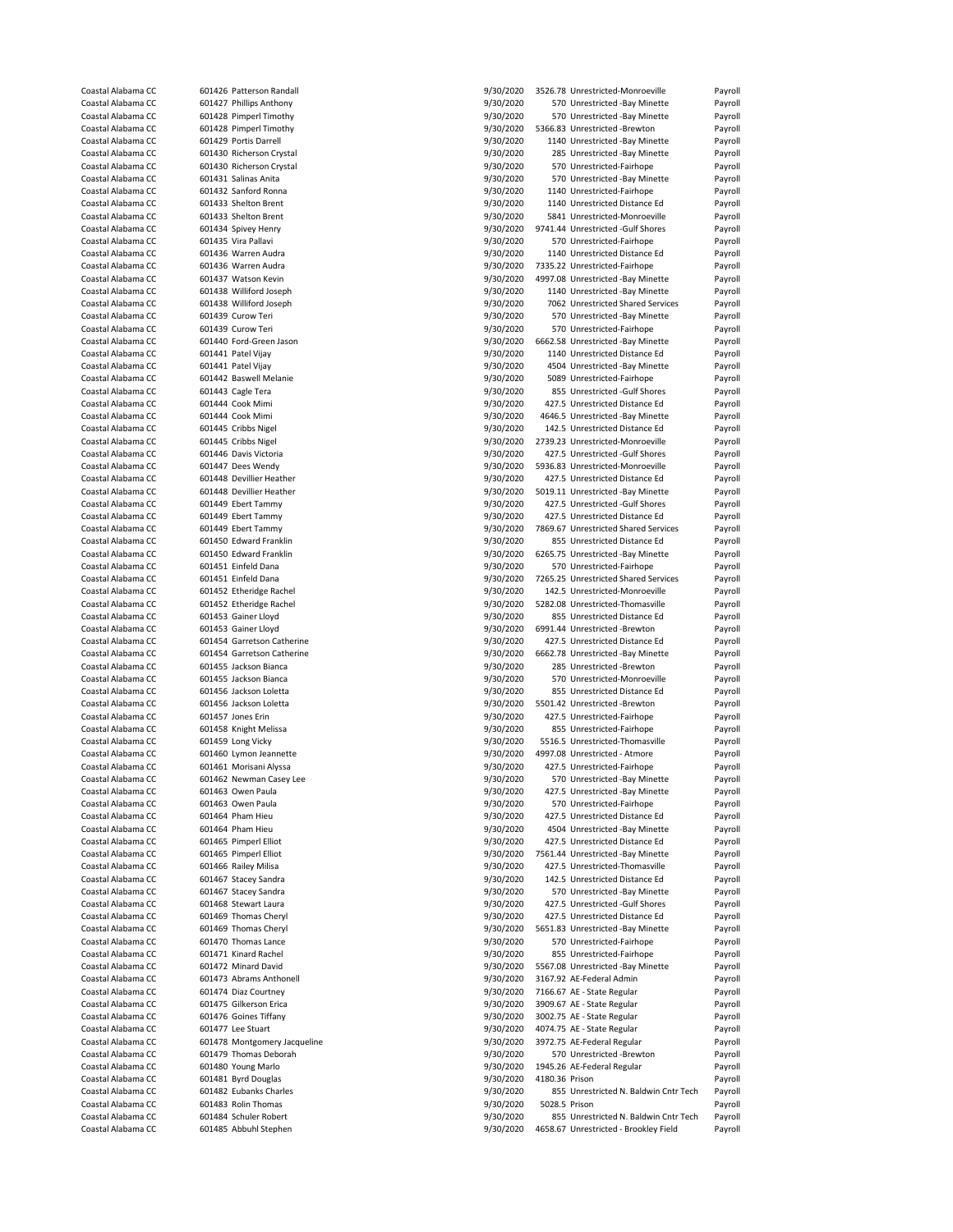| Coastal Alabama CC<br>Coastal Alabama CC |               |                           |           |                |                                          |         |
|------------------------------------------|---------------|---------------------------|-----------|----------------|------------------------------------------|---------|
|                                          |               | 601486 Kelley Ronald      | 9/30/2020 |                | 7155.78 Unrestricted - Brookley Field    | Payroll |
|                                          |               | 601487 Langlois Kevin     | 9/30/2020 |                | 7869.67 Unrestricted - Brookley Field    | Payroll |
| Coastal Alabama CC                       |               | 601488 McLean Scott       | 9/30/2020 |                | 6704.67 Unrestricted - Brookley Field    | Payroll |
| Coastal Alabama CC                       |               | 601489 Mosow David        | 9/30/2020 |                | 7199.11 Unrestricted - Brookley Field    | Payroll |
|                                          |               |                           |           |                |                                          |         |
| Coastal Alabama CC                       |               | 601490 Naron Doyle        | 9/30/2020 |                | 7607.11 Unrestricted - Brookley Field    | Payroll |
| Coastal Alabama CC                       |               | 601491 Pickard James      | 9/30/2020 |                | 5028.5 Unrestricted - Brookley Field     | Payroll |
| Coastal Alabama CC                       |               | 601492 Reed David         | 9/30/2020 |                | 7155.78 Unrestricted - Brookley Field    | Payroll |
|                                          |               |                           | 9/30/2020 |                |                                          |         |
| Coastal Alabama CC                       |               | 601493 Sopha Bruce        |           |                | 4905.17 Unrestricted - Brookley Field    | Payroll |
| Coastal Alabama CC                       |               | 601494 Taylor Harold      | 9/30/2020 |                | 7155.78 Unrestricted - Brookley Field    | Payroll |
| Coastal Alabama CC                       |               | 601495 Watson Robert      | 9/30/2020 |                | 8354.33 Unrestricted - Brookley Field    | Payroll |
| Coastal Alabama CC                       |               | 601496 Williams Kevin     | 9/30/2020 |                | 4997.08 Unrestricted - Brookley Field    | Payroll |
|                                          |               |                           |           |                |                                          |         |
| Coastal Alabama CC                       |               | 601497 Bullard Wayne      | 9/30/2020 | 5028.5 Prison  |                                          | Payroll |
| Coastal Alabama CC                       |               | 601498 Bradley Arbo       | 9/30/2020 | 4997.08 Prison |                                          | Payroll |
| Coastal Alabama CC                       |               | 601499 Wilson Denise      | 9/30/2020 |                | 855 Unrestricted Distance Ed             | Payroll |
| Coastal Alabama CC                       |               | 601500 Barnhill Kristen   | 9/30/2020 |                | 4346.58 Unrestricted-Fairhope            | Payroll |
|                                          |               |                           |           |                |                                          |         |
| Coastal Alabama CC                       |               | 601501 Hussey Steven      | 9/30/2020 |                | 5605.58 Unrestricted-Fairhope            | Payroll |
| Coastal Alabama CC                       |               | 601502 Puerta Carlos      | 9/30/2020 |                | 427.5 Unrestricted-Fairhope              | Payroll |
| Coastal Alabama CC                       |               | 601503 Nipper Teresa      | 9/30/2020 |                | 2103.07 Unrestricted-SB Center Tech      | Payroll |
| Coastal Alabama CC                       |               |                           | 9/30/2020 |                | 6540.22 Unrestricted-Thomasville         | Payroll |
|                                          |               | 601504 Smith Merrilyn     |           |                |                                          |         |
| Coastal Alabama CC                       |               | 601505 Washington Chandra | 9/30/2020 |                | 3002.75 Unrestricted-Thomasville         | Payroll |
| Coastal Alabama CC                       |               | 601506 Hurtubise James    | 9/30/2020 |                | 142.5 Unrestricted Distance Ed           | Payroll |
| Coastal Alabama CC                       |               | 601506 Hurtubise James    | 9/30/2020 |                | 5028.5 Unrestricted -Gulf Shores         | Payroll |
|                                          |               |                           |           |                |                                          |         |
| Coastal Alabama CC                       |               | 601507 Palamara Matthew   | 9/30/2020 |                | 275 AE - State Regular                   | Payroll |
| Coastal Alabama CC                       |               | 601507 Palamara Matthew   | 9/30/2020 |                | 285 Unrestricted Distance Ed             | Payroll |
| Coastal Alabama CC                       |               | 601507 Palamara Matthew   | 9/30/2020 |                | 5882.78 Unrestricted -Gulf Shores        | Payroll |
| Coastal Alabama CC                       |               | 601508 Nichols Ann        | 9/30/2020 |                | 712.5 Unrestricted -Brewton              |         |
|                                          |               |                           |           |                |                                          | Payroll |
| Coastal Alabama CC                       |               | 601509 Thorpe Leslie      | 9/30/2020 |                | 712.5 Unrestricted-Fairhope              | Payroll |
| Coastal Alabama CC                       |               | 601510 Malden Terry       | 9/30/2020 |                | 427.5 Unrestricted -Brewton              | Payroll |
| Coastal Alabama CC                       |               | 601511 Smith Lavon        | 9/30/2020 | 7155.78 Prison |                                          | Payroll |
|                                          |               |                           |           |                |                                          |         |
| Coastal Alabama CC                       |               | 601512 Ethington Tracie   | 9/30/2020 |                | 4500 Unrestricted Shared Services        | Payroll |
| Coastal Alabama CC                       |               | 601513 Beasley Jason      | 9/30/2020 |                | 427.5 Unrestricted -Brewton              | Payroll |
| Coastal Alabama CC                       |               | 601514 Chaudron Chad      | 9/30/2020 |                | 7189.11 Unrestricted-Monroeville         | Payroll |
| Coastal Alabama CC                       |               | 601515 Deas Joshua        | 9/30/2020 |                | 855 Unrestricted Distance Ed             | Payroll |
|                                          |               |                           |           |                |                                          |         |
| Coastal Alabama CC                       |               | 601516 Hoffman Glen       | 9/30/2020 |                | 1282.5 Unrestricted N. Baldwin Cntr Tech | Payroll |
| Coastal Alabama CC                       |               | 601517 Howard Phillip     | 9/30/2020 |                | 1282.5 Unrestricted Distance Ed          | Payroll |
| Coastal Alabama CC                       |               | 601518 Jernigan Robert    | 9/30/2020 |                | 855 Unrestricted -Brewton                | Payroll |
|                                          |               |                           |           |                |                                          |         |
| Coastal Alabama CC                       |               | 601519 Lisenby Ryan       | 9/30/2020 |                | 5853.42 Unrestricted Shared Services     | Payroll |
| Coastal Alabama CC                       |               | 601520 McCutcheon Jeffrey | 9/30/2020 |                | 4658.67 Unrestricted-Thomasville         | Payroll |
| Coastal Alabama CC                       |               | 601521 McIntosh Brian     | 9/30/2020 |                | 6334.11 Unrestricted-Thomasville         | Payroll |
| Coastal Alabama CC                       |               | 601522 Nelson Steven      | 9/30/2020 | 5882.78 Prison |                                          | Payroll |
|                                          |               |                           |           |                |                                          |         |
| Coastal Alabama CC                       |               | 601523 Paul James         | 9/30/2020 |                | 855 Unrestricted-Thomasville             | Payroll |
| Coastal Alabama CC                       |               | 601524 Smith Micah        | 9/30/2020 |                | 1282.5 Unrestricted-Thomasville          | Payroll |
| Coastal Alabama CC                       |               | 601525 Spidle Marcus      | 9/30/2020 |                | 427.5 Unrestricted-Monroeville           | Payroll |
|                                          |               |                           |           |                |                                          |         |
| Coastal Alabama CC                       |               | 601526 Watson Cody        | 9/30/2020 |                | 5554.22 Unrestricted - Atmore            | Payroll |
| Coastal Alabama CC                       |               | 601527 Dees Scott         | 9/30/2020 |                | 9588.75 Unrestricted Shared Services     | Payroll |
| Coastal Alabama CC                       |               | 601528 Carey Cullen       | 9/30/2020 | 3708.33 WIOA   |                                          | Payroll |
| Coastal Alabama CC                       |               | 601529 Conerly Lee        | 9/30/2020 |                | 8459.33 Unrestricted Shared Services     | Payroll |
|                                          |               |                           |           |                |                                          |         |
| Coastal Alabama CC                       |               | 601530 Bond Theresa       | 9/30/2020 |                | 4652.5 Unrestricted Shared Services      | Payroll |
| Coastal Alabama CC                       |               | 601531 Bonner Robert      | 9/30/2020 |                | 3124.05 Unrestricted Shared Services     | Payroll |
| Coastal Alabama CC                       |               | 601532 Brundidge Kaneisha | 9/30/2020 |                | 4541.67 Unrestricted Shared Services     | Payroll |
| Coastal Alabama CC                       |               |                           |           |                |                                          |         |
|                                          |               | 601533 Douglas Leslie     | 9/30/2020 |                | 5583.33 Unrestricted Shared Services     | Payroll |
| Coastal Alabama CC                       |               | 601534 Gourlay Thomas     | 9/30/2020 |                | 3497.17 Unrestricted Shared Services     | Payroll |
| Coastal Alabama CC                       |               | 601535 Meyers Aurora      |           |                |                                          |         |
|                                          |               |                           |           |                | 2877.68 Unrestricted Shared Services     |         |
|                                          |               |                           | 9/30/2020 |                |                                          | Payroll |
| Coastal Alabama CC                       |               | 601536 Nelson John        | 9/30/2020 |                | 3542.42 Unrestricted Shared Services     | Payroll |
| Coastal Alabama CC                       |               | 601537 Payne Pamela       | 9/30/2020 |                | 4443.04 Unrestricted Shared Services     | Payroll |
| Coastal Alabama CC                       |               | 601538 Bell Ginger        | 9/30/2020 |                | 4429.38 Unrestricted-Thomasville         | Payroll |
| Coastal Alabama CC                       |               | 601539 Fleming Kimberly   | 9/30/2020 |                | 3580.25 Unrestricted -Brewton            | Payroll |
|                                          |               |                           |           |                |                                          |         |
| Coastal Alabama CC                       |               | 601540 Fuller Kathryn     | 9/30/2020 |                | 3415.17 Unrestricted-Monroeville         | Payroll |
| Coastal Alabama CC                       | 601541 Gary K |                           | 9/30/2020 |                | 4333.13 Unrestricted-Fairhope            | Payroll |
| Coastal Alabama CC                       |               | 601542 Hurst Pamela       | 9/30/2020 |                | 3271.84 Unrestricted-Gilbertown          | Payroll |
| Coastal Alabama CC                       |               | 601543 McGee Cheryl       | 9/30/2020 |                | 4845.2 Unrestricted - Brookley Field     | Payroll |
|                                          |               |                           |           |                |                                          |         |
| Coastal Alabama CC                       |               | 601544 Parent Cristi      | 9/30/2020 |                | 3250.08 Unrestricted-Fairhope            | Payroll |
| Coastal Alabama CC                       |               | 601545 Richerson Stacia   | 9/30/2020 |                | 3167.92 Unrestricted - Atmore            | Payroll |
| Coastal Alabama CC                       |               | 601546 Simmons Brandie    | 9/30/2020 |                | 2837.75 Unrestricted -Gulf Shores        | Payroll |
|                                          |               |                           |           |                |                                          |         |
| Coastal Alabama CC                       |               | 601547 Slade Mary         | 9/30/2020 |                | 3002.75 Unrestricted-Thomasville         | Payroll |
| Coastal Alabama CC                       |               | 601548 Williams Shirley   | 9/30/2020 |                | 1501.37 Unrestricted - Atmore            | Payroll |
| Coastal Alabama CC                       |               | 601548 Williams Shirley   | 9/30/2020 |                | 1501.38 AE - State Regular               | Payroll |
| Coastal Alabama CC                       |               | 601549 Matthews Dana      | 9/30/2020 |                | 5416.67 Unrestricted Distance Ed         | Payroll |
|                                          |               | 601550 Strickland Ann     |           |                | 8459.33 Unrestricted Distance Ed         |         |
| Coastal Alabama CC                       |               |                           | 9/30/2020 |                |                                          | Payroll |
| Coastal Alabama CC                       |               | 601551 Turner Melinda     | 9/30/2020 |                | 3827.92 Unrestricted Distance Ed         | Payroll |
| Coastal Alabama CC                       |               | 601552 Coumanis Melissa   | 9/30/2020 |                | 570 Unrestricted-Fairhope                | Payroll |
| Coastal Alabama CC                       |               | 601553 Gilliland Bruce    |           |                | 285 Unrestricted -Gulf Shores            | Payroll |
|                                          |               |                           | 9/30/2020 |                |                                          |         |
| Coastal Alabama CC                       |               | 601554 Hendricks Erin     | 9/30/2020 |                | 855 Unrestricted-Fairhope                | Payroll |
| Coastal Alabama CC                       |               | 601555 Huggins David      | 9/30/2020 |                | 427.5 Unrestricted-Fairhope              | Payroll |
| Coastal Alabama CC                       |               | 601556 Watkins Sarah      | 9/30/2020 |                | 7083.33 Unrestricted Shared Services     | Payroll |
|                                          |               |                           |           |                |                                          |         |
| Coastal Alabama CC                       |               | 601557 Baggett Drenda     | 9/30/2020 |                | 2920.5 Unrestricted -Brewton             | Payroll |
| Coastal Alabama CC                       |               | 601558 Bennett Patsy      | 9/30/2020 |                | 1824.5 Unrestricted-Monroeville          | Payroll |
| Coastal Alabama CC                       |               | 601559 Coale Kimberly     | 9/30/2020 |                | 5705.33 Unrestricted-Thomasville         | Payroll |
| Coastal Alabama CC                       |               | 601560 Elmore Rheena      | 9/30/2020 |                | 7265.25 Unrestricted -Bay Minette        | Payroll |
|                                          |               |                           |           |                |                                          |         |
| Coastal Alabama CC                       |               | 601561 Faust Jeffrey      | 9/30/2020 |                | 7869.67 Unrestricted -Brewton            | Payroll |
| Coastal Alabama CC                       |               | 601562 Jimerson Debra     | 9/30/2020 |                | 1858.08 Unrestricted-Gilbertown          | Payroll |
| Coastal Alabama CC                       |               | 601563 Leslie Shameka     | 9/30/2020 |                | 3202.56 Unrestricted -Brewton            | Payroll |
| Coastal Alabama CC                       |               | 601564 Linam Alisha       | 9/30/2020 |                | 6373.08 Unrestricted-Monroeville         | Payroll |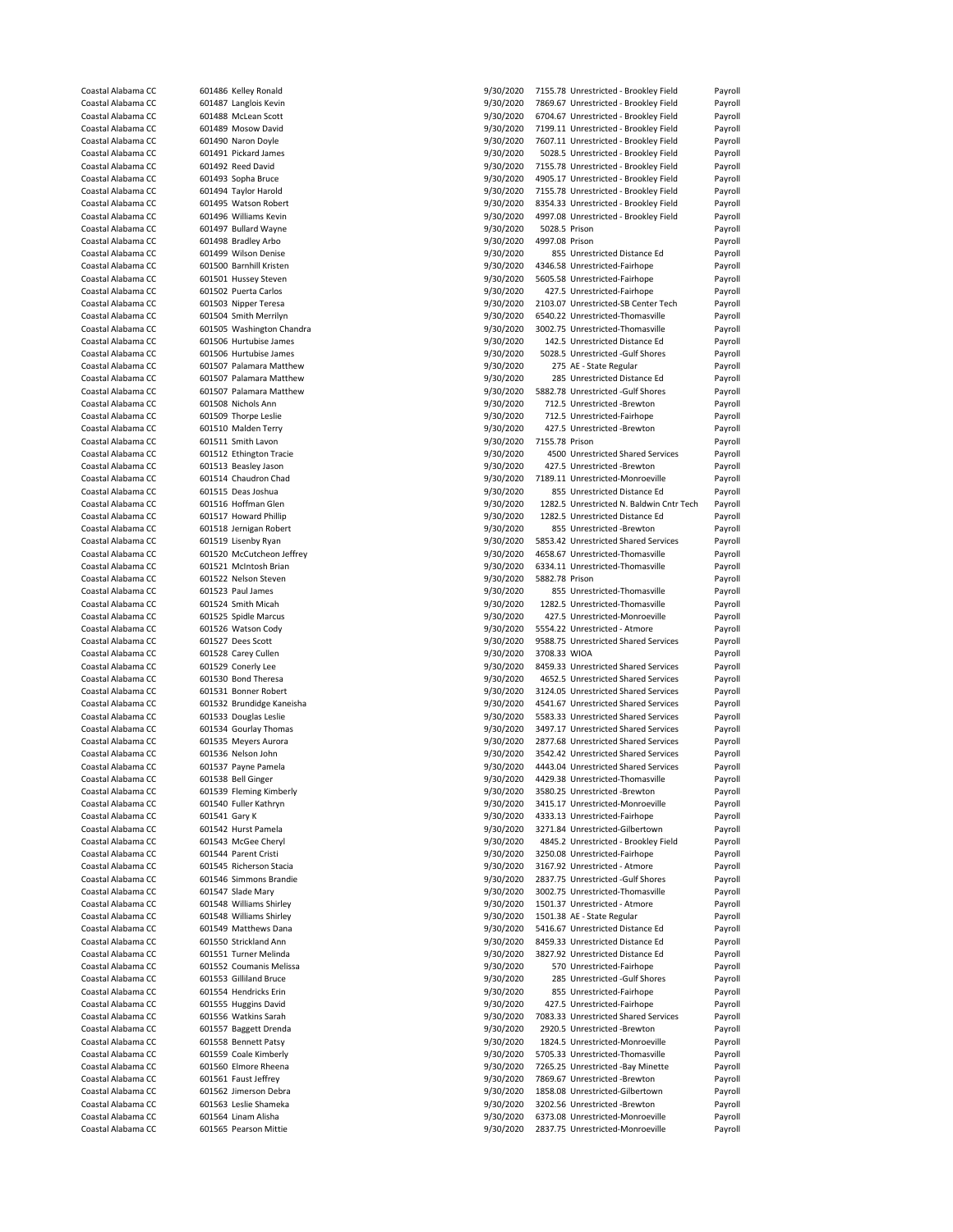| Coastal Alabama CC                       |                           | 601566 Robinson Deborah                       | 9/30/2020              | 5896.17 Unrestricted - Atmore                                                | Payroll            |
|------------------------------------------|---------------------------|-----------------------------------------------|------------------------|------------------------------------------------------------------------------|--------------------|
| Coastal Alabama CC                       |                           | 601567 Stevens Marsha                         | 9/30/2020              | 3002.75 Unrestricted -Bay Minette                                            | Payroll            |
| Coastal Alabama CC                       |                           | 601568 Wright Danesha                         | 9/30/2020              | 1209.58 Unrestricted-Monroeville                                             | Payroll            |
| Coastal Alabama CC                       |                           |                                               |                        | 7634.83 Unrestricted Shared Services                                         |                    |
|                                          |                           | 601569 Barrentine Joshua                      | 9/30/2020              |                                                                              | Payroll            |
| Coastal Alabama CC                       |                           | 601570 Hornady Leslie                         | 9/30/2020              | 4500 Unrestricted-Monroeville                                                | Payroll            |
| Coastal Alabama CC                       |                           | 601571 Horton Jana                            | 9/30/2020              | 5416.67 Unrestricted Shared Services                                         | Payroll            |
| Coastal Alabama CC                       |                           | 601572 McCullough Diana                       | 9/30/2020              | 6061.17 Unrestricted -Bay Minette                                            | Payroll            |
| Coastal Alabama CC                       |                           | 601573 McNeil Martha                          | 9/30/2020              | 4246.17 Unrestricted-Monroeville                                             | Payroll            |
| Coastal Alabama CC                       |                           | 601574 Williams James                         | 9/30/2020              | 142.5 Unrestricted Distance Ed                                               | Payroll            |
| Coastal Alabama CC                       |                           | 601574 Williams James                         | 9/30/2020              | 6061.17 Unrestricted -Bay Minette                                            | Payroll            |
| Coastal Alabama CC                       |                           | 601575 Morris Sharon                          | 9/30/2020              | 4718.43 Unrestricted Shared Services                                         |                    |
|                                          |                           |                                               |                        |                                                                              | Payroll            |
| Coastal Alabama CC                       |                           | 601576 Drakes Tiffany                         | 9/30/2020              | 3194.2 Unrestricted Shared Services                                          | Payroll            |
| Coastal Alabama CC                       |                           | 601577 Hadley Jodi                            | 9/30/2020              | 4023.55 Unrestricted Shared Services                                         | Payroll            |
| Coastal Alabama CC                       |                           | 601578 Hairston Autumn                        | 9/30/2020              | 3250.08 Unrestricted Shared Services                                         | Payroll            |
| Coastal Alabama CC                       |                           | 601579 Hunter Libya                           | 9/30/2020              | 5880.52 Unrestricted Shared Services                                         | Payroll            |
| Coastal Alabama CC                       |                           | 601580 Johnson Vickie                         | 9/30/2020              | 6175.56 Unrestricted Shared Services                                         | Payroll            |
| Coastal Alabama CC                       |                           | 601581 Jordan Autumn                          | 9/30/2020              | 3250.08 Unrestricted Shared Services                                         | Payroll            |
| Coastal Alabama CC                       |                           | 601582 Nelson LaSha                           | 9/30/2020              | 3002.75 Unrestricted Shared Services                                         | Payroll            |
|                                          |                           |                                               |                        |                                                                              |                    |
| Coastal Alabama CC                       |                           | 601583 Theeuwes James                         | 9/30/2020              | 9755.42 Unrestricted Shared Services                                         | Payroll            |
| Coastal Alabama CC                       |                           | 601584 Webb Deborah                           | 9/30/2020              | 4052.75 Unrestricted Shared Services                                         | Payroll            |
| Coastal Alabama CC                       |                           | 601585 Beaty Joe                              | 9/30/2020              | 5576.58 Unrestricted Shared Services                                         | Payroll            |
| Coastal Alabama CC                       |                           | 601586 Gilchrist Charles                      | 9/30/2020              | 142.5 Unrestricted Distance Ed                                               | Payroll            |
| Coastal Alabama CC                       |                           | 601586 Gilchrist Charles                      | 9/30/2020              | 4074.17 Unrestricted Shared Services                                         | Payroll            |
| Coastal Alabama CC                       |                           | 601587 Pridgen Ashli                          | 9/30/2020              | 3909.17 Unrestricted Shared Services                                         | Payroll            |
| Coastal Alabama CC                       |                           | 601588 Brown Collins                          | 9/30/2020              | 4805.08 Unrestricted-Monroeville                                             | Payroll            |
| Coastal Alabama CC                       |                           | 601589 Grant Margaret                         | 9/30/2020              | 4333.33 Unrestricted -Bay Minette                                            | Payroll            |
|                                          |                           |                                               |                        | 5250 Career Coach                                                            |                    |
| Coastal Alabama CC                       |                           | 601590 Mitchell Yolundra                      | 9/30/2020              |                                                                              | Payroll            |
| Coastal Alabama CC                       |                           | 601591 Philyaw Jasmine                        | 9/30/2020              | 142.5 Unrestricted Distance Ed                                               | Payroll            |
| Coastal Alabama CC                       |                           | 601591 Philyaw Jasmine                        | 9/30/2020              | 4486.58 Unrestricted -Bay Minette                                            | Payroll            |
| Coastal Alabama CC                       |                           | 601592 Cale Traci                             | 9/30/2020              | 3224.22 Unrestricted Shared Services                                         | Payroll            |
| Coastal Alabama CC                       |                           | 601593 Dailey Darnell                         | 9/30/2020              | 3427.14 Unrestricted Shared Services                                         | Payroll            |
| Coastal Alabama CC                       |                           | 601594 Presley Jamia                          | 9/30/2020              | 3415.17 Unrestricted Shared Services                                         | Payroll            |
| Coastal Alabama CC                       |                           | 601595 Rainey Sharon                          | 9/30/2020              | 3580.25 Unrestricted Shared Services                                         | Payroll            |
|                                          |                           |                                               |                        |                                                                              |                    |
| Coastal Alabama CC                       |                           | 601596 Sessions Robin                         | 9/30/2020              | 8602.83 Unrestricted Shared Services                                         | Payroll            |
| Coastal Alabama CC                       |                           | 601597 Bryars Mary                            | 9/30/2020              | 7150.75 Unrestricted Shared Services                                         | Payroll            |
| Coastal Alabama CC                       |                           | 601598 Robertson Celeste                      | 9/30/2020              | 6000 Unrestricted -Bay Minette                                               | Payroll            |
| Coastal Alabama CC                       |                           | 601599 Barnett James                          | 9/30/2020              | 5213.83 Unrestricted -Brewton                                                | Payroll            |
| Coastal Alabama CC                       |                           | 601600 McClelland Theresa                     | 9/30/2020              | 3827.92 Unrestricted -Bay Minette                                            | Payroll            |
| Coastal Alabama CC                       |                           | 601601 McCreary Clara                         | 9/30/2020              | 2202.46 Student Support Service -BR                                          | Payroll            |
| Coastal Alabama CC                       |                           | 601601 McCreary Clara                         | 9/30/2020              | 2202.46 Unrestricted -Brewton                                                | Payroll            |
|                                          |                           |                                               |                        |                                                                              |                    |
| Coastal Alabama CC                       |                           | 601602 Scruggs Linda                          | 9/30/2020              | 3662.33 Unrestricted-Thomasville                                             | Payroll            |
| Coastal Alabama CC                       |                           | 601603 Thomas Martha                          | 9/30/2020              | 3250.08 Unrestricted-Thomasville                                             | Payroll            |
| Coastal Alabama CC                       |                           | 601604 Dixon Wayne                            | 9/30/2020              | 2406.25 Unrestricted -Bay Minette                                            | Payroll            |
| Coastal Alabama CC                       |                           | 601605 Boykin Lakeshia                        | 9/30/2020              | 6018.33 Upward Bound MR                                                      | Payroll            |
| Coastal Alabama CC                       |                           | 601606 Brasell Mary                           | 9/30/2020              | 142.5 Unrestricted Distance Ed                                               | Payroll            |
| Coastal Alabama CC                       |                           | 601606 Brasell Mary                           | 9/30/2020              | 6140 Talent Search MR                                                        | Payroll            |
| Coastal Alabama CC                       |                           | 601607 Burkett Kina                           | 9/30/2020              | 4369.75 Student Support Service -BR                                          | Payroll            |
| Coastal Alabama CC                       |                           | 601608 Busby Candis                           | 9/30/2020              | 3870 Talent Search MR                                                        | Payroll            |
| Coastal Alabama CC                       |                           |                                               |                        | 5817.17 Student Support Service -BM                                          | Payroll            |
|                                          |                           |                                               |                        |                                                                              |                    |
|                                          | 601609 Criswell Catherine |                                               | 9/30/2020              |                                                                              |                    |
| Coastal Alabama CC                       |                           | 601610 Cunningham Carl                        | 9/30/2020              | 7452.17 Student Support Service -BM                                          | Payroll            |
| Coastal Alabama CC                       |                           | 601611 Dean Katrina                           | 9/30/2020              | 4868.75 Talent Search MR                                                     | Payroll            |
| Coastal Alabama CC                       |                           | 601612 Gamble Jasmine                         | 9/30/2020              | 3711.67 Talent Search MR                                                     | Payroll            |
| Coastal Alabama CC                       |                           | 601613 Gibson Katie                           | 9/30/2020              | 427.5 Unrestricted Distance Ed                                               | Payroll            |
| Coastal Alabama CC                       |                           | 601613 Gibson Katie                           |                        |                                                                              |                    |
|                                          |                           |                                               | 9/30/2020              | 3166.67 Talent Search MR                                                     | Payroll            |
| Coastal Alabama CC                       |                           | 601614 Head Brooke                            | 9/30/2020              | 4824.17 Student Support Service - TV                                         | Payroll            |
| Coastal Alabama CC                       |                           | 601615 Jones Joann                            | 9/30/2020              | 3827.92 Talent Search MR                                                     | Payroll            |
| Coastal Alabama CC                       |                           | 601616 Kelly Toni                             | 9/30/2020              | 2754.17 Unrestricted-Thomasville                                             | Payroll            |
| Coastal Alabama CC                       |                           | 601617 McQuieter Lauriel                      | 9/30/2020              | 3250 Upward Bound MR                                                         | Payroll            |
| Coastal Alabama CC                       |                           | 601618 Nicholson Marilyn                      | 9/30/2020              | 2089.96 Unrestricted -Brewton                                                | Payroll            |
| Coastal Alabama CC                       |                           | 601618 Nicholson Marilyn                      | 9/30/2020              | 6269.87 Student Support Service -BR                                          | Payroll            |
| Coastal Alabama CC                       |                           | 601619 Philon Andrew                          | 9/30/2020              | 3385.17 Talent Search MR                                                     | Payroll            |
| Coastal Alabama CC                       |                           | 601620 Powell Rachel                          | 9/30/2020              | 3978.25 Talent Search MR                                                     | Payroll            |
| Coastal Alabama CC                       |                           | 601621 Savage Glynis                          |                        | 4097 Upward Bound TV                                                         | Payroll            |
|                                          |                           |                                               | 9/30/2020              |                                                                              |                    |
| Coastal Alabama CC                       |                           | 601622 Stallworth Whitney                     | 9/30/2020              | 3526.92 Upward Bound MR                                                      | Payroll            |
| Coastal Alabama CC                       |                           | 601623 Watters Augusta                        | 9/30/2020              | 6219.17 Upward Bound TV                                                      | Payroll            |
| Coastal Alabama CC                       |                           | 601624 White Charity                          | 9/30/2020              | 1831.16 Unrestricted -Bay Minette                                            | Payroll            |
| Coastal Alabama CC                       |                           | 601624 White Charity                          | 9/30/2020              | 1831.17 Student Support Service -BM                                          | Payroll            |
| Coastal Alabama CC                       |                           | 601625 Samuels Derrick                        | 9/30/2020              | 4157.58 Unrestricted Shared Services                                         | Payroll            |
| Coastal Alabama CC                       |                           | 601626 Head Daniel                            | 9/30/2020              | 7975.25 Unrestricted Shared Services                                         | Payroll            |
| Coastal Alabama CC                       |                           | 601627 Bjuro Anna                             | 9/30/2020              | 4166.66 Unrestricted -Bay Minette                                            | Payroll            |
| Coastal Alabama CC                       |                           | 601628 Lambert Joni                           | 9/30/2020              | 4932.37 Unrestricted Shared Services                                         | Payroll            |
|                                          |                           | 601629 Averitt Jennifer                       |                        |                                                                              |                    |
| Coastal Alabama CC                       |                           |                                               | 9/30/2020              | 6174.63 Unrestricted Shared Services                                         | Payroll            |
| Coastal Alabama CC                       |                           | 601630 Banks Tonya                            | 9/30/2020              | 5833.33 Unrestricted Shared Services                                         | Payroll            |
| Coastal Alabama CC                       |                           | 601631 Bradley Kaitlyn                        | 9/30/2020              | 2589.75 Unrestricted Shared Services                                         | Payroll            |
| Coastal Alabama CC                       |                           | 601632 Brantley Barbara                       | 9/30/2020              | 4652.5 Unrestricted Shared Services                                          | Payroll            |
| Coastal Alabama CC                       |                           | 601633 Griffin Patricia                       | 9/30/2020              | 5833.33 Unrestricted Shared Services                                         | Payroll            |
| Coastal Alabama CC                       |                           | 601634 Hines Lasha                            | 9/30/2020              | 4979.83 Unrestricted Shared Services                                         | Payroll            |
| Coastal Alabama CC                       |                           | 601635 Hooks Sherry                           | 9/30/2020              | 5098.24 Unrestricted Shared Services                                         | Payroll            |
| Coastal Alabama CC                       |                           | 601636 Jones Emily                            | 9/30/2020              | 4404.92 Unrestricted Shared Services                                         | Payroll            |
| Coastal Alabama CC                       |                           | 601637 Pollite Jennifer                       |                        | 1707.58 Unrestricted Shared Services                                         |                    |
|                                          |                           |                                               | 9/30/2020              |                                                                              | Payroll            |
| Coastal Alabama CC                       |                           | 601637 Pollite Jennifer                       | 9/30/2020              | 1707.59 Student Support Service -BR                                          | Payroll            |
| Coastal Alabama CC                       |                           | 601638 Reyes Sandy                            | 9/30/2020              | 5416.67 Unrestricted Shared Services                                         | Payroll            |
| Coastal Alabama CC<br>Coastal Alabama CC |                           | 601639 Steadman Lynne<br>601640 Vogler Cherie | 9/30/2020<br>9/30/2020 | 7634.83 Unrestricted Shared Services<br>4404.92 Unrestricted Shared Services | Payroll<br>Payroll |